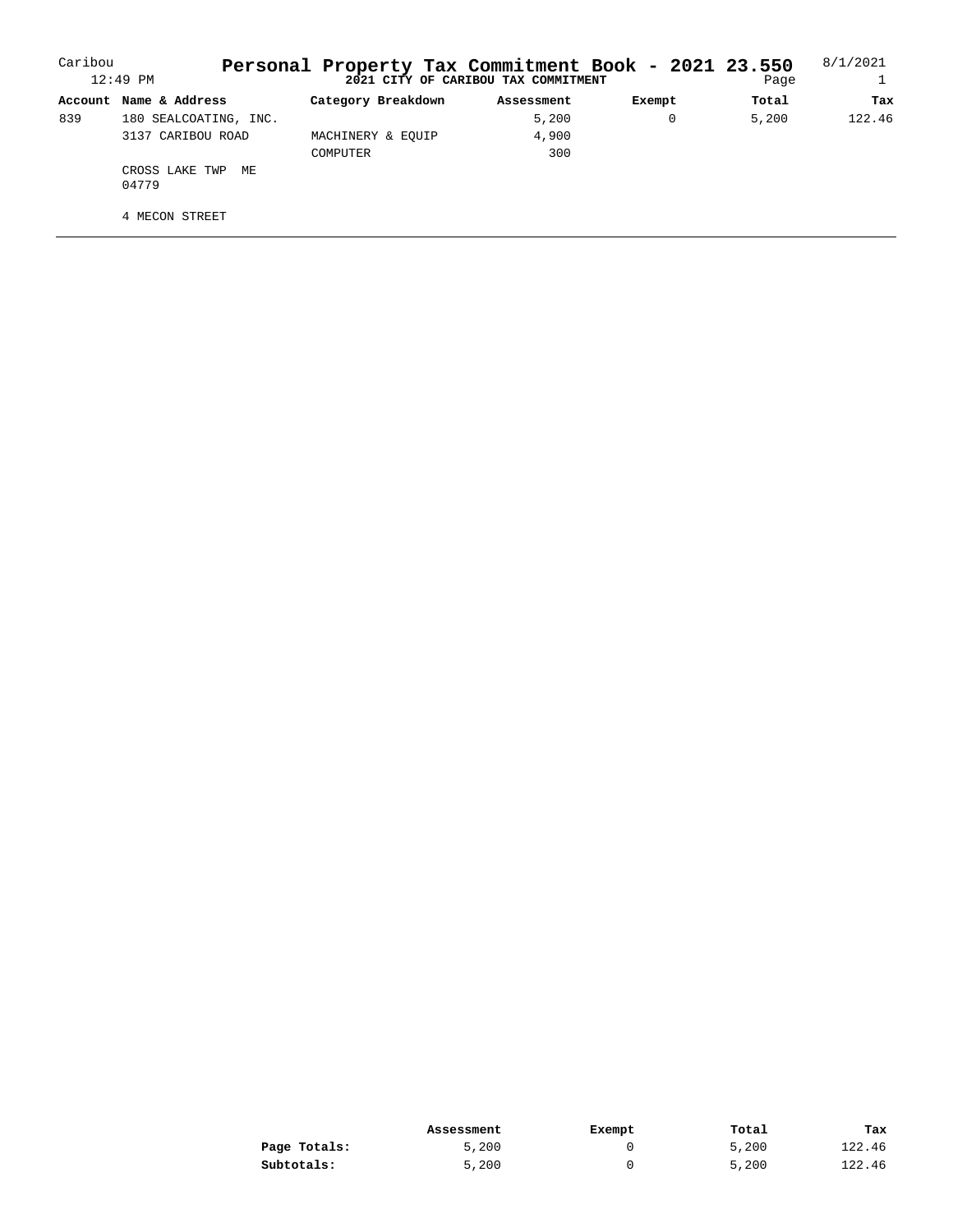| Caribou | $12:49$ PM                                                   |                                        | 2021 CITY OF CARIBOU TAX COMMITMENT |                                | Personal Property Tax Commitment Book - 2021 23.550 | Page               | 8/1/2021<br>2        |
|---------|--------------------------------------------------------------|----------------------------------------|-------------------------------------|--------------------------------|-----------------------------------------------------|--------------------|----------------------|
| 788     | Account Name & Address<br>A PLACE FOR ME, LLC<br>P O BOX 711 | Category Breakdown<br>FIXTURES & EQUIP |                                     | Assessment<br>27,000<br>27,000 | Exempt<br>$\mathsf 0$                               | Total<br>27,000    | Tax<br>635.85        |
|         | CARIBOU ME 04736                                             |                                        |                                     |                                |                                                     |                    |                      |
|         | VARIOUS                                                      |                                        |                                     |                                |                                                     |                    |                      |
| 857     | A.M. CONSTRUCTION &<br>ROOFING, INC.                         |                                        |                                     | 68,000                         | 68,000                                              | $\mathbf 0$        | 0.00                 |
|         | ATTN: ANDREW MICHAUD<br>P.O. BOX 1088<br>CARIBOU ME 04736    | MACHINERY & EQUIP                      |                                     | 68,000                         |                                                     |                    |                      |
|         | 162 WEST PRESQUE ISLE<br>ROAD                                |                                        |                                     |                                |                                                     |                    |                      |
| 632     | <b>ACCELERATED CARE</b><br>LEASING, INC.                     |                                        |                                     | 4,600                          | 4,600                                               | 0                  | 0.00                 |
|         | 4999 AIRCENTER CIRCLE<br>#103                                | MACHINERY & EQUIP                      |                                     | 4,600                          |                                                     |                    |                      |
|         | RENO NV 89502                                                |                                        |                                     |                                |                                                     |                    |                      |
|         | 14 ACCESS HIGHWAY                                            |                                        |                                     |                                |                                                     |                    |                      |
| 510     | ADAMS, KEVIN SR<br>196 HIGH STREET                           | MACHINERY & EQUIP                      |                                     | 3,000<br>3,000                 | 3,000                                               | 0                  | 0.00                 |
|         | CARIBOU ME 04736                                             |                                        |                                     |                                |                                                     |                    |                      |
|         | 196 HIGH STREET                                              |                                        |                                     |                                |                                                     |                    |                      |
| 856     | ADP, INC<br>1 ADP BLVD<br>MS # B401                          | COMPUTER                               |                                     | 800<br>800                     | 800                                                 | 0                  | 0.00                 |
|         | ROSELAND NJ 07068                                            |                                        |                                     |                                |                                                     |                    |                      |
|         | 15 ARMCO AVENUE                                              |                                        |                                     |                                |                                                     |                    |                      |
| 544     | AIM RECYCLING USA, LLC<br>ATTN: FINANCIAL                    | FIXTURES & EQUIP                       |                                     | 235,500<br>2,900               | 108,200                                             | 127,300            | 2,997.92             |
|         | CONTROLLER                                                   |                                        |                                     |                                |                                                     |                    |                      |
|         | P O BOX 400<br>OAKLAND ME 04963                              | MACHINERY & EQUIP<br>COMPUTER          |                                     | 232,100<br>500                 |                                                     |                    |                      |
|         | 208 LIMESTONE STREET                                         |                                        |                                     |                                |                                                     |                    |                      |
| 225     | AJM RENTAL PROPERTIES,<br><b>LLC</b>                         |                                        |                                     | 2,400                          | 2,000                                               | 400                | 9.42                 |
|         | PO BOX 1088                                                  | FIXTURES & EQUIP                       |                                     | 2,400                          |                                                     |                    |                      |
|         | CARIBOU ME 04736                                             |                                        |                                     |                                |                                                     |                    |                      |
|         | 42 FORT STREET                                               |                                        |                                     |                                |                                                     |                    |                      |
| 858     | AJM RENTAL PROPERTIES,<br><b>LLC</b>                         |                                        |                                     | 500                            | 500                                                 | 0                  | 0.00                 |
|         | P.O. BOX 1088                                                | FIXTURES & EQUIP                       |                                     | 500                            |                                                     |                    |                      |
|         | CARIBOU ME 04736                                             |                                        |                                     |                                |                                                     |                    |                      |
|         | 95 COLLINS STREET                                            |                                        |                                     |                                |                                                     |                    |                      |
|         |                                                              |                                        | Assessment                          |                                | Exempt                                              | Total              | Tax                  |
|         | Subtotals:                                                   | Page Totals:                           | 341,800<br>347,000                  |                                | 187,100<br>187,100                                  | 154,700<br>159,900 | 3,643.19<br>3,765.65 |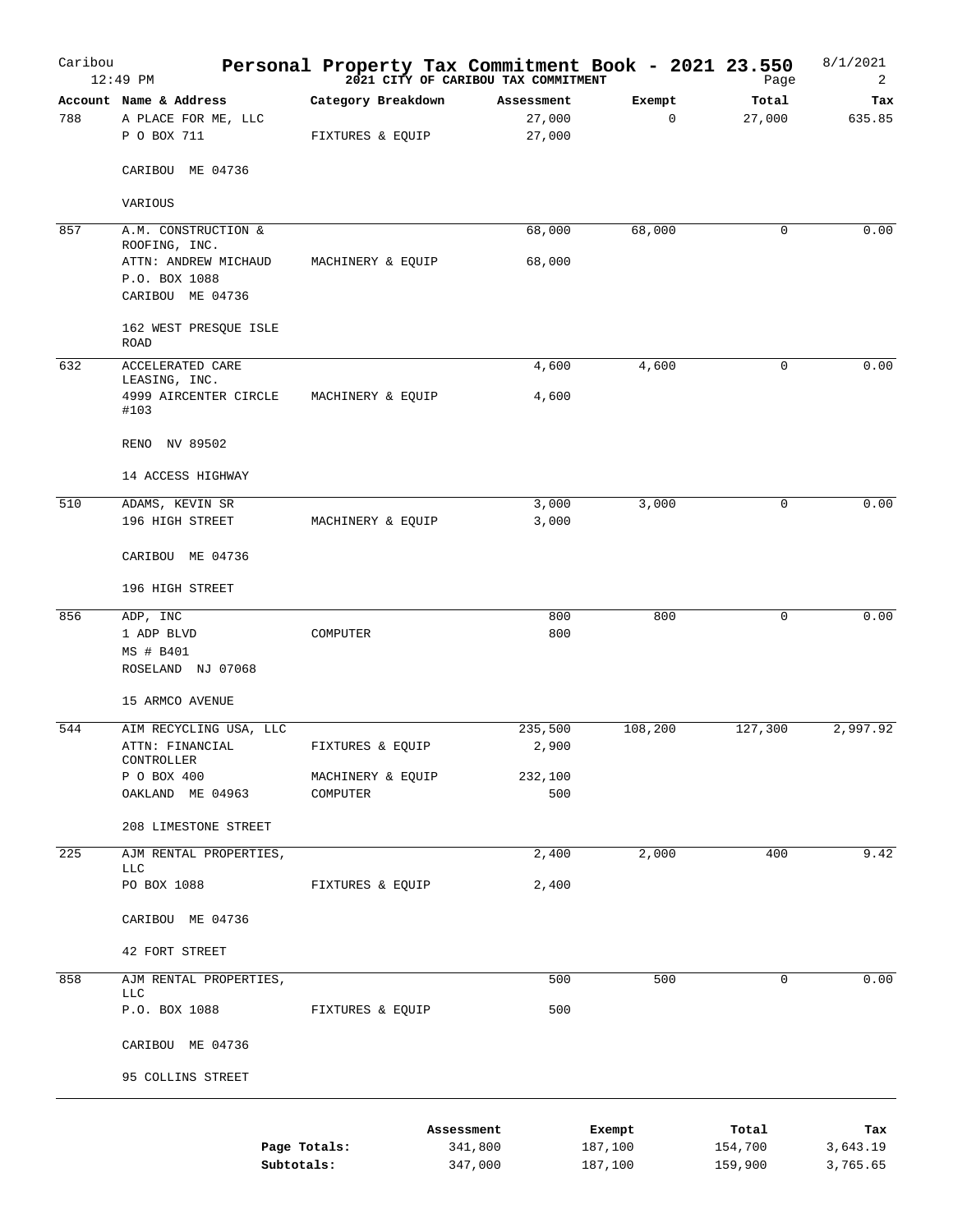| Caribou | $12:49$ PM                                                                                                | Personal Property Tax Commitment Book - 2021 23.550 | 2021 CITY OF CARIBOU TAX COMMITMENT |                  | Page              | 8/1/2021<br>3 |
|---------|-----------------------------------------------------------------------------------------------------------|-----------------------------------------------------|-------------------------------------|------------------|-------------------|---------------|
| 801     | Account Name & Address<br>AJM RENTAL PROPERTIES,                                                          | Category Breakdown                                  | Assessment<br>8,100                 | Exempt<br>8,100  | Total<br>$\Omega$ | Tax<br>0.00   |
|         | <b>LLC</b><br>PO BOX 1088                                                                                 | FIXTURES & EQUIP                                    | 8,100                               |                  |                   |               |
|         | CARIBOU ME 04736                                                                                          |                                                     |                                     |                  |                   |               |
|         | 734 MAIN STREET                                                                                           |                                                     |                                     |                  |                   |               |
| 789     | AKERSON, JEFFREY<br>3882 WOOD DRIVE                                                                       | FIXTURES & EQUIP                                    | 4,500<br>4,500                      | $\mathbf 0$      | 4,500             | 105.98        |
|         | WALNUTPORT PA 18088                                                                                       |                                                     |                                     |                  |                   |               |
|         | 10 RUSS STREET                                                                                            |                                                     |                                     |                  |                   |               |
| 790     | AKERSON, JOHN W DEV<br>C/O JEFFREY AKERSON,<br>POA<br>3882 WOOD DRIVE<br>WALNUTPORT PA 18088              | FIXTURES & EQUIP                                    | 13,500<br>13,500                    | $\mathbf 0$      | 13,500            | 317.93        |
|         | VARIOUS                                                                                                   |                                                     |                                     |                  |                   |               |
| 578     | AMERICAN GREETINGS<br>CORPORATION<br>ATTN: TAX DEPARTMENT<br>ONE AMERICAN BOULEVARD<br>CLEVELAND OH 44145 | FIXTURES & EQUIP                                    | 900<br>900                          | 0                | 900               | 21.20         |
|         | 124 BENNETT DRIVE                                                                                         |                                                     |                                     |                  |                   |               |
| 474     | AMERIGAS PROPANE LP<br>C/O THE ALBANO GROUP<br>P.O. BOX 1240<br>MANCHESTER<br>NH 03105                    | MACHINERY & EQUIP                                   | 1,200<br>1,200                      | $\mathbf 0$      | 1,200             | 28.26         |
|         | VARIOUS                                                                                                   |                                                     |                                     |                  |                   |               |
| 791     | ANDERSON, CARL S<br>PO BOX 711                                                                            | FIXTURES & EQUIP                                    | 1,500<br>1,500                      | $\mathbf 0$      | 1,500             | 35.33         |
|         | CARIBOU ME 04736                                                                                          |                                                     |                                     |                  |                   |               |
|         | 283 BOWLES ROAD                                                                                           |                                                     |                                     |                  |                   |               |
| 718     | ANDERSON, JEN<br>DBA: REFLECTIONS WITH                                                                    | FIXTURES & EQUIP                                    | 800<br>700                          | 500              | 300               | 7.07          |
|         | JEN<br>99 LYNN DRIVE<br>CARIBOU ME 04736                                                                  | COMPUTER                                            | 100                                 |                  |                   |               |
|         | 99 LYNN DRIVE                                                                                             |                                                     |                                     |                  |                   |               |
| 272     | ANDERSON, KATHERINE<br>D/B/A PROFESSIONAL HOME<br>NURSING                                                 | OFFICE FURN & EQ                                    | 16,000<br>6,300                     | 9,000            | 7,000             | 164.85        |
|         | 7 HATCH DRIVE, SUITE<br>110                                                                               | FIXTURES & EQUIP                                    | 5,400                               |                  |                   |               |
|         | CARIBOU ME 04736                                                                                          | COMPUTER                                            | 4,300                               |                  |                   |               |
|         | 7 HATCH DRIVE                                                                                             |                                                     |                                     |                  |                   |               |
|         |                                                                                                           | Page Totals:                                        | Assessment<br>46,500                | Exempt<br>17,600 | Total<br>28,900   | Tax<br>680.62 |
|         |                                                                                                           | Subtotals:                                          | 393,500                             | 204,700          | 188,800           | 4,446.27      |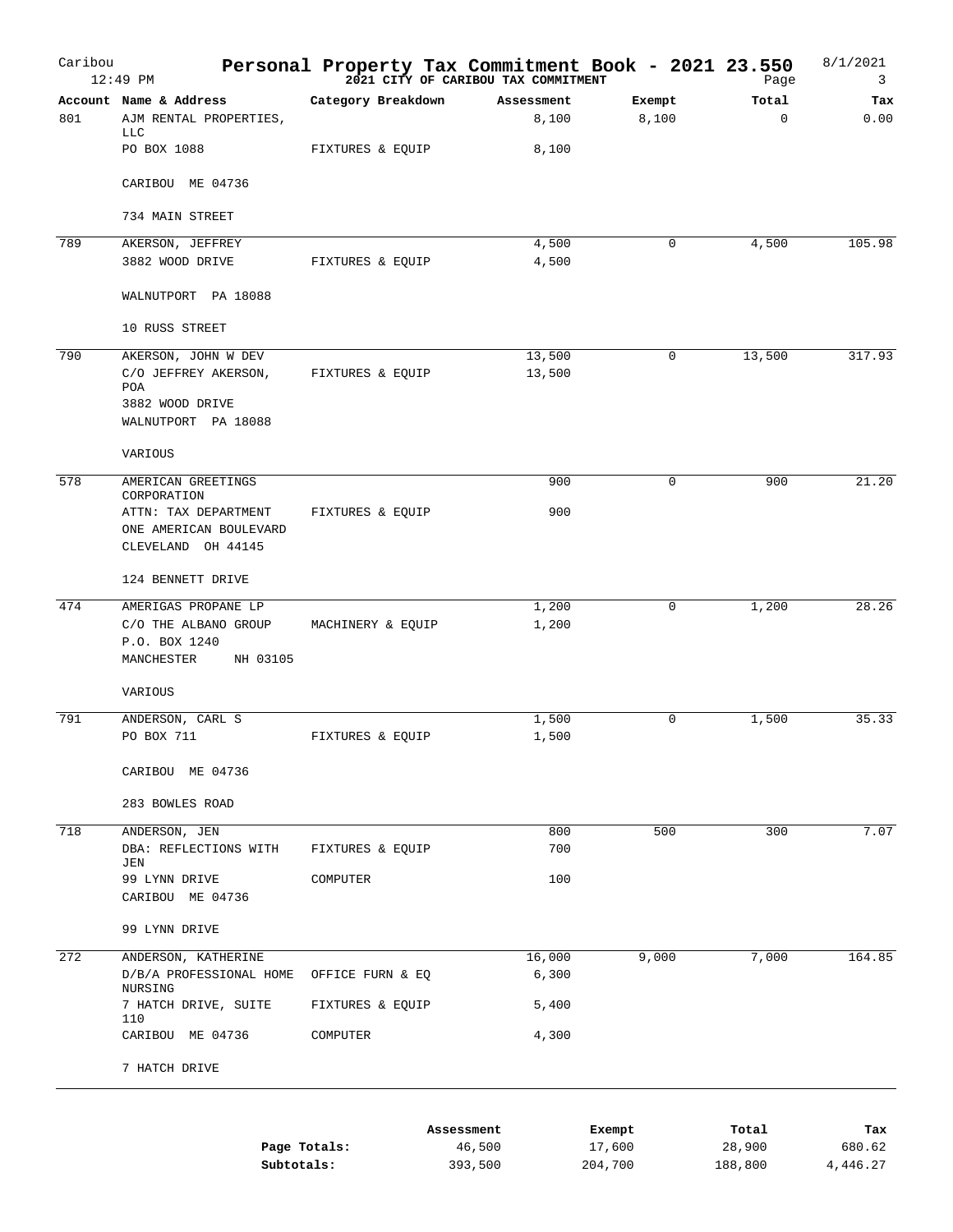| Caribou<br>$12:49$ PM                                                  | Personal Property Tax Commitment Book - 2021 23.550 | 2021 CITY OF CARIBOU TAX COMMITMENT       |                      | Page         | 8/1/2021<br>4   |
|------------------------------------------------------------------------|-----------------------------------------------------|-------------------------------------------|----------------------|--------------|-----------------|
| Account Name & Address<br>ANDERSON, KATHERINE A<br>43 SOUTH SHORE ROAD | Category Breakdown<br>FIXTURES & EQUIP              | Assessment<br>1,100<br>1,100              | Exempt<br>900        | Total<br>200 | Tax<br>4.71     |
| STOCKHOLM ME 04783                                                     |                                                     |                                           |                      |              |                 |
| 145 GLENN STREET                                                       |                                                     |                                           |                      |              |                 |
|                                                                        |                                                     |                                           |                      |              |                 |
| ANDERSON, MARY LEE<br>PO BOX 179                                       | FIXTURES & EQUIP                                    | 300<br>300                                | 300                  | 0            | 0.00            |
|                                                                        |                                                     |                                           |                      |              |                 |
| CARIBOU ME 04736                                                       |                                                     |                                           |                      |              |                 |
| 31 CORRIVEAU STREET                                                    |                                                     |                                           |                      |              |                 |
| ANDERSON, VINCENT &<br><b>KAREN</b>                                    |                                                     | 5,600                                     | 1,000                | 4,600        | 108.33          |
| DBA: G.J. AUTO BODY                                                    | OFFICE FURN & EQ                                    | 1,100                                     |                      |              |                 |
| SHOP<br>454 MAIN STREET                                                | FIXTURES & EQUIP                                    | 700                                       |                      |              |                 |
| CARIBOU ME 04736                                                       | MACHINERY & EQUIP                                   | 3,600                                     |                      |              |                 |
|                                                                        | COMPUTER                                            | 200                                       |                      |              |                 |
| 454 MAIN STREET                                                        |                                                     |                                           |                      |              |                 |
| AROOSTOOK COUNTY                                                       |                                                     | 18,400                                    | 0                    | 18,400       | 433.32          |
| ELECTRIC, INC<br>P.O. BOX 6                                            | OFFICE FURN & EQ                                    | 1,600                                     |                      |              |                 |
|                                                                        | FIXTURES & EQUIP                                    | 3,400                                     |                      |              |                 |
| CARIBOU ME 04736                                                       | MACHINERY & EQUIP                                   | 10,700                                    |                      |              |                 |
|                                                                        | COMPUTER                                            | 2,700                                     |                      |              |                 |
| 408 MAIN STREET                                                        |                                                     |                                           |                      |              |                 |
| AROOSTOOK COUNTY<br>FEDERAL SAVINGS & LOAN<br>ASSOC                    |                                                     | 136,300                                   | 86,900               | 49,400       | 1, 163.37       |
| SAVINGS & LOAN ASSOC.                                                  | OFFICE FURN & EQ                                    | 9,700                                     |                      |              |                 |
| P.O. BOX 808                                                           | FIXTURES & EQUIP                                    | 70,700                                    |                      |              |                 |
| CARIBOU ME 04736                                                       | COMPUTER                                            | 55,900                                    |                      |              |                 |
| 43 HIGH STREET                                                         |                                                     |                                           |                      |              |                 |
| AROOSTOOK FOODS INC.                                                   |                                                     | 44,500                                    | 17,900               | 26,600       | 626.43          |
| 166 WASHBURN STREET                                                    | OFFICE FURN & EQ                                    | 1,300                                     |                      |              |                 |
|                                                                        | FIXTURES & EQUIP                                    | 1,600                                     |                      |              |                 |
| CARIBOU ME 04736                                                       | MACHINERY & EQUIP                                   | 41,400                                    |                      |              |                 |
| 166 WASHBURN STREET                                                    | COMPUTER                                            | 200                                       |                      |              |                 |
| ASHLINE, JOHN                                                          |                                                     | 1,100                                     | 1,100                | 0            | 0.00            |
| 3 ELMWOOD AVENUE, APT 1 MACHINERY & EQUIP                              |                                                     | 1,100                                     |                      |              |                 |
| CARIBOU ME 04736                                                       |                                                     |                                           |                      |              |                 |
| 3 ELMWOOD AVENUE                                                       |                                                     |                                           |                      |              |                 |
| AT & T MOBILITY LLC                                                    |                                                     |                                           |                      |              | 522.81          |
| 1010 PINE<br>$9E-L-01$                                                 |                                                     | 22,200                                    |                      |              |                 |
| ST. LOUIS MO 63101<br>271 FORT FAIRFIELD ROAD                          |                                                     |                                           |                      |              |                 |
|                                                                        |                                                     | ATTN: PROPERTY TAX DEPT MACHINERY & EQUIP | 22,200<br>Assessment | 0<br>Exempt  | 22,200<br>Total |

|              | ------------- | -------- | -----   | -----    |
|--------------|---------------|----------|---------|----------|
| Page Totals: | 229,500       | 108,100  | 121,400 | 2,858.97 |
| Subtotals:   | 623,000       | 312,800  | 310,200 | 7,305.24 |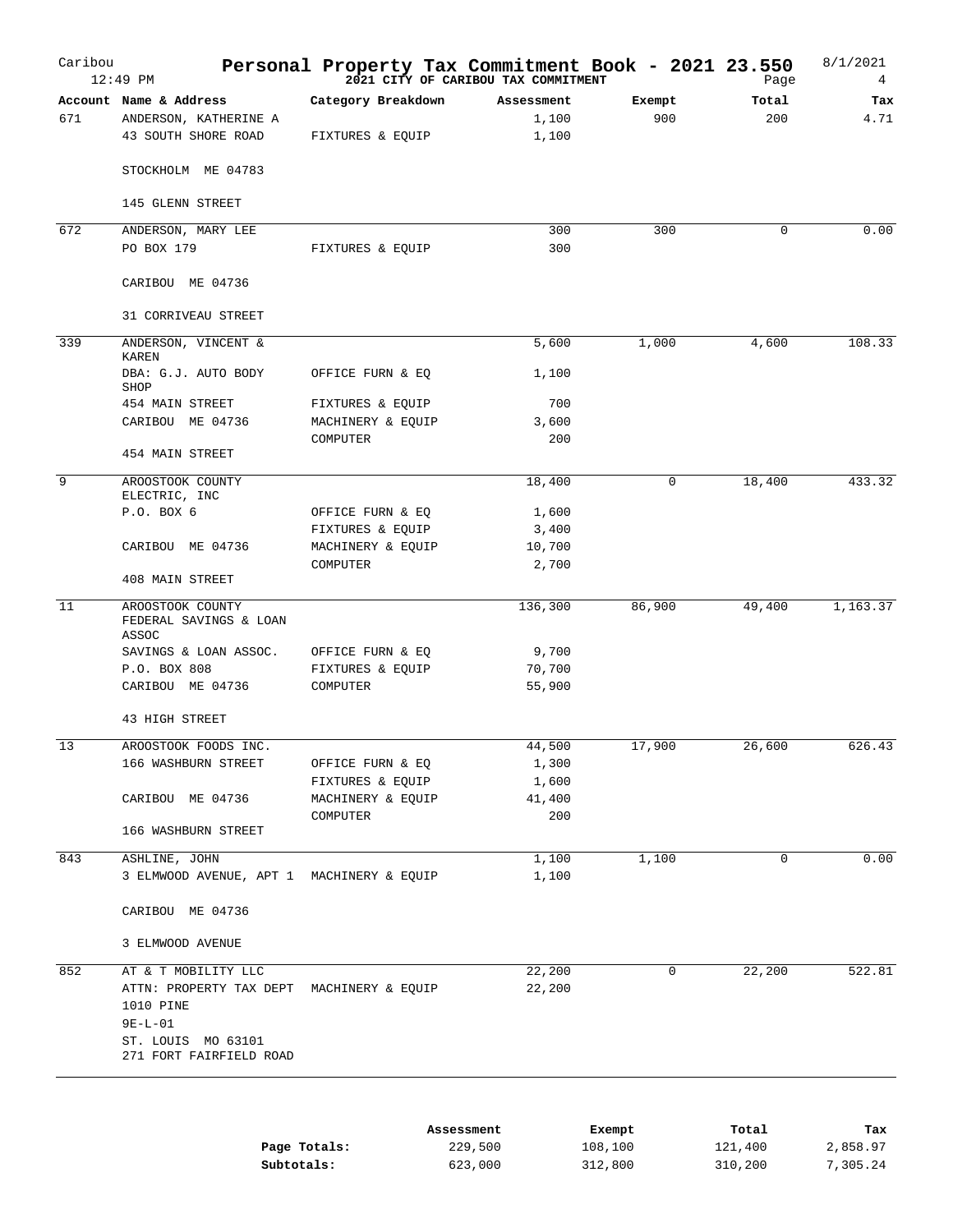| Caribou | $12:49$ PM                           |                    | Personal Property Tax Commitment Book - 2021 23.550<br>2021 CITY OF CARIBOU TAX COMMITMENT |         | Page     | 8/1/2021<br>5 |
|---------|--------------------------------------|--------------------|--------------------------------------------------------------------------------------------|---------|----------|---------------|
|         | Account Name & Address               | Category Breakdown | Assessment                                                                                 | Exempt  | Total    | Tax           |
| 712     | ATTENDANCE ON DEMAND,<br>INC.        |                    | 100                                                                                        | 100     | $\Omega$ | 0.00          |
|         | 22300 HAGGERTY ROAD                  | FIXTURES & EOUIP   | 100                                                                                        |         |          |               |
|         | NORTHVILLE MI 48167                  |                    |                                                                                            |         |          |               |
|         | 10 BERNADETTE STREET                 |                    |                                                                                            |         |          |               |
| 711     | AVIEST ENGINEERING, LLC              |                    | 2,100                                                                                      | 1,700   | 400      | 9.42          |
|         | 120 RABBIT RIDGE ROAD                | OFFICE FURN & EQ   | 300                                                                                        |         |          |               |
|         |                                      | COMPUTER           | 1,800                                                                                      |         |          |               |
|         | WOODLAND ME 04736                    |                    |                                                                                            |         |          |               |
|         | 14 SWEDEN STREET                     |                    |                                                                                            |         |          |               |
| 577     | AYER, ANDREW & LINDA                 |                    | 660,400                                                                                    | 571,000 | 89,400   | 2,105.37      |
|         | D/B/A STONELAND<br>HOLDINGS          | OFFICE FURN & EQ   | 300                                                                                        |         |          |               |
|         | 498 WEST PRESQUE ISLE<br><b>ROAD</b> | MACHINERY & EQUIP  | 615,500                                                                                    |         |          |               |
|         | CARIBOU ME 04736                     | FARM FIELD EQUIP   | 44,600                                                                                     |         |          |               |
|         | 498 WEST PRESQUE ISLE<br>ROAD        |                    |                                                                                            |         |          |               |
| 479     | AYER, THOMAS                         |                    | 35,100                                                                                     | 28,700  | 6,400    | 150.72        |
|         | D/B/A CIRCLE B FARMS                 | OFFICE FURN & EQ   | 100                                                                                        |         |          |               |
|         | 287 EAST PRESQUE ISLE<br><b>ROAD</b> | MACHINERY & EQUIP  | 34,300                                                                                     |         |          |               |
|         | CARIBOU ME 04736                     | COMPUTER           | 700                                                                                        |         |          |               |
|         | 287 EAST PRESQUE ISLE<br><b>ROAD</b> |                    |                                                                                            |         |          |               |

|              | Assessment | Exempt  | Total   | Tax      |
|--------------|------------|---------|---------|----------|
| Page Totals: | 697,700    | 601,500 | 96,200  | 2,265.51 |
| Subtotals:   | 1,320,700  | 914,300 | 406,400 | 9,570.75 |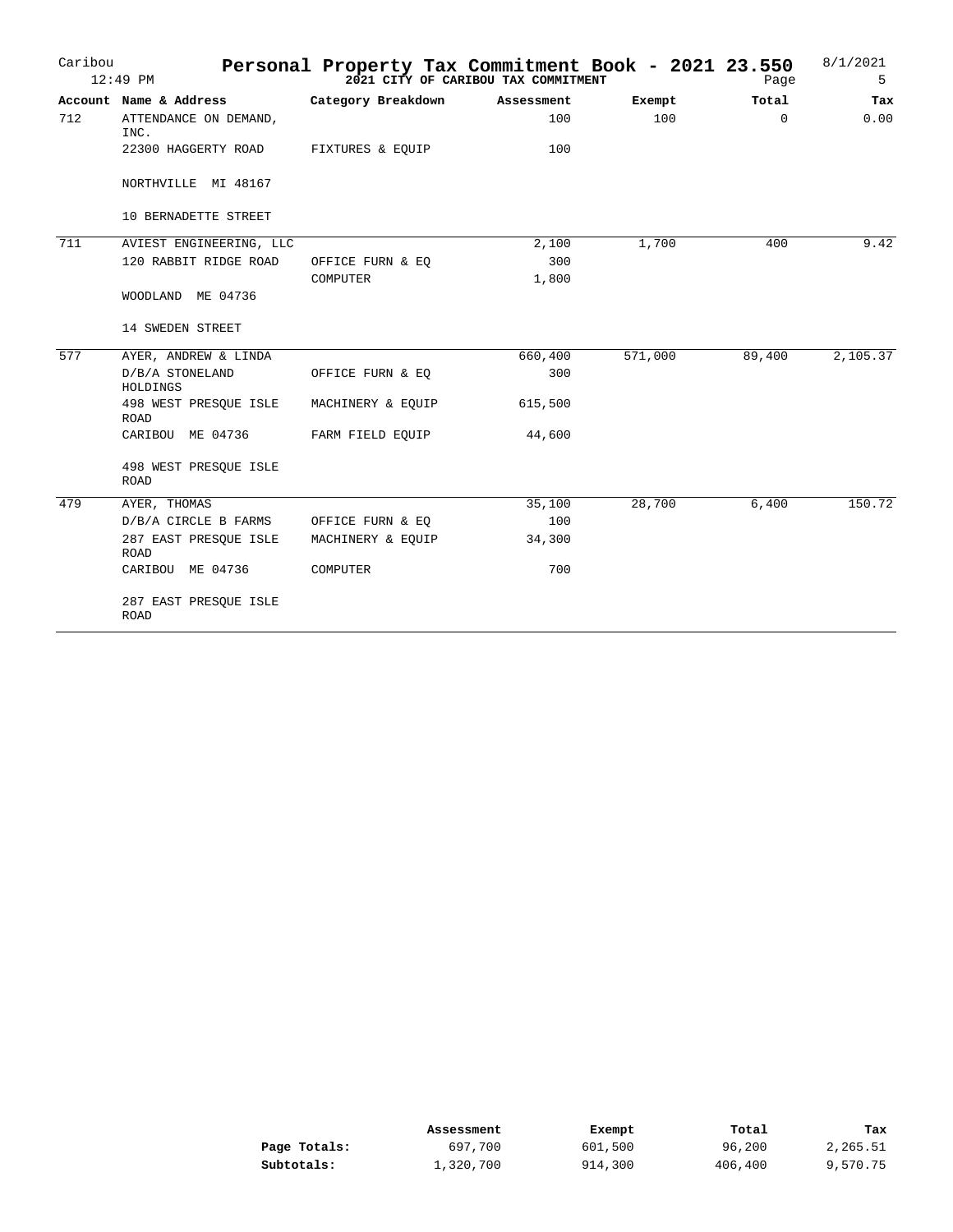| Caribou | $12:49$ PM                           | Personal Property Tax Commitment Book - 2021 23.550 | 2021 CITY OF CARIBOU TAX COMMITMENT |        | Page   | 8/1/2021<br>6 |
|---------|--------------------------------------|-----------------------------------------------------|-------------------------------------|--------|--------|---------------|
|         | Account Name & Address               | Category Breakdown                                  | Assessment                          | Exempt | Total  | Tax           |
| 425     | BACON, JAMES                         |                                                     | 19,200                              | 3,800  | 15,400 | 362.67        |
|         | D/B/A BACON AUTO &<br>TRUCK CARE     | OFFICE FURN & EQ                                    | 100                                 |        |        |               |
|         | 173 WASHBURN STREET                  | FIXTURES & EQUIP                                    | 1,300                               |        |        |               |
|         | CARIBOU ME 04736                     | MACHINERY & EQUIP                                   | 17,400                              |        |        |               |
|         |                                      | COMPUTER                                            | 400                                 |        |        |               |
|         | 173 WASHBURN STREET                  |                                                     |                                     |        |        |               |
| 20      | BEAULIEU, GERRY J                    |                                                     | 24,500                              | 6,100  | 18,400 | 433.32        |
|         | P.O. BOX 59                          | FIXTURES & EQUIP                                    | 400                                 |        |        |               |
|         |                                      | MACHINERY & EQUIP                                   | 24,100                              |        |        |               |
|         | CARIBOU ME 04736                     |                                                     |                                     |        |        |               |
|         | 534 MAIN STREET                      |                                                     |                                     |        |        |               |
| 726     | BEAULIEU, MICHAEL R                  |                                                     | 700                                 | 0      | 700    | 16.49         |
|         | PO BOX 982                           | FIXTURES & EQUIP                                    | 700                                 |        |        |               |
|         | CARIBOU ME 04736                     |                                                     |                                     |        |        |               |
|         | 260 WEST PRESQUE ISLE<br>ROAD        |                                                     |                                     |        |        |               |
| 727     | BEAULIEU, MICHAEL R                  |                                                     | 1,100                               | 1,100  | 0      | 0.00          |
|         | PO BOX 982                           | FIXTURES & EQUIP                                    | 1,100                               |        |        |               |
|         | CARIBOU ME 04736                     |                                                     |                                     |        |        |               |
|         | 3 LIBERTY STREET                     |                                                     |                                     |        |        |               |
| 283     | BEAULIEU'S AUTO INC.                 |                                                     | 54,700                              | 18,500 | 36,200 | 852.51        |
|         | ATTN: JEFF ROBERTSON                 | OFFICE FURN & EQ                                    | 900                                 |        |        |               |
|         | P.O. BOX 693                         | FIXTURES & EQUIP                                    | 3,600                               |        |        |               |
|         | CARIBOU ME 04736                     | MACHINERY & EQUIP                                   | 49,400                              |        |        |               |
|         |                                      | COMPUTER                                            | 800                                 |        |        |               |
|         | 490 MAIN STREET                      |                                                     |                                     |        |        |               |
| 663     | BEAUPRE, JACOB                       |                                                     | 11,900                              | 11,900 | 0      | 0.00          |
|         | 1033 VAN BUREN ROAD                  | MACHINERY & EQUIP                                   | 11,900                              |        |        |               |
|         | CARIBOU ME 04736                     |                                                     |                                     |        |        |               |
|         | 1033 VAN BUREN ROAD                  |                                                     |                                     |        |        |               |
| 792     | BEAUSOLEIL, ARMAND R                 |                                                     | 4,500                               | 0      | 4,500  | 105.98        |
|         | C/O MAY-LING K. SILVA,               | FIXTURES & EQUIP                                    | 4,500                               |        |        |               |
|         | PR<br>136 HIGH STREET, APT 1         |                                                     |                                     |        |        |               |
|         | CARIBOU ME 04736                     |                                                     |                                     |        |        |               |
|         | 136 HIGH STREET                      |                                                     |                                     |        |        |               |
| 813     | BECHARD, RICHARD &<br>SANDY          |                                                     | 20,000                              | 0      | 20,000 | 471.00        |
|         | DBA: BECHARD'S GRILLE                | FIXTURES & EQUIP                                    | 20,000                              |        |        |               |
|         | 115 GLENN STREET<br>CARIBOU ME 04736 |                                                     |                                     |        |        |               |
|         | 30 SKYWAY DRIVE, #300                |                                                     |                                     |        |        |               |
|         |                                      |                                                     |                                     |        |        |               |

|              | Assessment | Exempt  | Total   | Tax       |
|--------------|------------|---------|---------|-----------|
| Page Totals: | 136,600    | 41,400  | 95,200  | 2,241.97  |
| Subtotals:   | 1,457,300  | 955,700 | 501,600 | 11,812.72 |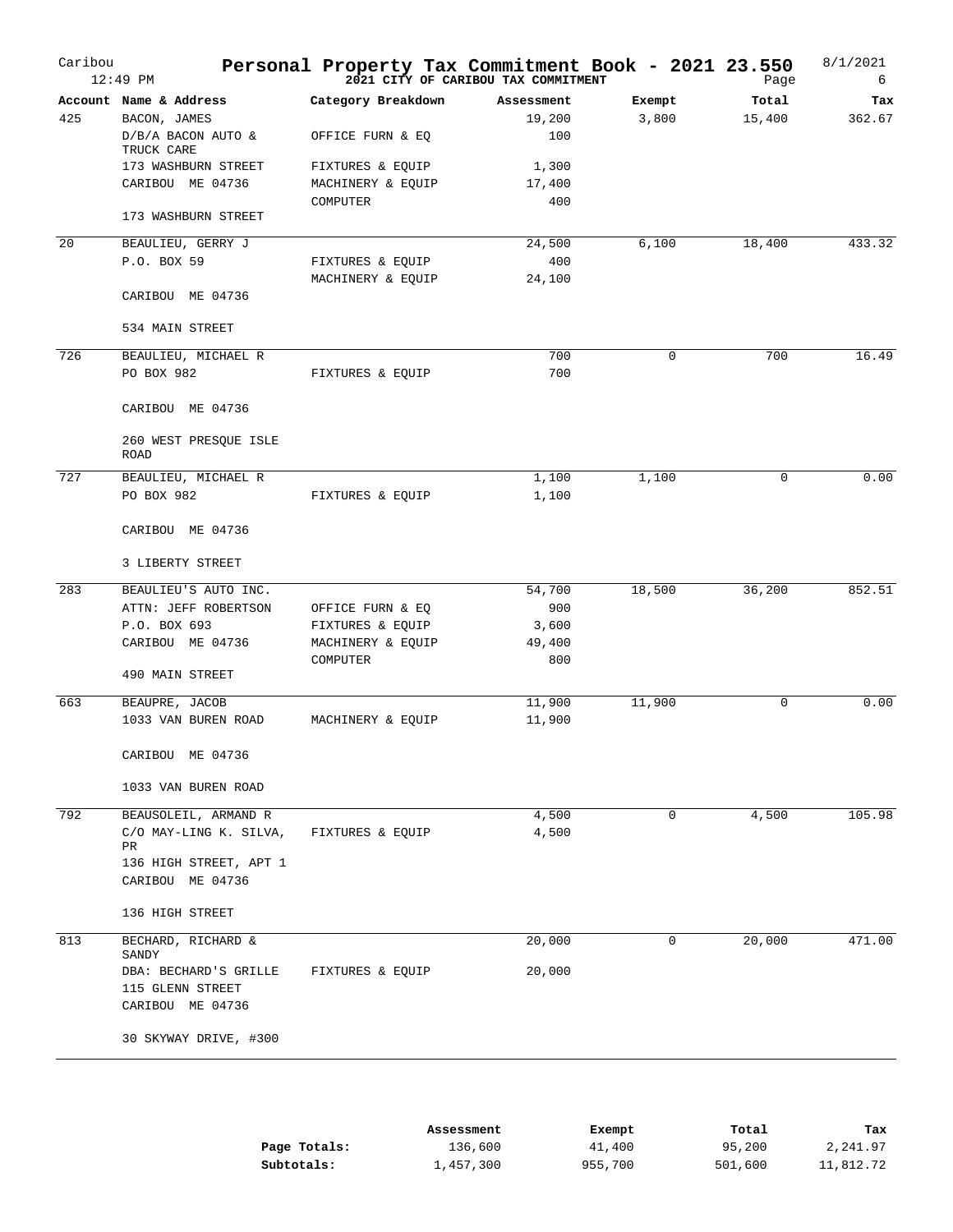| Caribou | $12:49$ PM                             | Personal Property Tax Commitment Book - 2021 23.550 | 2021 CITY OF CARIBOU TAX COMMITMENT |         | Page        | 8/1/2021<br>7 |
|---------|----------------------------------------|-----------------------------------------------------|-------------------------------------|---------|-------------|---------------|
|         | Account Name & Address                 | Category Breakdown                                  | Assessment                          | Exempt  | Total       | Tax           |
| 698     | BECHARD, WILFRED<br>P. O. BOX 321      | FIXTURES & EQUIP                                    | 2,400<br>2,400                      | 2,400   | $\mathbf 0$ | 0.00          |
|         | ELLENDALE TN 38029                     |                                                     |                                     |         |             |               |
|         | 153 SWEDEN STREET                      |                                                     |                                     |         |             |               |
| 21      | BELANGER, JOHN                         |                                                     | 20,500                              | 0       | 20,500      | 482.78        |
|         | 489 MAIN STREET                        | OFFICE FURN & EQ                                    | 100                                 |         |             |               |
|         |                                        | FIXTURES & EQUIP                                    | 400                                 |         |             |               |
|         | CARIBOU ME 04736                       | MACHINERY & EQUIP                                   | 19,800                              |         |             |               |
|         | 489 MAIN STREET                        | COMPUTER                                            | 200                                 |         |             |               |
| 647     | BELANGER, TAMMY                        |                                                     | 1,500                               | 1,500   | $\Omega$    | 0.00          |
|         | DBA: CLIPPITY-DO DOG<br>GROOMING       | FIXTURES & EQUIP                                    | 900                                 |         |             |               |
|         | 477 EAST PRESQUE ISLE<br><b>ROAD</b>   | MACHINERY & EQUIP                                   | 600                                 |         |             |               |
|         | CARIBOU ME 04736                       |                                                     |                                     |         |             |               |
|         | 32 ROBERTS STREET                      |                                                     |                                     |         |             |               |
| 23      | BELANGER, WAYNE                        |                                                     | 56,800                              | 14,500  | 42,300      | 996.17        |
|         | DBA: PAT'S AUTOMOTIVE<br><b>CENTER</b> | OFFICE FURN & EO                                    | 400                                 |         |             |               |
|         | 669 MAIN STREET                        | FIXTURES & EQUIP                                    | 400                                 |         |             |               |
|         | CARIBOU ME 04736                       | MACHINERY & EQUIP                                   | 55,300                              |         |             |               |
|         | 669 MAIN STREET                        | COMPUTER                                            | 700                                 |         |             |               |
| 511     | BELL, JUSTIN & RICK                    |                                                     | 7,600                               | 5,700   | 1,900       | 44.75         |
|         | D/B/A CARIBOU AUTO<br>REPAIR SERVICE   | OFFICE FURN & EQ                                    | 100                                 |         |             |               |
|         | 13 LAURETTE STREET                     | FIXTURES & EQUIP                                    | 600                                 |         |             |               |
|         | CARIBOU ME 04736                       | MACHINERY & EQUIP                                   | 6,900                               |         |             |               |
|         | 13 LAURETTE STREET                     |                                                     |                                     |         |             |               |
| 26      | BELL'S BODY & PAINT<br>SHOP            |                                                     | 24,800                              | 9,400   | 15,400      | 362.67        |
|         | 8 HIGHLAND AVENUE                      | OFFICE FURN & EQ                                    | 500                                 |         |             |               |
|         |                                        | FIXTURES & EQUIP                                    | 1,000                               |         |             |               |
|         | CARIBOU ME 04736                       | MACHINERY & EQUIP                                   | 23,000                              |         |             |               |
|         | 8 HIGHLAND AVENUE                      | COMPUTER                                            | 300                                 |         |             |               |
| 193     | BENNETT, PATRICK R ESQ                 |                                                     | 12,100                              | 2,500   | 9,600       | 226.08        |
|         | D/B/A KIRKPATRICK &                    | OFFICE FURN & EQ                                    | 6,900                               |         |             |               |
|         | BENNETT LAW                            |                                                     |                                     |         |             |               |
|         | P.O. BOX 26                            | FIXTURES & EQUIP                                    | 2,700                               |         |             |               |
|         | CARIBOU ME 04736                       | COMPUTER                                            | 2,500                               |         |             |               |
|         | 14 SWEDEN STREET                       |                                                     |                                     |         |             |               |
| 512     | BERNAICHE PROPERTY<br>MAINTENANCE      |                                                     | 8,100                               | 7,100   | 1,000       | 23.55         |
|         | 255 MAIN STREET                        | OFFICE FURN & EQ                                    | 300                                 |         |             |               |
|         |                                        | FIXTURES & EQUIP                                    | 2,200                               |         |             |               |
|         | CARIBOU ME 04736                       | MACHINERY & EQUIP                                   | 5,200                               |         |             |               |
|         | 255 MAIN STREET                        | COMPUTER                                            | 400                                 |         |             |               |
|         |                                        |                                                     |                                     |         |             |               |
|         |                                        | Assessment                                          |                                     | Exempt  | Total       | Tax           |
|         |                                        | Page Totals:                                        | 133,800                             | 43,100  | 90,700      | 2,136.00      |
|         |                                        | Subtotals:                                          | 1,591,100                           | 998,800 | 592,300     | 13,948.72     |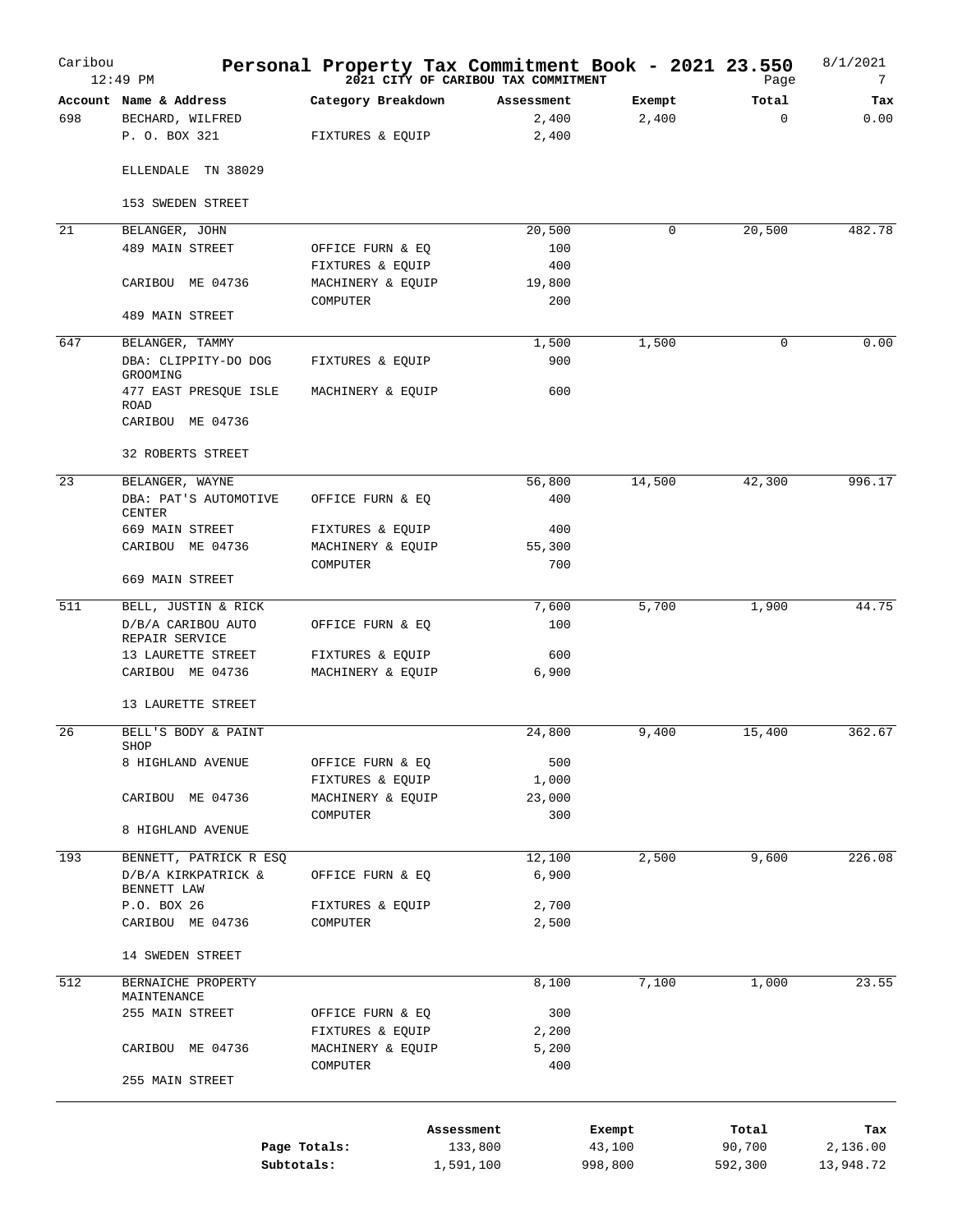| Caribou | 12:49 PM                                      | Personal Property Tax Commitment Book - 2021 23.550 | 2021 CITY OF CARIBOU TAX COMMITMENT |                       |           |             | Page             | 8/1/2021<br>8   |
|---------|-----------------------------------------------|-----------------------------------------------------|-------------------------------------|-----------------------|-----------|-------------|------------------|-----------------|
| 28      | Account Name & Address<br>BEST FOR LESS, INC. | Category Breakdown                                  |                                     | Assessment<br>111,100 | Exempt    | $\mathbf 0$ | Total<br>111,100 | Tax<br>2,616.41 |
|         | D/B/A CARIBOU<br>SAVE-A-LOT                   | OFFICE FURN & EQ                                    |                                     | 800                   |           |             |                  |                 |
|         | 42 SKYWAY DRIVE                               | FIXTURES & EQUIP                                    |                                     | 92,500                |           |             |                  |                 |
|         | CARIBOU ME 04736                              | MACHINERY & EQUIP                                   |                                     | 12,200                |           |             |                  |                 |
|         | 42 SKYWAY DRIVE                               | COMPUTER                                            |                                     | 5,600                 |           |             |                  |                 |
| 29      | BLACKSTONE LAND<br>SURVEYING                  |                                                     |                                     | 44,800                | 32,800    |             | 12,000           | 282.60          |
|         | 7 HATCH DRIVE, SUITE<br>260                   | OFFICE FURN & EQ                                    |                                     | 2,700                 |           |             |                  |                 |
|         |                                               | FIXTURES & EQUIP                                    |                                     | 27,300                |           |             |                  |                 |
|         | CARIBOU ME 04736                              | MACHINERY & EQUIP                                   |                                     | 7,500                 |           |             |                  |                 |
|         |                                               | COMPUTER                                            |                                     | 7,300                 |           |             |                  |                 |
|         | 7 HATCH DRIVE                                 |                                                     |                                     |                       |           |             |                  |                 |
| 573     | BLACKSTONE, DAN                               |                                                     |                                     | 16,900                |           | $\mathbf 0$ | 16,900           | 398.00          |
|         | 346 FORT FAIRFIELD ROAD                       | MACHINERY & EQUIP                                   |                                     | 16,200                |           |             |                  |                 |
|         | CARIBOU ME 04736                              | FARM FIELD EQUIP                                    |                                     | 700                   |           |             |                  |                 |
|         | 346 FORT FAIRFIELD ROAD                       |                                                     |                                     |                       |           |             |                  |                 |
| 574     | BLACKSTONE, KYLE                              |                                                     |                                     | 42,000                |           | 0           | 42,000           | 989.10          |
|         | 170 EAST PRESQUE ISLE<br><b>ROAD</b>          | OFFICE FURN & EQ                                    |                                     | 200                   |           |             |                  |                 |
|         |                                               | MACHINERY & EQUIP                                   |                                     | 41,600                |           |             |                  |                 |
|         | CARIBOU ME 04736                              | COMPUTER                                            |                                     | 200                   |           |             |                  |                 |
|         | 170 EAST PRESQUE ISLE<br>ROAD                 |                                                     |                                     |                       |           |             |                  |                 |
| 31      | BLACKSTONE, MURRAY D                          |                                                     |                                     | 51,600                |           | 0           | 51,600           | 1,215.18        |
|         | 346 FORT FAIRFIELD ROAD                       | OFFICE FURN & EQ                                    |                                     | 200                   |           |             |                  |                 |
|         | CARIBOU ME 04736                              | MACHINERY & EQUIP                                   |                                     | 51,400                |           |             |                  |                 |
|         | 346 FORT FAIRFIELD ROAD                       |                                                     |                                     |                       |           |             |                  |                 |
|         |                                               |                                                     |                                     |                       |           |             |                  |                 |
| 793     | BOUCHARD, BRIAN J. &<br>LISA M.               |                                                     |                                     | 4,500                 |           | $\mathbf 0$ | 4,500            | 105.98          |
|         | 222 YORK STREET                               | FIXTURES & EQUIP                                    |                                     | 4,500                 |           |             |                  |                 |
|         | CARIBOU ME 04736                              |                                                     |                                     |                       |           |             |                  |                 |
|         | 10 GROVE STREET                               |                                                     |                                     |                       |           |             |                  |                 |
| 35      | BOUCHARD, CRAIG                               |                                                     |                                     | 86,600                | 18,100    |             | 68,500           | 1,613.18        |
|         | BOUCHARD AND RICKY                            |                                                     |                                     |                       |           |             |                  |                 |
|         | 61 PLANTE ROAD                                | MACHINERY & EQUIP                                   |                                     | 86,600                |           |             |                  |                 |
|         | CARIBOU ME 04736                              |                                                     |                                     |                       |           |             |                  |                 |
|         | 61 PLANTE ROAD                                |                                                     |                                     |                       |           |             |                  |                 |
| 699     | BOUCHARD, DAVID A. &<br>RUTH H.               |                                                     |                                     | 400                   |           | 0           | 400              | 9.42            |
|         | 34 SINCOCK STREET                             | FIXTURES & EQUIP                                    |                                     | 400                   |           |             |                  |                 |
|         | CARIBOU ME 04736                              |                                                     |                                     |                       |           |             |                  |                 |
|         | 251 LOMBARD ROAD                              |                                                     |                                     |                       |           |             |                  |                 |
|         |                                               |                                                     | Assessment                          |                       | Exempt    |             | Total            | Tax             |
|         |                                               | Page Totals:                                        | 357,900                             |                       | 50,900    |             | 307,000          | 7,229.87        |
|         |                                               | Subtotals:                                          | 1,949,000                           |                       | 1,049,700 |             | 899,300          | 21,178.59       |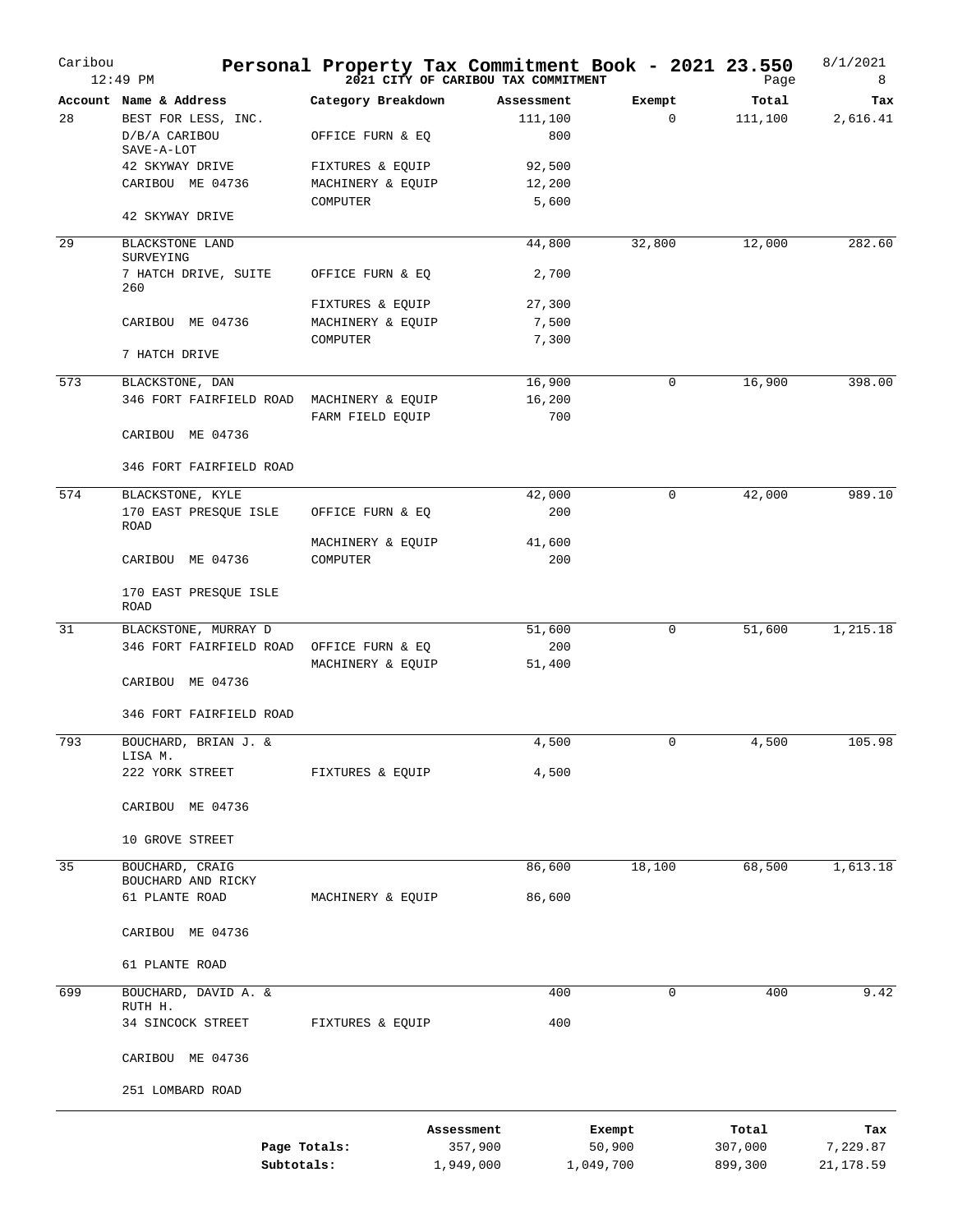| Caribou | $12:49$ PM                           | Personal Property Tax Commitment Book - 2021 23.550 | 2021 CITY OF CARIBOU TAX COMMITMENT |        | Page   | 8/1/2021<br>9 |
|---------|--------------------------------------|-----------------------------------------------------|-------------------------------------|--------|--------|---------------|
|         | Account Name & Address               | Category Breakdown                                  | Assessment                          | Exempt | Total  | Tax           |
| 39      | BOUCHARD, DR CINDY A                 |                                                     | 17,900                              | 900    | 17,000 | 400.35        |
|         | 42 HIGH STREET                       | OFFICE FURN & EQ                                    | 100                                 |        |        |               |
|         |                                      | FIXTURES & EQUIP                                    | 17,400                              |        |        |               |
|         | CARIBOU ME 04736                     | COMPUTER                                            | 400                                 |        |        |               |
|         | 42 HIGH STREET                       |                                                     |                                     |        |        |               |
| 840     | BOURGOINE, JOHN                      |                                                     | 1,200                               | 0      | 1,200  | 28.26         |
|         | DBA: BOURGOINE PLUMBING<br>& HEATING | OFFICE FURN & EQ                                    | 100                                 |        |        |               |
|         | 58 CAMPGROUND HILL ROAD              | MACHINERY & EQUIP                                   | 1,000                               |        |        |               |
|         | CARIBOU ME 04736                     | COMPUTER                                            | 100                                 |        |        |               |
|         | 58 CAMPGROUND HILL ROAD              |                                                     |                                     |        |        |               |
| 514     | BRESCIA, STANLEY                     |                                                     | 30,400                              | 6,200  | 24,200 | 569.91        |
|         | $D/B/A$ LARRY'S<br>CONSTRUCTION      | OFFICE FURN & EQ                                    | 1,800                               |        |        |               |
|         | PO BOX 575                           | FIXTURES & EQUIP                                    | 600                                 |        |        |               |
|         | CARIBOU ME 04736                     | MACHINERY & EQUIP                                   | 27,800                              |        |        |               |
|         |                                      | COMPUTER                                            | 200                                 |        |        |               |
|         | 62 ALDRICH DRIVE                     |                                                     |                                     |        |        |               |
| 498     | BUB'S CARPENTRY, INC.                |                                                     | 1,100                               | 0      | 1,100  | 25.91         |
|         | 898 SWEDEN STREET                    | MACHINERY & EQUIP                                   | 1,100                               |        |        |               |
|         | CARIBOU ME 04736                     |                                                     |                                     |        |        |               |
|         | 898 SWEDEN STREET                    |                                                     |                                     |        |        |               |
| 41      | BULLARD, JAY EDWIN                   |                                                     | 2,600                               | 1,200  | 1,400  | 32.97         |
|         | <b>44 PARK STREET</b>                | OFFICE FURN & EQ                                    | 1,300                               |        |        |               |
|         |                                      | FIXTURES & EQUIP                                    | 900                                 |        |        |               |
|         | CARIBOU ME 04736                     | COMPUTER                                            | 400                                 |        |        |               |
|         | 44 PARK STREET                       |                                                     |                                     |        |        |               |
| 97      | BURGESS, HENRY                       |                                                     | 1,500                               | 0      | 1,500  | 35.33         |
|         | 2 GROVE STREET                       | FIXTURES & EOUIP                                    | 1,500                               |        |        |               |
|         | CARIBOU ME 04736                     |                                                     |                                     |        |        |               |
|         | 2 GROVE STREET                       |                                                     |                                     |        |        |               |
| 43      | BYRAM & SONS &                       |                                                     | 3,400                               | 1,500  | 1,900  | 44.75         |
|         | DAUGHTER, INC.                       |                                                     |                                     |        |        |               |
|         | 311 EAST PRESQUE ISLE<br>RD          | OFFICE FURN & EQ                                    | 100                                 |        |        |               |
|         |                                      | FIXTURES & EQUIP                                    | 100                                 |        |        |               |
|         | CARIBOU ME 04736                     | MACHINERY & EQUIP                                   | 3,000                               |        |        |               |
|         | 311 EAST PRESQUE ISLE                | COMPUTER                                            | 200                                 |        |        |               |
|         | ROAD                                 |                                                     |                                     |        |        |               |

|              | Assessment | Exempt    | Total   | Тах       |
|--------------|------------|-----------|---------|-----------|
| Page Totals: | 58,100     | 9,800     | 48,300  | 1,137.48  |
| Subtotals:   | 2,007,100  | 1,059,500 | 947,600 | 22,316.07 |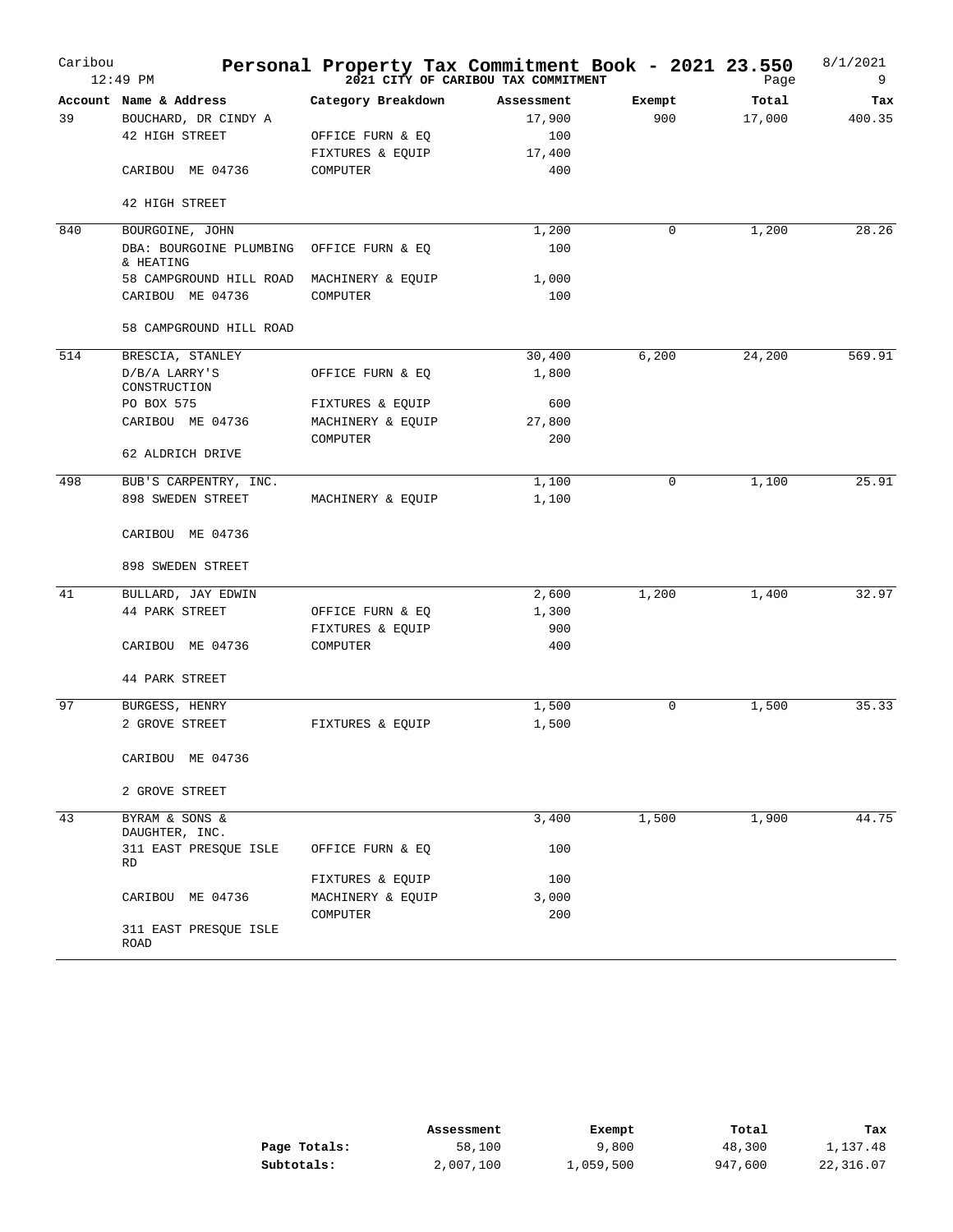| Account Name & Address<br>Category Breakdown<br>Exempt<br>Total<br>Assessment<br>1,300<br>$\Omega$<br>728<br>C. RAY MANAGEMENT LLC<br>1,300<br>1,300<br>5 CAROLINE AVENUE<br>FIXTURES & EQUIP<br>CARIBOU ME 04736<br>7 PRESTON DRIVE<br>729<br>900<br>$\mathbf 0$<br>C. RAY MANAGEMENT LLC<br>900<br>900<br>5 CAROLINE AVENUE<br>FIXTURES & EQUIP<br>CARIBOU ME 04736<br>8 SHORT STREET<br>730<br>C. RAY MANAGEMENT LLC<br>800<br>$\mathbf 0$<br>800<br>800<br>5 CAROLINE AVENUE<br>FIXTURES & EQUIP<br>CARIBOU ME 04736<br>6 VIOLETTE STREET<br>787<br>3,800<br>3,800<br>$\mathbf 0$<br>C.S. MANAGEMENT, INC.<br>137 BENNETT DRIVE,<br>FIXTURES & EQUIP<br>3,800<br>SUITE <sub>2</sub> |        |
|-----------------------------------------------------------------------------------------------------------------------------------------------------------------------------------------------------------------------------------------------------------------------------------------------------------------------------------------------------------------------------------------------------------------------------------------------------------------------------------------------------------------------------------------------------------------------------------------------------------------------------------------------------------------------------------------|--------|
|                                                                                                                                                                                                                                                                                                                                                                                                                                                                                                                                                                                                                                                                                         | Tax    |
|                                                                                                                                                                                                                                                                                                                                                                                                                                                                                                                                                                                                                                                                                         | 0.00   |
|                                                                                                                                                                                                                                                                                                                                                                                                                                                                                                                                                                                                                                                                                         |        |
|                                                                                                                                                                                                                                                                                                                                                                                                                                                                                                                                                                                                                                                                                         |        |
|                                                                                                                                                                                                                                                                                                                                                                                                                                                                                                                                                                                                                                                                                         |        |
|                                                                                                                                                                                                                                                                                                                                                                                                                                                                                                                                                                                                                                                                                         | 0.00   |
|                                                                                                                                                                                                                                                                                                                                                                                                                                                                                                                                                                                                                                                                                         |        |
|                                                                                                                                                                                                                                                                                                                                                                                                                                                                                                                                                                                                                                                                                         |        |
|                                                                                                                                                                                                                                                                                                                                                                                                                                                                                                                                                                                                                                                                                         |        |
|                                                                                                                                                                                                                                                                                                                                                                                                                                                                                                                                                                                                                                                                                         | 0.00   |
|                                                                                                                                                                                                                                                                                                                                                                                                                                                                                                                                                                                                                                                                                         |        |
|                                                                                                                                                                                                                                                                                                                                                                                                                                                                                                                                                                                                                                                                                         |        |
|                                                                                                                                                                                                                                                                                                                                                                                                                                                                                                                                                                                                                                                                                         |        |
|                                                                                                                                                                                                                                                                                                                                                                                                                                                                                                                                                                                                                                                                                         | 0.00   |
|                                                                                                                                                                                                                                                                                                                                                                                                                                                                                                                                                                                                                                                                                         |        |
| CARIBOU ME 04736                                                                                                                                                                                                                                                                                                                                                                                                                                                                                                                                                                                                                                                                        |        |
| 83 SOLMAN STREET                                                                                                                                                                                                                                                                                                                                                                                                                                                                                                                                                                                                                                                                        |        |
| 44<br>33,200<br>13,600<br>C.S. MANAGEMENT, INC.<br>46,800                                                                                                                                                                                                                                                                                                                                                                                                                                                                                                                                                                                                                               | 320.28 |
| 137 BENNETT DRIVE,<br>11,300<br>OFFICE FURN & EQ<br>SUITE 2                                                                                                                                                                                                                                                                                                                                                                                                                                                                                                                                                                                                                             |        |
| FIXTURES & EQUIP<br>30,400                                                                                                                                                                                                                                                                                                                                                                                                                                                                                                                                                                                                                                                              |        |
| CARIBOU ME 04736<br>MACHINERY & EQUIP<br>4,600                                                                                                                                                                                                                                                                                                                                                                                                                                                                                                                                                                                                                                          |        |
| 500<br>COMPUTER                                                                                                                                                                                                                                                                                                                                                                                                                                                                                                                                                                                                                                                                         |        |
| 137 BENNETT DRIVE                                                                                                                                                                                                                                                                                                                                                                                                                                                                                                                                                                                                                                                                       |        |
| 714<br>CALLOWAY, SONIA JEAN<br>1,400<br>800<br>600                                                                                                                                                                                                                                                                                                                                                                                                                                                                                                                                                                                                                                      | 14.13  |
| 539 MAIN STREET<br>OFFICE FURN & EQ<br>100                                                                                                                                                                                                                                                                                                                                                                                                                                                                                                                                                                                                                                              |        |
| FIXTURES & EQUIP<br>1,300<br>CARIBOU ME 04736                                                                                                                                                                                                                                                                                                                                                                                                                                                                                                                                                                                                                                           |        |
|                                                                                                                                                                                                                                                                                                                                                                                                                                                                                                                                                                                                                                                                                         |        |
| 539 MAIN STREET                                                                                                                                                                                                                                                                                                                                                                                                                                                                                                                                                                                                                                                                         |        |
| 47<br>800<br>400<br>400<br>CAMERON, ROSE MARIE                                                                                                                                                                                                                                                                                                                                                                                                                                                                                                                                                                                                                                          | 9.42   |
| 800<br>242 WASHBURN STREET<br>FIXTURES & EQUIP                                                                                                                                                                                                                                                                                                                                                                                                                                                                                                                                                                                                                                          |        |
| CARIBOU ME 04736                                                                                                                                                                                                                                                                                                                                                                                                                                                                                                                                                                                                                                                                        |        |
| 242 WASHBURN STREET                                                                                                                                                                                                                                                                                                                                                                                                                                                                                                                                                                                                                                                                     |        |
| 48<br>500<br>$\mathbf 0$<br>CANON FINANCIAL<br>500<br>SERVICES, INC.                                                                                                                                                                                                                                                                                                                                                                                                                                                                                                                                                                                                                    | 0.00   |
| 158 GAITHER DRIVE<br>500<br>FIXTURES & EQUIP                                                                                                                                                                                                                                                                                                                                                                                                                                                                                                                                                                                                                                            |        |
| P.O. BOX 5008<br>MOUNT LAUREL NJ 08054                                                                                                                                                                                                                                                                                                                                                                                                                                                                                                                                                                                                                                                  |        |
|                                                                                                                                                                                                                                                                                                                                                                                                                                                                                                                                                                                                                                                                                         |        |
| 25 SWEDEN STREET                                                                                                                                                                                                                                                                                                                                                                                                                                                                                                                                                                                                                                                                        |        |

|              | Assessment | Exempt    | Total   | Tax       |
|--------------|------------|-----------|---------|-----------|
| Page Totals: | 56,300     | 41,700    | 14,600  | 343.83    |
| Subtotals:   | 2,063,400  | 1,101,200 | 962,200 | 22,659.90 |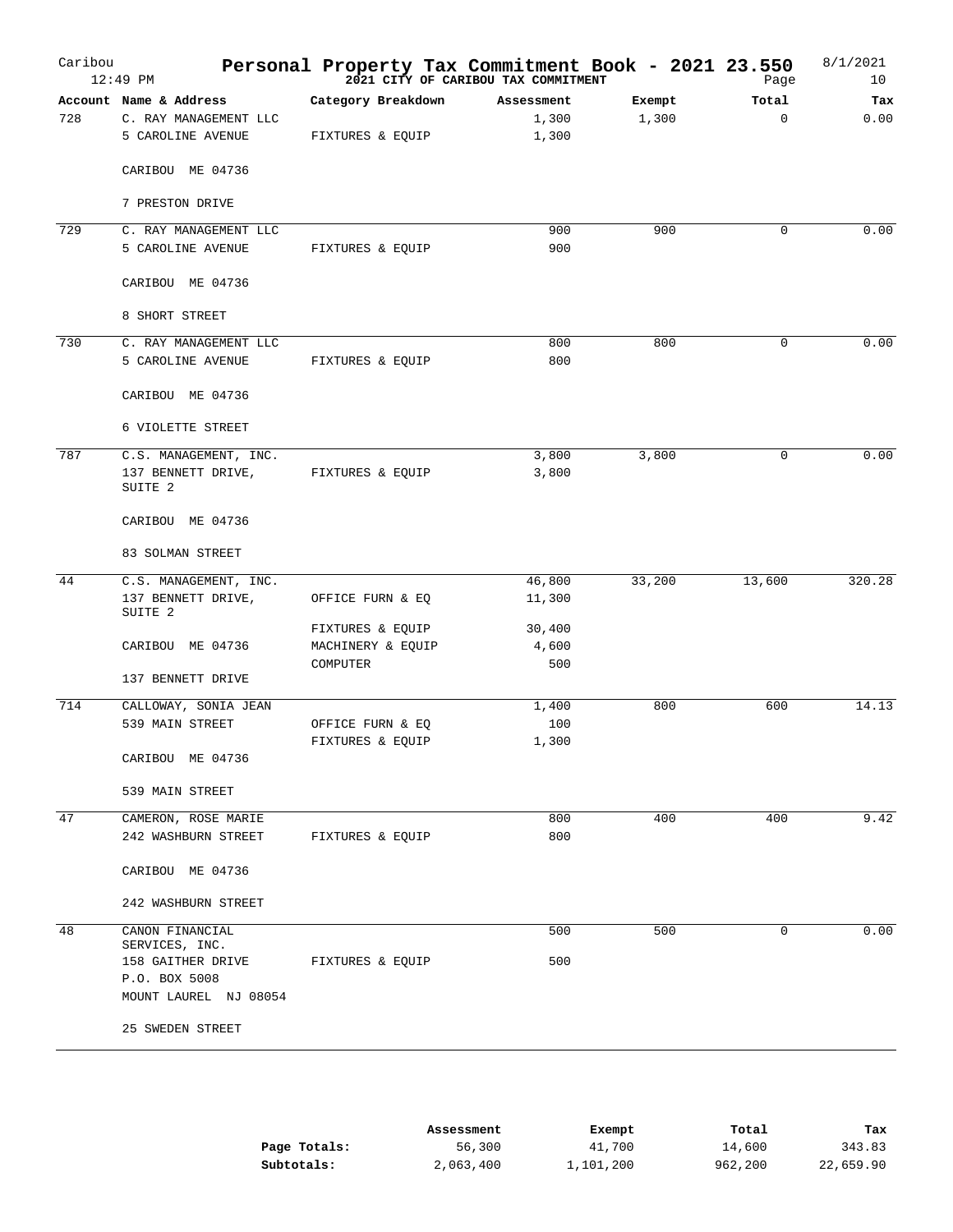| Caribou | 12:49 PM                             | Personal Property Tax Commitment Book - 2021 23.550 | 2021 CITY OF CARIBOU TAX COMMITMENT |         | Page        | 8/1/2021<br>11 |
|---------|--------------------------------------|-----------------------------------------------------|-------------------------------------|---------|-------------|----------------|
|         | Account Name & Address               | Category Breakdown                                  | Assessment                          | Exempt  | Total       | Tax            |
| 49      | CANXUS BROADCASTING<br>CORP.         |                                                     | 65,200                              | 800     | 64,400      | 1,516.62       |
|         | 152 EAST GREEN RIDGE RD              | OFFICE FURN & EQ                                    | 2,300                               |         |             |                |
|         |                                      | FIXTURES & EQUIP                                    | 61,400                              |         |             |                |
|         | CARIBOU ME 04736                     | COMPUTER                                            | 1,500                               |         |             |                |
|         | 152 EAST GREEN RIDGE<br><b>ROAD</b>  |                                                     |                                     |         |             |                |
| 613     | CARDTRONICS USA, INC                 |                                                     | 1,400                               | 0       | 1,400       | 32.97          |
|         | C/O HARDING & CARBONE,<br><b>INC</b> | MACHINERY & EQUIP                                   | 1,400                               |         |             |                |
|         | 1235 NORTH LOOP WEST,<br>SUITE 205   |                                                     |                                     |         |             |                |
|         | HOUSTON TX 77008                     |                                                     |                                     |         |             |                |
|         | 112 BENNETT DRIVE                    |                                                     |                                     |         |             |                |
| 709     | CARIBOU CABINS, LLC                  |                                                     | 9,400                               | 9,400   | 0           | 0.00           |
|         | 263 LOMBARD ROAD                     | FIXTURES & EQUIP                                    | 9,000                               |         |             |                |
|         | CARIBOU ME 04736                     | COMPUTER                                            | 400                                 |         |             |                |
|         | 263 LOMBARD ROAD                     |                                                     |                                     |         |             |                |
| 52      | CARIBOU COUNTRY CLUB                 |                                                     | 65,100                              | 16,300  | 48,800      | 1,149.24       |
|         | P.O. BOX 633                         | FIXTURES & EQUIP                                    | 24,200                              |         |             |                |
|         |                                      | MACHINERY & EQUIP                                   | 40,900                              |         |             |                |
|         | CARIBOU ME 04736                     |                                                     |                                     |         |             |                |
|         | 723 SWEDEN STREET                    |                                                     |                                     |         |             |                |
| 155     | CARIBOU EYECARE, PA                  |                                                     | 145,400                             | 118,100 | 27,300      | 642.92         |
|         | P.O. BOX 280                         | OFFICE FURN & EQ                                    | 3,200                               |         |             |                |
|         |                                      | FIXTURES & EQUIP                                    | 56,300                              |         |             |                |
|         | CARIBOU ME 04736                     | MACHINERY & EQUIP                                   | 77,700                              |         |             |                |
|         | 43 HATCH DRIVE                       | COMPUTER                                            | 8,200                               |         |             |                |
| 53      | CARIBOU F/M , INC.                   |                                                     | 80,700                              | 0       | 80,700      | 1,900.49       |
|         | ATTN: NEAL GRIFFETH                  | OFFICE FURN & EQ                                    | 15,400                              |         |             |                |
|         | P.O. BOX 937                         | FIXTURES & EQUIP                                    | 15,000                              |         |             |                |
|         | CARIBOU ME 04736                     | MACHINERY & EQUIP                                   | 40,700                              |         |             |                |
|         |                                      | COMPUTER                                            | 9,600                               |         |             |                |
|         | 16 ACCESS HIGHWAY                    |                                                     |                                     |         |             |                |
| 55      | CARIBOU REHAB & NURSING<br>CENTER    |                                                     | 615,000                             | 359,900 | 255,100     | 6,007.61       |
|         | 10 BERNADETTE STREET                 | OFFICE FURN & EQ                                    | 5,100                               |         |             |                |
|         |                                      | FIXTURES & EQUIP                                    | 509,400                             |         |             |                |
|         | CARIBOU ME 04736                     | MACHINERY & EQUIP                                   | 62,400                              |         |             |                |
|         |                                      | COMPUTER                                            | 38,100                              |         |             |                |
|         | 10 BERNADETTE STREET                 |                                                     |                                     |         |             |                |
| 807     | CARIBOU SENIOR HOUSING,              |                                                     | 185,800                             | 185,800 | $\mathbf 0$ | 0.00           |
|         | <b>LLC</b><br>137 BENNETT DRIVE      |                                                     |                                     |         |             |                |
|         | SUITE 2                              |                                                     |                                     |         |             |                |
|         | CARIBOU ME 04736                     |                                                     |                                     |         |             |                |
|         | 19 MARSHALL AVENUE                   |                                                     |                                     |         |             |                |
|         |                                      |                                                     |                                     |         |             |                |

|              | Assessment | Exempt    | Total     | Tax       |
|--------------|------------|-----------|-----------|-----------|
| Page Totals: | 1,168,000  | 690,300   | 477,700   | 11,249.85 |
| Subtotals:   | 3,231,400  | 1,791,500 | 1,439,900 | 33,909.75 |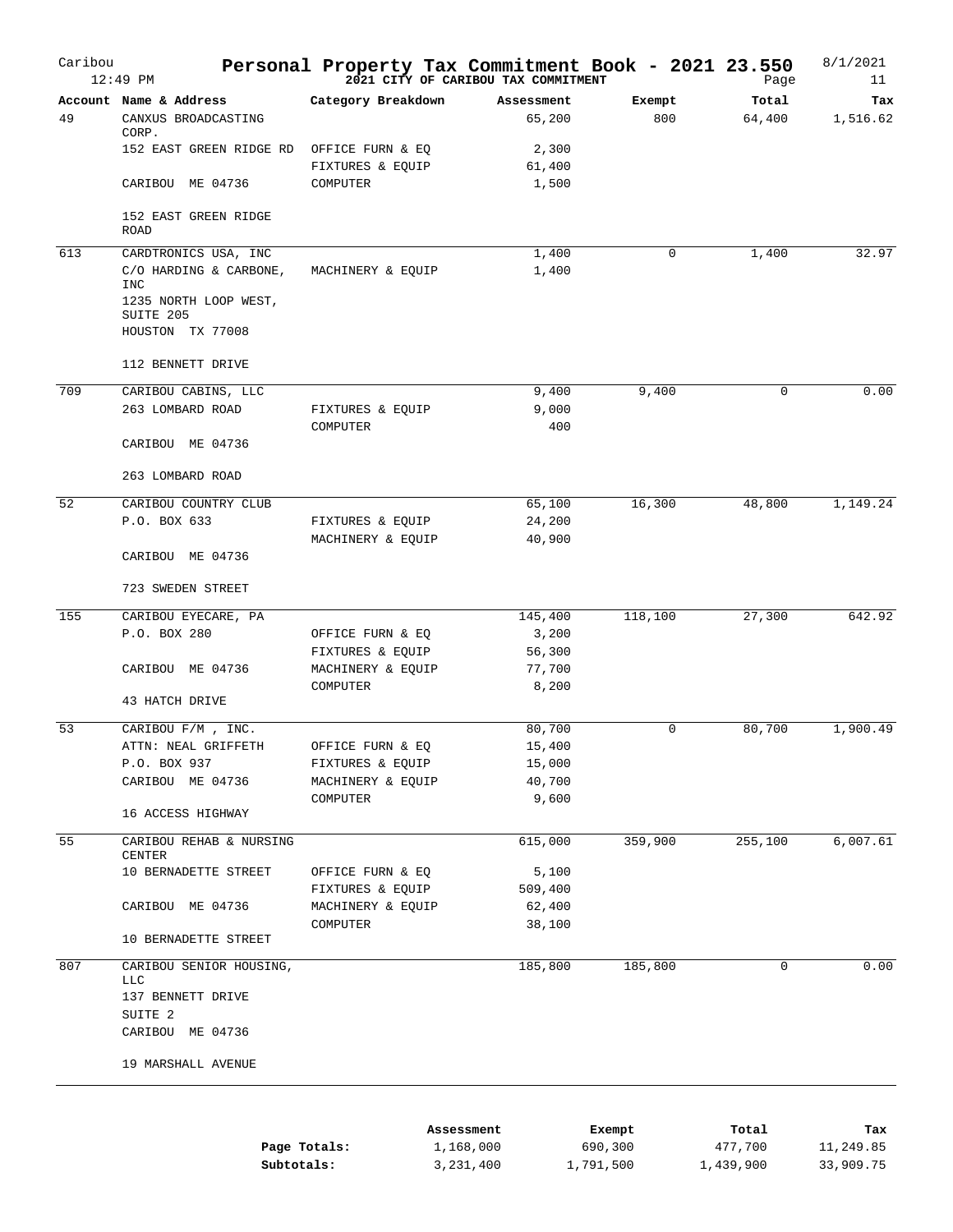| Caribou | $12:49$ PM                              | Personal Property Tax Commitment Book - 2021 23.550 | 2021 CITY OF CARIBOU TAX COMMITMENT |         | Page   | 8/1/2021<br>12 |
|---------|-----------------------------------------|-----------------------------------------------------|-------------------------------------|---------|--------|----------------|
|         | Account Name & Address                  | Category Breakdown                                  | Assessment                          | Exempt  | Total  | Tax            |
| 835     | CARIBOU SENIOR HOUSING,<br><b>LLC</b>   |                                                     | 51,200                              | 51,200  | 0      | 0.00           |
|         | 137 BENNETT DRIVE<br>SUITE <sub>2</sub> | FIXTURES & EQUIP                                    | 51,200                              |         |        |                |
|         | CARIBOU ME 04736                        |                                                     |                                     |         |        |                |
|         | 19 MARSHALL AVENUE                      |                                                     |                                     |         |        |                |
| 806     | CARIBOU SOLAR LLC                       |                                                     | 889,800                             | 889,800 | 0      | 0.00           |
|         | C/O ALIGNED CLIMATE                     |                                                     |                                     |         |        |                |
|         | CAPITAL                                 |                                                     |                                     |         |        |                |
|         | 41 MADISON AVENUE                       |                                                     |                                     |         |        |                |
|         | 31ST FLOOR                              |                                                     |                                     |         |        |                |
|         | NEW YORK NY 10010<br>300 RIVER ROAD     |                                                     |                                     |         |        |                |
|         |                                         |                                                     |                                     |         |        |                |
| 57      | CARON, GARLAND L                        |                                                     | 18,400                              | 2,300   | 16,100 | 379.16         |
|         | 1106 VAN BUREN ROAD                     | FIXTURES & EQUIP                                    | 500                                 |         |        |                |
|         |                                         | MACHINERY & EQUIP                                   | 17,700                              |         |        |                |
|         | CARIBOU ME 04736                        | COMPUTER                                            | 200                                 |         |        |                |
|         | 1106 VAN BUREN ROAD                     |                                                     |                                     |         |        |                |
| 563     | CARROT TOP CORP                         |                                                     | 15,300                              | 0       | 15,300 | 360.32         |
|         | DBA: CIGARETTE SHOPPER                  | OFFICE FURN & EQ                                    | 200                                 |         |        |                |
|         | P.O. BOX 847                            | FIXTURES & EQUIP                                    | 9,600                               |         |        |                |
|         | <b>BREWER</b><br>ME 04412 0847          | MACHINERY & EQUIP                                   | 3,000                               |         |        |                |
|         |                                         | COMPUTER                                            | 2,500                               |         |        |                |
|         | 124 BENNETT DRIVE                       |                                                     |                                     |         |        |                |
| 654     | CASSIDY, DANA                           |                                                     | 215,700                             | 215,700 | 0      | 0.00           |
|         | DBA: SUDSIES LAUNDROMAT                 | FIXTURES & EQUIP                                    | 9,700                               |         |        |                |
|         | 30 ACCESS HIGHWAY                       | MACHINERY & EQUIP                                   | 206,000                             |         |        |                |
|         | CARIBOU ME 04736                        |                                                     |                                     |         |        |                |
|         | 124 BENNETT DRIVE                       |                                                     |                                     |         |        |                |
| 715     | CASSIDY, DANA                           |                                                     | 73,900                              | 73,900  | 0      | 0.00           |
|         | DBA: PLAYTIME                           | FIXTURES & EOUIP                                    | 73,900                              |         |        |                |
|         | ADVENTURES                              |                                                     |                                     |         |        |                |
|         | 30 ACCESS HIGHWAY                       |                                                     |                                     |         |        |                |
|         | CARIBOU ME 04736                        |                                                     |                                     |         |        |                |
|         | 124 BENNETT DRIVE                       |                                                     |                                     |         |        |                |
| 740     | CASSIDY, DANA                           |                                                     | 2,900                               | 2,900   | 0      | 0.00           |
|         | 30 ACCESS HIGHWAY                       | FIXTURES & EQUIP                                    | 2,900                               |         |        |                |
|         | CARIBOU ME 04736                        |                                                     |                                     |         |        |                |
|         | 719 ACCESS HIGHWAY                      |                                                     |                                     |         |        |                |
| 414     | CATALINA MARKETING                      |                                                     | 1,700                               | 0       | 1,700  | 40.04          |
|         | CORPORATION                             |                                                     |                                     |         |        |                |
|         | P.O. BOX 829                            | COMPUTER                                            | 1,700                               |         |        |                |
|         | COLLEYVILLE TX 76034                    |                                                     |                                     |         |        |                |
|         | 114 HIGH STREET                         |                                                     |                                     |         |        |                |

|              | Assessment | Exempt    | Total     | Tax       |
|--------------|------------|-----------|-----------|-----------|
| Page Totals: | 1,268,900  | 1,235,800 | 33,100    | 779.52    |
| Subtotals:   | 4,500,300  | 3,027,300 | 1,473,000 | 34,689.27 |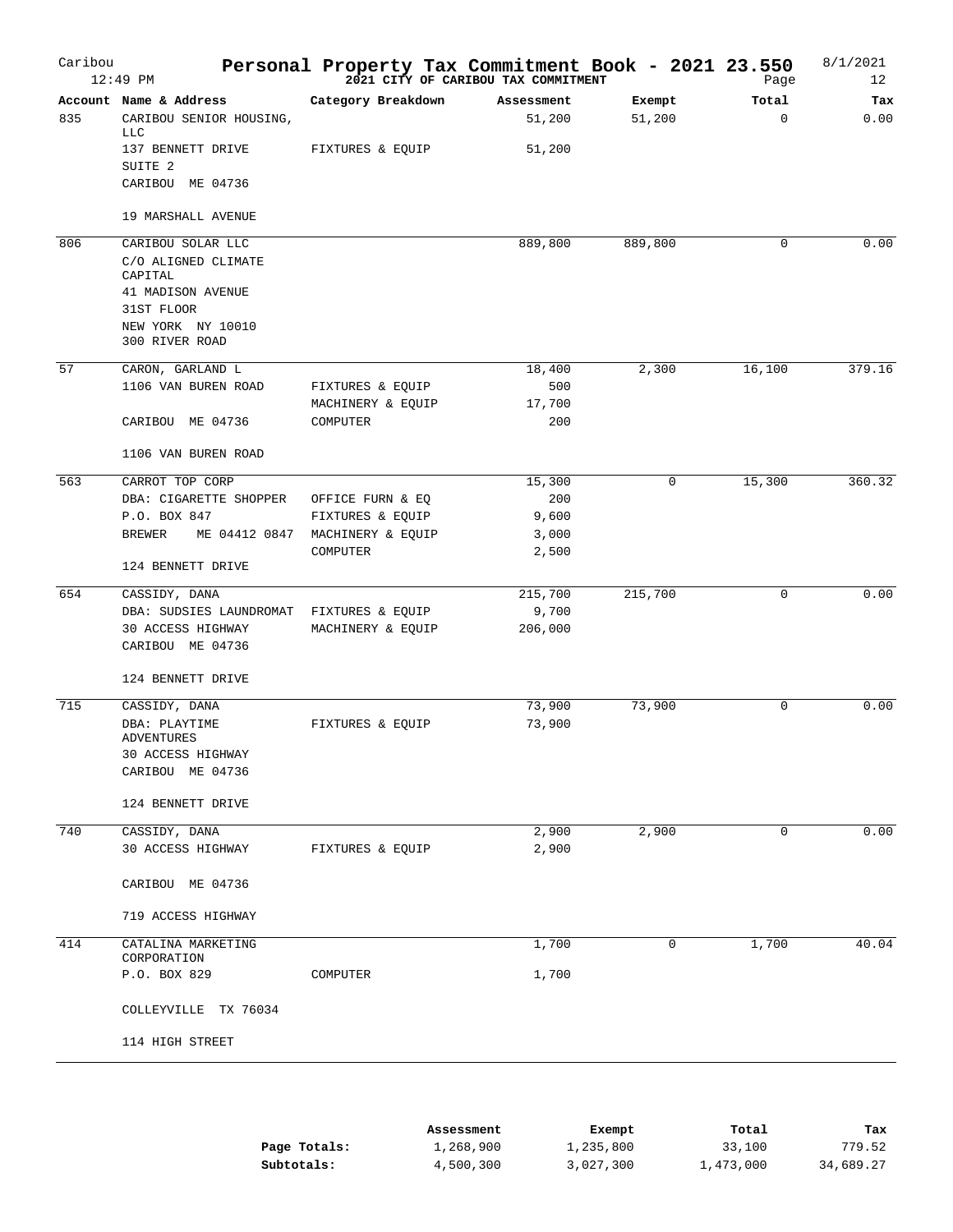| Caribou | $12:49$ PM                                                    | Personal Property Tax Commitment Book - 2021 23.550 | 2021 CITY OF CARIBOU TAX COMMITMENT |                       | Page         | 8/1/2021<br>13 |
|---------|---------------------------------------------------------------|-----------------------------------------------------|-------------------------------------|-----------------------|--------------|----------------|
| 731     | Account Name & Address<br>CAVAGNARO PROPERTIES,<br><b>LLC</b> | Category Breakdown                                  | Assessment<br>400                   | Exempt<br>$\mathbf 0$ | Total<br>400 | Tax<br>9.42    |
|         | 302 DOYLE ROAD                                                | FIXTURES & EQUIP                                    | 400                                 |                       |              |                |
|         | CARIBOU ME 04736                                              |                                                     |                                     |                       |              |                |
|         | 69 ROSE STREET                                                |                                                     |                                     |                       |              |                |
| 61      | CHADWICK & BAROSS, INC.                                       |                                                     | 36,400                              | 15,400                | 21,000       | 494.55         |
|         | 314 MAIN STREET                                               | FIXTURES & EQUIP                                    | 4,400                               |                       |              |                |
|         | CARIBOU ME 04736                                              | MACHINERY & EQUIP<br>COMPUTER                       | 31,500<br>500                       |                       |              |                |
|         | 314 MAIN STREET                                               |                                                     |                                     |                       |              |                |
| 500     | CHAPMAN, RICK                                                 |                                                     | 8,300                               | 0                     | 8,300        | 195.47         |
|         | D/B/A CITY SANITATION                                         | OFFICE FURN & EQ                                    | 200                                 |                       |              |                |
|         | SERVICE                                                       |                                                     |                                     |                       |              |                |
|         | 78 RIVER ROAD<br>CARIBOU ME 04736                             | MACHINERY & EQUIP                                   | 8,100                               |                       |              |                |
|         | 78 RIVER ROAD                                                 |                                                     |                                     |                       |              |                |
| 64      | CHEP USA                                                      |                                                     | 19,400                              | 19,400                | 0            | 0.00           |
|         | ATTN: INDIRECT TAX                                            | MACHINERY & EQUIP                                   | 19,400                              |                       |              |                |
|         | 5897 WINDWARD PARKWAY                                         |                                                     |                                     |                       |              |                |
|         | ALPHARETTA GA 30005                                           |                                                     |                                     |                       |              |                |
|         | VARIOUS                                                       |                                                     |                                     |                       |              |                |
| 707     | CIT BANK, N.A.                                                |                                                     | 2,800                               | 2,800                 | $\mathbf 0$  | 0.00           |
|         | C/O RYAN TAX COMPLIANCE<br>SERVICES, LLC                      | COMPUTER                                            | 2,800                               |                       |              |                |
|         | PO BOX 460709<br>HOUSTON TX 77056                             |                                                     |                                     |                       |              |                |
|         | VARIOUS                                                       |                                                     |                                     |                       |              |                |
| 673     | CLAYTON, MARTY                                                |                                                     | 1,000                               | 500                   | 500          | 11.78          |
|         | 456 TABOR ROAD                                                | FIXTURES & EQUIP                                    | 1,000                               |                       |              |                |
|         | WASHBURN ME 04786                                             |                                                     |                                     |                       |              |                |
|         | 9 ALBAIR ROAD                                                 |                                                     |                                     |                       |              |                |
| 674     | CLAYTON, MARTY                                                |                                                     | 700                                 | 400                   | 300          | 7.07           |
|         | 456 TABOR ROAD                                                | FIXTURES & EQUIP                                    | 700                                 |                       |              |                |
|         | WASHBURN ME 04786                                             |                                                     |                                     |                       |              |                |
|         | 80 WASHBURN STREET                                            |                                                     |                                     |                       |              |                |
| 827     | COASTAL AUTO PARTS, INC                                       |                                                     | 41,900                              | $\mathbf 0$           | 41,900       | 986.75         |
|         | 92 DOWNEAST HIGHWAY                                           | OFFICE FURN & EQ                                    | 600                                 |                       |              |                |
|         |                                                               | FIXTURES & EQUIP                                    | 36,900                              |                       |              |                |
|         | ELLSWORTH ME 04605                                            | MACHINERY & EQUIP                                   | 2,100                               |                       |              |                |
|         | 16 ACCESS HIGHWAY                                             | COMPUTER                                            | 2,300                               |                       |              |                |
|         |                                                               |                                                     |                                     |                       |              |                |

|              | Assessment | Exempt    | Total     | Tax       |
|--------------|------------|-----------|-----------|-----------|
| Page Totals: | 110,900    | 38,500    | 72,400    | 1,705.04  |
| Subtotals:   | 4,611,200  | 3,065,800 | 1,545,400 | 36,394.31 |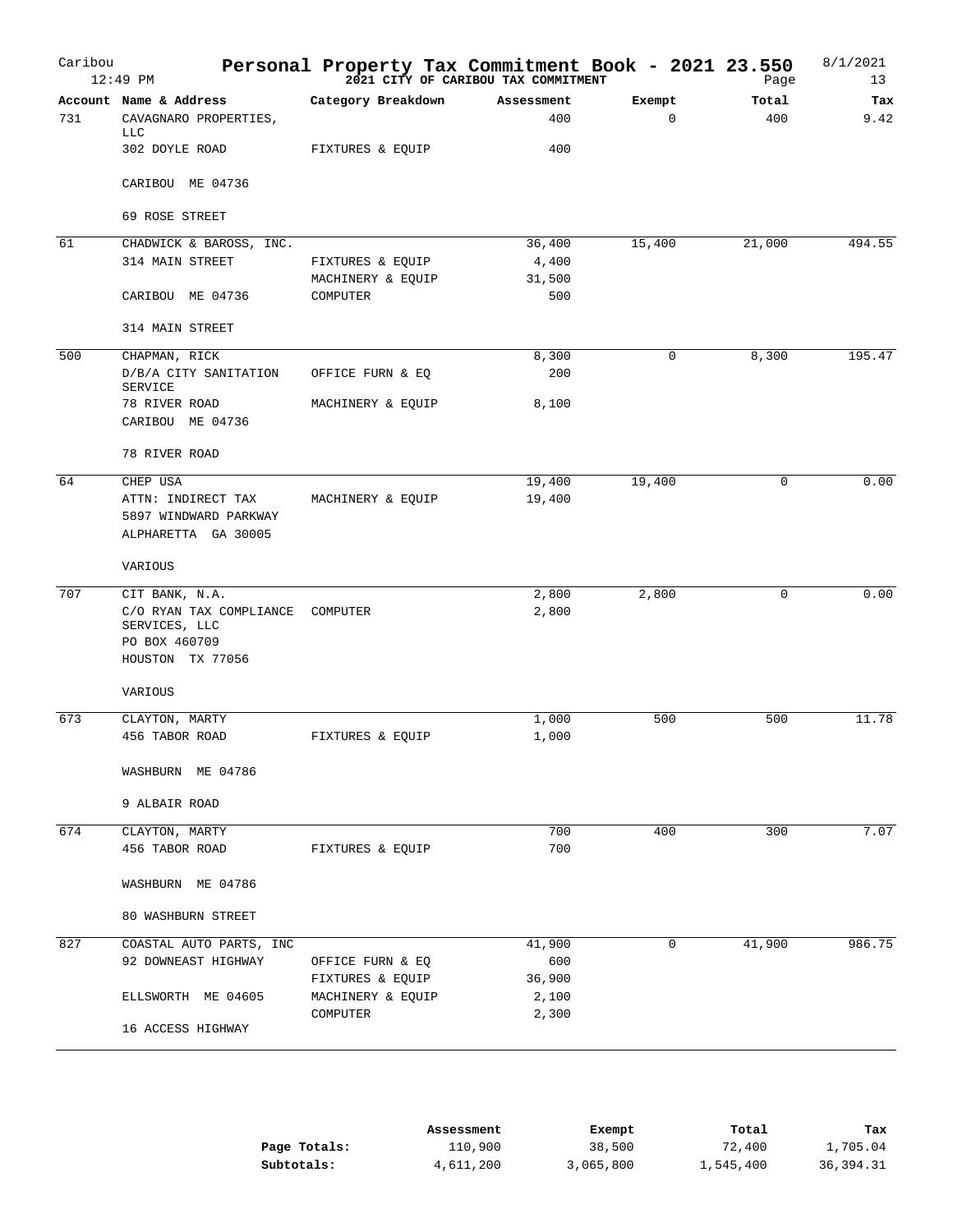| Caribou | $12:49$ PM                                                                                                                  |                                        | Personal Property Tax Commitment Book - 2021 23.550<br>2021 CITY OF CARIBOU TAX COMMITMENT |                       | Page             | 8/1/2021<br>14  |
|---------|-----------------------------------------------------------------------------------------------------------------------------|----------------------------------------|--------------------------------------------------------------------------------------------|-----------------------|------------------|-----------------|
| 741     | Account Name & Address<br>COBALT CREEK<br>INVESTMENTS, LLC<br>P O BOX 415                                                   | Category Breakdown<br>FIXTURES & EQUIP | Assessment<br>500<br>500                                                                   | Exempt<br>$\mathbf 0$ | Total<br>500     | Tax<br>11.78    |
|         | PRESQUE ISLE ME 04769                                                                                                       |                                        |                                                                                            |                       |                  |                 |
|         | 5 ROOSEVELT AVENUE                                                                                                          |                                        |                                                                                            |                       |                  |                 |
| 71      | COCA COLA BEVERAGES<br>NORTHEAST, INC.                                                                                      |                                        | 30,200                                                                                     | 0                     | 30,200           | 711.21          |
|         | 1005 AIRPORT DRIVE                                                                                                          | MACHINERY & EQUIP                      | 30,200                                                                                     |                       |                  |                 |
|         | PRESQUE ISLE ME 04769                                                                                                       |                                        |                                                                                            |                       |                  |                 |
|         | VARIOUS                                                                                                                     |                                        |                                                                                            |                       |                  |                 |
| 855     | COCA-COLA COMPANY, THE<br>FOUNTAIN PROPERTY TAX - MACHINERY & EQUIP<br>NAT <sup>8</sup><br>P O BOX 1734<br>ATLANTA GA 30301 |                                        | 1,000<br>1,000                                                                             | 0                     | 1,000            | 23.55           |
|         | 43 BENNETT DRIVE                                                                                                            |                                        |                                                                                            |                       |                  |                 |
| 710     | COINSTAR ASSET                                                                                                              |                                        | 4,400                                                                                      | $\mathbf 0$           | 4,400            | 103.62          |
|         | HOLDINGS, LLC<br>PO BOX 72210                                                                                               | FIXTURES & EQUIP                       | 4,400                                                                                      |                       |                  |                 |
|         | PHOENIX AZ 85050                                                                                                            |                                        |                                                                                            |                       |                  |                 |
|         | 114 HIGH STREET                                                                                                             |                                        |                                                                                            |                       |                  |                 |
| 648     | COLE, BRYAN<br>8 HOME FARM ROAD                                                                                             | MACHINERY & EQUIP                      | 12,100<br>12,100                                                                           | 5,100                 | 7,000            | 164.85          |
|         | CARIBOU ME 04736                                                                                                            |                                        |                                                                                            |                       |                  |                 |
|         | 8 HOME FARM ROAD                                                                                                            |                                        |                                                                                            |                       |                  |                 |
| 667     | COLLINS, JAMES P. & AMY<br>M. & JAMES P. JR.                                                                                |                                        | 2,100                                                                                      | 2,100                 | 0                | 0.00            |
|         | P. O. BOX 45                                                                                                                | FIXTURES & EQUIP                       | 2,100                                                                                      |                       |                  |                 |
|         | PORTAGE LAKE ME 04768                                                                                                       |                                        |                                                                                            |                       |                  |                 |
|         | <b>30 COLLINS STREET</b>                                                                                                    |                                        |                                                                                            |                       |                  |                 |
| 668     | COLLINS, JAMES P. & AMY<br>M. & JAMES P. JR.                                                                                |                                        | 1,600                                                                                      | 1,600                 | 0                | 0.00            |
|         | P. O. BOX 45                                                                                                                | FIXTURES & EQUIP                       | 1,600                                                                                      |                       |                  |                 |
|         | PORTAGE LAKE ME 04768                                                                                                       |                                        |                                                                                            |                       |                  |                 |
|         | 38 COLLINS STREET                                                                                                           |                                        |                                                                                            |                       |                  |                 |
| 73      | COLLINS, S. W. COMPANY<br>INC.                                                                                              |                                        | 92,600                                                                                     | 0                     | 92,600           | 2,180.73        |
|         | P.O. BOX 70                                                                                                                 | OFFICE FURN & EQ<br>FIXTURES & EQUIP   | 25,600<br>12,900                                                                           |                       |                  |                 |
|         | CARIBOU ME 04736                                                                                                            | MACHINERY & EQUIP<br>COMPUTER          | 46,200<br>7,900                                                                            |                       |                  |                 |
|         | 6 WASHBURN STREET                                                                                                           |                                        |                                                                                            |                       |                  |                 |
|         |                                                                                                                             | Page Totals:                           | Assessment<br>144,500                                                                      | Exempt<br>8,800       | Total<br>135,700 | Tax<br>3,195.74 |
|         | Subtotals:                                                                                                                  |                                        | 4,755,700                                                                                  | 3,074,600             | 1,681,100        | 39,590.05       |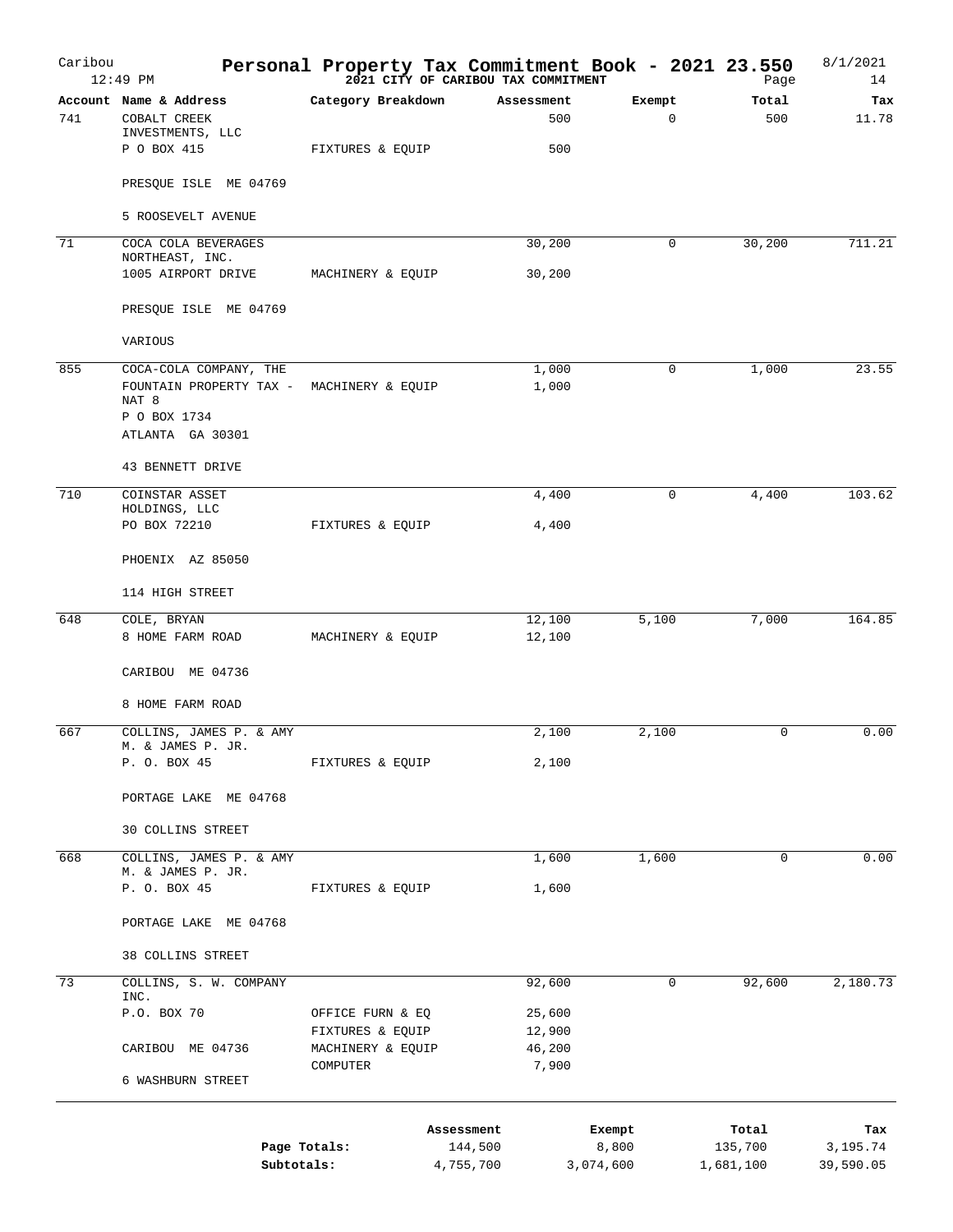| Caribou | $12:49$ PM                                                                                                                        | Personal Property Tax Commitment Book - 2021 23.550 | 2021 CITY OF CARIBOU TAX COMMITMENT |                 | Page            | 8/1/2021<br>15  |
|---------|-----------------------------------------------------------------------------------------------------------------------------------|-----------------------------------------------------|-------------------------------------|-----------------|-----------------|-----------------|
| 808     | Account Name & Address<br>COLTON ASSOCIATES, INC.<br>ATTN: BRIAN COLTON<br>32 PILGRIM ROAD<br>CARIBOU ME 04736<br>32 PILGRIM ROAD | Category Breakdown<br>OFFICE FURN & EQ<br>COMPUTER  | Assessment<br>900<br>300<br>600     | Exempt<br>600   | Total<br>300    | Tax<br>7.07     |
|         |                                                                                                                                   |                                                     |                                     |                 |                 |                 |
| 75      | CONNER, DAVID DR<br>22 BIRDSEYE AVENUE<br>SUITE A<br>CARIBOU ME 04736                                                             | OFFICE FURN & EQ<br>FIXTURES & EQUIP<br>COMPUTER    | 10,300<br>900<br>6,700<br>2,700     | 0               | 10,300          | 242.57          |
|         | 22 BIRDSEYE AVENUE                                                                                                                |                                                     |                                     |                 |                 |                 |
| 627     | CONOPCO, INC<br>P.O. BOX 339<br>ISELIN NJ 08830                                                                                   | FIXTURES & EQUIP                                    | 100<br>100                          | 0               | 100             | 2.36            |
|         | VARIOUS                                                                                                                           |                                                     |                                     |                 |                 |                 |
| 337     | CONSOLIDATED COMM OF                                                                                                              |                                                     | 28,900                              | 0               | 28,900          | 680.60          |
|         | NNE CO, LLC<br>770 ELM STREET, 2ND<br><b>FLOOR</b>                                                                                | COMPUTER                                            | 28,900                              |                 |                 |                 |
|         | MANCHESTER NH 03101                                                                                                               |                                                     |                                     |                 |                 |                 |
|         | VARIOUS                                                                                                                           |                                                     |                                     |                 |                 |                 |
| 517     | CORBIN, CHRIS<br>D/B/A CORBIN'S SHOP<br>P.O. BOX 327<br>CARIBOU ME 04736                                                          | OFFICE FURN & EQ<br>MACHINERY & EQUIP               | 4,700<br>100<br>4,600               | 2,600           | 2,100           | 49.46           |
|         | 501 MAIN STREET                                                                                                                   |                                                     |                                     |                 |                 |                 |
| 262     | CORE-MARK MID<br>CONTINENT, INC<br>47 MARKET STREET                                                                               | FIXTURES & EQUIP                                    | 600<br>600                          | 0               | 600             | 14.13           |
|         | GARDINER ME 04345                                                                                                                 |                                                     |                                     |                 |                 |                 |
|         | VARIOUS                                                                                                                           |                                                     |                                     |                 |                 |                 |
| 111     | CORRIVEAU, DAVID AND                                                                                                              |                                                     | 1,100                               | 0               | 1,100           | 25.91           |
|         | PATTY<br>P.O. BOX 555                                                                                                             | FIXTURES & EQUIP<br>COMPUTER                        | 1,000<br>100                        |                 |                 |                 |
|         | CARIBOU ME 04736                                                                                                                  |                                                     |                                     |                 |                 |                 |
|         | 26 GARDEN CIRCLE                                                                                                                  |                                                     |                                     |                 |                 |                 |
| 819     | CORRIVEAU, MARK<br>DBA: CORRIVEAU'S AUTO<br>REPAIR<br>591 WEST PRESQUE ISLE<br>ROAD                                               | MACHINERY & EQUIP                                   | 10,000<br>10,000                    | 0               | 10,000          | 235.50          |
|         | CARIBOU ME 04736<br>591 WEST PRESQUE ISLE<br>ROAD                                                                                 |                                                     |                                     |                 |                 |                 |
|         |                                                                                                                                   | Page Totals:                                        | Assessment<br>56,600                | Exempt<br>3,200 | Total<br>53,400 | Tax<br>1,257.60 |

**Subtotals:** 4,812,300 3,077,800 1,734,500 40,847.65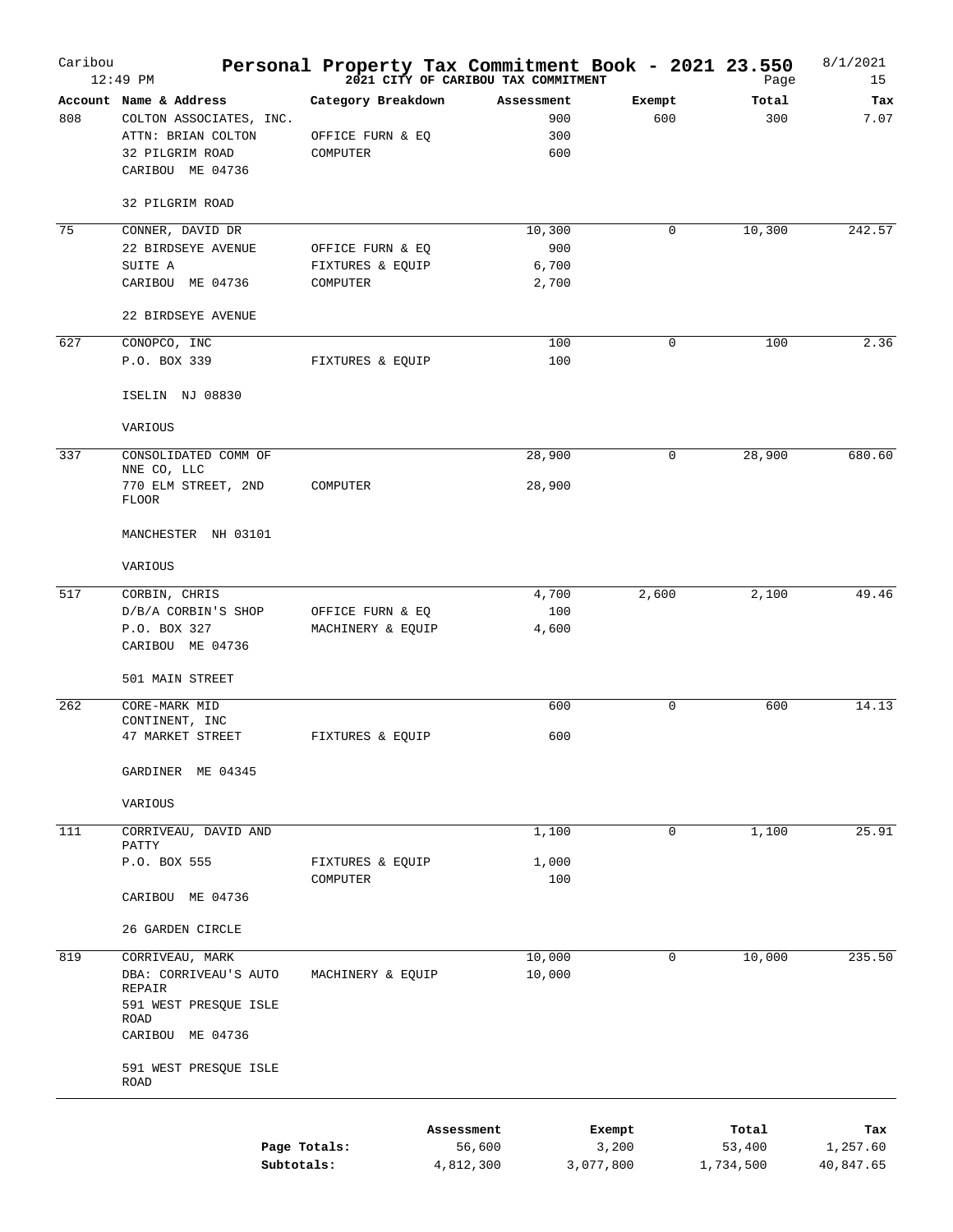| Caribou | $12:49$ PM                                 | Personal Property Tax Commitment Book - 2021 23.550 | 2021 CITY OF CARIBOU TAX COMMITMENT |        | Page        | 8/1/2021<br>16 |
|---------|--------------------------------------------|-----------------------------------------------------|-------------------------------------|--------|-------------|----------------|
|         | Account Name & Address                     | Category Breakdown                                  | Assessment                          | Exempt | Total       | Tax            |
| 81      | CORRIVEAU, RENO<br>P.O. BOX 32             | MACHINERY & EQUIP                                   | 19,200<br>19,200                    | 17,100 | 2,100       | 49.46          |
|         | CARIBOU ME 04736                           |                                                     |                                     |        |             |                |
|         | 116 EAST PRESQUE ISLE<br>ROAD              |                                                     |                                     |        |             |                |
| 614     | COTE, MATTHEW                              |                                                     | 9,100                               | 0      | 9,100       | 214.31         |
|         | DBA: STRAIGHTLINE<br>FENCING               | FIXTURES & EQUIP                                    | 400                                 |        |             |                |
|         | 1271 PRESQUE ISLE ROAD<br>CARIBOU ME 04736 | MACHINERY & EQUIP                                   | 8,700                               |        |             |                |
|         | 1271 PRESQUE ISLE ROAD                     |                                                     |                                     |        |             |                |
| 313     | COUNTRY FARMS                              |                                                     | 4,700                               | 4,700  | 0           | 0.00           |
|         | PROPERTIES, INC.<br>P. O. BOX 72           | FIXTURES & EQUIP                                    | 4,700                               |        |             |                |
|         | WASHBURN ME 04786                          |                                                     |                                     |        |             |                |
|         | 31 HERSCHEL STREET                         |                                                     |                                     |        |             |                |
| 732     | COUNTRY FARMS                              |                                                     | 1,300                               | 1,300  | $\mathbf 0$ | 0.00           |
|         | PROPERTIES, INC.<br>P. O. BOX 72           | FIXTURES & EQUIP                                    | 1,300                               |        |             |                |
|         | WASHBURN ME 04786                          |                                                     |                                     |        |             |                |
|         | 32 TEAGUE STREET                           |                                                     |                                     |        |             |                |
| 733     | COUNTRY FARMS                              |                                                     | 1,500                               | 1,500  | 0           | 0.00           |
|         | PROPERTIES, INC.<br>P. O. BOX 72           | FIXTURES & EQUIP                                    | 1,500                               |        |             |                |
|         | WASHBURN ME 04786                          |                                                     |                                     |        |             |                |
|         | 791 MAIN STREET                            |                                                     |                                     |        |             |                |
| 734     | COUNTRY FARMS<br>PROPERTIES, INC.          |                                                     | 500                                 | 500    | 0           | 0.00           |
|         | P. O. BOX 72                               | FIXTURES & EQUIP                                    | 500                                 |        |             |                |
|         | WASHBURN ME 04786                          |                                                     |                                     |        |             |                |
|         | 64 WASHBURN STREET                         |                                                     |                                     |        |             |                |
| 82      | COUNTY ABATEMENT, INC.                     |                                                     | 15,900                              | 3,700  | 12,200      | 287.31         |
|         | C/O CLINTON ST. PETER                      | OFFICE FURN & EQ                                    | 4,800                               |        |             |                |
|         | P.O. DRAWER 1036                           | FIXTURES & EQUIP                                    | 600                                 |        |             |                |
|         | CARIBOU ME 04736                           | MACHINERY & EQUIP                                   | 8,900                               |        |             |                |
|         | 529 MAIN STREET                            | COMPUTER                                            | 1,600                               |        |             |                |
| 815     | COUNTY AG & TURF<br>SUPPLY, INC.           |                                                     | 12,000                              | 0      | 12,000      | 282.60         |
|         | ATTN: RANDY NADEAU                         | FIXTURES & EQUIP                                    | 12,000                              |        |             |                |
|         | 7 DOW SIDING ROAD<br>CARIBOU ME 04736      |                                                     |                                     |        |             |                |
|         | 7 DOW SIDING ROAD                          |                                                     |                                     |        |             |                |
|         |                                            |                                                     |                                     |        |             |                |
|         |                                            | Assessment                                          |                                     | Exempt | Total       | Tax            |
|         |                                            |                                                     |                                     |        |             |                |

|              | Assessment | Exempt    | тосат     | тах       |
|--------------|------------|-----------|-----------|-----------|
| Page Totals: | 64,200     | 28,800    | 35,400    | 833.68    |
| Subtotals:   | 4,876,500  | 3,106,600 | 1,769,900 | 41,681.33 |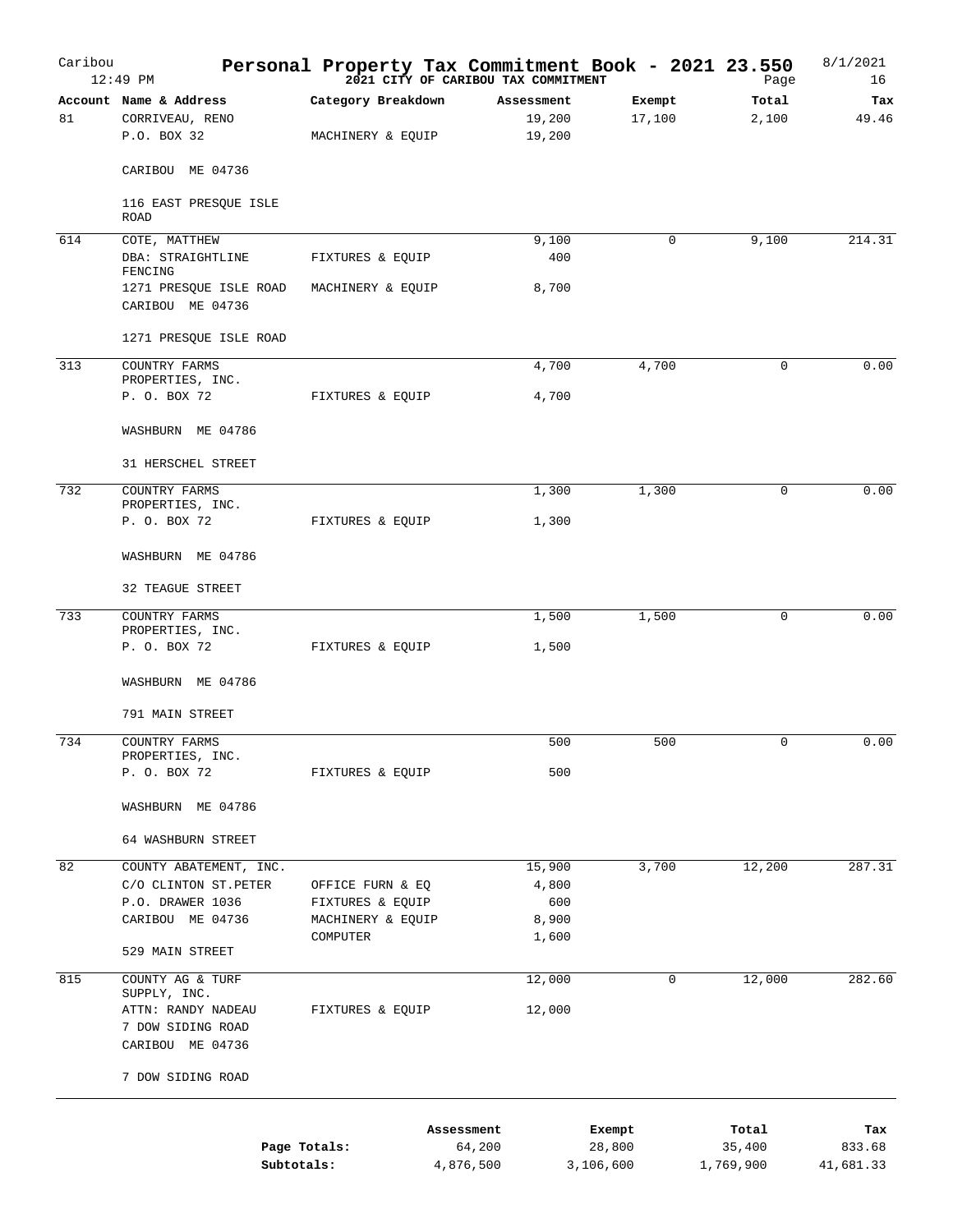| Account Name & Address<br>Category Breakdown<br>Assessment<br>Exempt<br>85<br>COUNTY ELECTRIC, INC.<br>44,400<br>20,400<br>P.O. BOX 954<br>OFFICE FURN & EQ<br>2,100<br>FIXTURES & EQUIP<br>3,000<br>CARIBOU ME 04736<br>MACHINERY & EQUIP<br>36,800<br>2,500<br>COMPUTER<br>17 BIRDSEYE AVENUE<br>285<br>44,500<br>39,500<br>COUNTY PHYSICAL | Total<br>24,000<br>5,000 | Tax<br>565.20<br>117.75 |
|-----------------------------------------------------------------------------------------------------------------------------------------------------------------------------------------------------------------------------------------------------------------------------------------------------------------------------------------------|--------------------------|-------------------------|
|                                                                                                                                                                                                                                                                                                                                               |                          |                         |
|                                                                                                                                                                                                                                                                                                                                               |                          |                         |
|                                                                                                                                                                                                                                                                                                                                               |                          |                         |
|                                                                                                                                                                                                                                                                                                                                               |                          |                         |
|                                                                                                                                                                                                                                                                                                                                               |                          |                         |
|                                                                                                                                                                                                                                                                                                                                               |                          |                         |
|                                                                                                                                                                                                                                                                                                                                               |                          |                         |
| THERAPY, LLC                                                                                                                                                                                                                                                                                                                                  |                          |                         |
| 118 BENNETT DRIVE<br>OFFICE FURN & EQ<br>5,200                                                                                                                                                                                                                                                                                                |                          |                         |
| FIXTURES & EQUIP<br>36,400                                                                                                                                                                                                                                                                                                                    |                          |                         |
| CARIBOU ME 04736<br>COMPUTER<br>2,900                                                                                                                                                                                                                                                                                                         |                          |                         |
| 118 BENNETT DRIVE                                                                                                                                                                                                                                                                                                                             |                          |                         |
| 56<br>COUNTY PLUMBING &<br>2,200<br>1,400<br>HEATING, INC                                                                                                                                                                                                                                                                                     | 800                      | 18.84                   |
| <b>%NICHOLAS AND TAMMY</b><br>OFFICE FURN & EQ<br>800<br>GAGNON                                                                                                                                                                                                                                                                               |                          |                         |
| 6 TRACY LANE<br>MACHINERY & EQUIP<br>1,100                                                                                                                                                                                                                                                                                                    |                          |                         |
| CARIBOU ME 04736<br>300<br>COMPUTER                                                                                                                                                                                                                                                                                                           |                          |                         |
| 6 TRACY LANE                                                                                                                                                                                                                                                                                                                                  |                          |                         |
| 88<br>177,700<br>COUNTY QWIK PRINT, INC.<br>273,100                                                                                                                                                                                                                                                                                           | 95,400                   | 2,246.67                |
| C/O ANISSA LEVESQUE<br>2,800<br>OFFICE FURN & EQ                                                                                                                                                                                                                                                                                              |                          |                         |
| P.O. BOX 621<br>42,700<br>FIXTURES & EQUIP                                                                                                                                                                                                                                                                                                    |                          |                         |
| CARIBOU ME 04736<br>206,300<br>MACHINERY & EQUIP                                                                                                                                                                                                                                                                                              |                          |                         |
| 21,300<br>COMPUTER<br>56 SWEDEN STREET                                                                                                                                                                                                                                                                                                        |                          |                         |
|                                                                                                                                                                                                                                                                                                                                               |                          |                         |
| 312<br>46,300<br>COUSINS, LEWIS<br>51,100                                                                                                                                                                                                                                                                                                     | 4,800                    | 113.04                  |
| PO BOX 1413<br>49,700<br>FIXTURES & EQUIP                                                                                                                                                                                                                                                                                                     |                          |                         |
| MACHINERY & EQUIP<br>1,400<br>CARIBOU ME 04736                                                                                                                                                                                                                                                                                                |                          |                         |
| 169 MAIN STREET                                                                                                                                                                                                                                                                                                                               |                          |                         |
|                                                                                                                                                                                                                                                                                                                                               |                          |                         |
| 49,900<br>248<br>0<br>COWETT, JOEY                                                                                                                                                                                                                                                                                                            | 49,900                   | 1,175.15                |
| P.O. BOX 543<br>100<br>OFFICE FURN & EQ                                                                                                                                                                                                                                                                                                       |                          |                         |
| FIXTURES & EQUIP<br>900                                                                                                                                                                                                                                                                                                                       |                          |                         |
| 48,600<br>CARIBOU ME 04736<br>MACHINERY & EQUIP                                                                                                                                                                                                                                                                                               |                          |                         |
| 300<br>COMPUTER<br>1078 PRESQUE ISLE ROAD                                                                                                                                                                                                                                                                                                     |                          |                         |
| 91<br>52,600<br>CROUCH, TAMMIE AND<br>0                                                                                                                                                                                                                                                                                                       | 52,600                   | 1,238.73                |
| 52,200<br>CHRISTOPHER FOURNIER<br>FIXTURES & EQUIP                                                                                                                                                                                                                                                                                            |                          |                         |
| P.O. BOX 949<br>400<br>MACHINERY & EQUIP                                                                                                                                                                                                                                                                                                      |                          |                         |
| CARIBOU ME 04736                                                                                                                                                                                                                                                                                                                              |                          |                         |
| 97 BENNETT DRIVE                                                                                                                                                                                                                                                                                                                              |                          |                         |
| 18,300<br>92<br>CROUCH, TAMMIE AND<br>0                                                                                                                                                                                                                                                                                                       | 18,300                   | 430.97                  |
| 18,300<br>CHRISTOPHER FOURNIER<br>FIXTURES & EQUIP                                                                                                                                                                                                                                                                                            |                          |                         |
| P.O. BOX 949                                                                                                                                                                                                                                                                                                                                  |                          |                         |
| CARIBOU ME 04736                                                                                                                                                                                                                                                                                                                              |                          |                         |
| 97 BENNETT DRIVE                                                                                                                                                                                                                                                                                                                              |                          |                         |

|              | Assessment | Exempt    | Total     | тах       |
|--------------|------------|-----------|-----------|-----------|
| Page Totals: | 536,100    | 285,300   | 250,800   | 5,906.35  |
| Subtotals:   | 5,412,600  | 3,391,900 | 2,020,700 | 47,587.68 |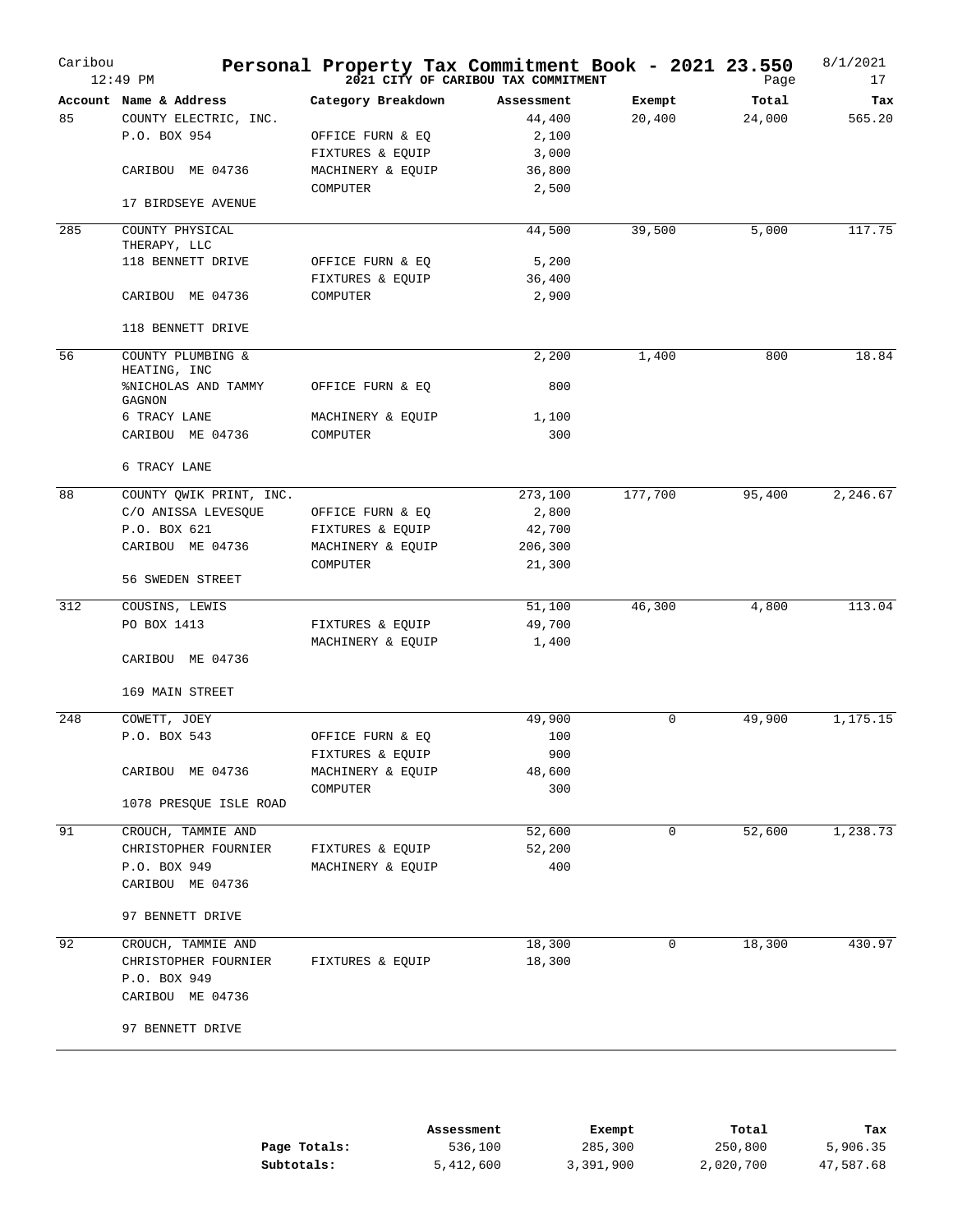| Caribou | $12:49$ PM              | Personal Property Tax Commitment Book - 2021 23.550<br>2021 23:50 Page 2021 CITY OF CARIBOU TAX COMMITMENT |            |             | Page     | 8/1/2021<br>18 |
|---------|-------------------------|------------------------------------------------------------------------------------------------------------|------------|-------------|----------|----------------|
|         | Account Name & Address  | Category Breakdown                                                                                         | Assessment | Exempt      | Total    | Tax            |
| 504     | CROWLEY, MARY           |                                                                                                            | 700        | 700         | $\Omega$ | 0.00           |
|         | P.O. BOX 419            | FIXTURES & EQUIP                                                                                           | 300        |             |          |                |
|         | CARIBOU ME 04736        | COMPUTER                                                                                                   | 400        |             |          |                |
|         | 818 SWEDEN STREET       |                                                                                                            |            |             |          |                |
| 58      | CROWN PARK INN          |                                                                                                            | 76,200     | 75,800      | 400      | 9.42           |
|         | 30 ACCESS HIGHWAY       | OFFICE FURN & EQ                                                                                           | 400        |             |          |                |
|         |                         | FIXTURES & EQUIP                                                                                           | 75,200     |             |          |                |
|         | CARIBOU ME 04736        | COMPUTER                                                                                                   | 600        |             |          |                |
|         | 30 ACCESS HIGHWAY       |                                                                                                            |            |             |          |                |
| 616     | CSC SERVICE WORKS, INC. |                                                                                                            | 3,600      | $\mathbf 0$ | 3,600    | 84.78          |
|         | C/O RYAN TAX COMPLIANCE | MACHINERY & EQUIP                                                                                          | 3,600      |             |          |                |
|         | SERV, LLC               |                                                                                                            |            |             |          |                |
|         | P.O. BOX 460049         |                                                                                                            |            |             |          |                |
|         | DEPARTMENT # 802        |                                                                                                            |            |             |          |                |
|         | HOUSTON TX 77056        |                                                                                                            |            |             |          |                |
|         | VARIOUS                 |                                                                                                            |            |             |          |                |
| 518     | CULLINS, BRYAN          |                                                                                                            | 11,400     | 9,900       | 1,500    | 35.33          |
|         | 93 BENNETT DRIVE        | OFFICE FURN & EQ                                                                                           | 1,500      |             |          |                |
|         |                         | MACHINERY & EQUIP                                                                                          | 8,400      |             |          |                |
|         | CARIBOU ME 04736        | COMPUTER                                                                                                   | 1,500      |             |          |                |
|         | 93 BENNETT DRIVE        |                                                                                                            |            |             |          |                |
| 101     | CULLINS, CATHERINE      |                                                                                                            | 2,200      | 0           | 2,200    | 51.81          |
|         | <b>45 BENNETT DRIVE</b> | OFFICE FURN & EQ                                                                                           | 1,400      |             |          |                |
|         |                         | FIXTURES & EQUIP                                                                                           | 400        |             |          |                |
|         | CARIBOU ME 04736        | COMPUTER                                                                                                   | 400        |             |          |                |
|         |                         |                                                                                                            |            |             |          |                |
|         | 45 BENNETT DRIVE        |                                                                                                            |            |             |          |                |
| 735     | CULLINS, TERRY S        |                                                                                                            | 400        | $\mathbf 0$ | 400      | 9.42           |
|         | PO BOX 157              | FIXTURES & EQUIP                                                                                           | 400        |             |          |                |
|         | CARIBOU ME 04736        |                                                                                                            |            |             |          |                |
|         | 15 ELMWOOD AVENUE       |                                                                                                            |            |             |          |                |
| 713     | CURTIS, NANCY           |                                                                                                            | 500        | 500         | 0        | 0.00           |
|         | 31 KATAHDIN AVENUE      | FIXTURES & EQUIP                                                                                           | 500        |             |          |                |
|         |                         |                                                                                                            |            |             |          |                |
|         | CARIBOU ME 04736        |                                                                                                            |            |             |          |                |
|         | 31 KATAHDIN AVENUE      |                                                                                                            |            |             |          |                |
| 794     | CYR APARTMENTS, LLC     |                                                                                                            | 800        | $\mathbf 0$ | 800      | 18.84          |
|         | P. O. BOX 7             | FIXTURES & EQUIP                                                                                           | 800        |             |          |                |
|         |                         |                                                                                                            |            |             |          |                |
|         | FORT KENT ME 04743      |                                                                                                            |            |             |          |                |
|         | 27 TEAGUE STREET        |                                                                                                            |            |             |          |                |

|              | Assessment | Exempt    | Total     | тах       |
|--------------|------------|-----------|-----------|-----------|
| Page Totals: | 95,800     | 86,900    | 8,900     | 209.60    |
| Subtotals:   | 5,508,400  | 3,478,800 | 2,029,600 | 47,797.28 |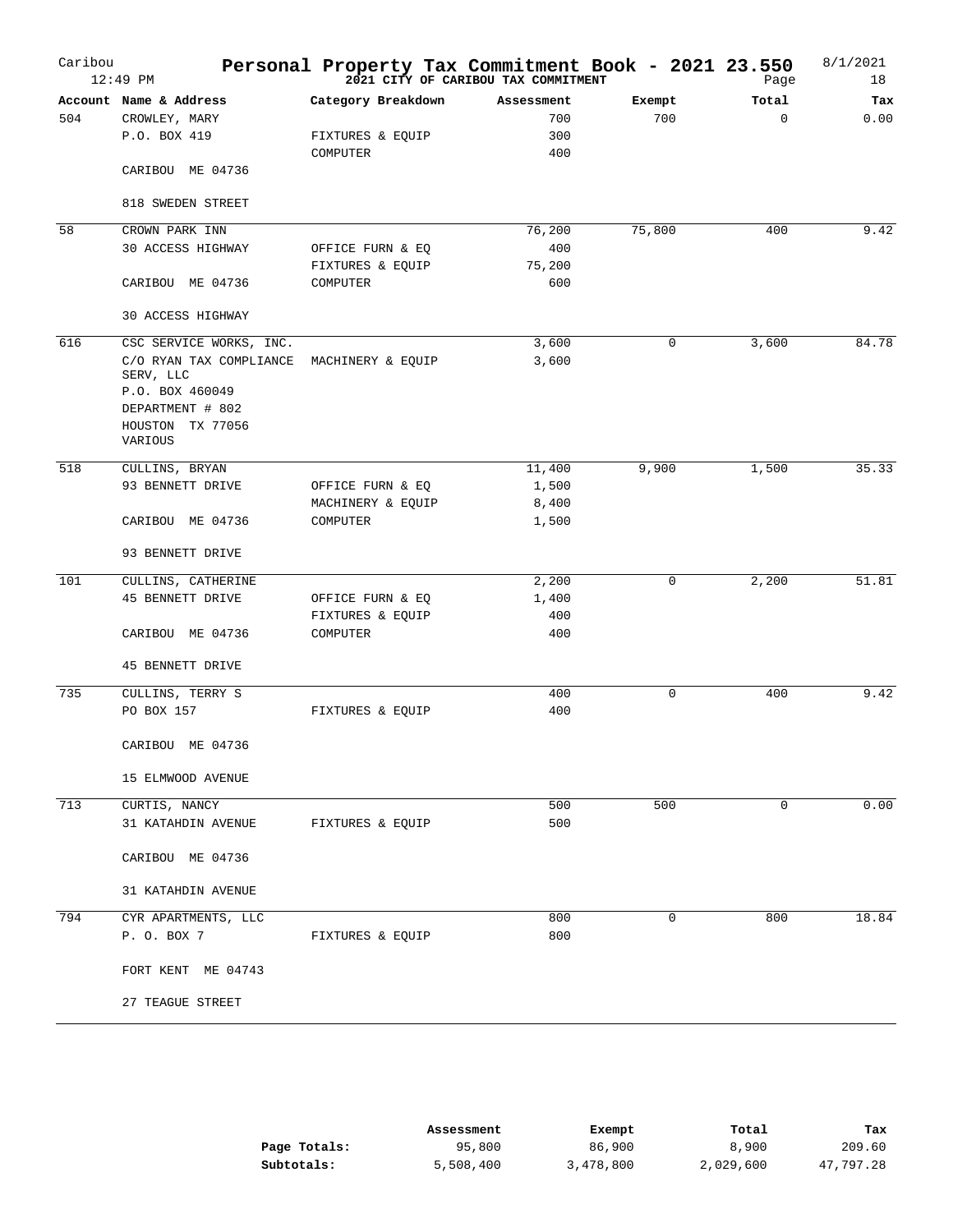| Caribou | 12:49 PM                                           | Personal Property Tax Commitment Book - 2021 23.550<br>2021 23:50 Page 2021 CITY OF CARIBOU TAX COMMITMENT |            |             | Page    | 8/1/2021<br>19 |
|---------|----------------------------------------------------|------------------------------------------------------------------------------------------------------------|------------|-------------|---------|----------------|
|         | Account Name & Address                             | Category Breakdown                                                                                         | Assessment | Exempt      | Total   | Tax            |
| 509     | CYR APARTMENTS, LLC                                |                                                                                                            | 1,300      | $\mathbf 0$ | 1,300   | 30.62          |
|         | P. O. BOX 7                                        | FIXTURES & EQUIP                                                                                           | 1,300      |             |         |                |
|         | FORT KENT ME 04743                                 |                                                                                                            |            |             |         |                |
|         | 7 COLLINS STREET                                   |                                                                                                            |            |             |         |                |
| 349     | CYR APARTMENTS, LLC                                |                                                                                                            | 600        | $\Omega$    | 600     | 14.13          |
|         | P. O. BOX 7                                        | FIXTURES & EOUIP                                                                                           | 600        |             |         |                |
|         | FORT KENT ME 04743                                 |                                                                                                            |            |             |         |                |
|         | 720 MAIN STREET                                    |                                                                                                            |            |             |         |                |
| 99      | CYR, DEBBIE                                        |                                                                                                            | 1,000      | 300         | 700     | 16.49          |
|         | DBA: THE HAIR AFFAIR                               | FIXTURES & EQUIP                                                                                           | 1,000      |             |         |                |
|         | <b>368 SWEDEN STREET</b><br>CARIBOU ME 04736       |                                                                                                            |            |             |         |                |
|         | <b>368 SWEDEN STREET</b>                           |                                                                                                            |            |             |         |                |
| 736     | CYR, JAMES A & COLLEEN<br>S                        |                                                                                                            | 800        | 600         | 200     | 4.71           |
|         | 9 SMITH STREET                                     | FIXTURES & EQUIP                                                                                           | 800        |             |         |                |
|         | CARIBOU ME 04736                                   |                                                                                                            |            |             |         |                |
|         | 8 GOLDFRANK DRIVE                                  |                                                                                                            |            |             |         |                |
| 87      | CYR, MICHAEL                                       |                                                                                                            | 69,000     | 0           | 69,000  | 1,624.95       |
|         | DBA: MIKE'S QUIK STOP & OFFICE FURN & EQ<br>DELI   |                                                                                                            | 200        |             |         |                |
|         | 907 PRESQUE ISLE ROAD                              | FIXTURES & EQUIP                                                                                           | 23,000     |             |         |                |
|         | CARIBOU ME 04736                                   | MACHINERY & EQUIP                                                                                          | 41,500     |             |         |                |
|         | 907 PRESQUE ISLE ROAD                              | COMPUTER                                                                                                   | 4,300      |             |         |                |
| 254     |                                                    |                                                                                                            | 102,100    | 0           | 102,100 | 2,404.46       |
|         | CYR, MICHAEL<br>DBA: FIRST CHOICE<br>MARKET & DELI | OFFICE FURN & EQ                                                                                           | 600        |             |         |                |
|         | 342 SWEDEN STREET                                  | FIXTURES & EQUIP                                                                                           | 31,100     |             |         |                |
|         | CARIBOU ME 04736                                   | MACHINERY & EQUIP                                                                                          | 69,000     |             |         |                |
|         |                                                    | COMPUTER                                                                                                   | 1,400      |             |         |                |
|         | 342 SWEDEN STREET                                  |                                                                                                            |            |             |         |                |
| 372     | CYR, TRACEY                                        |                                                                                                            | 1,500      | 0           | 1,500   | 35.33          |
|         | D/B/A FROM HAIR TO<br>ETERNITY                     | FIXTURES & EQUIP                                                                                           | 1,500      |             |         |                |
|         | 933 MAIN STREET<br>CARIBOU ME 04736                |                                                                                                            |            |             |         |                |
|         | 933 MAIN STREET                                    |                                                                                                            |            |             |         |                |

|              | Assessment | Exempt    | Total     | Tax       |
|--------------|------------|-----------|-----------|-----------|
| Page Totals: | 176,300    | 900       | 175,400   | 4,130.69  |
| Subtotals:   | 5,684,700  | 3,479,700 | 2,205,000 | 51,927.97 |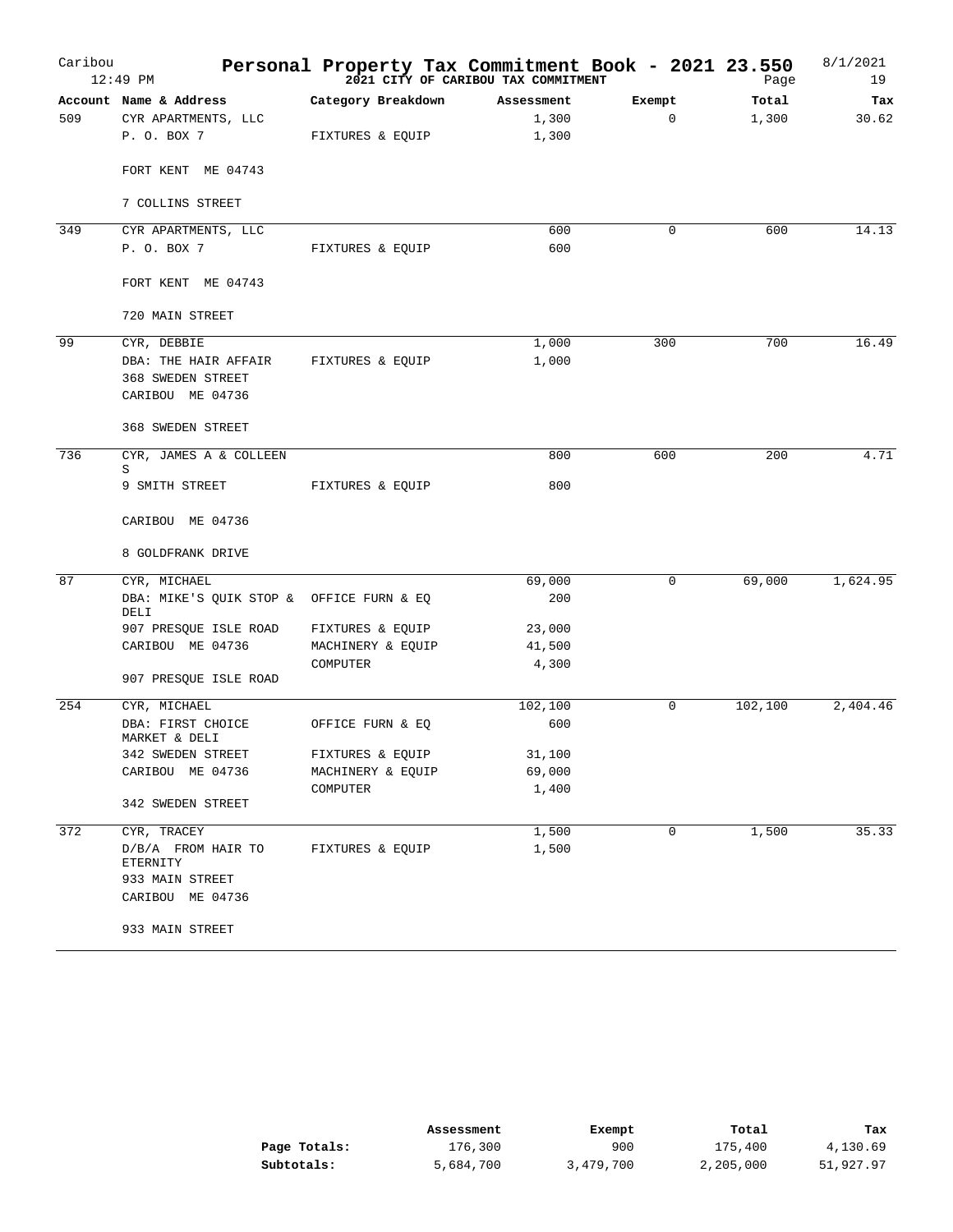| Caribou | $12:49$ PM                            | Personal Property Tax Commitment Book - 2021 23.550 | 2021 CITY OF CARIBOU TAX COMMITMENT |         | Page     | 8/1/2021<br>20 |
|---------|---------------------------------------|-----------------------------------------------------|-------------------------------------|---------|----------|----------------|
|         | Account Name & Address                | Category Breakdown                                  | Assessment                          | Exempt  | Total    | Tax            |
| 104     | DAIGLE OIL COMPANY                    |                                                     | 967,400                             | 595,900 | 371,500  | 8,748.83       |
|         | P.O. BOX 328                          | OFFICE FURN & EQ                                    | 300                                 |         |          |                |
|         |                                       | FIXTURES & EQUIP                                    | 10,600                              |         |          |                |
|         | FORT KENT ME 04743                    | MACHINERY & EQUIP                                   | 951,400                             |         |          |                |
|         | 89 BENNETT DRIVE                      | COMPUTER                                            | 5,100                               |         |          |                |
| 441     |                                       |                                                     | 900                                 | 500     | 400      | 9.42           |
|         | DAY, NORINE<br>143 HIGH STREET STE #A | OFFICE FURN & EQ                                    | 400                                 |         |          |                |
|         |                                       | FIXTURES & EQUIP                                    | 500                                 |         |          |                |
|         | CARIBOU ME 04736                      |                                                     |                                     |         |          |                |
|         | 143 HIGH STREET                       |                                                     |                                     |         |          |                |
| 569     | DEAD RIVER COMPANY                    |                                                     | 70,600                              | 14,000  | 56,600   | 1,332.93       |
|         | 82 RUNNING HILL ROAD,                 | MACHINERY & EQUIP                                   | 70,600                              |         |          |                |
|         | SUITE 400                             |                                                     |                                     |         |          |                |
|         | SOUTH PORTLAND ME<br>04106            |                                                     |                                     |         |          |                |
|         | 141 YORK STREET                       |                                                     |                                     |         |          |                |
| 108     | DEAD RIVER COMPANY                    |                                                     | 1,674,200                           | 782,000 | 892,200  | 21,011.31      |
|         | 82 RUNNING HILL ROAD,<br>SUITE 400    | OFFICE FURN & EQ                                    | 1,600                               |         |          |                |
|         |                                       | FIXTURES & EQUIP                                    | 7,700                               |         |          |                |
|         | SOUTH PORTLAND ME<br>04106            | MACHINERY & EQUIP                                   | 1,661,800                           |         |          |                |
|         | 11 BIRDSEYE AVENUE                    | COMPUTER                                            | 3,100                               |         |          |                |
| 611     | DELL EQUIPMENT FUNDING,               |                                                     | 42,900                              | 42,300  | 600      | 14.13          |
|         | LΡ                                    |                                                     |                                     |         |          |                |
|         | ATTN: PROPERTY TAX DEPT               | COMPUTER                                            | 42,900                              |         |          |                |
|         | ONE DELL WAY RR1-35                   |                                                     |                                     |         |          |                |
|         | ROUND ROCK TX 78682                   |                                                     |                                     |         |          |                |
|         | 43 HATCH DRIVE                        |                                                     |                                     |         |          |                |
| 844     |                                       |                                                     | 1,200                               | 1,200   | $\Omega$ | 0.00           |
|         | DEPREY, RYAN                          |                                                     |                                     |         |          |                |
|         | DBA: AROOSTOOK DRIVING<br>SCHOOL      | FIXTURES & EQUIP                                    | 1,200                               |         |          |                |
|         | 618 SWEDEN STREET                     |                                                     |                                     |         |          |                |
|         | CARIBOU ME 04736                      |                                                     |                                     |         |          |                |
|         | 14 EVERGREEN PARKWAY                  |                                                     |                                     |         |          |                |
| 123     | DG RETAIL, LLC                        |                                                     | 87,200                              | 0       | 87,200   | 2,053.56       |
|         | DBA: DOLLAR GENERAL                   |                                                     | 49,000                              |         |          |                |
|         | #19140<br>C/O CORPORATE TAX           | FIXTURES & EQUIP<br>MACHINERY & EQUIP               |                                     |         |          |                |
|         | CONSULTING                            |                                                     | 32,800                              |         |          |                |
|         | PO BOX 503410                         | COMPUTER                                            | 5,400                               |         |          |                |
|         | INDIANAPOLIS IN<br>8883WEBENOSTREET   |                                                     |                                     |         |          |                |

|              | Assessment | Exempt    | Total     | Tax       |
|--------------|------------|-----------|-----------|-----------|
| Page Totals: | 2,844,400  | 1,435,900 | 1,408,500 | 33,170.18 |
| Subtotals:   | 8,529,100  | 4,915,600 | 3,613,500 | 85,098.15 |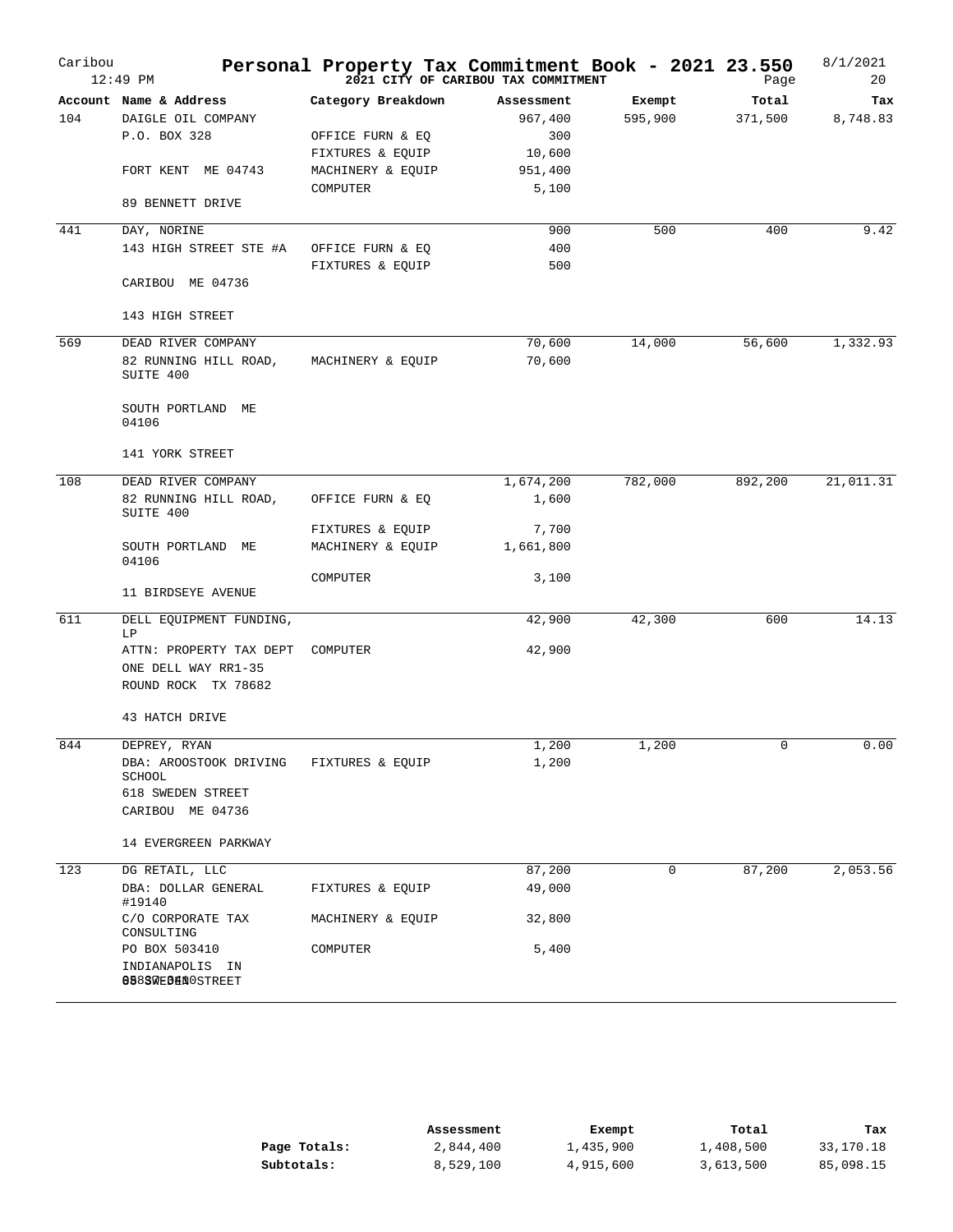| Caribou | 12:49 PM                            | Personal Property Tax Commitment Book - 2021 23.550<br><sup>2021</sup> <sup>2021</sup> CITY OF CARIBOU TAX COMMITMENT |              |             | Page        | 8/1/2021<br>21 |
|---------|-------------------------------------|-----------------------------------------------------------------------------------------------------------------------|--------------|-------------|-------------|----------------|
|         | Account Name & Address              | Category Breakdown                                                                                                    | Assessment   | Exempt      | Total       | Tax            |
| 743     | DIONNE, ERIC A. & RENEE             |                                                                                                                       | 3,000        | 3,000       | $\mathbf 0$ | 0.00           |
|         | $\mathbb{C}$ .<br>145 SWEDEN STREET | FIXTURES & EQUIP                                                                                                      | 3,000        |             |             |                |
|         | CARIBOU ME 04736                    |                                                                                                                       |              |             |             |                |
|         | 145 SWEDEN STREET                   |                                                                                                                       |              |             |             |                |
| 109     | DIRECTV, LLC                        |                                                                                                                       | 5,200        | $\mathbf 0$ | 5,200       | 122.46         |
|         | ATTN: PROPERTY TAX DEPT             | COMPUTER                                                                                                              | 5,200        |             |             |                |
|         | 1010 PINE, 9E-L-01                  |                                                                                                                       |              |             |             |                |
|         | ST. LOUIS MO 63101                  |                                                                                                                       |              |             |             |                |
|         | VARIOUS                             |                                                                                                                       |              |             |             |                |
| 117     | DISH NETWORK, LLC                   |                                                                                                                       | 32,800       | $\mathbf 0$ | 32,800      | 772.44         |
|         | P.O. BOX 6623                       | FIXTURES & EQUIP                                                                                                      | 32,800       |             |             |                |
|         | ENGLEWOOD CO 80155                  |                                                                                                                       |              |             |             |                |
|         | VARIOUS                             |                                                                                                                       |              |             |             |                |
|         |                                     |                                                                                                                       |              |             |             |                |
| 601     | DISHNET SATELITE                    |                                                                                                                       | 300          | 0           | 300         | 7.07           |
|         | BROADBAND, LLC<br>P.O. BOX 6623     | COMPUTER                                                                                                              | 300          |             |             |                |
|         | ENGLEWOOD CO 80155                  |                                                                                                                       |              |             |             |                |
|         | VARIOUS                             |                                                                                                                       |              |             |             |                |
| 373     | DOBBS, FRED                         |                                                                                                                       | 2,400        | 1,500       | 900         | 21.20          |
|         | D/B/A DOBBS REALTY                  | OFFICE FURN & EQ                                                                                                      | 600          |             |             |                |
|         | 92 BENNETT DRIVE                    | FIXTURES & EQUIP                                                                                                      | 1,700        |             |             |                |
|         | CARIBOU ME 04736                    | COMPUTER                                                                                                              | 100          |             |             |                |
|         | 92 BENNETT DRIVE                    |                                                                                                                       |              |             |             |                |
| 579     | DOLLAR TREE STORES,<br>INC.         |                                                                                                                       | 54,900       | 0           | 54,900      | 1,292.90       |
|         | C/O RYAN, LLC                       | FIXTURES & EQUIP                                                                                                      | 31,300       |             |             |                |
|         | PO BOX 460389, DEPT#120             | MACHINERY & EQUIP                                                                                                     | 19,400       |             |             |                |
|         | HOUSTON TX 77056                    | COMPUTER                                                                                                              | 4,200        |             |             |                |
|         | 124 BENNETT DRIVE                   |                                                                                                                       |              |             |             |                |
|         |                                     |                                                                                                                       |              |             |             |                |
| 112     | DOODY, KENNETH                      |                                                                                                                       | 9,000        | $\mathbf 0$ | 9,000       | 211.95         |
|         | 1007 ALBAIR ROAD                    | FIXTURES & EQUIP<br>MACHINERY & EQUIP                                                                                 | 8,600<br>400 |             |             |                |
|         | CARIBOU ME 04736                    |                                                                                                                       |              |             |             |                |
|         | 18 ACCESS HIGHWAY                   |                                                                                                                       |              |             |             |                |
| 78      | DOW THEATER COMPANY                 |                                                                                                                       | 83,800       | 22,300      | 61,500      | 1,448.33       |
|         | P.O. BOX 1031                       | FIXTURES & EQUIP                                                                                                      | 40,900       |             |             |                |
|         |                                     | MACHINERY & EQUIP                                                                                                     | 42,900       |             |             |                |
|         | PRESQUE ISLE ME 04769               |                                                                                                                       |              |             |             |                |
|         | 66 SWEDEN STREET                    |                                                                                                                       |              |             |             |                |
|         |                                     |                                                                                                                       |              |             |             |                |

|              | Assessment | Exempt    | Total     | Tax       |
|--------------|------------|-----------|-----------|-----------|
| Page Totals: | 191,400    | 26,800    | 164,600   | 3,876.35  |
| Subtotals:   | 8,720,500  | 4,942,400 | 3,778,100 | 88,974.50 |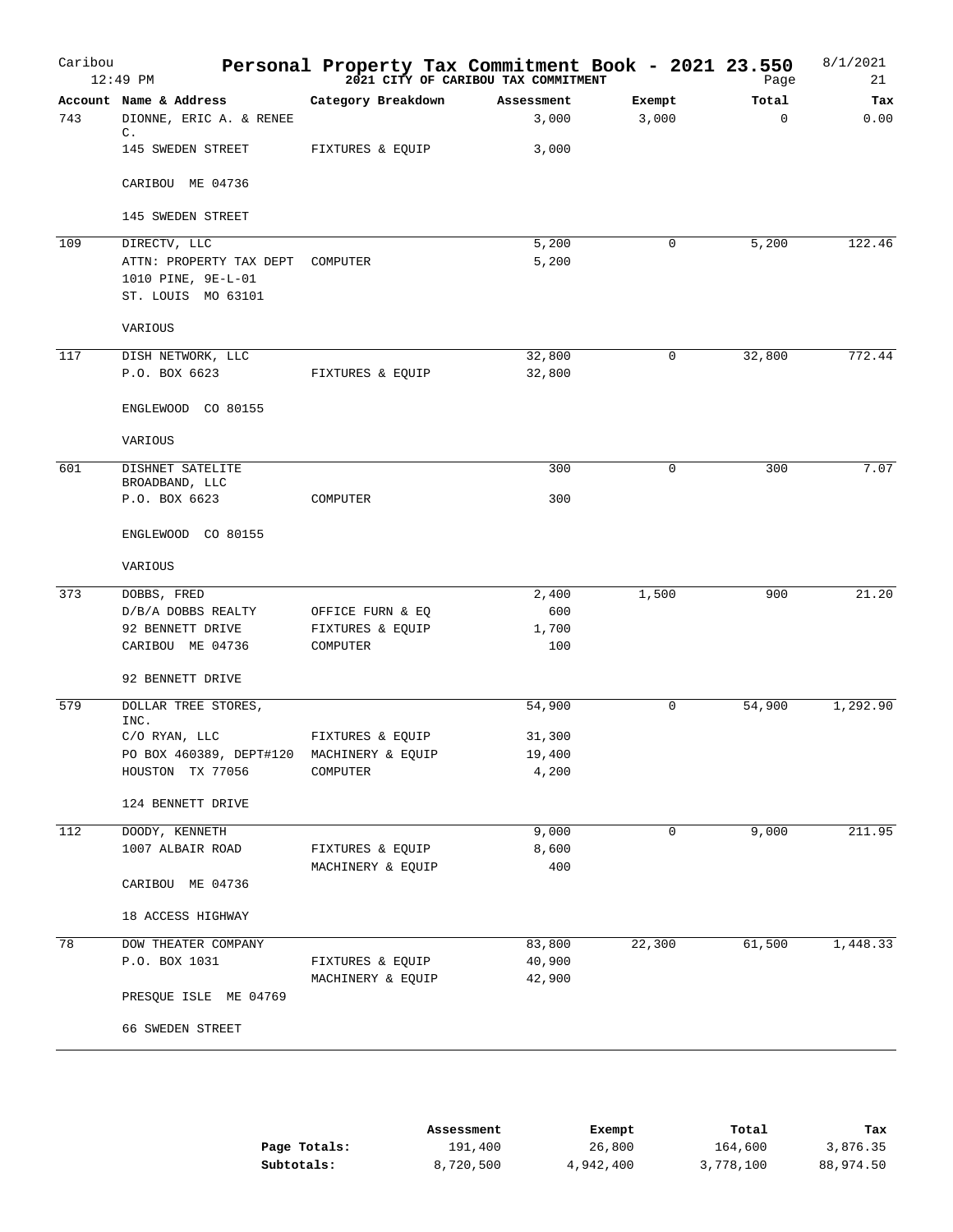| Caribou | 12:49 PM                                                                                        | Personal Property Tax Commitment Book - 2021 23.550                    | 2021 CITY OF CARIBOU TAX COMMITMENT        |                 | Page         | 8/1/2021<br>22 |
|---------|-------------------------------------------------------------------------------------------------|------------------------------------------------------------------------|--------------------------------------------|-----------------|--------------|----------------|
| 520     | Account Name & Address<br>DOW, HEBERT, & PLOURDE<br>113 PARSONS STREET<br>PRESQUE ISLE ME 04769 | Category Breakdown<br>OFFICE FURN & EQ<br>FIXTURES & EQUIP<br>COMPUTER | Assessment<br>7,100<br>200<br>6,300<br>600 | Exempt<br>6,900 | Total<br>200 | Tax<br>4.71    |
|         | 16 SUMMIT STREET                                                                                |                                                                        |                                            |                 |              |                |
| 595     | DREWCO, LLC                                                                                     |                                                                        | 17,300                                     | 0               | 17,300       | 407.42         |
|         | ATTN: KELLY PARADIS<br>132 RIVERSIDE AVE<br>CT 06010<br>BRISTOL                                 | FIXTURES & EQUIP<br>MACHINERY & EQUIP<br>COMPUTER                      | 1,200<br>15,800<br>300                     |                 |              |                |
|         | 89 HIGH STREET                                                                                  |                                                                        |                                            |                 |              |                |
| 666     | DREWCO, LLC                                                                                     |                                                                        | 138,500                                    | 0               | 138,500      | 3,261.68       |
|         | ATTN: KELLY PARADIS                                                                             | FIXTURES & EQUIP                                                       | 65,600                                     |                 |              |                |
|         | 132 RIVERSIDE AVE<br>BRISTOL CT 06010                                                           | MACHINERY & EQUIP                                                      | 72,900                                     |                 |              |                |
|         | 43 BENNETT DRIVE                                                                                |                                                                        |                                            |                 |              |                |
| 851     | DREYER'S GRAND ICE                                                                              |                                                                        | 800                                        | 0               | 800          | 18.84          |
|         | CREAM, INC.<br>C/O RYAN LLC<br>P O BOX 4900                                                     | MACHINERY & EQUIP                                                      | 800                                        |                 |              |                |
|         | DEPARTMENT 660<br>SCOTTSDALE AZ 85261<br>VARIOUS                                                |                                                                        |                                            |                 |              |                |
| 115     | DUBOIS, RICHARD                                                                                 |                                                                        | 3,300                                      | 1,100           | 2,200        | 51.81          |
|         | P.O. BOX 338                                                                                    | OFFICE FURN & EQ                                                       | 1,300                                      |                 |              |                |
|         |                                                                                                 | FIXTURES & EQUIP                                                       | 1,700                                      |                 |              |                |
|         | CARIBOU ME 04736                                                                                | COMPUTER                                                               | 300                                        |                 |              |                |
|         | 158 SWEDEN STREET                                                                               |                                                                        |                                            |                 |              |                |
| 665     | DUPLESSIE, PHILLIP                                                                              |                                                                        | 5,300                                      | 5,200           | 100          | 2.36           |
|         | 565 VAN BUREN ROAD                                                                              | FIXTURES & EQUIP                                                       | 200                                        |                 |              |                |
|         | CARIBOU ME 04736                                                                                | MACHINERY & EQUIP                                                      | 5,100                                      |                 |              |                |
|         | 565 VAN BUREN ROAD                                                                              |                                                                        |                                            |                 |              |                |
| 146     | DUPLESSIE, SEAN                                                                                 |                                                                        | 3,100                                      | 400             | 2,700        | 63.59          |
|         | P O BOX 279                                                                                     | OFFICE FURN & EQ                                                       | 2,000                                      |                 |              |                |
|         |                                                                                                 | FIXTURES & EQUIP                                                       | 1,100                                      |                 |              |                |
|         | CARIBOU ME 04736                                                                                |                                                                        |                                            |                 |              |                |
|         | 15 SWEDEN STREET SUITE<br>2                                                                     |                                                                        |                                            |                 |              |                |
| 811     | DUPLISSIE, COLLEEN                                                                              |                                                                        | 1,500                                      | 0               | 1,500        | 35.33          |
|         | THE MAINE DANCE ACADEMY FIXTURES & EQUIP<br>15 SWEDEN STREET, #3<br>CARIBOU ME 04736            |                                                                        | 1,500                                      |                 |              |                |
|         | 15 SWEDEN STREET, #3                                                                            |                                                                        |                                            |                 |              |                |

|              | Assessment | Exempt    | Total     | Tax       |
|--------------|------------|-----------|-----------|-----------|
| Page Totals: | 176,900    | 13,600    | 163,300   | 3,845.74  |
| Subtotals:   | 8,897,400  | 4,956,000 | 3,941,400 | 92,820.24 |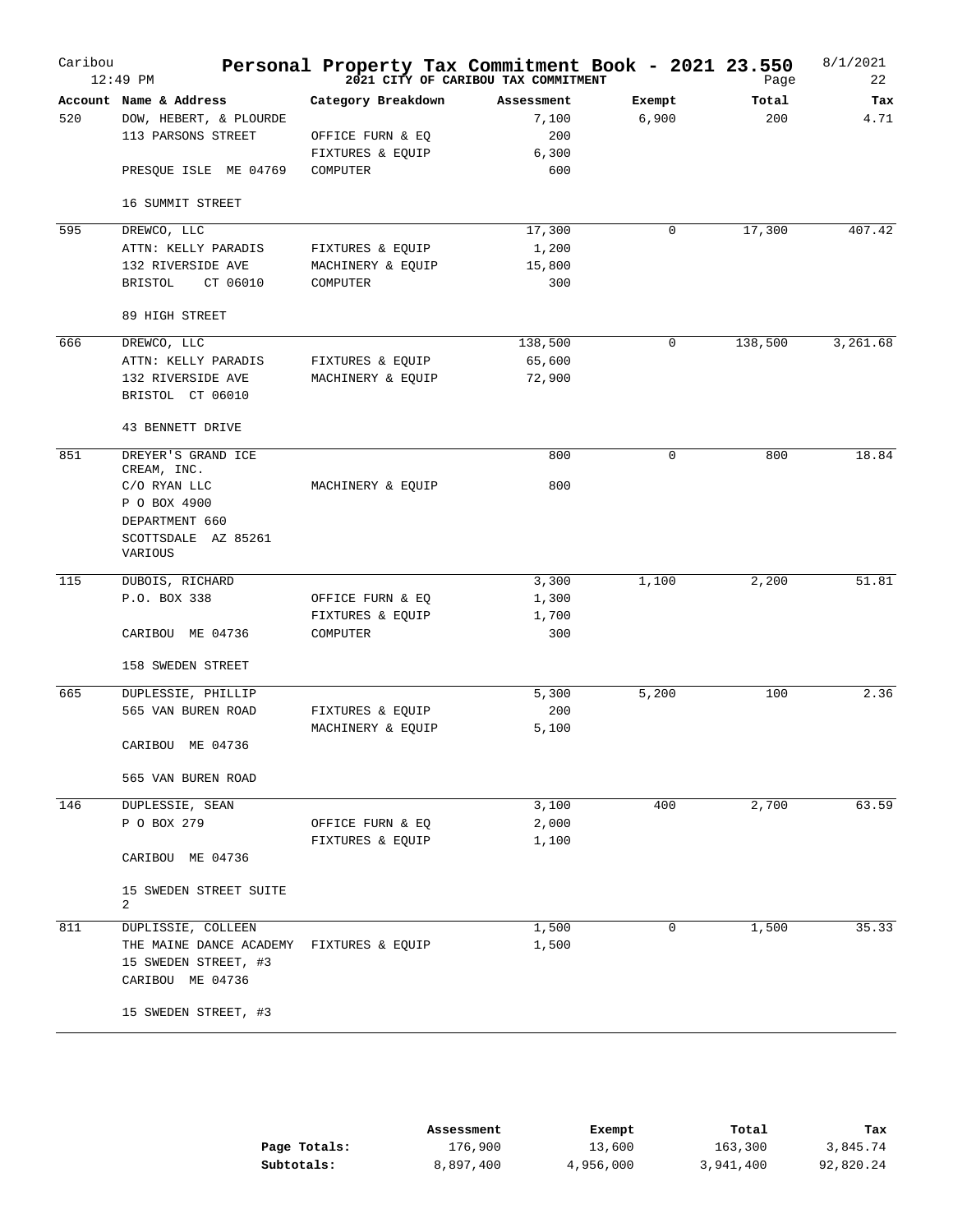| Caribou | $12:49$ PM                   | Personal Property Tax Commitment Book - 2021 23.550 | 2021 CITY OF CARIBOU TAX COMMITMENT |        | Page     | 8/1/2021<br>23 |
|---------|------------------------------|-----------------------------------------------------|-------------------------------------|--------|----------|----------------|
|         | Account Name & Address       | Category Breakdown                                  | Assessment                          | Exempt | Total    | Tax            |
| 828     | E. BOUCHARD COMPANY,<br>INC. |                                                     | 2,000                               | 2,000  | $\Omega$ | 0.00           |
|         | ATTN: CRAIG BOUCHARD         | FIXTURES & EQUIP                                    | 500                                 |        |          |                |
|         | 1086 VAN BUREN ROAD          | MACHINERY & EOUIP                                   | 300                                 |        |          |                |
|         | CARIBOU ME 04736             | COMPUTER                                            | 1,200                               |        |          |                |
|         | 1086 VAN BUREN ROAD          |                                                     |                                     |        |          |                |
| 139     | EG GALLAGHER AGENCY          |                                                     | 6,500                               | 3,100  | 3,400    | 80.07          |
|         | 562 MAIN STREET              | OFFICE FURN & EQ                                    | 2,400                               |        |          |                |
|         |                              | FIXTURES & EQUIP                                    | 2,500                               |        |          |                |
|         | CARIBOU ME 04736             | COMPUTER                                            | 1,600                               |        |          |                |
|         | 562 MAIN STREET              |                                                     |                                     |        |          |                |
| 744     | ESPLING, ELDON               |                                                     | 500                                 | 500    | 0        | 0.00           |
|         | P O BOX 968                  | FIXTURES & EQUIP                                    | 500                                 |        |          |                |
|         | CARIBOU ME 04736             |                                                     |                                     |        |          |                |
|         | 24 DAHLGREN STREET           |                                                     |                                     |        |          |                |
| 451     | EXPECT MORE DOLLAR<br>STORE  |                                                     | 10,000                              | 0      | 10,000   | 235.50         |
|         | C/O DAVID SLEEPER            | FIXTURES & EQUIP                                    | 9,900                               |        |          |                |
|         | 99 LYNDON STREET             | MACHINERY & EQUIP                                   | 100                                 |        |          |                |
|         | CARIBOU ME 04736             |                                                     |                                     |        |          |                |
|         | 57 SWEDEN STREET             |                                                     |                                     |        |          |                |

|              | Assessment | Exempt    | Total     | Tax       |
|--------------|------------|-----------|-----------|-----------|
| Page Totals: | 19,000     | 5,600     | 13,400    | 315.57    |
| Subtotals:   | 8,916,400  | 4,961,600 | 3,954,800 | 93,135.81 |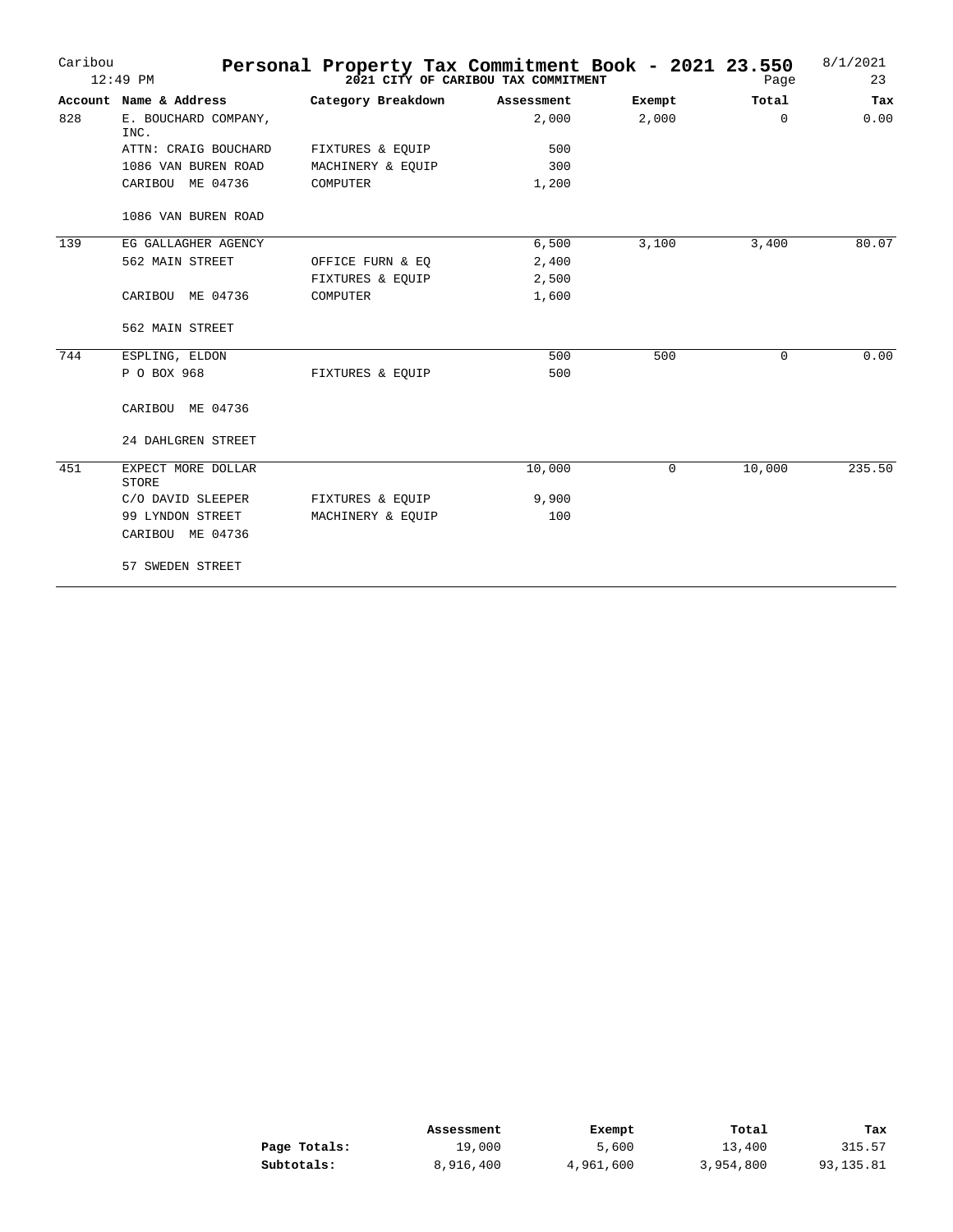| Caribou | $12:49$ PM                                                                                                                      | Personal Property Tax Commitment Book - 2021 23.550                    | 2021 CITY OF CARIBOU TAX COMMITMENT            |               | Page           | 8/1/2021<br>24 |
|---------|---------------------------------------------------------------------------------------------------------------------------------|------------------------------------------------------------------------|------------------------------------------------|---------------|----------------|----------------|
| 119     | Account Name & Address<br>F A PEABODY COMPANY<br>PO BOX 806<br>HOULTON ME 04730                                                 | Category Breakdown<br>OFFICE FURN & EQ<br>FIXTURES & EQUIP<br>COMPUTER | Assessment<br>6,200<br>2,400<br>2,000<br>1,800 | Exempt<br>600 | Total<br>5,600 | Tax<br>131.88  |
| 661     | 25 SWEDEN STREET<br>FAMILY DOLLAR, INC.<br>C/O GRANT THORNTON<br>PO BOX 4747<br>OAK BROOKS IL                                   | FIXTURES & EQUIP<br>MACHINERY & EQUIP<br>COMPUTER                      | 89,700<br>73,700<br>6,800<br>9,200             | 0             | 89,700         | 2,112.44       |
|         | 60522-4747<br>SKYWAY DRIVE                                                                                                      |                                                                        |                                                |               |                |                |
| 481     | FARM CREDIT LEASING<br>SERVICES CORP<br>ATTN: TAX DEPARTMENT<br>6340 S. FIDDLERS GREEN<br>CIR.<br>GREENWOOD VILLAGE CO<br>80111 | MACHINERY & EQUIP                                                      | 246,800<br>246,800                             | 246,800       | $\mathbf 0$    | 0.00           |
|         | VARIOUS                                                                                                                         |                                                                        |                                                |               |                |                |
| 94      | FARM VIEW ASSOCIATES,<br><b>LLC</b><br>137 BENNETT DRIVE,                                                                       | OFFICE FURN & EQ                                                       | 10,700<br>300                                  | 6,200         | 4,500          | 105.98         |
|         | SUITE # 2<br>CARIBOU ME 04736                                                                                                   | FIXTURES & EQUIP                                                       | 10,400                                         |               |                |                |
|         | 27 SOLMAN STREET                                                                                                                |                                                                        |                                                |               |                |                |
| 599     | FEDERAL EXPRESS CORP<br>C/O ALTUS GROUP U.S.,<br>INC.<br>P.O. BOX 71850<br>AZ 85050<br>PHOENIX                                  | FIXTURES & EQUIP                                                       | 1,000<br>1,000                                 | 1,000         | 0              | 0.00           |
|         | VARIOUS                                                                                                                         |                                                                        |                                                |               |                |                |
| 125     | FELCH & COMPANY LLC<br>P.O. BOX 906<br>CARIBOU ME 04736                                                                         | OFFICE FURN & EQ<br>FIXTURES & EQUIP<br>MACHINERY & EQUIP              | 36,200<br>6,200<br>15,100<br>100               | 26,000        | 10,200         | 240.21         |
|         | 647 MAIN STREET                                                                                                                 | COMPUTER                                                               | 14,800                                         |               |                |                |
| 780     | FERN, ROBERT F. & PUAY<br>L.<br>23 MAIN STREET                                                                                  | FIXTURES & EQUIP                                                       | 2,900<br>2,900                                 | 2,900         | 0              | 0.00           |
|         | LIMESTONE ME 04750                                                                                                              |                                                                        |                                                |               |                |                |
|         | 10 LYNDON STREET                                                                                                                |                                                                        |                                                |               |                |                |

|              | Assessment | Exempt    | Total     | Tax       |
|--------------|------------|-----------|-----------|-----------|
| Page Totals: | 393,500    | 283,500   | 110,000   | 2,590.51  |
| Subtotals:   | 9,309,900  | 5,245,100 | 4,064,800 | 95,726.32 |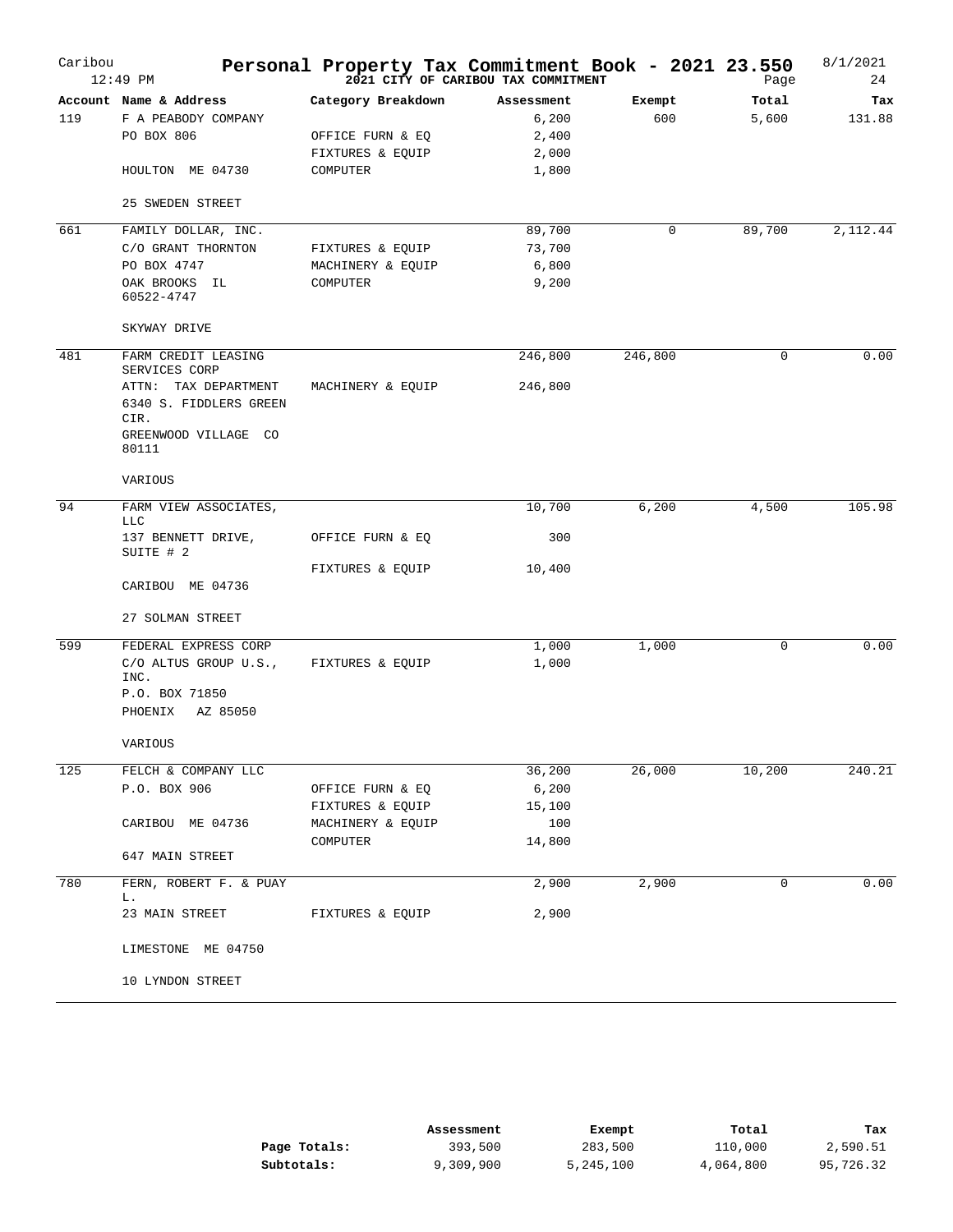| Caribou | 12:49 PM                       |                    |            |            |                     | Personal Property Tax Commitment Book - 2021 23.550<br><sup>2021</sup> <sup>2021</sup> CITY OF CARIBOU TAX COMMITMENT<br>Page | 8/1/2021<br>25        |
|---------|--------------------------------|--------------------|------------|------------|---------------------|-------------------------------------------------------------------------------------------------------------------------------|-----------------------|
|         | Account Name & Address         | Category Breakdown |            | Assessment | Exempt              | Total                                                                                                                         | Tax                   |
| 781     | FERN, ROBERT F. & PUAY<br>L.   |                    |            | 2,100      | 2,100               | $\mathbf 0$                                                                                                                   | 0.00                  |
|         | 23 MAIN STREET                 | FIXTURES & EQUIP   |            | 2,100      |                     |                                                                                                                               |                       |
|         | LIMESTONE ME 04750             |                    |            |            |                     |                                                                                                                               |                       |
|         | 20 VAUGHAN STREET              |                    |            |            |                     |                                                                                                                               |                       |
| 782     | FERN, ROBERT F. & PUAY         |                    |            | 2,600      | 2,600               | 0                                                                                                                             | 0.00                  |
|         | L.<br>23 MAIN STREET           | FIXTURES & EQUIP   |            | 2,600      |                     |                                                                                                                               |                       |
|         | LIMESTONE ME 04750             |                    |            |            |                     |                                                                                                                               |                       |
|         | 12 VAUGHAN STREET              |                    |            |            |                     |                                                                                                                               |                       |
| 783     | FERN, ROBERT F. & PUAY         |                    |            | 2,500      | 2,500               | 0                                                                                                                             | 0.00                  |
|         | L.<br>23 MAIN STREET           | FIXTURES & EQUIP   |            | 2,500      |                     |                                                                                                                               |                       |
|         | LIMESTONE ME 04750             |                    |            |            |                     |                                                                                                                               |                       |
|         |                                |                    |            |            |                     |                                                                                                                               |                       |
|         | 683 MAIN STREET                |                    |            |            |                     |                                                                                                                               |                       |
| 784     | FERN, ROBERT F. & PUAY<br>L.   |                    |            | 900        | 900                 | 0                                                                                                                             | 0.00                  |
|         | 23 MAIN STREET                 | FIXTURES & EQUIP   |            | 900        |                     |                                                                                                                               |                       |
|         | LIMESTONE ME 04750             |                    |            |            |                     |                                                                                                                               |                       |
|         | 15 HILLCREST AVENUE            |                    |            |            |                     |                                                                                                                               |                       |
| 785     | FERN, ROBERT F. & PUAY         |                    |            | 3,300      | 3,300               | $\mathbf 0$                                                                                                                   | 0.00                  |
|         | L.<br>23 MAIN STREET           | FIXTURES & EQUIP   |            | 3,300      |                     |                                                                                                                               |                       |
|         | LIMESTONE ME 04750             |                    |            |            |                     |                                                                                                                               |                       |
|         | 218 SWEDEN STREET              |                    |            |            |                     |                                                                                                                               |                       |
| 742     | FINLAY, BARBARA                |                    |            | 200        | $\mathbf 0$         | 200                                                                                                                           | 4.71                  |
|         | 9 ELIZABETH AVENUE             | FIXTURES & EQUIP   |            | 200        |                     |                                                                                                                               |                       |
|         | CARIBOU MAINE 04736            |                    |            |            |                     |                                                                                                                               |                       |
|         | 9 ELIZABETH AVENUE             |                    |            |            |                     |                                                                                                                               |                       |
| 128     | FIRST DATA MERCHANT            |                    |            | 1,600      | 0                   | 1,600                                                                                                                         | 37.68                 |
|         | SERVICES CORP<br>P.O. BOX 4900 | FIXTURES & EQUIP   |            | 1,600      |                     |                                                                                                                               |                       |
|         | SCOTTSDALE AZ 85261<br>4900    |                    |            |            |                     |                                                                                                                               |                       |
|         | VARIOUS                        |                    |            |            |                     |                                                                                                                               |                       |
| 582     | FIRST LIGHT FIBER, INC.        |                    |            | 7,900      | 0                   | 7,900                                                                                                                         | 186.05                |
|         | 41 STATE STREET, 10TH<br>FLOOR | MACHINERY & EQUIP  |            | 7,900      |                     |                                                                                                                               |                       |
|         | ALBANY NY 12207                |                    |            |            |                     |                                                                                                                               |                       |
|         | VARIOUS                        |                    |            |            |                     |                                                                                                                               |                       |
|         |                                |                    | Assessment |            | Exempt              | Total                                                                                                                         | Tax                   |
|         | Subtotals:                     | Page Totals:       | 9,331,000  | 21,100     | 11,400<br>5,256,500 | 9,700<br>4,074,500                                                                                                            | 228.44<br>95, 954. 76 |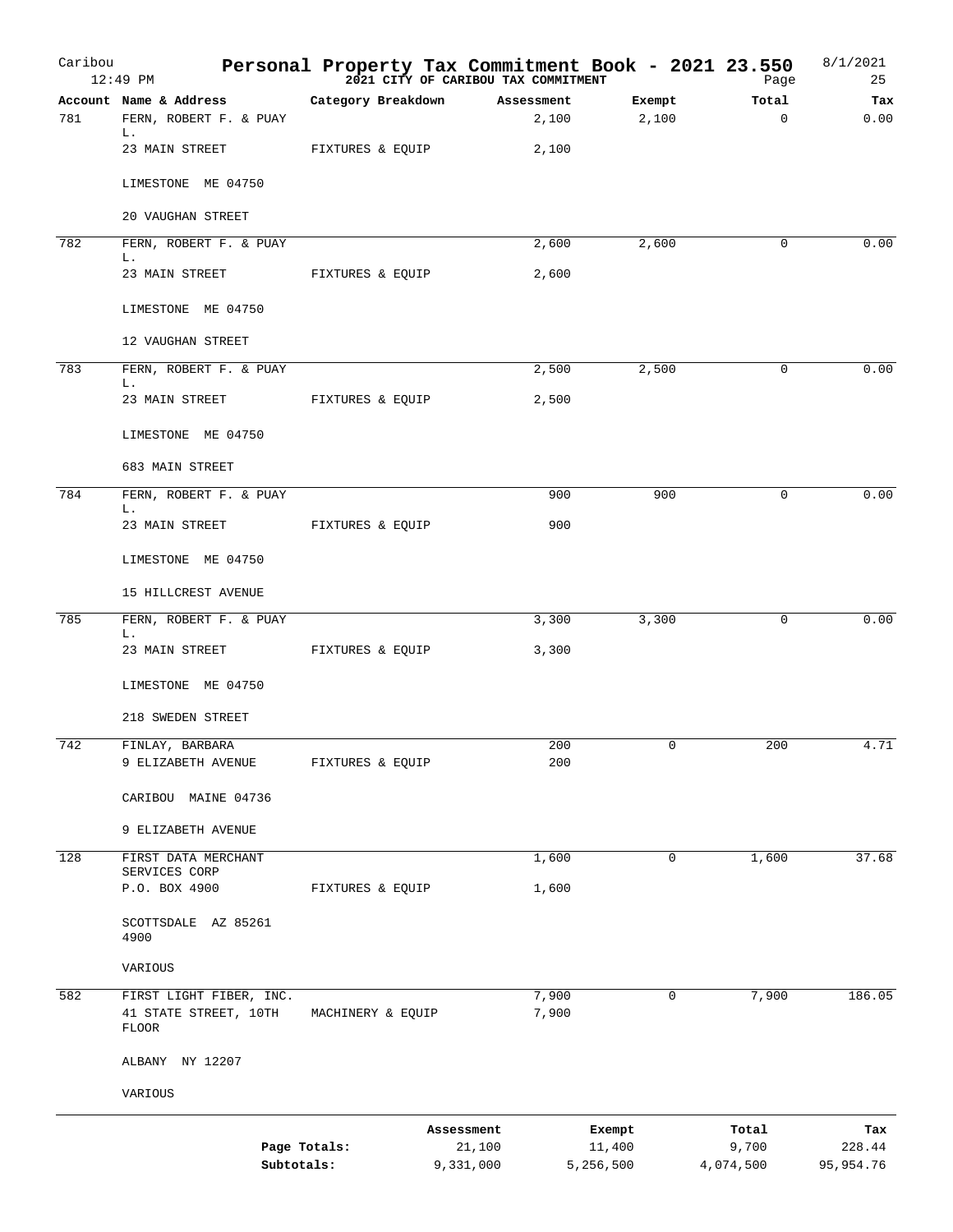| Caribou | 12:49 PM                                                     | Personal Property Tax Commitment Book - 2021 23.550<br>2021 23:59 Page |                     |                 | Page              | 8/1/2021<br>26 |
|---------|--------------------------------------------------------------|------------------------------------------------------------------------|---------------------|-----------------|-------------------|----------------|
| 848     | Account Name & Address<br>FIRST WESTERN EQUIPMENT<br>FINANCE | Category Breakdown                                                     | Assessment<br>6,700 | Exempt<br>6,700 | Total<br>$\Omega$ | Tax<br>0.00    |
|         | P O BOX 2068<br>MINOT ND 58702                               | MACHINERY & EQUIP                                                      | 6,700               |                 |                   |                |
|         | 163 VAN BUREN ROAD                                           |                                                                        |                     |                 |                   |                |
|         | (MVH)                                                        |                                                                        |                     |                 |                   |                |
| 623     | FIVE STAR HOME<br>MAINTENANCE, LLC<br>ATTN: SHAWN TROMBLEY   | OFFICE FURN & EQ                                                       | 5,500<br>200        | 0               | 5,500             | 129.53         |
|         | 12 ROOSEVELT AVENUE                                          | MACHINERY & EQUIP                                                      | 5,200               |                 |                   |                |
|         | CARIBOU ME 04736                                             | COMPUTER                                                               | 100                 |                 |                   |                |
|         | 12 ROOSEVELT AVENUE                                          |                                                                        |                     |                 |                   |                |
| 133     | FOURNIER, ARLENE                                             |                                                                        | 6,100               | 500             | 5,600             | 131.88         |
|         | 382 POWERS ROAD                                              | OFFICE FURN & EQ                                                       | 1,900               |                 |                   |                |
|         |                                                              | FIXTURES & EQUIP                                                       | 3,500               |                 |                   |                |
|         | CARIBOU ME 04736                                             | COMPUTER                                                               | 700                 |                 |                   |                |
|         | 382 POWERS ROAD                                              |                                                                        |                     |                 |                   |                |
| 817     | FOX DEN TATTOO                                               |                                                                        | 2,500               | $\mathbf 0$     | 2,500             | 58.88          |
|         | 342 SWEDEN STREET                                            | FIXTURES & EQUIP                                                       | 2,500               |                 |                   |                |
|         | CARIBOU ME 04736                                             |                                                                        |                     |                 |                   |                |
|         | 342 SWEDEN STREET, STE<br>В                                  |                                                                        |                     |                 |                   |                |
| 442     | FRANK, ROB, MARTHA &                                         |                                                                        | 14,600              | 0               | 14,600            | 343.83         |
|         | <b>BRADLEY</b>                                               |                                                                        |                     |                 |                   |                |
|         | D/B/A BIG CHEESE PIZZA                                       | FIXTURES & EQUIP                                                       | 10,500              |                 |                   |                |
|         | 556 MAIN STREET                                              | MACHINERY & EQUIP                                                      | 1,300               |                 |                   |                |
|         | CARIBOU ME 04736                                             | COMPUTER                                                               | 2,800               |                 |                   |                |
|         | 556 MAIN STREET                                              |                                                                        |                     |                 |                   |                |
| 675     | FREEDMAN, JONATHAN M                                         |                                                                        | 1,300               | 1,300           | $\mathbf 0$       | 0.00           |
|         | 128 MANNING HILL ROAD                                        | FIXTURES & EQUIP                                                       | 1,300               |                 |                   |                |
|         | HAMPDEN ME 04444                                             |                                                                        |                     |                 |                   |                |
|         | <b>46 GLENN STREET</b>                                       |                                                                        |                     |                 |                   |                |
| 594     | FRONTIER PHARMACY, LLC                                       |                                                                        | 1,500               | 0               | 1,500             | 35.33          |
|         | C/O JOSEPH SOLOMON                                           | FIXTURES & EQUIP                                                       | 1,100               |                 |                   |                |
|         | 153 BENNETT DRIVE                                            | COMPUTER                                                               | 400                 |                 |                   |                |
|         | CARIBOU ME 04736                                             |                                                                        |                     |                 |                   |                |
|         | 153 BENNETT DRIVE                                            |                                                                        |                     |                 |                   |                |
| 795     | FROST RENTAL<br>PROPERTIES, LLC                              |                                                                        | 6,000               | 0               | 6,000             | 141.30         |
|         | 1335 ALBAIR ROAD                                             | FIXTURES & EQUIP                                                       | 6,000               |                 |                   |                |
|         | CARIBOU ME 04736                                             |                                                                        |                     |                 |                   |                |
|         | VARIOUS                                                      |                                                                        |                     |                 |                   |                |
|         |                                                              |                                                                        |                     |                 |                   |                |
|         |                                                              | Assessment                                                             |                     | Exempt          | Total             | Tax            |

|              | ------------- | ______    | -------   | ----      |
|--------------|---------------|-----------|-----------|-----------|
| Page Totals: | 44,200        | 8,500     | 35,700    | 840.75    |
| Subtotals:   | 9,375,200     | 5,265,000 | 4,110,200 | 96,795.51 |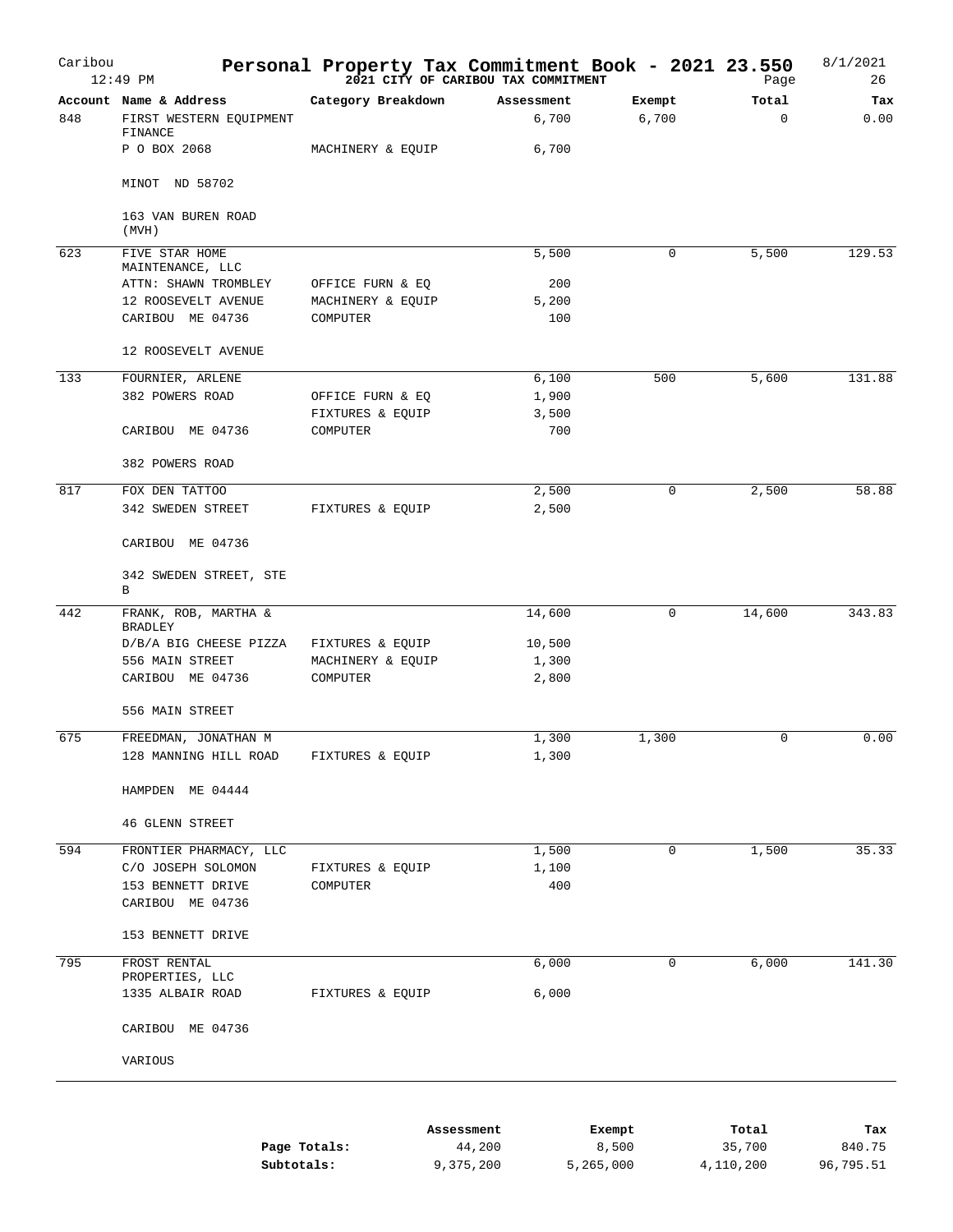| Caribou | $12:49$ PM                                                      | Personal Property Tax Commitment Book - 2021 23.550 | 2021 CITY OF CARIBOU TAX COMMITMENT |                   | Page            | 8/1/2021<br>27  |
|---------|-----------------------------------------------------------------|-----------------------------------------------------|-------------------------------------|-------------------|-----------------|-----------------|
| 143     | Account Name & Address<br>G.F. MARKETING, INC.<br>P.O. BOX 1135 | Category Breakdown<br>OFFICE FURN & EQ              | Assessment<br>796,000<br>52,400     | Exempt<br>714,500 | Total<br>81,500 | Tax<br>1,919.33 |
|         | CARIBOU ME 04736                                                | FIXTURES & EQUIP<br>MACHINERY & EQUIP               | 4,800<br>727,200                    |                   |                 |                 |
|         | 31 CARROLL STREET (&<br>OTHERS)                                 | COMPUTER                                            | 11,600                              |                   |                 |                 |
| 796     | GAGNON, ANGELA & JOHN                                           |                                                     | 10,500                              | 0                 | 10, 500         | 247.28          |
|         | 502 NEW SWEDEN ROAD                                             | FIXTURES & EQUIP                                    | 10,500                              |                   |                 |                 |
|         | NEW SWEDEN ME 04762                                             |                                                     |                                     |                   |                 |                 |
|         | VARIOUS                                                         |                                                     |                                     |                   |                 |                 |
| 135     | GAGNON, GARY                                                    |                                                     | 672,400                             | 488,400           | 184,000         | 4,333.20        |
|         | P.O. BOX 1022                                                   | OFFICE FURN & EQ                                    | 4,800                               |                   |                 |                 |
|         |                                                                 | FIXTURES & EQUIP                                    | 20,100                              |                   |                 |                 |
|         | CARIBOU ME 04736                                                | MACHINERY & EQUIP                                   | 637,400                             |                   |                 |                 |
|         |                                                                 | COMPUTER                                            | 10,100                              |                   |                 |                 |
|         | 500 MAIN STREET                                                 |                                                     |                                     |                   |                 |                 |
| 705     | GAGNON, NICHOLAS &<br>TAMMY                                     |                                                     | 1,300                               | 1,300             | 0               | 0.00            |
|         | 6 TRACY LANE                                                    | FIXTURES & EQUIP                                    | 1,300                               |                   |                 |                 |
|         | CARIBOU ME 04736                                                |                                                     |                                     |                   |                 |                 |
|         | 6 TRACY LANE                                                    |                                                     |                                     |                   |                 |                 |
| 771     | GAGNON'S RENTAL                                                 |                                                     | 400                                 | $\mathbf 0$       | 400             | 9.42            |
|         | PROPERTIES, LLC                                                 |                                                     |                                     |                   |                 |                 |
|         | P.O. BOX 1022                                                   | FIXTURES & EQUIP                                    | 400                                 |                   |                 |                 |
|         | CARIBOU ME 04736                                                |                                                     |                                     |                   |                 |                 |
|         | 4 LYNDON STREET                                                 |                                                     |                                     |                   |                 |                 |
| 772     | GAGNON'S RENTAL<br>PROPERTIES, LLC                              |                                                     | 700                                 | 700               | $\mathbf 0$     | 0.00            |
|         | P.O. BOX 1022                                                   | FIXTURES & EQUIP                                    | 700                                 |                   |                 |                 |
|         | CARIBOU ME 04736                                                |                                                     |                                     |                   |                 |                 |
|         | 516 MAIN STREET                                                 |                                                     |                                     |                   |                 |                 |
| 773     | GAGNON'S RENTAL                                                 |                                                     | 1,000                               | 200               | 800             | 18.84           |
|         | PROPERTIES, LLC                                                 |                                                     |                                     |                   |                 |                 |
|         | P.O. BOX 1022                                                   | FIXTURES & EQUIP                                    | 1,000                               |                   |                 |                 |
|         | CARIBOU ME 04736                                                |                                                     |                                     |                   |                 |                 |
|         | 495 MAIN STREET                                                 |                                                     |                                     |                   |                 |                 |
| 136     | GAGNON'S RENTAL<br>PROPERTIES, LLC                              |                                                     | 2,500                               | 1,100             | 1,400           | 32.97           |
|         | P.O. BOX 1022                                                   | FIXTURES & EQUIP                                    | 2,500                               |                   |                 |                 |
|         | CARIBOU ME 04736                                                |                                                     |                                     |                   |                 |                 |
|         | 9 THOMAS AVENUE                                                 |                                                     |                                     |                   |                 |                 |
|         |                                                                 |                                                     |                                     |                   |                 |                 |
|         |                                                                 |                                                     | Assessment                          | Exempt            | Total           | Tax             |
|         |                                                                 | Page Totals:                                        | 1,484,800                           | 1,206,200         | 278,600         | 6,561.04        |

| Page Totals: | 1,484,800  | 1,206,200 | 278,600   | 6,561.04   |
|--------------|------------|-----------|-----------|------------|
| Subtotals:   | 10,860,000 | 6,471,200 | 4,388,800 | 103,356.55 |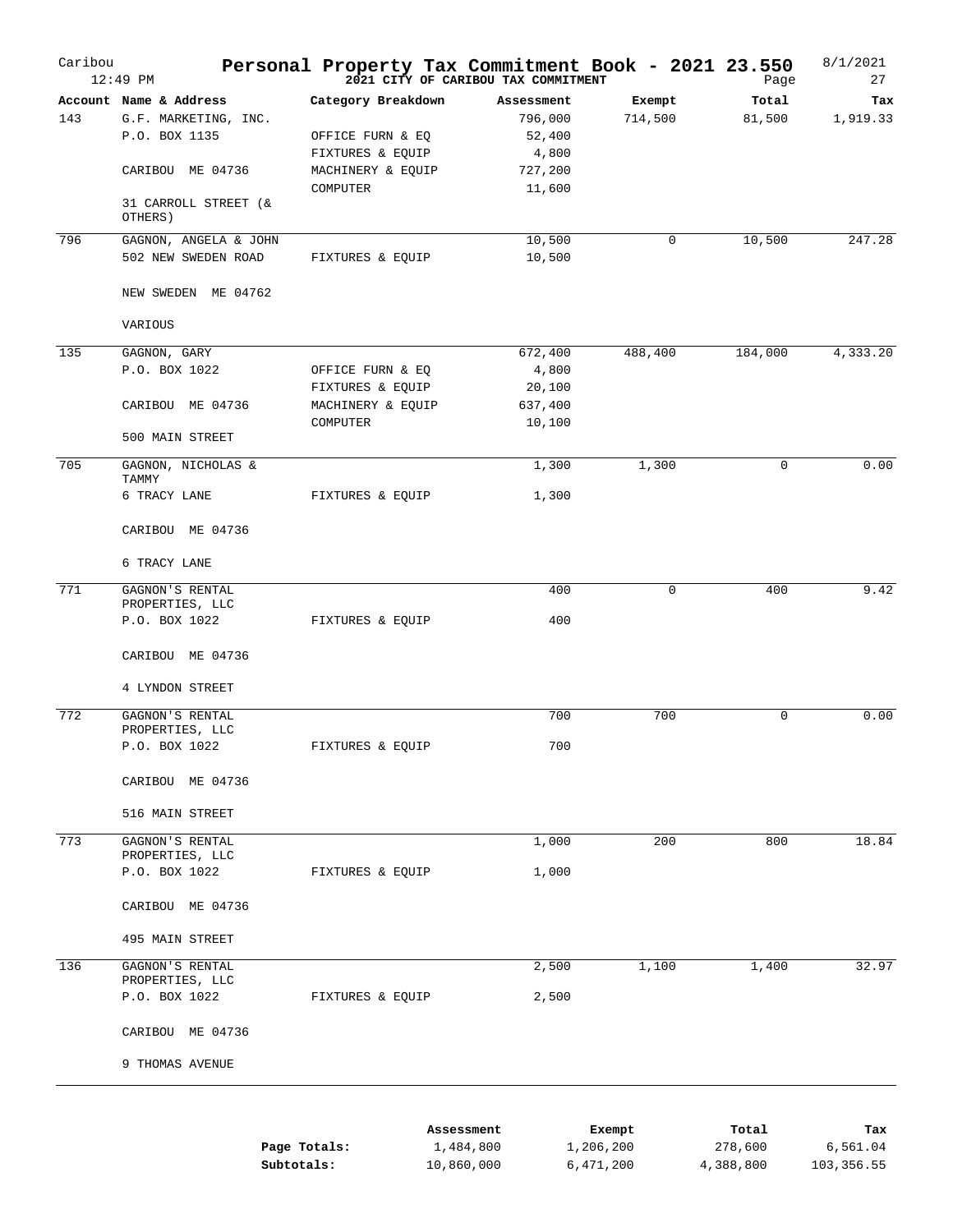| Caribou | $12:49$ PM                                                                                      | Personal Property Tax Commitment Book - 2021 23.550 | 2021 CITY OF CARIBOU TAX COMMITMENT |                  | Page                 | 8/1/2021<br>28         |
|---------|-------------------------------------------------------------------------------------------------|-----------------------------------------------------|-------------------------------------|------------------|----------------------|------------------------|
| 737     | Account Name & Address<br>GALLANT, DONNA<br>DBA: AROOSTOOK ORTH &<br>PROSTH                     | Category Breakdown<br>OFFICE FURN & EQ              | Assessment<br>3,200<br>600          | Exempt<br>300    | Total<br>2,900       | Tax<br>68.30           |
|         | 7 RUSS STREET<br>CARIBOU ME 04736                                                               | FIXTURES & EQUIP<br>MACHINERY & EQUIP               | 600<br>1,900                        |                  |                      |                        |
|         | 7 RUSS STREET, STE 1                                                                            | COMPUTER                                            | 100                                 |                  |                      |                        |
| 483     | GENERAL MOTORS, LLC                                                                             |                                                     | 5,300                               | 0                | 5,300                | 124.82                 |
|         | C/O RYAN TAX COMPLIANCE<br>SERV, LLC<br>DEPT. 851 P.O. BOX<br>460169<br>HOUSTON TX 77056        | FIXTURES & EQUIP                                    | 5,300                               |                  |                      |                        |
|         | 500 MAIN STREET                                                                                 |                                                     |                                     |                  |                      |                        |
| 51      | GENERAL PARTS<br>DISTRIBUTION, LLC                                                              |                                                     | 37,700                              | 0                | 37,700               | 887.84                 |
|         | C/O RYAN, LLC                                                                                   | FIXTURES & EQUIP                                    | 30,100                              |                  |                      |                        |
|         | P.O. BOX 56607<br>ATLANTA GA 30343                                                              | MACHINERY & EQUIP<br>COMPUTER                       | 2,600<br>5,000                      |                  |                      |                        |
|         | 3 ARMCO AVENUE                                                                                  |                                                     |                                     |                  |                      |                        |
| 142     | GETCHELL BROTHERS INC.                                                                          |                                                     | 1,400                               | 0                | 1,400                | 32.97                  |
|         | ONE UNION STREET<br>P.O. BOX 8<br>BREWER ME 04412                                               | FIXTURES & EQUIP                                    | 1,400                               |                  |                      |                        |
|         | VARIOUS                                                                                         |                                                     |                                     |                  |                      |                        |
| 824     | GODIN, SONIA                                                                                    |                                                     | 3,000                               | 0                | 3,000                | 70.65                  |
|         | DBA: SERENITY BEAUTY<br>SPA<br>11 SUMMER STREET<br>CARIBOU ME 04736                             | FIXTURES & EQUIP                                    | 3,000                               |                  |                      |                        |
|         | 11 SUMMER STREET                                                                                |                                                     |                                     |                  |                      |                        |
| 144     | GOUGHAN, MARK R                                                                                 |                                                     | 57,900                              | $\mathbf 0$      | 57,900               | 1,363.55               |
|         | 872 FORT FAIRFIELD ROAD                                                                         | OFFICE FURN & EQ                                    | 2,800                               |                  |                      |                        |
|         | CARIBOU ME 04736                                                                                | FIXTURES & EQUIP<br>MACHINERY & EQUIP               | 7,200<br>47,800                     |                  |                      |                        |
|         |                                                                                                 | COMPUTER                                            | 100                                 |                  |                      |                        |
|         | 872 FORT FAIRFIELD ROAD                                                                         |                                                     |                                     |                  |                      |                        |
| 261     | GRAYHAWK LEASING, LLC<br>ATTN: MATT WELCH<br>1412 MAIN STREET, SUITE<br>1500<br>DALLAS TX 75202 | MACHINERY & EQUIP                                   | 51,500<br>51,500                    | 0                | 51,500               | 1,212.83               |
|         | VARIOUS                                                                                         |                                                     |                                     |                  |                      |                        |
| 145     | GREAT WALL INC.                                                                                 |                                                     | 75,600                              | 0                | 75,600               | 1,780.38               |
|         | DBA JADE PALACE<br>P.O. BOX 1032<br>CARIBOU ME 04736                                            | OFFICE FURN & EQ<br>FIXTURES & EQUIP                | 100<br>75,500                       |                  |                      |                        |
|         | 30 SKYWAY DRIVE                                                                                 |                                                     |                                     |                  |                      |                        |
|         |                                                                                                 | Assessment                                          |                                     | Exempt           | Total                | Tax                    |
|         | Subtotals:                                                                                      | Page Totals:<br>11,095,600                          | 235,600                             | 300<br>6,471,500 | 235,300<br>4,624,100 | 5,541.34<br>108,897.89 |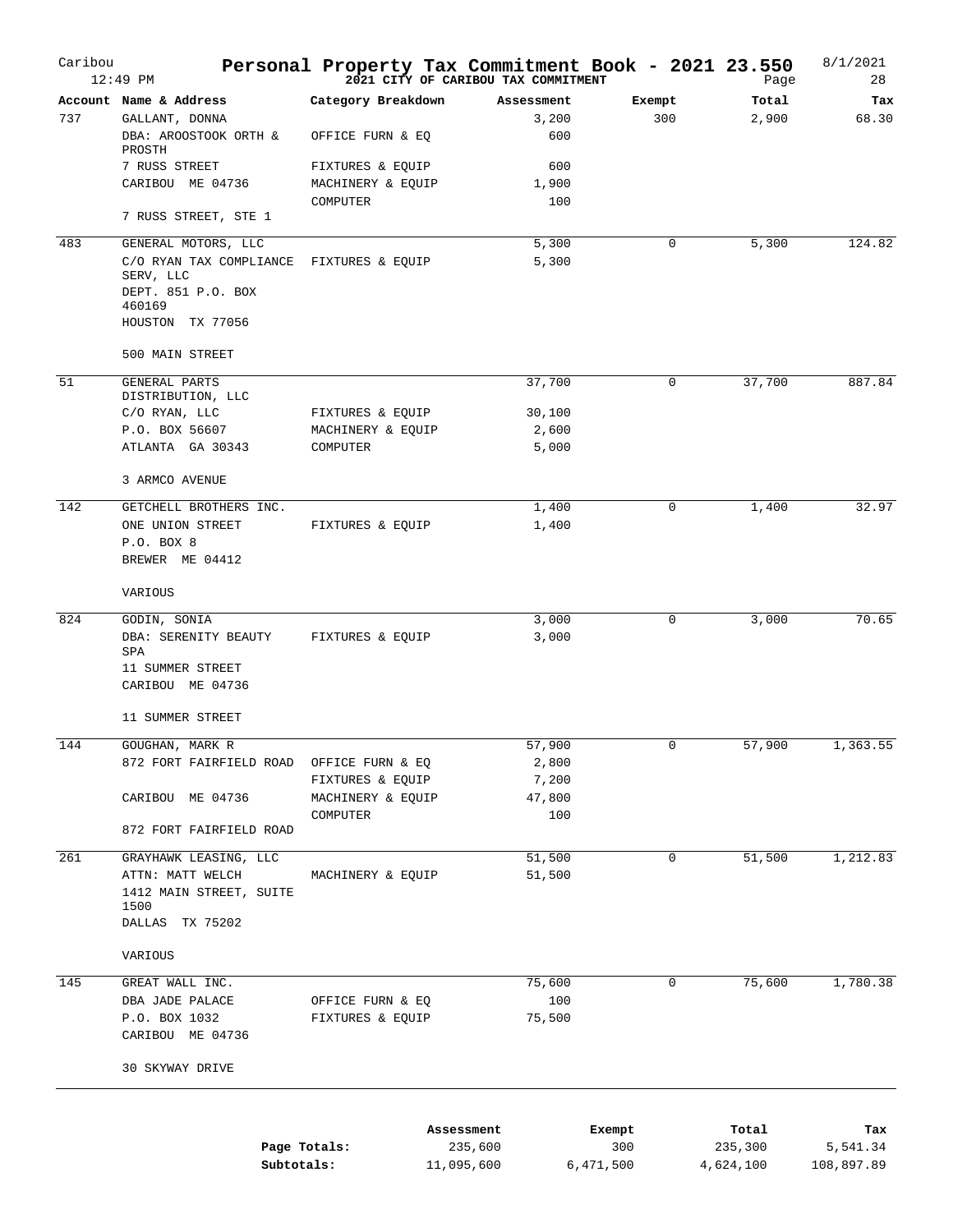| Caribou | 12:49 PM                                   |                    | Personal Property Tax Commitment Book - 2021 23.550<br>2021 CITY OF CARIBOU TAX COMMITMENT |           |             | Page        | 8/1/2021<br>29 |
|---------|--------------------------------------------|--------------------|--------------------------------------------------------------------------------------------|-----------|-------------|-------------|----------------|
|         | Account Name & Address                     | Category Breakdown | Assessment                                                                                 | Exempt    |             | Total       | Tax            |
| 676     | <b>GREEN MEADOW</b><br><b>DEVELOPMENTS</b> |                    | 800                                                                                        |           | $\mathbf 0$ | 800         | 18.84          |
|         | P.O. BOX 446                               | FIXTURES & EQUIP   | 800                                                                                        |           |             |             |                |
|         | CARIBOU ME 04736                           |                    |                                                                                            |           |             |             |                |
|         | 10 OAK AVENUE                              |                    |                                                                                            |           |             |             |                |
| 295     | GREGSON, THOMAS                            |                    | 8,400                                                                                      | 1,000     |             | 7,400       | 174.27         |
|         | 376 FORT FAIRFIELD ROAD                    | OFFICE FURN & EQ   | 400                                                                                        |           |             |             |                |
|         |                                            | FIXTURES & EQUIP   | 4,100                                                                                      |           |             |             |                |
|         | CARIBOU ME 04736                           | MACHINERY & EQUIP  | 3,800                                                                                      |           |             |             |                |
|         |                                            | COMPUTER           | 100                                                                                        |           |             |             |                |
|         | 299 SWEDEN STREET                          |                    |                                                                                            |           |             |             |                |
| 643     | GRIFFETH, NEAL J                           |                    | 205,000                                                                                    | 205,000   |             | $\mathbf 0$ | 0.00           |
|         | P.O. BOX 937                               |                    |                                                                                            |           |             |             |                |
|         | CARIBOU ME 04736                           |                    |                                                                                            |           |             |             |                |
|         | 416 VAN BUREN ROAD                         |                    |                                                                                            |           |             |             |                |
| 816     | GRIFFIN, KIP                               |                    | 10,000                                                                                     |           | 0           | 10,000      | 235.50         |
|         | DBA: GRIFFIN AUTO                          | MACHINERY & EQUIP  | 10,000                                                                                     |           |             |             |                |
|         | 64 HIGH MEADOW ROAD                        |                    |                                                                                            |           |             |             |                |
|         | PERHAM ME 04766                            |                    |                                                                                            |           |             |             |                |
|         | 960 ACCESS HIGHWAY                         |                    |                                                                                            |           |             |             |                |
| 810     | GRIFFINS PLUMBING AND<br>HEATING LLC.      |                    | 3,800                                                                                      | 3,200     |             | 600         | 14.13          |
|         | ATTN: GRIFFIN ST. PETER                    | MACHINERY & EQUIP  | 3,500                                                                                      |           |             |             |                |
|         | 19 COLLINS STEET                           | COMPUTER           | 300                                                                                        |           |             |             |                |
|         | CARIBOU ME 04736                           |                    |                                                                                            |           |             |             |                |
|         | 19 COLLINS STREET                          |                    |                                                                                            |           |             |             |                |
| 149     | GUERRETTE FARMS, CORP                      |                    | 3,952,600                                                                                  | 3,442,600 |             | 510,000     | 12,010.50      |
|         | P.O. BOX 694                               | MACHINERY & EQUIP  | 3,286,100                                                                                  |           |             |             |                |
|         |                                            | FARM FIELD EQUIP   | 666,500                                                                                    |           |             |             |                |
|         | CARIBOU ME 04736                           |                    |                                                                                            |           |             |             |                |
|         | 3 WATSON MEMORIAL DRIVE                    |                    |                                                                                            |           |             |             |                |
| 559     | GURA, CHRIS                                |                    | 4,000                                                                                      |           | 0           | 4,000       | 94.20          |
|         | DBA: CITY JEWELRY AND<br>LOAN              | OFFICE FURN & EQ   | 300                                                                                        |           |             |             |                |
|         | 552 MAIN STREET                            | FIXTURES & EQUIP   | 3,500                                                                                      |           |             |             |                |
|         | CARIBOU ME 04736                           | MACHINERY & EQUIP  | 200                                                                                        |           |             |             |                |
|         | 552 MAIN STREET                            |                    |                                                                                            |           |             |             |                |

|              | Assessment | Exempt     | Total     | Tax        |
|--------------|------------|------------|-----------|------------|
| Page Totals: | 4,184,600  | 3,651,800  | 532,800   | 12,547.44  |
| Subtotals:   | 15,280,200 | 10,123,300 | 5,156,900 | 121,445.33 |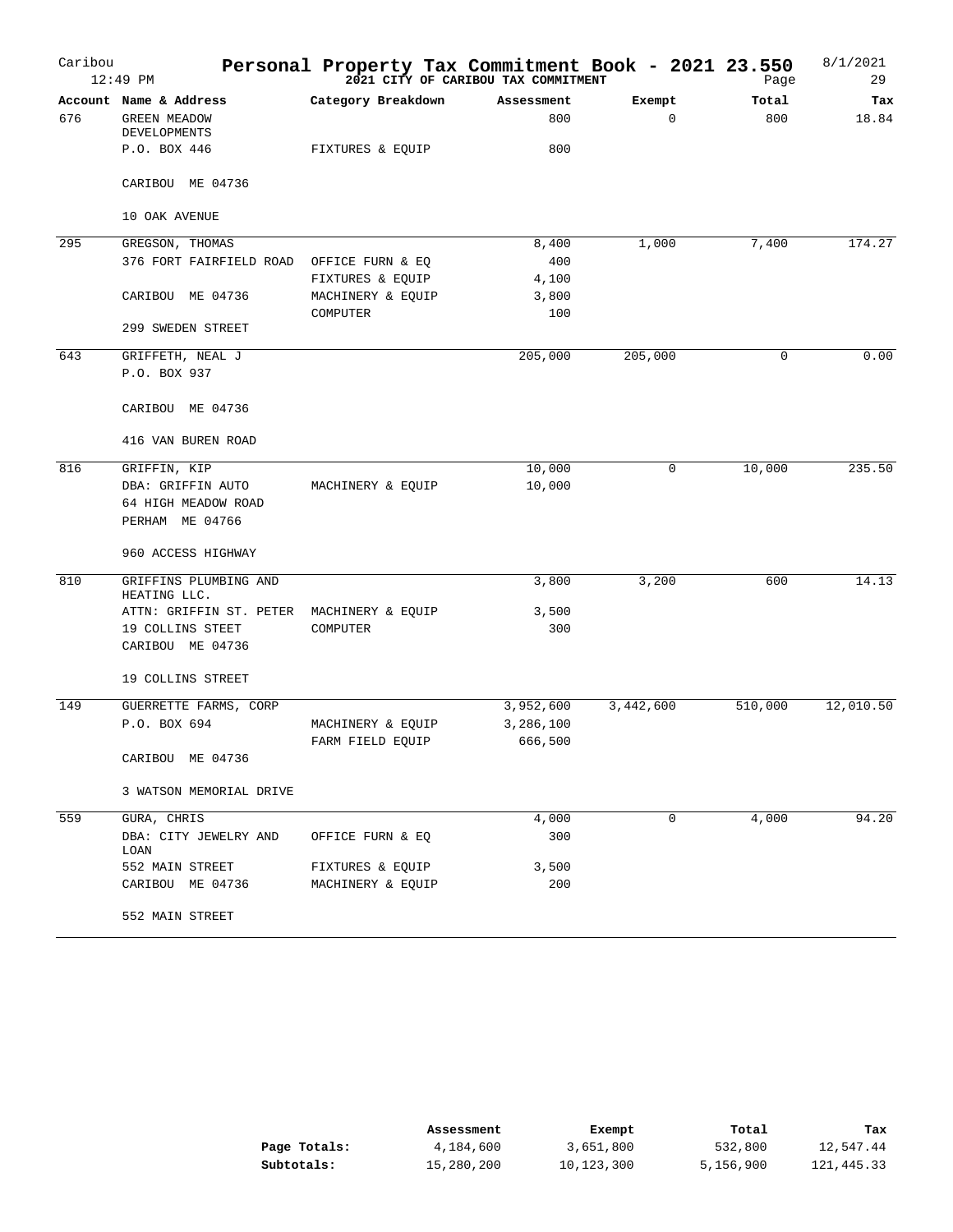| Caribou | $12:49$ PM                                                                               | Personal Property Tax Commitment Book - 2021 23.550                     | 2021 CITY OF CARIBOU TAX COMMITMENT                 |                       | Page             | 8/1/2021<br>30  |
|---------|------------------------------------------------------------------------------------------|-------------------------------------------------------------------------|-----------------------------------------------------|-----------------------|------------------|-----------------|
| 151     | Account Name & Address<br>H & D ENTERPRISES, LLC<br>18 MARKET SQUARE<br>HOULTON ME 04730 | Category Breakdown<br>FIXTURES & EQUIP<br>MACHINERY & EQUIP<br>COMPUTER | Assessment<br>225,400<br>192,600<br>27,600<br>5,200 | Exempt<br>$\mathbf 0$ | Total<br>225,400 | Tax<br>5,308.17 |
|         | 127 BENNETT DRIVE                                                                        |                                                                         |                                                     |                       |                  |                 |
| 153     | HALE, MYRON<br>285 SWEDEN STREET                                                         | OFFICE FURN & EQ                                                        | 15,000<br>1,100                                     | 0                     | 15,000           | 353.25          |
|         | CARIBOU ME 04736                                                                         | FIXTURES & EQUIP<br>MACHINERY & EQUIP<br>COMPUTER                       | 3,100<br>10,100<br>700                              |                       |                  |                 |
|         | 285 SWEDEN STREET                                                                        |                                                                         |                                                     |                       |                  |                 |
| 169     | HALEY, THERESA M<br>9 HANCOCK ST<br>CARIBOU ME 04736                                     | OFFICE FURN & EQ<br>FIXTURES & EQUIP                                    | 3,900<br>100<br>3,800                               | 1,300                 | 2,600            | 61.23           |
|         | 159 BENNETT DRIVE                                                                        |                                                                         |                                                     |                       |                  |                 |
| 657     | HALLMARK MARKETING<br>COMPANY, LLC<br>P.O. BOX 419479-TAX 407 FIXTURES & EQUIP           |                                                                         | 6,700<br>6,700                                      | 0                     | 6,700            | 157.79          |
|         | KANSAS CITY MO<br>64141-6479                                                             |                                                                         |                                                     |                       |                  |                 |
|         | VARIOUS                                                                                  |                                                                         |                                                     |                       |                  |                 |
| 745     | HAMILTON, JON D<br>5 GRIMES MILL ROAD                                                    | FIXTURES & EQUIP                                                        | 200<br>200                                          | 0                     | 200              | 4.71            |
|         | CARIBOU ME 04736                                                                         |                                                                         |                                                     |                       |                  |                 |
|         | 5 GRIMES MILL ROAD                                                                       |                                                                         |                                                     |                       |                  |                 |
| 797     | HANEY, CHRISTOPER A<br>9 SAWYER ROAD                                                     | FIXTURES & EQUIP                                                        | 7,500<br>7,500                                      | 0                     | 7,500            | 176.63          |
|         | CARIBOU ME 04736                                                                         |                                                                         |                                                     |                       |                  |                 |
|         | 61 WASHBURN STREET                                                                       |                                                                         |                                                     |                       |                  |                 |
| 156     | HANEY, MILO<br>D/B/A C&J SERVICE<br><b>CENTER</b>                                        | OFFICE FURN & EQ                                                        | 43,300<br>100                                       | 38,800                | 4,500            | 105.98          |
|         | 996 ACCESS HIGHWAY<br>CARIBOU ME 04736                                                   | FIXTURES & EQUIP<br>MACHINERY & EQUIP                                   | 1,100<br>42,100                                     |                       |                  |                 |
|         | 996 ACCESS HIGHWAY                                                                       |                                                                         |                                                     |                       |                  |                 |
| 157     | HANEY, TROY                                                                              |                                                                         | 10,600                                              | 0                     | 10,600           | 249.63          |
|         | HANEY'S BUILDING<br>SPECIALTIES                                                          | OFFICE FURN & EQ                                                        | 200                                                 |                       |                  |                 |
|         | 236 VAN BUREN ROAD<br>CARIBOU ME 04736                                                   | FIXTURES & EQUIP<br>MACHINERY & EQUIP                                   | 6,800<br>2,900                                      |                       |                  |                 |
|         | 236 VAN BUREN ROAD                                                                       | COMPUTER                                                                | 700                                                 |                       |                  |                 |
|         |                                                                                          |                                                                         |                                                     |                       |                  |                 |

|              | Assessment | Exempt     | Total     | тах        |
|--------------|------------|------------|-----------|------------|
| Page Totals: | 312,600    | 40,100     | 272,500   | 6,417.39   |
| Subtotals:   | 15,592,800 | 10,163,400 | 5,429,400 | 127,862.72 |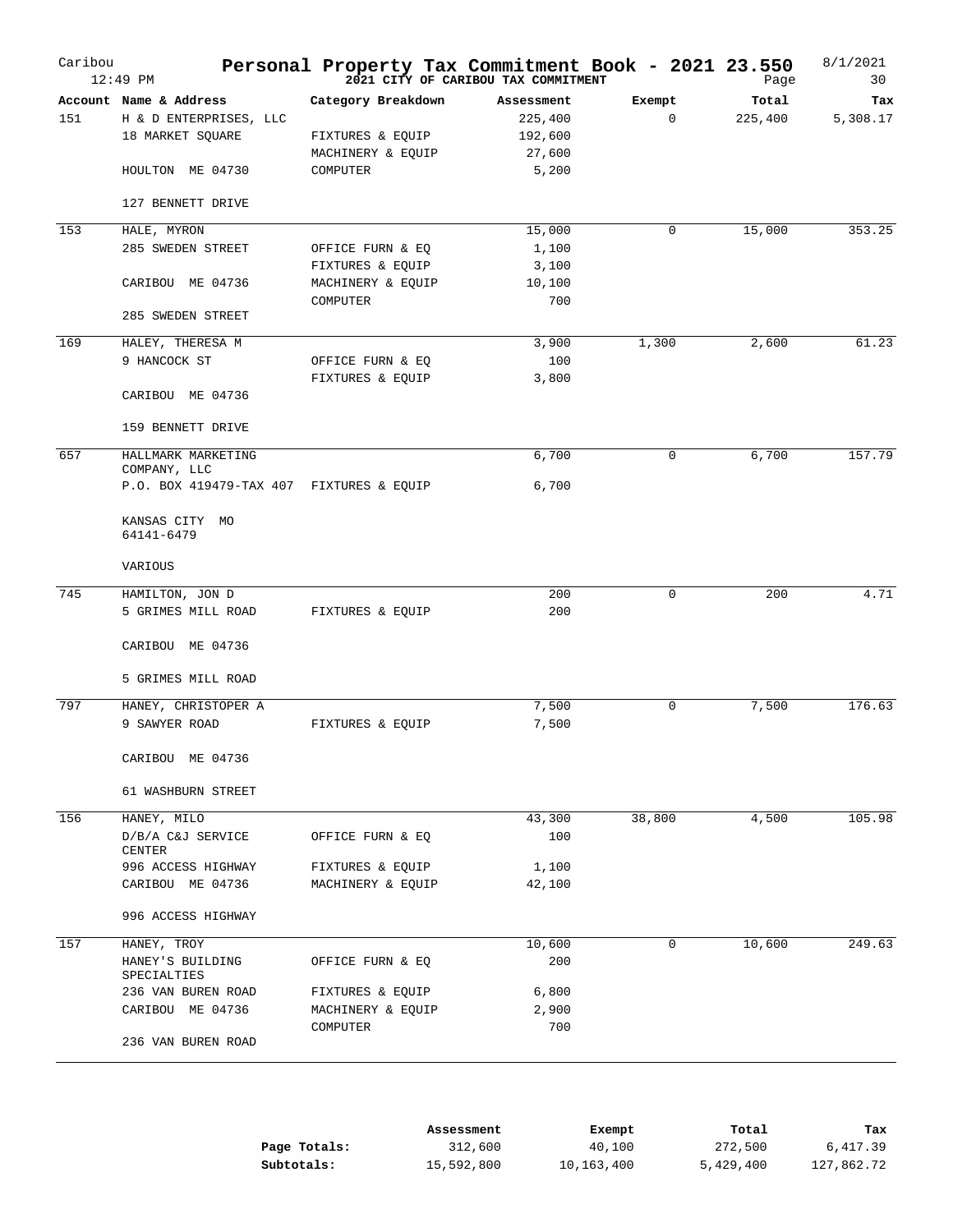| Caribou | 12:49 PM                                                                                                                |                                                                       | Personal Property Tax Commitment Book - 2021 23.550<br>2021 CITY OF CARIBOU TAX COMMITMENT |                       | Page             | 8/1/2021<br>31   |
|---------|-------------------------------------------------------------------------------------------------------------------------|-----------------------------------------------------------------------|--------------------------------------------------------------------------------------------|-----------------------|------------------|------------------|
| 298     | Account Name & Address<br>HANNAFORD BROS. #8438<br>C/O FOOD LION, LLC<br>P.O. BOX 1330<br>SALISBURY<br>NC 28145<br>1330 | Category Breakdown<br>FIXTURES & EQUIP                                | Assessment<br>675,500<br>675,500                                                           | Exempt<br>$\mathbf 0$ | Total<br>675,500 | Tax<br>15,908.03 |
|         | 114 HIGH STREET                                                                                                         |                                                                       |                                                                                            |                       |                  |                  |
| 158     | HANSON, ALLAN<br>P.O. BOX 747<br>CARIBOU ME 04736                                                                       | OFFICE FURN & EQ<br>FIXTURES & EQUIP<br>COMPUTER                      | 4,200<br>1,800<br>1,700<br>700                                                             | 900                   | 3,300            | 77.72            |
|         | 135 HIGH STREET                                                                                                         |                                                                       |                                                                                            |                       |                  |                  |
| 159     | HANSON, MICHELLE<br>507 MAIN STREET<br>CARIBOU ME 04736<br>507 MAIN STREET                                              | OFFICE FURN & EQ<br>FIXTURES & EQUIP<br>MACHINERY & EQUIP             | 52,200<br>200<br>28,200<br>23,800                                                          | 0                     | 52,200           | 1,229.31         |
| 822     | HEALING HEARTS, LLC<br>ATTN: MARLA RAYMOND<br>PO BOX 87<br>CARIBOU ME 04736<br>7 PROSPECT STREET                        | FIXTURES & EQUIP                                                      | 2,000<br>2,000                                                                             | 0                     | 2,000            | 47.10            |
| 478     | HEDRICH, TODD<br>D/B/A CARIBOU LAUNDRY<br>CENTER<br>9 INDUSTRIAL STREET<br>PRESQUE ISLE ME 04769                        | FIXTURES & EQUIP<br>MACHINERY & EQUIP                                 | 32,700<br>1,800<br>30,900                                                                  | 32,700                | $\mathbf 0$      | 0.00             |
| 488     | 542 MAIN STREET<br>HERBERT, JACK<br>MCNEAL'S TRUCKING INC.<br>73 SOLMAN STREET<br>CARIBOU ME 04736<br>73 SOLMAN STREET  | OFFICE FURN & EQ<br>FIXTURES & EQUIP<br>MACHINERY & EQUIP<br>COMPUTER | 47,300<br>200<br>300<br>46,100<br>700                                                      | 44,400                | 2,900            | 68.30            |
| 629     | HESKA CORPORATION<br>3760 ROCKY MOUNTAIN<br><b>AVENUE</b><br>LOVELAND CO 80538<br>156 MAIN STREET                       | MACHINERY & EQUIP                                                     | 8,800<br>8,800                                                                             | 8,800                 | $\mathbf 0$      | 0.00             |
| 170     | HIGHWAY TIRE INC.<br>C/O SCOTT M. WILLEY<br>P.O. BOX 399<br>CARIBOU ME 04736<br>470 MAIN STREET                         | OFFICE FURN & EQ<br>FIXTURES & EQUIP<br>MACHINERY & EQUIP<br>COMPUTER | 27,400<br>1,000<br>3,100<br>22,500<br>800                                                  | 0                     | 27,400           | 645.27           |

|              | Assessment | Exempt     | Total     | Tax        |
|--------------|------------|------------|-----------|------------|
| Page Totals: | 850,100    | 86,800     | 763,300   | 17,975.73  |
| Subtotals:   | 16,442,900 | 10,250,200 | 6,192,700 | 145,838.45 |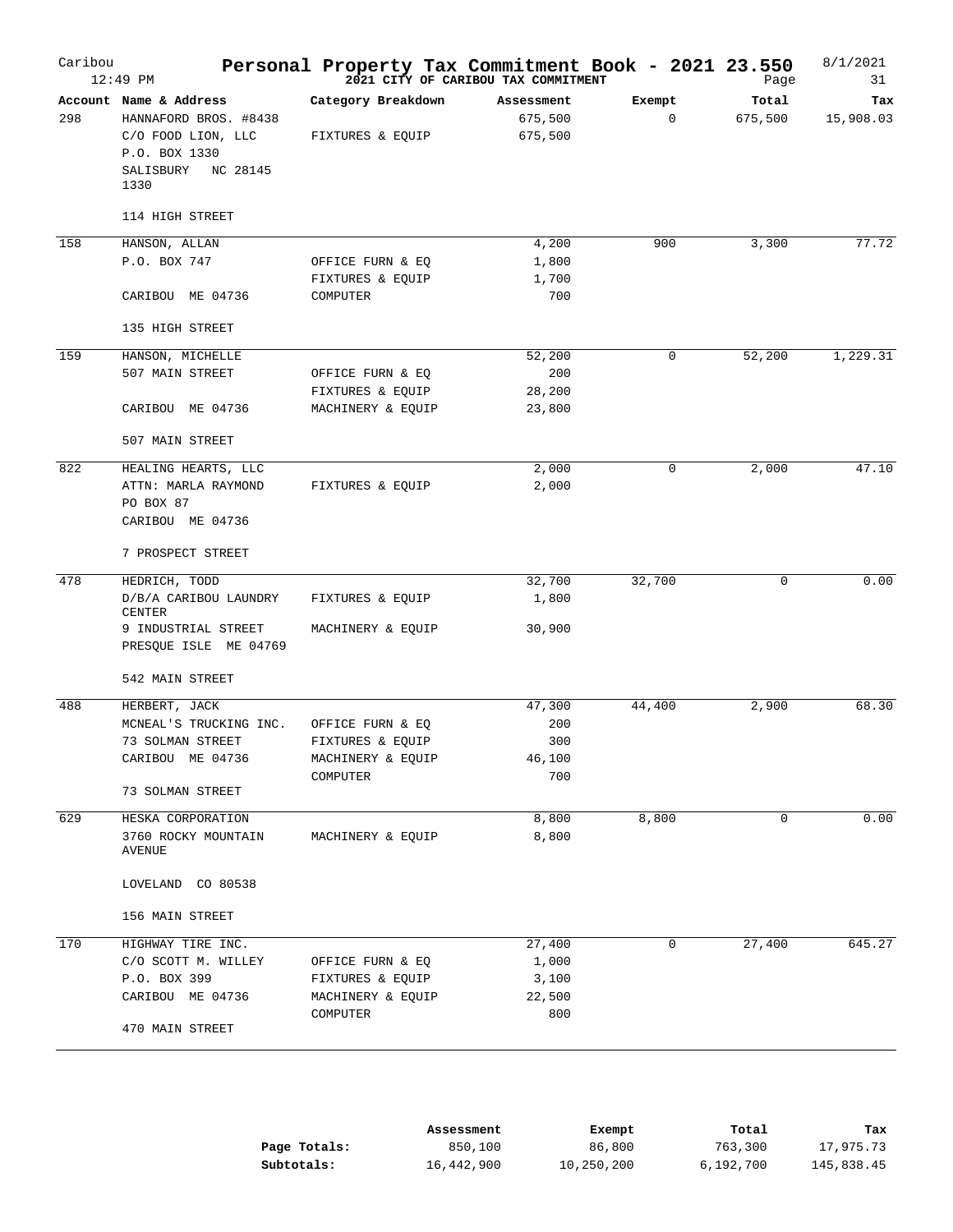| Caribou | $12:49$ PM                                                | Personal Property Tax Commitment Book - 2021 23.550 | 2021 CITY OF CARIBOU TAX COMMITMENT |             | Page   | 8/1/2021<br>32 |
|---------|-----------------------------------------------------------|-----------------------------------------------------|-------------------------------------|-------------|--------|----------------|
|         | Account Name & Address                                    | Category Breakdown                                  | Assessment                          | Exempt      | Total  | Tax            |
| 618     | HIGI SH, LLC<br>c/o PARADIGM TAX GROUP<br>PO BOX 800729   | FIXTURES & EQUIP                                    | 1,700<br>1,700                      | $\mathbf 0$ | 1,700  | 40.04          |
|         | DALLAS TX 75380                                           |                                                     |                                     |             |        |                |
|         | 112 BENNETT DRIVE                                         |                                                     |                                     |             |        |                |
| 746     | HOBBS, CHRISTEN TRUSTEE<br>OF THE CHRISTEN HOBBS<br>TRUST |                                                     | 1,600                               | 1,600       | 0      | 0.00           |
|         | 562 PERHAM ROAD                                           | FIXTURES & EQUIP                                    | 1,600                               |             |        |                |
|         | PERHAM ME 04766                                           |                                                     |                                     |             |        |                |
|         | 18 PLEASANT STREET                                        |                                                     |                                     |             |        |                |
| 646     | HOBBS, CRAIG                                              |                                                     | 3,000                               | 2,900       | 100    | 2.36           |
|         | 562 PERHAM ROAD                                           | FIXTURES & EQUIP                                    | 100                                 |             |        |                |
|         | PERHAM ME 04766                                           | MACHINERY & EQUIP                                   | 2,900                               |             |        |                |
|         | 18 PLEASANT STREET                                        |                                                     |                                     |             |        |                |
| 677     |                                                           |                                                     |                                     | 3,100       | 0      | 0.00           |
|         | HODSDON, LORI<br>2551 VAN BUREN ROAD                      | FIXTURES & EQUIP                                    | 3,100<br>3,100                      |             |        |                |
|         | CONNOR TOWNSHIP ME<br>04736                               |                                                     |                                     |             |        |                |
|         | 166 LIMESTONE STREET                                      |                                                     |                                     |             |        |                |
| 558     | HODSDON, LORI A                                           |                                                     | 10,300                              | 8,800       | 1,500  | 35.33          |
|         | 2551 VAN BUREN RD                                         | OFFICE FURN & EQ                                    | 1,500                               |             |        |                |
|         |                                                           | FIXTURES & EQUIP                                    | 600                                 |             |        |                |
|         | CONNOR TWP ME 04736                                       | MACHINERY & EQUIP<br>COMPUTER                       | 7,500<br>700                        |             |        |                |
|         | 538 FORT FAIRFIELD ROAD                                   |                                                     |                                     |             |        |                |
| 172     | HOGAN TIRE INC.                                           |                                                     | 52,300                              | 0           | 52,300 | 1,231.67       |
|         | ATTN: ANNE                                                | OFFICE FURN & EQ                                    | 500                                 |             |        |                |
|         | 135 BANGOR STREET                                         | FIXTURES & EQUIP                                    | 5,600                               |             |        |                |
|         | HOULTON ME 04730                                          | MACHINERY & EQUIP                                   | 45,700                              |             |        |                |
|         | 84 WATER STREET                                           | COMPUTER                                            | 500                                 |             |        |                |
|         |                                                           |                                                     |                                     |             |        |                |
| 36      | HOLABIRD, MATHEW D                                        |                                                     | 7,000                               | 5,500       | 1,500  | 35.33          |
|         | DBA: BENNETT DRIVE<br>REDEMPTION                          | FIXTURES & EQUIP                                    | 800                                 |             |        |                |
|         | 88 BENNETT DRIVE<br>CARIBOU ME 04736                      | MACHINERY & EQUIP                                   | 6,200                               |             |        |                |
|         | 88 BENNETT DRIVE                                          |                                                     |                                     |             |        |                |
| 593     | HOLMQUIST, MICHAEL                                        |                                                     | 4,600                               | 100         | 4,500  | 105.98         |
|         | 487 RIVER ROAD                                            | FIXTURES & EQUIP                                    | 100                                 |             |        |                |
|         |                                                           | MACHINERY & EQUIP                                   | 4,400                               |             |        |                |
|         | CARIBOU ME 04769                                          | COMPUTER                                            | 100                                 |             |        |                |
|         | 487 RIVER ROAD                                            |                                                     |                                     |             |        |                |
|         |                                                           |                                                     |                                     |             |        |                |

|              | Assessment | Exempt     | Total     | тах        |
|--------------|------------|------------|-----------|------------|
| Page Totals: | 83,600     | 22,000     | 61,600    | 1,450.71   |
| Subtotals:   | 16,526,500 | 10,272,200 | 6,254,300 | 147,289.16 |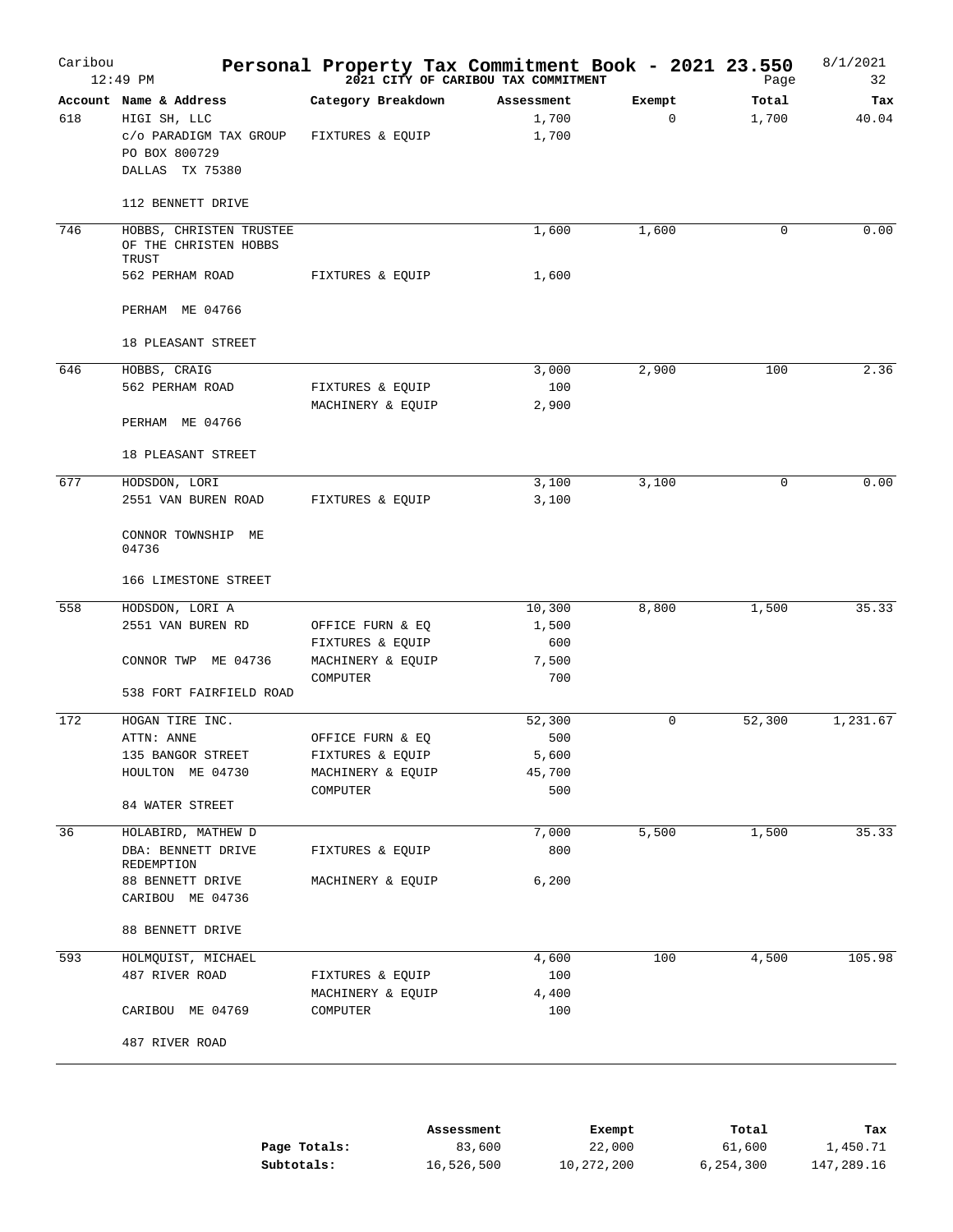| Caribou | 12:49 PM                                                                                 | Personal Property Tax Commitment Book - 2021 23.550 | 2021 CITY OF CARIBOU TAX COMMITMENT |                 | Page         | 8/1/2021<br>33 |
|---------|------------------------------------------------------------------------------------------|-----------------------------------------------------|-------------------------------------|-----------------|--------------|----------------|
| 432     | Account Name & Address<br>HOLMQUIST, ROBIN<br>147 HIGH STREET                            | Category Breakdown<br>FIXTURES & EQUIP              | Assessment<br>1,800<br>1,800        | Exempt<br>1,100 | Total<br>700 | Tax<br>16.49   |
|         | CARIBOU ME 04736                                                                         |                                                     |                                     |                 |              |                |
|         | 147 HIGH STREET                                                                          |                                                     |                                     |                 |              |                |
| 207     | HOULTON FARMS DAIRY,<br>INC.                                                             |                                                     | 16,600                              | 0               | 16,600       | 390.93         |
|         | P.O. BOX 429                                                                             | FIXTURES & EQUIP                                    | 16,600                              |                 |              |                |
|         | HOULTON ME 04730                                                                         |                                                     |                                     |                 |              |                |
|         | 98 BENNETT DRIVE                                                                         |                                                     |                                     |                 |              |                |
| 203     | HOWARD, MICHELLE<br>DBA: ALPHIES'S BARBER<br>SHOP<br>169 HIGH STREET<br>CARIBOU ME 04736 | FIXTURES & EQUIP                                    | 3,300<br>3,300                      | 3,300           | 0            | 0.00           |
|         | 169 HIGH STREET                                                                          |                                                     |                                     |                 |              |                |
| 457     | HUGHES NETWORK SYSTEMS,                                                                  |                                                     | 3,400                               | $\mathbf 0$     | 3,400        | 80.07          |
|         | INC.<br>C/O RYAN TAX COMPLIANCE<br>SERVICES<br>P.O. BOX 460049                           | COMPUTER                                            | 3,400                               |                 |              |                |
|         | HOUSTON TX 77056                                                                         |                                                     |                                     |                 |              |                |
|         | VARIOUS                                                                                  |                                                     |                                     |                 |              |                |
| 608     | HUNTER, MATTHEW A<br>ATTORNEY AT LAW<br>15 MAYO STREET<br>CARIBOU ME 04736               | OFFICE FURN & EQ<br>FIXTURES & EQUIP<br>COMPUTER    | 3,100<br>1,100<br>900<br>1,100      | 0               | 3,100        | 73.01          |
|         | 15 MAYO STREET                                                                           |                                                     |                                     |                 |              |                |
| 622     | HUSTON, KELLY<br>DBA: KC HUSTON LOGGING<br>8 MAIN STREET<br>CARIBOU ME 04736             | MACHINERY & EQUIP                                   | 68,600<br>68,600                    | 3,700           | 64,900       | 1,528.40       |
|         | 8 MAIN STREET                                                                            |                                                     |                                     |                 |              |                |
| 685     | HUSTON, ROBERT P<br>11 SOUTH PARK STREET<br>CARIBOU ME 04736                             | FIXTURES & EQUIP<br>MACHINERY & EQUIP               | 600<br>200<br>400                   | 600             | $\mathbf 0$  | 0.00           |
|         | 11 SOUTH PARK STREET                                                                     |                                                     |                                     |                 |              |                |
| 634     | HYG FINANCIAL SERVICES,                                                                  |                                                     | 24,900                              | 24,900          | 0            | 0.00           |
|         | INC.<br>PO BOX 36200                                                                     | MACHINERY & EQUIP                                   | 24,900                              |                 |              |                |
|         | BILLINGS<br>MT 59107<br>6620                                                             |                                                     |                                     |                 |              |                |
|         | 259 ALBAIR ROAD                                                                          |                                                     |                                     |                 |              |                |
|         |                                                                                          |                                                     | Assessment<br>1222222               | Exempt<br>2200  | Total        | Tax            |

|              | ----------------- | ______     |           |            |
|--------------|-------------------|------------|-----------|------------|
| Page Totals: | 122,300           | 33,600     | 88,700    | 2,088.90   |
| Subtotals:   | 16,648,800        | 10,305,800 | 6,343,000 | 149,378.06 |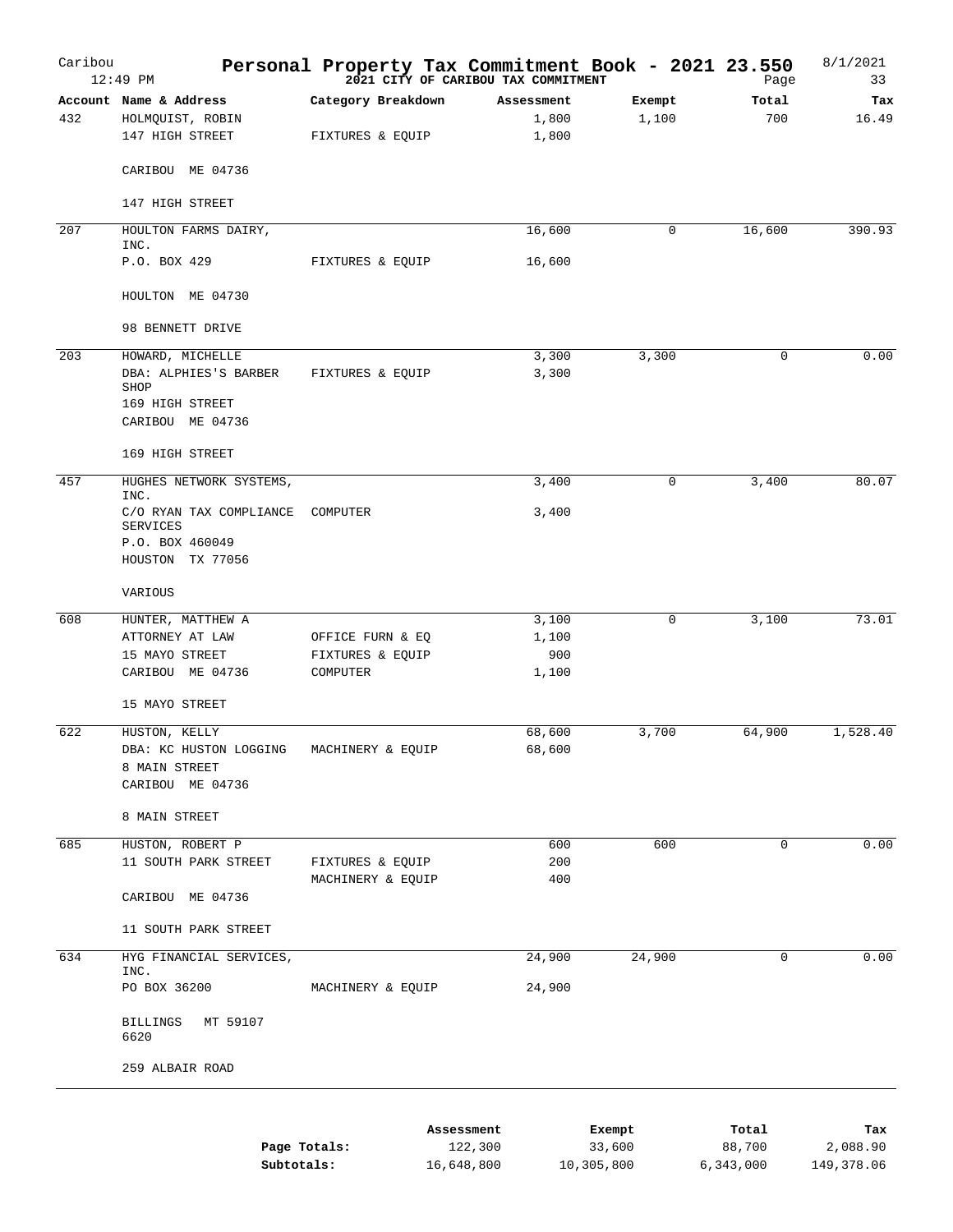| Caribou | $12:49$ PM                         | Personal Property Tax Commitment Book - 2021 23.550 | 2021 CITY OF CARIBOU TAX COMMITMENT |        | Page  | 8/1/2021<br>34 |
|---------|------------------------------------|-----------------------------------------------------|-------------------------------------|--------|-------|----------------|
|         | Account Name & Address             | Category Breakdown                                  | Assessment                          | Exempt | Total | Tax            |
| 628     | INTERFACE SECURITY<br>SYSTEMS, LLC |                                                     | 2,400                               | 0      | 2,400 | 56.52          |
|         | C/O BROWN SMITH<br>WALLACE, LLP    | COMPUTER                                            | 2,400                               |        |       |                |
|         | 6 CITYPLACE DRIVE, STE<br>800      |                                                     |                                     |        |       |                |
|         | ST. LOUIS<br>MO<br>63141           |                                                     |                                     |        |       |                |
|         | 88 SWEDEN STREET                   |                                                     |                                     |        |       |                |
| 360     | INTERNATIONAL ENERGY<br>PARTNERS   |                                                     | 1,500                               | 0      | 1,500 | 35.33          |
|         | 14 SWEDEN STREET                   | OFFICE FURN & EQ                                    | 800                                 |        |       |                |
|         | SUITE # 3                          | FIXTURES & EQUIP                                    | 200                                 |        |       |                |
|         | CARIBOU ME 04736                   | COMPUTER                                            | 500                                 |        |       |                |
|         | 14 SWEDEN STREET                   |                                                     |                                     |        |       |                |
| 747     | IRELAND, DAVID E                   |                                                     | 200                                 | 0      | 200   | 4.71           |
|         | 25 BENNETT DRIVE                   | FIXTURES & EQUIP                                    | 200                                 |        |       |                |
|         | CARIBOU ME 04736                   |                                                     |                                     |        |       |                |
|         | 25 BENNETT DRIVE                   |                                                     |                                     |        |       |                |
| 527     | IRELAND, NATALIE A                 |                                                     | 600                                 | 0      | 600   | 14.13          |
|         | DBA: WREATHS BY NATALIE            | FIXTURES & EQUIP                                    | 500                                 |        |       |                |
|         | P.O. BOX 960<br>CARIBOU ME 04736   | MACHINERY & EQUIP                                   | 100                                 |        |       |                |
|         | 998 PRESQUE ISLE ROAD              |                                                     |                                     |        |       |                |
|         |                                    |                                                     |                                     |        |       |                |
| 686     | IRON CLAD PROPERTIES<br>LLC        |                                                     | 2,500                               | 1,800  | 700   | 16.49          |
|         | 155 HIGH STREET                    | FIXTURES & EQUIP                                    | 2,500                               |        |       |                |
|         | CARIBOU ME 04736                   |                                                     |                                     |        |       |                |
|         | 730 MAIN STREET                    |                                                     |                                     |        |       |                |
| 687     | IRON CLAD PROPERTIES<br><b>LLC</b> |                                                     | 2,100                               | 1,700  | 400   | 9.42           |
|         | 155 HIGH STREET                    | FIXTURES & EQUIP                                    | 2,100                               |        |       |                |
|         | CARIBOU ME 04736                   |                                                     |                                     |        |       |                |
|         | 169 HIGH STREET                    |                                                     |                                     |        |       |                |
| 688     | IRON CLAD PROPERTIES<br><b>LLC</b> |                                                     | 2,400                               | 1,800  | 600   | 14.13          |
|         | 155 HIGH STREET                    | FIXTURES & EQUIP                                    | 2,400                               |        |       |                |
|         | CARIBOU ME 04736                   |                                                     |                                     |        |       |                |
|         | 147 HIGH STREET                    |                                                     |                                     |        |       |                |

|              | Assessment | Exempt     | Total     | тах        |
|--------------|------------|------------|-----------|------------|
| Page Totals: | 11,700     | 5,300      | 6,400     | 150.73     |
| Subtotals:   | 16,660,500 | 10,311,100 | 6,349,400 | 149,528.79 |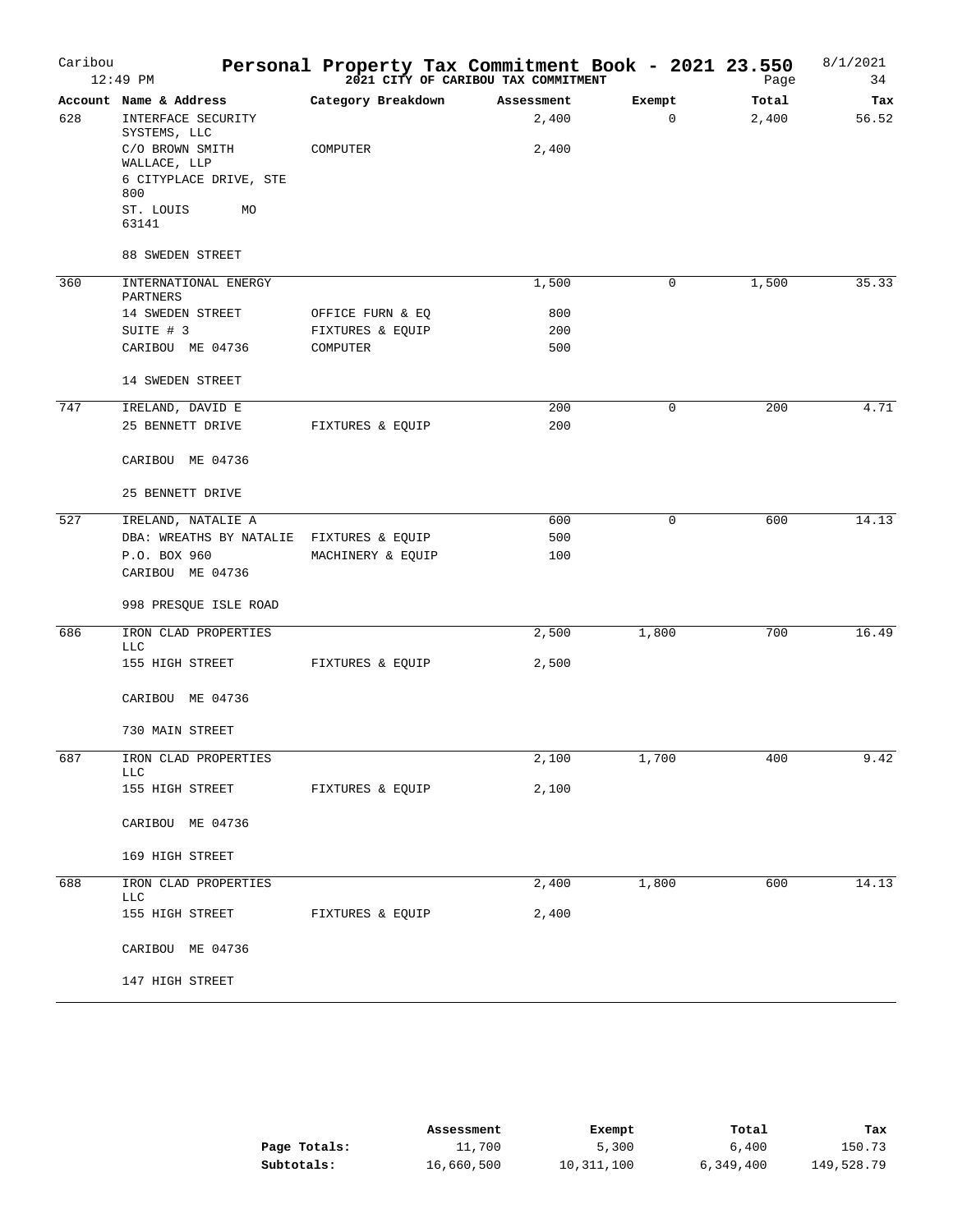| Caribou | $12:49$ PM                            |                    | Personal Property Tax Commitment Book - 2021 23.550<br>2021 CITY OF CARIBOU TAX COMMITMENT |             | Page    | 8/1/2021<br>35 |
|---------|---------------------------------------|--------------------|--------------------------------------------------------------------------------------------|-------------|---------|----------------|
|         | Account Name & Address                | Category Breakdown | Assessment                                                                                 | Exempt      | Total   | Tax            |
| 689     | IRON CLAD PROPERTIES<br><b>LLC</b>    |                    | 2,800                                                                                      | 2,100       | 700     | 16.49          |
|         | 155 HIGH STREET                       | FIXTURES & EQUIP   | 2,800                                                                                      |             |         |                |
|         | CARIBOU ME 04736                      |                    |                                                                                            |             |         |                |
|         | 24 PLEASANT STREET                    |                    |                                                                                            |             |         |                |
| 690     | IRON CLAD PROPERTIES<br><b>LLC</b>    |                    | 1,100                                                                                      | 200         | 900     | 21.20          |
|         | 155 HIGH STREET                       | FIXTURES & EQUIP   | 1,100                                                                                      |             |         |                |
|         | CARIBOU ME 04736                      |                    |                                                                                            |             |         |                |
|         | 728 MAIN STREET                       |                    |                                                                                            |             |         |                |
| 433     | IRON CLAD PROPERTIES,<br><b>LLC</b>   |                    | 8,900                                                                                      | 3,500       | 5,400   | 127.17         |
|         | 155 HIGH STREET                       | OFFICE FURN & EQ   | 100                                                                                        |             |         |                |
|         |                                       | FIXTURES & EQUIP   | 7,300                                                                                      |             |         |                |
|         | CARIBOU ME 04736                      | COMPUTER           | 1,500                                                                                      |             |         |                |
|         | 155 HIGH STREET                       |                    |                                                                                            |             |         |                |
| 180     | IRVING FARMS, INC.                    |                    | 741,800                                                                                    | 313,100     | 428,700 | 10,095.89      |
|         | P.O. BOX 667                          | OFFICE FURN & EQ   | 700                                                                                        |             |         |                |
|         |                                       | MACHINERY & EQUIP  | 740,800                                                                                    |             |         |                |
|         | CARIBOU ME 04736                      | COMPUTER           | 300                                                                                        |             |         |                |
|         | 361 YORK STREET                       |                    |                                                                                            |             |         |                |
| 181     | IRVING OIL LIMITED                    |                    | 404,700                                                                                    | $\mathbf 0$ | 404,700 | 9,530.69       |
|         | ATTN: CORPORATE REAL<br><b>ESTATE</b> | FIXTURES & EQUIP   | 147,900                                                                                    |             |         |                |
|         | PO BOX 868                            | MACHINERY & EQUIP  | 256,800                                                                                    |             |         |                |
|         | CALAIS<br>ME 04619                    |                    |                                                                                            |             |         |                |
|         | 35 BENNETT DRIVE                      |                    |                                                                                            |             |         |                |

|              | Assessment | Exempt     | Total     | тах        |
|--------------|------------|------------|-----------|------------|
| Page Totals: | 1,159,300  | 318,900    | 840,400   | 19,791.44  |
| Subtotals:   | 17,819,800 | 10,630,000 | 7,189,800 | 169,320.23 |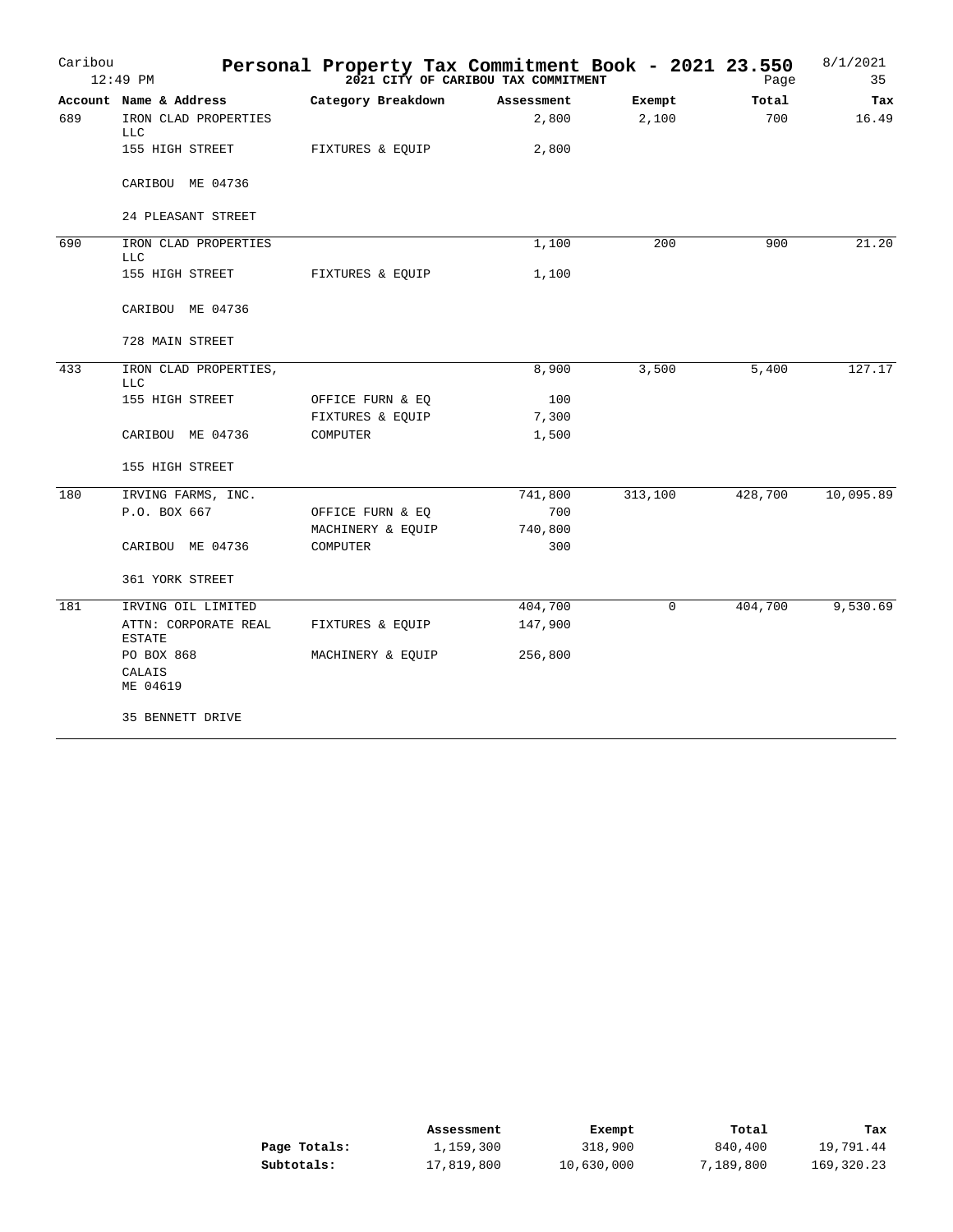| Caribou | 12:49 PM                              | Personal Property Tax Commitment Book - 2021 23.550 | 2021 CITY OF CARIBOU TAX COMMITMENT |             | Page   | 8/1/2021<br>36 |
|---------|---------------------------------------|-----------------------------------------------------|-------------------------------------|-------------|--------|----------------|
|         | Account Name & Address                | Category Breakdown                                  | Assessment                          | Exempt      | Total  | Tax            |
| 708     | J & A , LLC                           |                                                     | 61,200                              | $\mathbf 0$ | 61,200 | 1,441.26       |
|         | 539 ACCESS HIGHWAY                    | OFFICE FURN & EQ                                    | 200                                 |             |        |                |
|         |                                       | FIXTURES & EQUIP                                    | 17,600                              |             |        |                |
|         | CARIBOU ME 04736                      | MACHINERY & EQUIP                                   | 43,400                              |             |        |                |
|         | 539 ACCESS HIGHWAY                    |                                                     |                                     |             |        |                |
|         |                                       |                                                     |                                     |             |        |                |
| 182     | J.F. LIQUIDATING<br>CORPORATION       |                                                     | 33,200                              | 0           | 33,200 | 781.86         |
|         | P.O. BOX 266                          | OFFICE FURN & EQ                                    | 100                                 |             |        |                |
|         |                                       | FIXTURES & EQUIP                                    | 25,500                              |             |        |                |
|         | CARIBOU ME 04736                      | MACHINERY & EQUIP                                   | 7,600                               |             |        |                |
|         | 234 SWEDEN STREET                     |                                                     |                                     |             |        |                |
|         |                                       |                                                     |                                     |             |        |                |
| 716     | JAMES W. SEWALL COMPANY               |                                                     | 700                                 | 600         | 100    | 2.36           |
|         | ATTN: JAN MURCHISON                   | OFFICE FURN & EQ                                    | 100                                 |             |        |                |
|         | 10 PARK STREET                        | COMPUTER                                            | 600                                 |             |        |                |
|         | CARIBOU ME 04736                      |                                                     |                                     |             |        |                |
|         | 10 PARK STREET                        |                                                     |                                     |             |        |                |
| 604     | JB SHEET METAL, INC                   |                                                     | 19,400                              | 6,600       | 12,800 | 301.44         |
|         | C/O JEFF BAKER                        | FIXTURES & EQUIP                                    | 100                                 |             |        |                |
|         | 548 MAIN STREET                       | MACHINERY & EQUIP                                   | 19,200                              |             |        |                |
|         | CARIBOU ME 04736                      | COMPUTER                                            | 100                                 |             |        |                |
|         | 548 MAIN STREET                       |                                                     |                                     |             |        |                |
|         |                                       |                                                     |                                     |             |        |                |
| 184     | JEPSON, BRENT                         |                                                     | 2,600                               | 700         | 1,900  | 44.75          |
|         | JEPSON FINANCIAL<br>ADVISORS, P.A.    | OFFICE FURN & EQ                                    | 1,200                               |             |        |                |
|         | P.O. BOX 306                          | FIXTURES & EQUIP                                    | 700                                 |             |        |                |
|         | CARIBOU ME 04736                      | COMPUTER                                            | 700                                 |             |        |                |
|         |                                       |                                                     |                                     |             |        |                |
|         | 7 HATCH DRIVE                         |                                                     |                                     |             |        |                |
| 528     | JOHNSON, CINDY                        |                                                     | 5,600                               | 0           | 5,600  | 131.88         |
|         | DBA: THE CUBBY                        | OFFICE FURN & EQ                                    | 200                                 |             |        |                |
|         | 377 MAIN STREET                       | FIXTURES & EQUIP                                    | 5,000                               |             |        |                |
|         | PRESQUE ISLE ME 04769                 | COMPUTER                                            | 400                                 |             |        |                |
|         |                                       |                                                     |                                     |             |        |                |
|         | <b>40 SWEDEN STREET</b>               |                                                     |                                     |             |        |                |
| 185     | JOHNSTON, CYNTHIA A                   |                                                     | 9,600                               | 0           | 9,600  | 226.08         |
|         | 12 SMITH STREET                       | FIXTURES & EQUIP                                    | 9,600                               |             |        |                |
|         | CARIBOU ME 04736                      |                                                     |                                     |             |        |                |
|         | 264 SWEDEN STREET                     |                                                     |                                     |             |        |                |
|         |                                       |                                                     |                                     |             |        |                |
| 748     | JOHNSTON, GARTH &<br>DEBBIE - TRUSTEE |                                                     | 1,500                               | 1,500       | 0      | 0.00           |
|         | 1561 STATE ROAD                       | FIXTURES & EQUIP                                    | 1,500                               |             |        |                |
|         |                                       |                                                     |                                     |             |        |                |
|         | MAPLETON ME 04757                     |                                                     |                                     |             |        |                |
|         | 74 WASHBURN STREET                    |                                                     |                                     |             |        |                |
|         |                                       |                                                     |                                     |             |        |                |

|              | Assessment | Exempt     | Total     | Tax        |
|--------------|------------|------------|-----------|------------|
| Page Totals: | 133,800    | 9,400      | 124,400   | 2,929.63   |
| Subtotals:   | 17,953,600 | 10,639,400 | 7,314,200 | 172,249.86 |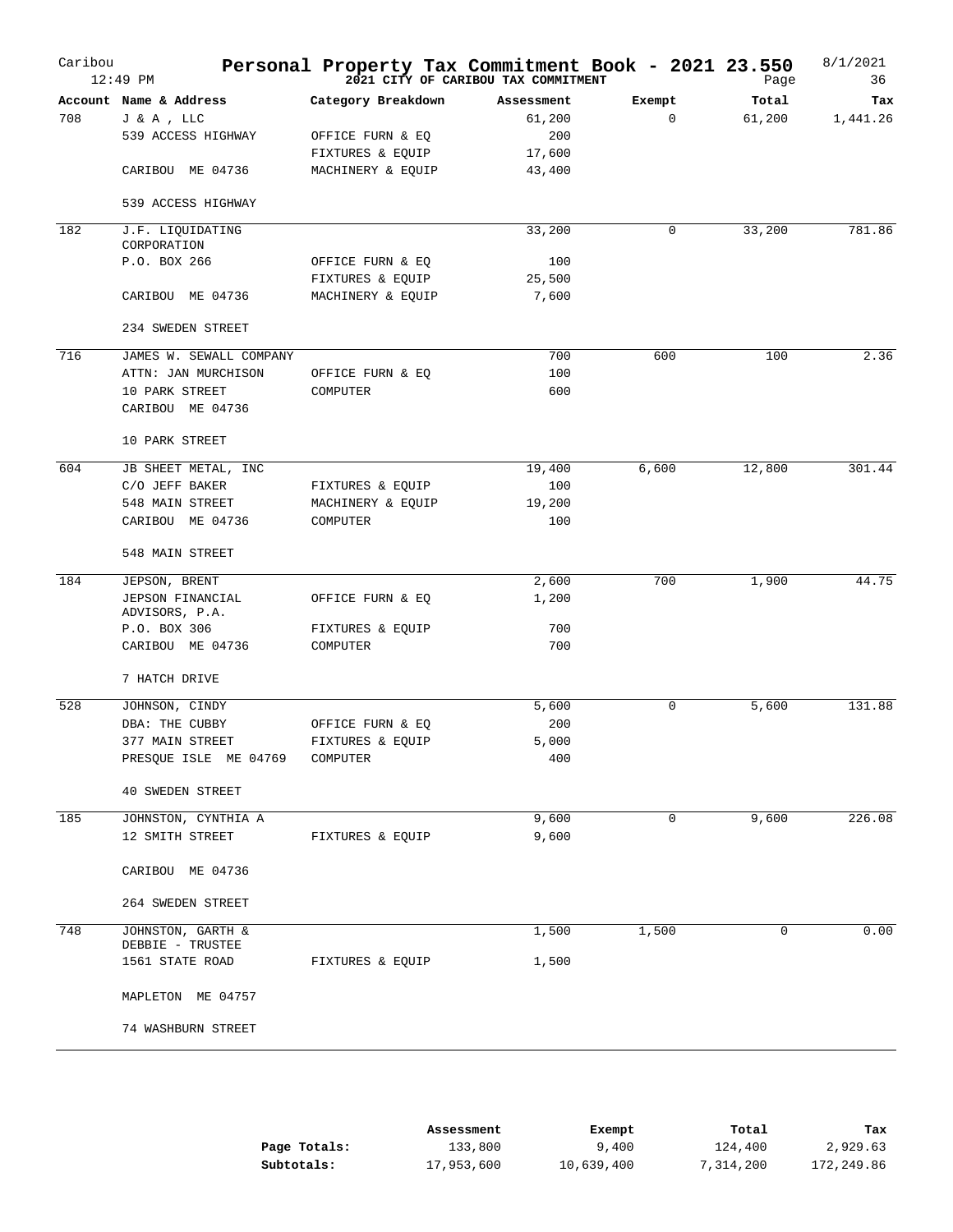| Caribou |                        | Personal Property Tax Commitment Book - 2021 23.550 |                                     |          |          | 8/1/2021 |
|---------|------------------------|-----------------------------------------------------|-------------------------------------|----------|----------|----------|
|         | $12:49$ PM             |                                                     | 2021 CITY OF CARIBOU TAX COMMITMENT |          | Page     | 37       |
|         | Account Name & Address | Category Breakdown                                  | Assessment                          | Exempt   | Total    | Tax      |
| 750     | JONES, TIMOTHY L       |                                                     | 400                                 | $\Omega$ | 400      | 9.42     |
|         | P.O. BOX 1122          | FIXTURES & EOUIP                                    | 400                                 |          |          |          |
|         | ME 04736<br>CARIBOU    |                                                     |                                     |          |          |          |
|         | 3 ELMWOOD AVENUE       |                                                     |                                     |          |          |          |
| 854     | JSO PROPERTIES, LLC    |                                                     | 1,600                               | 1,600    | $\Omega$ | 0.00     |
|         | 251 MAIN STREET        | MACHINERY & EOUIP                                   | 1,600                               |          |          |          |
|         | ME 04783<br>STOCKHOLM  |                                                     |                                     |          |          |          |
|         | 57 KATAHDIN AVENUE     |                                                     |                                     |          |          |          |

|              | Assessment | Exempt     | Total     | Tax        |
|--------------|------------|------------|-----------|------------|
| Page Totals: | 2,000      | 1,600      | 400       | 9.42       |
| Subtotals:   | 17,955,600 | 10,641,000 | 7,314,600 | 172,259.28 |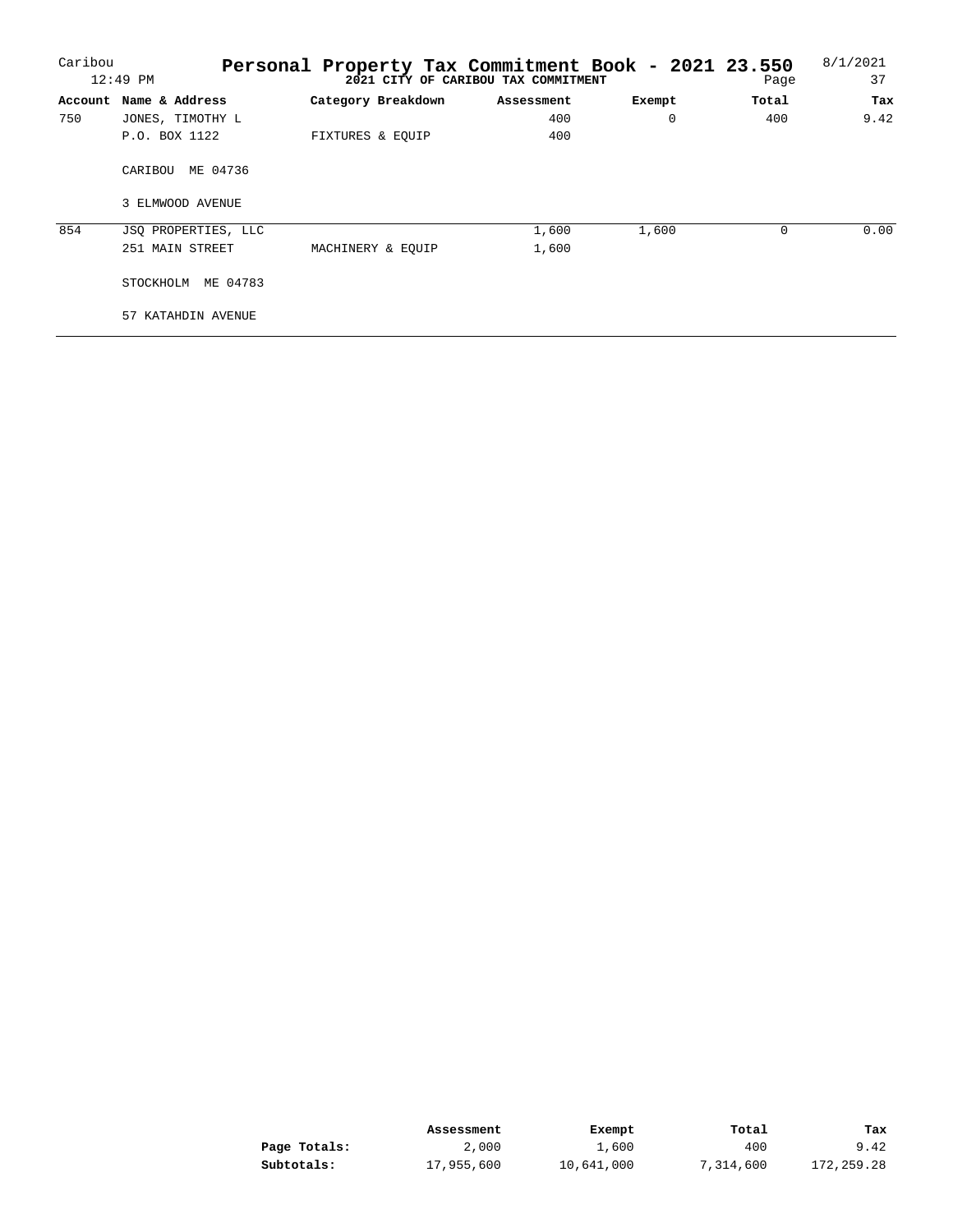| Caribou | $12:49$ PM                      | Personal Property Tax Commitment Book - 2021 23.550 | 2021 CITY OF CARIBOU TAX COMMITMENT |                  | Page             | 8/1/2021<br>38  |
|---------|---------------------------------|-----------------------------------------------------|-------------------------------------|------------------|------------------|-----------------|
| 187     | Account Name & Address          | Category Breakdown                                  | Assessment<br>389,900               | Exempt<br>93,900 | Total<br>296,000 | Tax<br>6,970.80 |
|         | K.B.S. ENTERPRISES,<br>INC.     |                                                     |                                     |                  |                  |                 |
|         | 19 MAIN STREET                  | FIXTURES & EQUIP<br>MACHINERY & EQUIP               | 381,800<br>8,100                    |                  |                  |                 |
|         | CARIBOU ME 04736                |                                                     |                                     |                  |                  |                 |
|         | 19 MAIN STREET                  |                                                     |                                     |                  |                  |                 |
| 738     | K12 MANAGEMENT, INC.            |                                                     | 1,000                               | 1,000            | $\mathbf 0$      | 0.00            |
|         | PO BOX 80615                    | COMPUTER                                            | 1,000                               |                  |                  |                 |
|         | INDIANAPOLIS IN 46280           |                                                     |                                     |                  |                  |                 |
|         | VARIOUS                         |                                                     |                                     |                  |                  |                 |
| 186     | KATAHDIN TRUST COMPANY          |                                                     | 116,400                             | 79,900           | 36,500           | 859.58          |
|         | ATTN: FINANCE<br>DEPARTMENT     | OFFICE FURN & EQ                                    | 13,800                              |                  |                  |                 |
|         | P.O. BOX 36                     | FIXTURES & EQUIP                                    | 42,000                              |                  |                  |                 |
|         | HOULTON ME 04730                | MACHINERY & EQUIP                                   | 53,900                              |                  |                  |                 |
|         | 105 BENNETT DRIVE               | COMPUTER                                            | 6,700                               |                  |                  |                 |
| 188     | KAVIN, JOHN                     |                                                     | 1,000                               | 0                | 1,000            | 23.55           |
|         | 829 NORTH MAIN STREET           | FIXTURES & EQUIP<br>MACHINERY & EQUIP               | 900<br>100                          |                  |                  |                 |
|         | CARIBOU ME 04736 4441           |                                                     |                                     |                  |                  |                 |
|         | 829 MAIN STREET                 |                                                     |                                     |                  |                  |                 |
| 846     | KAYMAKER, INC.                  |                                                     | 3,200                               | 3,200            | 0                | 0.00            |
|         | PO BOX 217                      | FIXTURES & EQUIP                                    | 600                                 |                  |                  |                 |
|         |                                 | MACHINERY & EQUIP                                   | 500                                 |                  |                  |                 |
|         | CARIBOU ME 04736                | COMPUTER                                            | 2,100                               |                  |                  |                 |
|         | 738 MAIN STREET                 |                                                     |                                     |                  |                  |                 |
| 703     | KEAR, SIDNEY J &<br>FRANCESCA M |                                                     | 500                                 | 0                | 500              | 11.78           |
|         | 89 GARDEN CIRCLE                | FIXTURES & EQUIP                                    | 500                                 |                  |                  |                 |
|         | CARIBOU ME 04736                |                                                     |                                     |                  |                  |                 |
|         | 89 GARDEN CIRCLE                |                                                     |                                     |                  |                  |                 |
| 615     | KEATON, BRENDA                  |                                                     | 1,100                               | $\mathbf 0$      | 1,100            | 25.91           |
|         | DBA: BK LOCKS                   | OFFICE FURN & EQ                                    | 200                                 |                  |                  |                 |
|         | 6 KITTINGER AVE                 | FIXTURES & EQUIP                                    | 100                                 |                  |                  |                 |
|         | CARIBOU ME 04736                | MACHINERY & EQUIP                                   | 700                                 |                  |                  |                 |
|         | 6 KITTINGER AVE                 | COMPUTER                                            | 100                                 |                  |                  |                 |
| 751     | KEATON, VAUGHN & BRENDA         |                                                     | 700                                 | 700              | 0                | 0.00            |
|         | 244 MAIN STREET                 | FIXTURES & EQUIP                                    | 700                                 |                  |                  |                 |
|         | CARIBOU ME 04736                |                                                     |                                     |                  |                  |                 |
|         | 6 KITTINGER DRIVE               |                                                     |                                     |                  |                  |                 |

|              | Assessment | Exempt     | Total     | Tax        |
|--------------|------------|------------|-----------|------------|
| Page Totals: | 513,800    | 178,700    | 335,100   | 7,891.62   |
| Subtotals:   | 18,469,400 | 10,819,700 | 7,649,700 | 180,150.90 |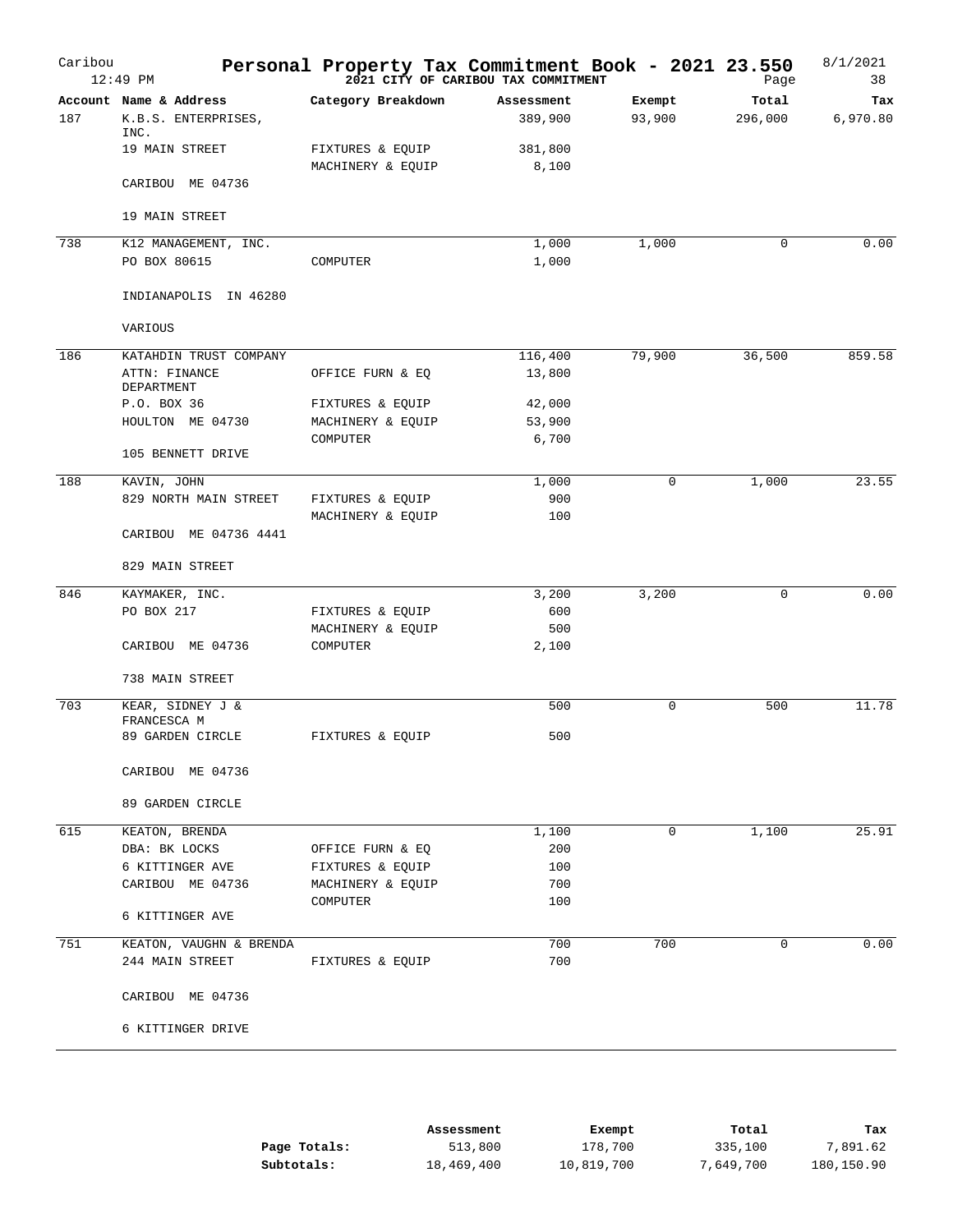| Caribou | $12:49$ PM                       | Personal Property Tax Commitment Book - 2021 23.550 | 2021 CITY OF CARIBOU TAX COMMITMENT |        | Page   | 8/1/2021<br>39 |
|---------|----------------------------------|-----------------------------------------------------|-------------------------------------|--------|--------|----------------|
|         | Account Name & Address           | Category Breakdown                                  | Assessment                          | Exempt | Total  | Tax            |
| 191     | KEY BANK NATIONAL<br>ASSOCIATION |                                                     | 113,800                             | 69,500 | 44,300 | 1,043.27       |
|         | ATTN: TAX SERVICES               | OFFICE FURN & EQ                                    | 18,500                              |        |        |                |
|         | P.O. BOX 22055                   | FIXTURES & EQUIP                                    | 72,600                              |        |        |                |
|         | ALBANY NY 12201 2055             | MACHINERY & EQUIP                                   | 19,900                              |        |        |                |
|         | 144 HIGH STREET                  | COMPUTER                                            | 2,800                               |        |        |                |
| 531     | KIEFFER, LEHRLE                  |                                                     | 3,000                               | 1,000  | 2,000  | 47.10          |
|         | DBA: RE/MAX NORTH<br>REALTY      | OFFICE FURN & EQ                                    | 700                                 |        |        |                |
|         | 101B HIGH STREET                 | FIXTURES & EQUIP                                    | 2,300                               |        |        |                |
|         | CARIBOU ME 04736                 |                                                     |                                     |        |        |                |
|         | 101 HIGH STREET                  |                                                     |                                     |        |        |                |
| 798     | KNIGHT, LARRY E &<br>SHARRON P   |                                                     | 3,000                               | 0      | 3,000  | 70.65          |
|         | 203 SWEDEN STREET                | FIXTURES & EQUIP                                    | 3,000                               |        |        |                |
|         | APT 2                            |                                                     |                                     |        |        |                |
|         | CARIBOU ME 04736                 |                                                     |                                     |        |        |                |
|         | 203 SWEDEN STREET                |                                                     |                                     |        |        |                |
| 194     | KNIGHT, SHERRY                   |                                                     | 1,900                               | 1,000  | 900    | 21.20          |
|         | 203 SWEDEN STREET                | FIXTURES & EQUIP                                    | 1,900                               |        |        |                |
|         | CARIBOU ME 04736                 |                                                     |                                     |        |        |                |
|         | 203 SWEDEN STREET                |                                                     |                                     |        |        |                |

|              | Assessment | Exempt     | Total     | Tax        |
|--------------|------------|------------|-----------|------------|
| Page Totals: | 121,700    | 71,500     | 50,200    | 1,182.22   |
| Subtotals:   | 18,591,100 | 10,891,200 | 7,699,900 | 181,333.12 |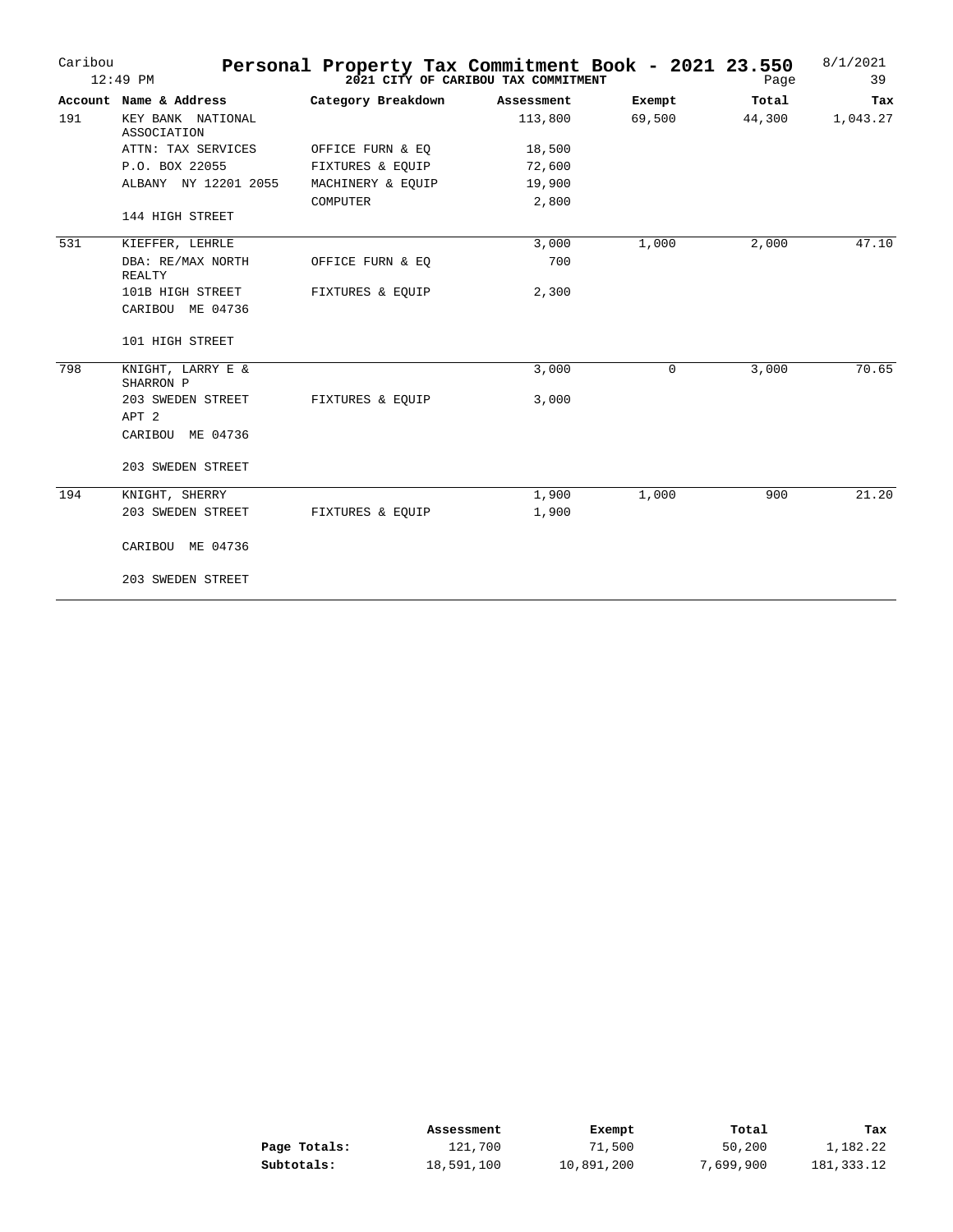| Caribou | 12:49 PM                                        | Personal Property Tax Commitment Book - 2021 23.550 | 2021 CITY OF CARIBOU TAX COMMITMENT |             | Page        | 8/1/2021<br>40 |
|---------|-------------------------------------------------|-----------------------------------------------------|-------------------------------------|-------------|-------------|----------------|
|         | Account Name & Address                          | Category Breakdown                                  | Assessment                          | Exempt      | Total       | Tax            |
| 774     | L & R ASSOCIATES, LLC<br>33 LYNDON STREET       | FIXTURES & EQUIP                                    | 400<br>400                          | $\mathbf 0$ | 400         | 9.42           |
|         | CARIBOU ME 04736                                |                                                     |                                     |             |             |                |
|         | 34 LYNDON STREET                                |                                                     |                                     |             |             |                |
| 775     | L & R ASSOCIATES, LLC                           |                                                     | 1,800                               | 1,500       | 300         | 7.07           |
|         | 33 LYNDON STREET                                | FIXTURES & EQUIP                                    | 1,800                               |             |             |                |
|         | CARIBOU ME 04736                                |                                                     |                                     |             |             |                |
|         | 40 LYNDON STREET                                |                                                     |                                     |             |             |                |
| 809     | L & R ASSOCIATES, LLC                           |                                                     | 800                                 | 0           | 800         | 18.84          |
|         | 33 LYNDON STREET                                | FIXTURES & EQUIP                                    | 800                                 |             |             |                |
|         | CARIBOU ME 04736 1721                           |                                                     |                                     |             |             |                |
|         | <b>34 THOMAS AVENUE</b>                         |                                                     |                                     |             |             |                |
| 832     | L3HARRIS TECHNOLOGIES,<br>INC - BASE            |                                                     | 4,500                               | 3,100       | 1,400       | 32.97          |
|         | C/O RYAN PTS DEPT. 906                          | COMPUTER                                            | 4,500                               |             |             |                |
|         | PO BOX 460169                                   |                                                     |                                     |             |             |                |
|         | HOUSTON TX 77056                                |                                                     |                                     |             |             |                |
|         | VARIOUS                                         |                                                     |                                     |             |             |                |
| 834     | L3HARRIS TECHNOLOGIES,<br>INC - FTI SAT         |                                                     | 34,100                              | 0           | 34,100      | 803.06         |
|         | C/O RYAN PTS DEPT. 906                          | COMPUTER                                            | 34,100                              |             |             |                |
|         | PO BOX 460169                                   |                                                     |                                     |             |             |                |
|         | HOUSTON TX 77056                                |                                                     |                                     |             |             |                |
|         | 1306 ALBAIR ROAD                                |                                                     |                                     |             |             |                |
| 833     | L3HARRIS TECHNOLOGIES,<br>INC - MISSION SUPPORT |                                                     | 3,800                               | 3,800       | 0           | 0.00           |
|         | C/O RYAN PTS DEPT. 907                          | COMPUTER                                            | 3,800                               |             |             |                |
|         | PO BOX 460169                                   |                                                     |                                     |             |             |                |
|         | HOUSTON TX 77056                                |                                                     |                                     |             |             |                |
|         | 1306 ALBAIR ROAD                                |                                                     |                                     |             |             |                |
| 694     | LABBE, WILBUR                                   |                                                     | 1,600                               | 1,600       | $\mathbf 0$ | 0.00           |
|         | 1173 PRESQUE ISLE ROAD                          | FIXTURES & EQUIP                                    | 1,600                               |             |             |                |
|         | CARIBOU ME 04736                                |                                                     |                                     |             |             |                |
|         | 137 HIGH STREET                                 |                                                     |                                     |             |             |                |
| 695     | LABBE, WILBUR                                   |                                                     | 1,100                               | 1,100       | 0           | 0.00           |
|         | 1173 PRESQUE ISLE ROAD                          | FIXTURES & EQUIP                                    | 1,100                               |             |             |                |
|         | CARIBOU ME 04736                                |                                                     |                                     |             |             |                |
|         | 32 HAMMOND STREET                               |                                                     |                                     |             |             |                |
|         |                                                 |                                                     |                                     |             |             |                |

|              | Assessment | Exempt     | Total     | Tax        |
|--------------|------------|------------|-----------|------------|
| Page Totals: | 48,100     | 11,100     | 37,000    | 871.36     |
| Subtotals:   | 18,639,200 | 10,902,300 | 7,736,900 | 182,204.48 |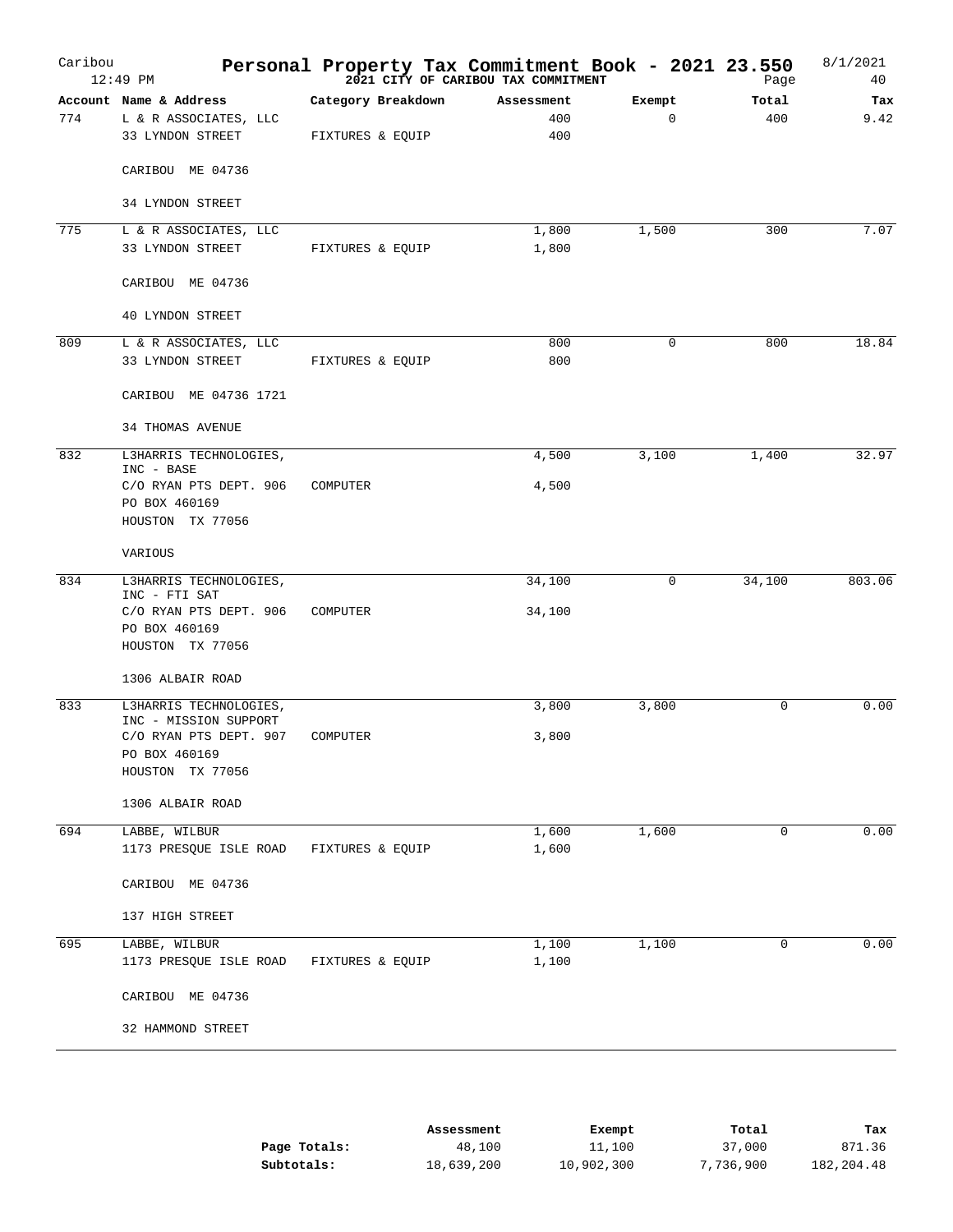| Caribou      | $12:49$ PM                            |                              | Personal Property Tax Commitment Book - 2021 23.550<br>2021 CITY OF CARIBOU TAX COMMITMENT |             | Page     | 8/1/2021<br>41 |
|--------------|---------------------------------------|------------------------------|--------------------------------------------------------------------------------------------|-------------|----------|----------------|
|              | Account Name & Address                | Category Breakdown           | Assessment                                                                                 | Exempt      | Total    | Tax            |
| 696          | LABBE, WILBUR                         |                              | 1,200                                                                                      | 1,200       | $\Omega$ | 0.00           |
|              | 1173 PRESQUE ISLE ROAD                | FIXTURES & EQUIP             | 1,200                                                                                      |             |          |                |
|              | CARIBOU ME 04736                      |                              |                                                                                            |             |          |                |
|              | <b>34 WASHBURN STREET</b>             |                              |                                                                                            |             |          |                |
| 697          | LABBE, WILBUR                         |                              | 1,200                                                                                      | 1,200       | 0        | 0.00           |
|              | 1173 PRESQUE ISLE ROAD                | FIXTURES & EQUIP             | 1,200                                                                                      |             |          |                |
|              | CARIBOU ME 04736                      |                              |                                                                                            |             |          |                |
|              | 66 WASHBURN STREET                    |                              |                                                                                            |             |          |                |
| 195          | LABBE, WILL                           |                              | 11,000                                                                                     | 0           | 11,000   | 259.05         |
|              | 1154 PRESQUE ISLE ROAD                | OFFICE FURN & EQ             | 300                                                                                        |             |          |                |
|              |                                       | FIXTURES & EQUIP             | 800                                                                                        |             |          |                |
|              | CARIBOU ME 04736                      | MACHINERY & EQUIP            | 9,700                                                                                      |             |          |                |
|              |                                       | COMPUTER                     | 200                                                                                        |             |          |                |
|              | 1154 PRESQUE ISLE ROAD                |                              |                                                                                            |             |          |                |
| 196          | LAFRANCOIS, JOYCE                     |                              | 800                                                                                        | $\mathbf 0$ | 800      | 18.84          |
|              | 461 PLANTE ROAD                       | FIXTURES & EQUIP             | 800                                                                                        |             |          |                |
|              | CARIBOU ME 04736                      |                              |                                                                                            |             |          |                |
|              | 461 PLANTE ROAD                       |                              |                                                                                            |             |          |                |
| 198          | LAMOTHE, HEIDI                        |                              | 1,100                                                                                      | 0           | 1,100    | 25.91          |
|              | 973 VAN BUREN ROAD                    | FIXTURES & EQUIP             | 1,100                                                                                      |             |          |                |
|              | CARIBOU ME 04736                      |                              |                                                                                            |             |          |                |
|              | 973 VAN BUREN ROAD                    |                              |                                                                                            |             |          |                |
| 199          | LANCASTER MORGAN<br>FUNERAL HOME, LLC |                              | 20,800                                                                                     | 20,800      | 0        | 0.00           |
|              | 11 CLOVER STREET                      | FIXTURES & EQUIP<br>COMPUTER | 20,200<br>600                                                                              |             |          |                |
|              | CARIBOU ME 04736                      |                              |                                                                                            |             |          |                |
|              | 11 CLOVER STREET                      |                              |                                                                                            |             |          |                |
| 753          | LAPOINTE, MARIE N                     |                              | 1,000                                                                                      | 1,000       | 0        | 0.00           |
|              | 35 JUDD STREET                        | FIXTURES & EQUIP             | 1,000                                                                                      |             |          |                |
|              | PRESQUE ISLE ME 04769                 |                              |                                                                                            |             |          |                |
|              | 116 WEST GATE ROAD                    |                              |                                                                                            |             |          |                |
| $\mathbf{1}$ | LAVOIE, LOUIS                         |                              | 25,900                                                                                     | 22,900      | 3,000    | 70.65          |
|              | 93 BENNETT DRIVE                      | OFFICE FURN & EQ             | 3,000                                                                                      |             |          |                |
|              |                                       | FIXTURES & EQUIP             | 600                                                                                        |             |          |                |
|              | CARIBOU ME 04736                      | MACHINERY & EQUIP            | 21,300                                                                                     |             |          |                |
|              |                                       | COMPUTER                     | 1,000                                                                                      |             |          |                |
|              | 93 BENNETT DRIVE                      |                              |                                                                                            |             |          |                |

|              | Assessment | Exempt     | Total     | Tax        |
|--------------|------------|------------|-----------|------------|
| Page Totals: | 63,000     | 47,100     | 15,900    | 374.45     |
| Subtotals:   | 18,702,200 | 10,949,400 | 7,752,800 | 182,578.93 |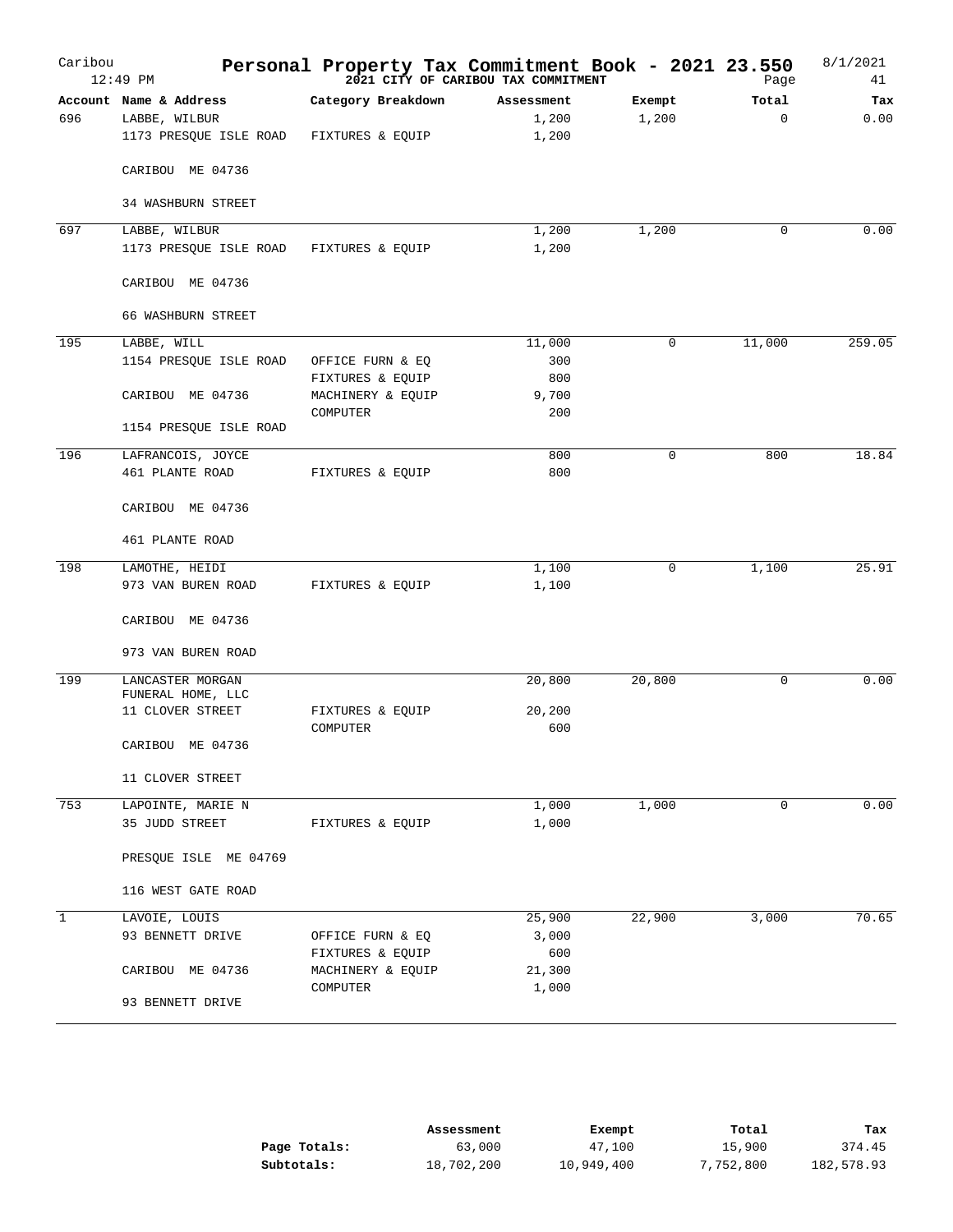| Caribou | $12:49$ PM                                                       | Personal Property Tax Commitment Book - 2021 23.550 | 2021 CITY OF CARIBOU TAX COMMITMENT |                       | Page           | 8/1/2021<br>42 |
|---------|------------------------------------------------------------------|-----------------------------------------------------|-------------------------------------|-----------------------|----------------|----------------|
| 799     | Account Name & Address<br>LAVOIE, LOUIS J JR<br>93 BENNETT DRIVE | Category Breakdown<br>FIXTURES & EQUIP              | Assessment<br>3,000<br>3,000        | Exempt<br>$\mathbf 0$ | Total<br>3,000 | Tax<br>70.65   |
|         | CARIBOU ME 04736                                                 |                                                     |                                     |                       |                |                |
|         | 58 RIVER ROAD                                                    |                                                     |                                     |                       |                |                |
| 190     | LEGER, CHRISTOPHER M.,<br>ESQ,                                   |                                                     | 13,600                              | 5,300                 | 8,300          | 195.47         |
|         | KELLEY & LEGER LAW<br>OFFICES                                    | OFFICE FURN & EQ                                    | 6,000                               |                       |                |                |
|         | 7 HATCH DRIVE, STE 130                                           | FIXTURES & EQUIP                                    | 5,700                               |                       |                |                |
|         | CARIBOU ME 04736                                                 | COMPUTER                                            | 1,900                               |                       |                |                |
|         | 7 HATCH DRIVE                                                    |                                                     |                                     |                       |                |                |
| 314     | LEO & SONS CITGO,<br>INC.<br>C/O ST. PETER, DALE &               | FIXTURES & EQUIP                                    | 76,200<br>2,100                     | 20,400                | 55,800         | 1,314.09       |
|         | <b>SCOTT</b><br>521 MAIN STREET                                  |                                                     | 74,100                              |                       |                |                |
|         | CARIBOU ME 04736                                                 | MACHINERY & EQUIP                                   |                                     |                       |                |                |
|         | 521 MAIN STREET                                                  |                                                     |                                     |                       |                |                |
| 202     | LEVESQUE OFFICE SUPPLY,<br>INC.                                  |                                                     | 20,100                              | 3,900                 | 16,200         | 381.51         |
|         | 46 ALDRICH DRIVE                                                 | OFFICE FURN & EQ                                    | 6,400                               |                       |                |                |
|         |                                                                  | FIXTURES & EQUIP                                    | 8,400                               |                       |                |                |
|         | CARIBOU ME 04736                                                 | MACHINERY & EQUIP<br>COMPUTER                       | 3,200<br>2,100                      |                       |                |                |
|         | 46 ALDRICH DRIVE                                                 |                                                     |                                     |                       |                |                |
| 754     | LEVESQUE, RUSSELL &<br>LALLY, SUSAN                              |                                                     | 1,500                               | 1,500                 | 0              | 0.00           |
|         | 554 ACCESS HIGHWAY                                               | FIXTURES & EQUIP                                    | 1,500                               |                       |                |                |
|         | UNIT <sub>2</sub><br>CARIBOU ME 04736                            |                                                     |                                     |                       |                |                |
|         | 554 ACCESS HIGHWAY                                               |                                                     |                                     |                       |                |                |
| 755     | LEVESQUE, VERNA A                                                |                                                     | 200                                 | $\mathbf 0$           | 200            | 4.71           |
|         | 22 PIONEER AVE                                                   | FIXTURES & EQUIP                                    | 200                                 |                       |                |                |
|         | CARIBOU ME 04736                                                 |                                                     |                                     |                       |                |                |
|         | 38 SPRING STREET                                                 |                                                     |                                     |                       |                |                |
| 591     | LIFE BY DESIGN, P.A.                                             |                                                     | 4,200                               | 2,200                 | 2,000          | 47.10          |
|         | 18 HIGH STREET                                                   | OFFICE FURN & EQ<br>FIXTURES & EQUIP                | 2,400<br>1,800                      |                       |                |                |
|         | HOULTON ME 04730                                                 |                                                     |                                     |                       |                |                |
|         | 27 BIRDSEYE AVENUE                                               |                                                     |                                     |                       |                |                |
| 206     | LINCARE, INC.                                                    |                                                     | 114,500                             | 112,800               | 1,700          | 40.04          |
|         | ATTN: TAX DEPT<br>P.O. BOX 9004                                  | FIXTURES & EQUIP<br>MACHINERY & EQUIP               | 8,500<br>104,900                    |                       |                |                |
|         | CLEARWATER FL 33758                                              | COMPUTER                                            | 1,100                               |                       |                |                |
|         | 542 MAIN STREET                                                  |                                                     |                                     |                       |                |                |
|         |                                                                  |                                                     |                                     |                       |                |                |
|         |                                                                  | Assessment                                          |                                     | Exempt                | Total          | Tax            |
|         |                                                                  | Page Totals:                                        | 233,300                             | 146,100               | 87,200         | 2,053.57       |

| Page Totals: | 233,300    | 146,100    | 87,200    | 2,053.57   |
|--------------|------------|------------|-----------|------------|
| Subtotals:   | 18,935,500 | 11,095,500 | 7,840,000 | 184,632.50 |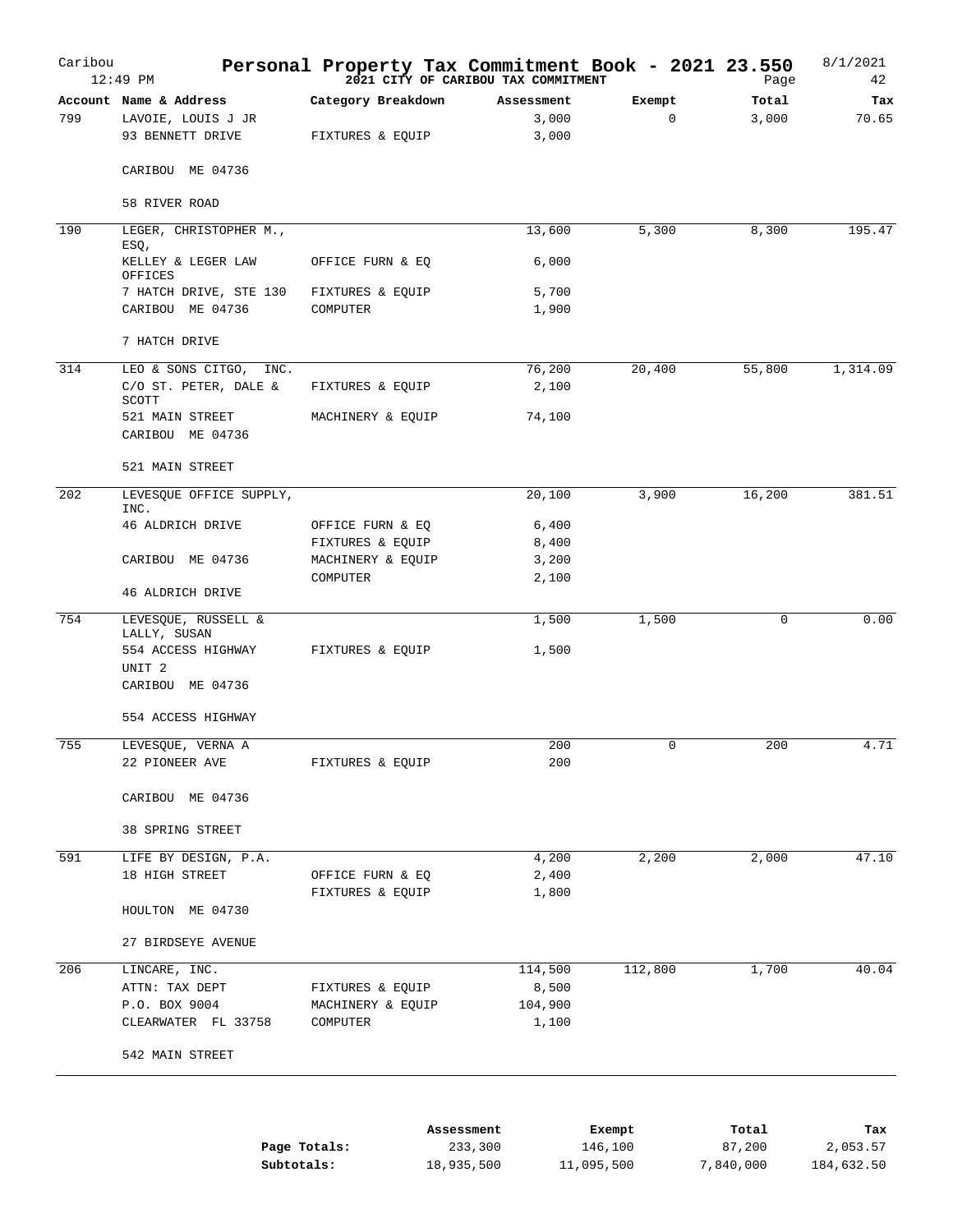| Caribou | $12:49$ PM                          |                    | Personal Property Tax Commitment Book - 2021 23.550<br>2021 CITY OF CARIBOU TAX COMMITMENT |             | Page   | 8/1/2021<br>43 |
|---------|-------------------------------------|--------------------|--------------------------------------------------------------------------------------------|-------------|--------|----------------|
|         | Account Name & Address              | Category Breakdown | Assessment                                                                                 | Exempt      | Total  | Tax            |
| 649     | LINDE LEASED EQUIPMENT              |                    | 82,400                                                                                     | 28,300      | 54,100 | 1,274.06       |
|         | DBA: LINDE LEASED<br>EQUIPMENT      | MACHINERY & EQUIP  | 82,400                                                                                     |             |        |                |
|         | 10 RIVERVIEW DRIVE                  |                    |                                                                                            |             |        |                |
|         | DANBURY CT 06810                    |                    |                                                                                            |             |        |                |
|         | 15 ARMCO AVENUE                     |                    |                                                                                            |             |        |                |
| 702     | LLOYD, KENNETH J                    |                    | 200                                                                                        | $\mathbf 0$ | 200    | 4.71           |
|         | 10 BELL LANE APT 2                  | FIXTURES & EQUIP   | 200                                                                                        |             |        |                |
|         | CARIBOU ME 04736                    |                    |                                                                                            |             |        |                |
|         | 10 BELL LANE                        |                    |                                                                                            |             |        |                |
| 212     | LYNDON HEIGHTS<br><b>ASSOCIATES</b> |                    | 20,400                                                                                     | 14,600      | 5,800  | 136.59         |
|         | 33 LYNDON STREET                    | OFFICE FURN & EQ   | 600                                                                                        |             |        |                |
|         |                                     | FIXTURES & EQUIP   | 19,800                                                                                     |             |        |                |
|         | CARIBOU ME 04736                    |                    |                                                                                            |             |        |                |
|         | 33 LYNDON STREET                    |                    |                                                                                            |             |        |                |
| 487     | LYONS, LELA                         |                    | 800                                                                                        | 300         | 500    | 11.78          |
|         | 2 ARMCO AVENUE                      | OFFICE FURN & EQ   | 500                                                                                        |             |        |                |
|         |                                     | COMPUTER           | 300                                                                                        |             |        |                |
|         | CARIBOU ME 04736                    |                    |                                                                                            |             |        |                |
|         | 2 ARMCO AVENUE                      |                    |                                                                                            |             |        |                |
| 635     | LYTX, INC.                          |                    | 100                                                                                        | 100         | 0      | 0.00           |
|         | C/O DUCHARME, MCMILLEN<br>& ASSOC   | FIXTURES & EQUIP   | 100                                                                                        |             |        |                |
|         | PO BOX 80615                        |                    |                                                                                            |             |        |                |
|         | INDIANAPOLIS IN 46280               |                    |                                                                                            |             |        |                |
|         | 1101 PRESQUE ISLE ROAD              |                    |                                                                                            |             |        |                |

|              | Assessment | Exempt     | Total     | Tax        |
|--------------|------------|------------|-----------|------------|
| Page Totals: | 103,900    | 43,300     | 60,600    | 1,427.14   |
| Subtotals:   | 19,039,400 | 11,138,800 | 7,900,600 | 186,059.64 |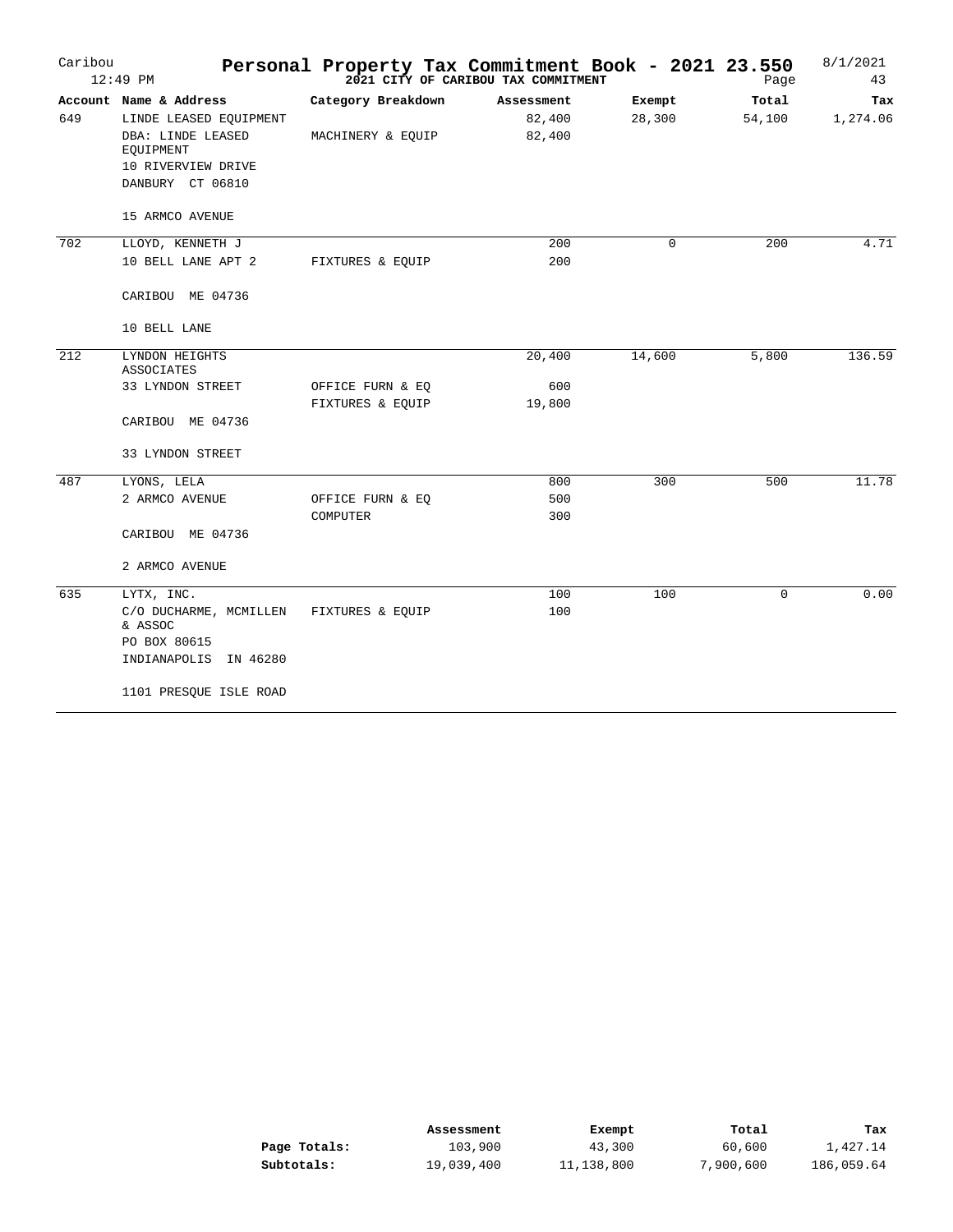| Caribou | $12:49$ PM                                | Personal Property Tax Commitment Book - 2021 23.550 | 2021 CITY OF CARIBOU TAX COMMITMENT |        | Page    | 8/1/2021<br>44 |
|---------|-------------------------------------------|-----------------------------------------------------|-------------------------------------|--------|---------|----------------|
|         | Account Name & Address                    | Category Breakdown                                  | Assessment                          | Exempt | Total   | Tax            |
| 127     | MACHIAS SAVINGS BANK                      |                                                     | 118,200                             | 94,900 | 23,300  | 548.72         |
|         | 142 BENNETT DRIVE                         | OFFICE FURN & EQ                                    | 23,300                              |        |         |                |
|         |                                           | FIXTURES & EQUIP                                    | 44,600                              |        |         |                |
|         | CARIBOU ME 04736                          | MACHINERY & EQUIP                                   | 35,200                              |        |         |                |
|         | 142 BENNETT DRIVE                         | COMPUTER                                            | 15,100                              |        |         |                |
| 107     | MAC'S CONVENIENCE                         |                                                     | 240,600                             | 0      | 240,600 | 5,666.13       |
|         | STORES, LLC                               |                                                     |                                     |        |         |                |
|         | CIRCLE K #7119                            | FIXTURES & EQUIP                                    | 104,900                             |        |         |                |
|         | P.O. BOX 347                              | MACHINERY & EQUIP                                   | 133,700                             |        |         |                |
|         | COLUMBUS IN 47202                         | COMPUTER                                            | 2,000                               |        |         |                |
|         | 89 HIGH STREET                            |                                                     |                                     |        |         |                |
| 464     | MAC'S CONVENIENCE<br>STORES, LLC          |                                                     | 114,500                             | 0      | 114,500 | 2,696.48       |
|         | D/B/A CIRCLE K #7052                      | FIXTURES & EQUIP                                    | 44,600                              |        |         |                |
|         | P.O. BOX 347                              | MACHINERY & EQUIP                                   | 66,600                              |        |         |                |
|         | COLUMBUS IN 47202                         | COMPUTER                                            | 3,300                               |        |         |                |
|         | 35 BENNETT DRIVE                          |                                                     |                                     |        |         |                |
| 825     | MADORE, LOU ANNE                          |                                                     | 600                                 | 600    | 0       | 0.00           |
|         | DBA: STUDIO 137                           | FIXTURES & EOUIP                                    | 600                                 |        |         |                |
|         | 429 YORK STREET                           |                                                     |                                     |        |         |                |
|         | CARIBOU ME 04736                          |                                                     |                                     |        |         |                |
|         | 429 YORK STREET                           |                                                     |                                     |        |         |                |
| 219     | MAINE EDUCATION ASSOC.                    |                                                     | 14,200                              | 8,900  | 5,300   | 124.82         |
|         | 35 COMMUNITY DRIVE                        | OFFICE FURN & EQ                                    | 2,800                               |        |         |                |
|         |                                           | FIXTURES & EQUIP                                    | 7,900                               |        |         |                |
|         | AUGUSTA ME 04330                          | COMPUTER                                            | 3,500                               |        |         |                |
|         | 128 SWEDEN STREET                         |                                                     |                                     |        |         |                |
| 830     | MAINE OXY                                 |                                                     | 61,200                              | 61,200 | 0       | 0.00           |
|         | 100 WASHINGTON STREET N MACHINERY & EQUIP |                                                     | 61,200                              |        |         |                |
|         | AUBURN ME 04210                           |                                                     |                                     |        |         |                |
|         | 15 ARMCO AVENUE                           |                                                     |                                     |        |         |                |
| 841     | MAINE PAPER &                             |                                                     | 4,700                               | 0      | 4,700   | 110.69         |
|         | JANITORIAL PRODUCTS                       |                                                     |                                     |        |         |                |
|         | 120 RICE STREET                           | OFFICE FURN & EQ                                    | 500                                 |        |         |                |
|         |                                           | FIXTURES & EQUIP                                    | 700                                 |        |         |                |
|         | BANGOR ME 04401                           | MACHINERY & EQUIP                                   | 2,400                               |        |         |                |
|         | 480 MAIN STREET                           | COMPUTER                                            | 1,100                               |        |         |                |
| 597     | MAINE RSA #1, INC.                        |                                                     | 26,700                              | 0      | 26,700  | 628.79         |
|         | C/O DUFF AND PHELPS LLC                   | MACHINERY & EQUIP                                   | 26,700                              |        |         |                |
|         | P.O. BOX 2629                             |                                                     |                                     |        |         |                |
|         | ADDISON TX 75001                          |                                                     |                                     |        |         |                |
|         | PARIS SNOW DRIVE                          |                                                     |                                     |        |         |                |
|         |                                           |                                                     |                                     |        |         |                |

|              | Assessment | Exempt     | Total     | Tax        |
|--------------|------------|------------|-----------|------------|
| Page Totals: | 580,700    | 165,600    | 415,100   | 9,775.63   |
| Subtotals:   | 19,620,100 | 11,304,400 | 8,315,700 | 195,835.27 |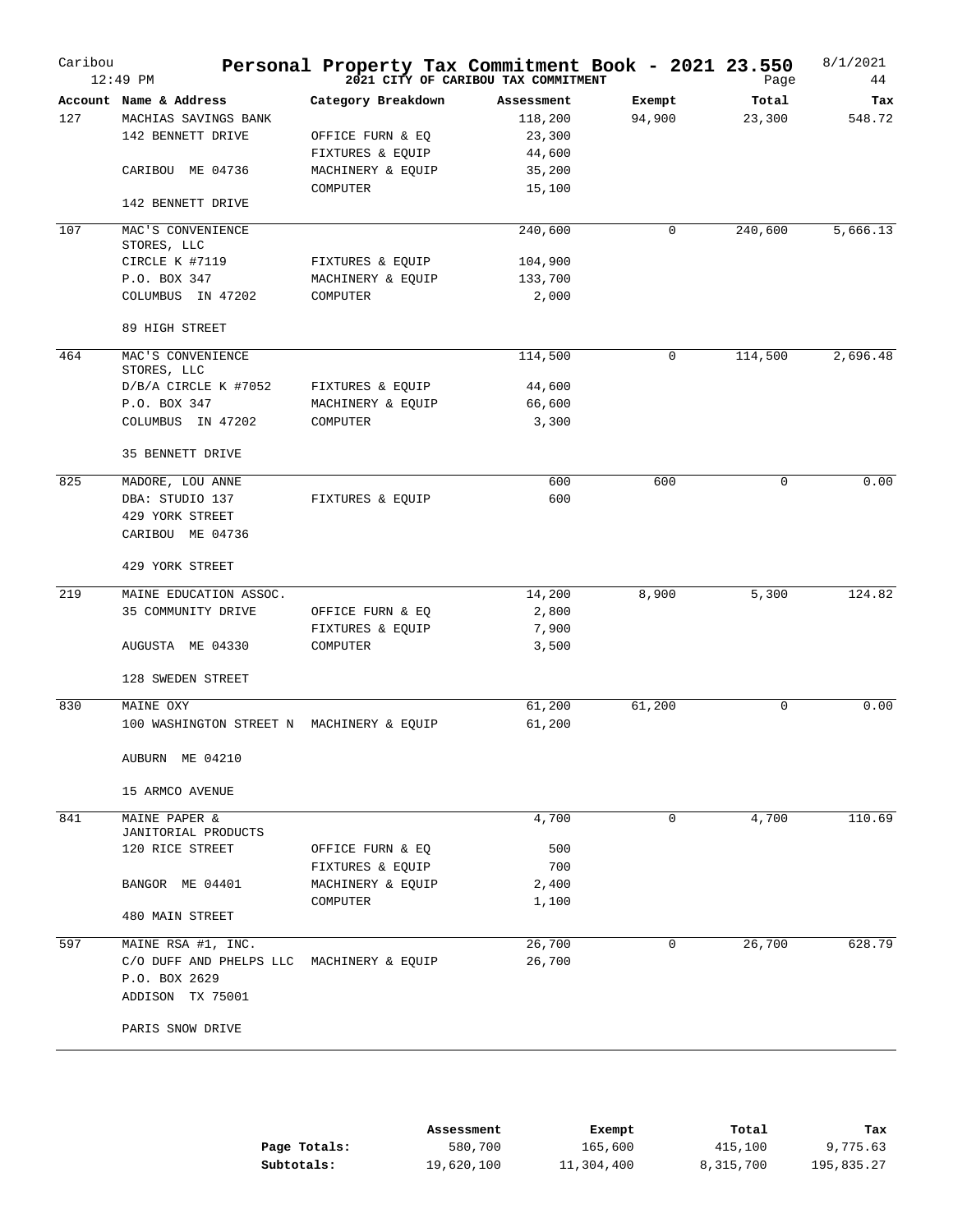| Caribou | $12:49$ PM                                                                                             | Personal Property Tax Commitment Book - 2021 23.550 | 2021 CITY OF CARIBOU TAX COMMITMENT |                                |                       | Page                 | 8/1/2021<br>45         |
|---------|--------------------------------------------------------------------------------------------------------|-----------------------------------------------------|-------------------------------------|--------------------------------|-----------------------|----------------------|------------------------|
| 218     | Account Name & Address<br>MAINE RSA #1, INC.<br>C/O DUFF & PHELPS<br>P.O. BOX 2629<br>ADDISON TX 75001 | Category Breakdown<br>MACHINERY & EQUIP             |                                     | Assessment<br>83,800<br>83,800 | Exempt<br>$\mathbf 0$ | Total<br>83,800      | Tax<br>1,973.49        |
|         | 271 FORT FAIRFIELD ROAD                                                                                |                                                     |                                     |                                |                       |                      |                        |
| 352     | MAINELY RENTALS<br>AROOSTOOK, LLC<br>101B HIGH STREET                                                  | FIXTURES & EQUIP                                    |                                     | 1,000<br>1,000                 | 700                   | 300                  | 7.07                   |
|         | CARIBOU ME 04736                                                                                       |                                                     |                                     |                                |                       |                      |                        |
|         | <b>45 COLLINS STREET</b>                                                                               |                                                     |                                     |                                |                       |                      |                        |
| 800     | MAPLE RIDGE PROPERTY<br>MANAGEMENT, LLC                                                                |                                                     |                                     | 4,500                          | 0                     | 4,500                | 105.98                 |
|         | C/O JEFFREY AKERSON,<br>POA<br>3882 WOOD DRIVE<br>WALNUTPORT PA 18088<br>39 SPRING STREET              | FIXTURES & EQUIP                                    |                                     | 4,500                          |                       |                      |                        |
| 719     | MARQUIS, PAUL                                                                                          |                                                     |                                     | 6,200                          | 5,700                 | 500                  | 11.78                  |
|         | DBA: MARQUIS TREE FARM<br>552 EAST PRESQUE ISLE<br>ROAD<br>CARIBOU ME 04736                            | MACHINERY & EQUIP                                   |                                     | 6,200                          |                       |                      |                        |
|         | 552 EAST PRESQUE ISLE<br>ROAD                                                                          |                                                     |                                     |                                |                       |                      |                        |
| 226     | MARTIN, JEFF                                                                                           |                                                     |                                     | 2,900                          | 300                   | 2,600                | 61.23                  |
|         | MARTIN'S PLUMBING &<br>HEATING                                                                         | FIXTURES & EQUIP                                    |                                     | 800                            |                       |                      |                        |
|         | 188 GRIMES ROAD<br>CARIBOU ME 04736                                                                    | MACHINERY & EQUIP<br>COMPUTER                       |                                     | 1,800<br>300                   |                       |                      |                        |
|         | 188 GRIMES ROAD                                                                                        |                                                     |                                     |                                |                       |                      |                        |
| 221     | MARTIN, LINDA                                                                                          |                                                     |                                     | 1,000                          | 0                     | 1,000                | 23.55                  |
|         | 188 GRIMES ROAD                                                                                        | FIXTURES & EQUIP                                    |                                     | 1,000                          |                       |                      |                        |
|         | CARIBOU ME 04736                                                                                       |                                                     |                                     |                                |                       |                      |                        |
|         | 188 GRIMES ROAD                                                                                        |                                                     |                                     |                                |                       |                      |                        |
| 756     | MARTIN, ROBERT J. &<br>PAMELA A.                                                                       |                                                     |                                     | 600                            | 600                   | 0                    | 0.00                   |
|         | 1066 VAN BUREN ROAD                                                                                    | FIXTURES & EQUIP                                    |                                     | 600                            |                       |                      |                        |
|         | CARIBOU ME 04736                                                                                       |                                                     |                                     |                                |                       |                      |                        |
|         | 71 BRISSETTE ROAD                                                                                      |                                                     |                                     |                                |                       |                      |                        |
| 576     | MARTIN, SCOTT                                                                                          |                                                     |                                     | 182,600                        | 48,800                | 133,800              | 3,150.99               |
|         | D/B/A SCOTT MARTIN &<br>SONS FARM                                                                      | OFFICE FURN & EQ                                    |                                     | 200                            |                       |                      |                        |
|         | 259 ALBAIR ROAD<br>CARIBOU ME 04736                                                                    | FIXTURES & EQUIP<br>MACHINERY & EQUIP               |                                     | 100<br>182,100                 |                       |                      |                        |
|         | 259 ALBAIR ROAD                                                                                        | COMPUTER                                            |                                     | 200                            |                       |                      |                        |
|         |                                                                                                        |                                                     | Assessment                          |                                | Exempt                | Total                | тах                    |
|         | Subtotals:                                                                                             | Page Totals:                                        | 282,600<br>19,902,700               |                                | 56,100<br>11,360,500  | 226,500<br>8,542,200 | 5,334.09<br>201,169.36 |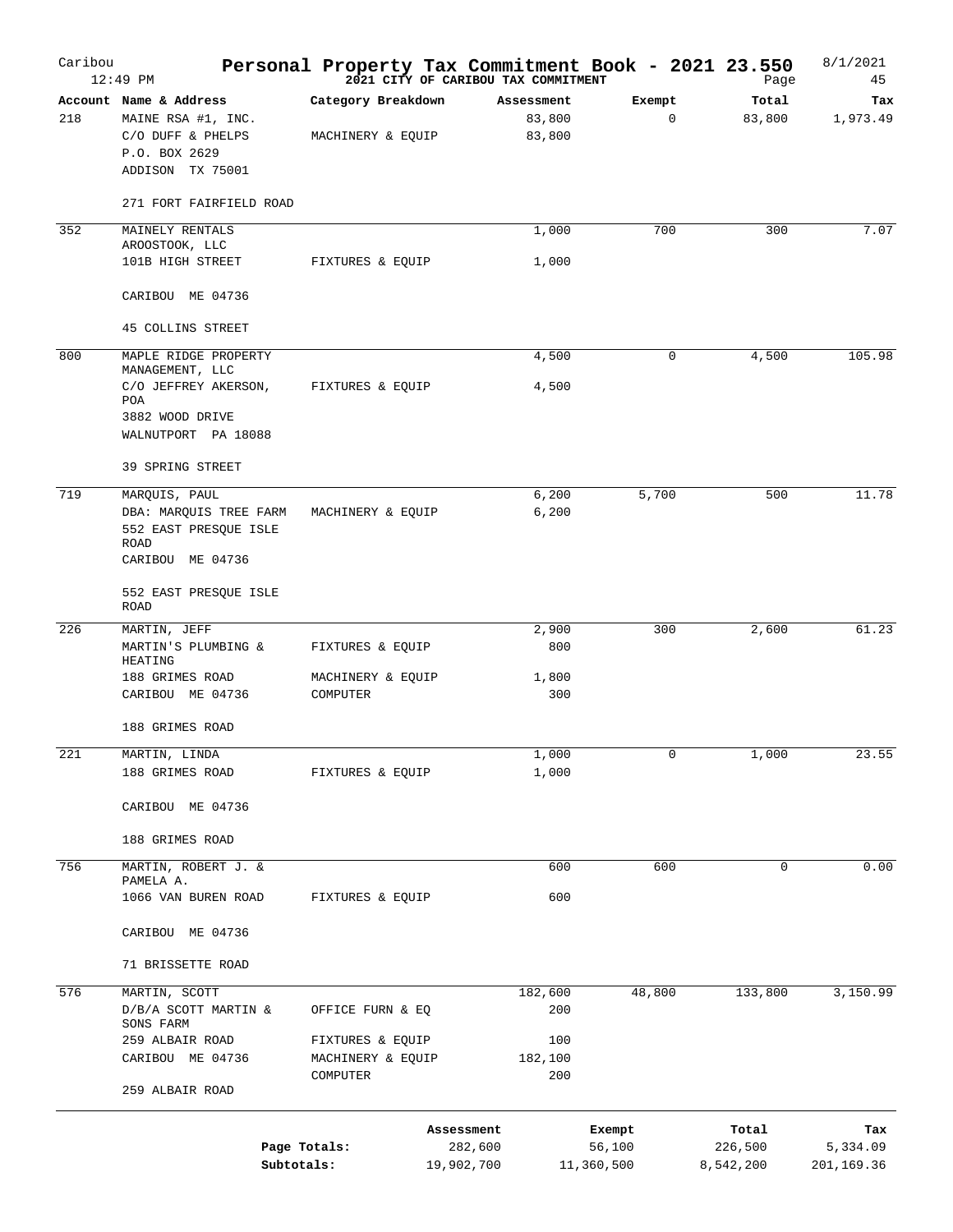| Caribou | $12:49$ PM                         | Personal Property Tax Commitment Book - 2021 23.550 | 2021 CITY OF CARIBOU TAX COMMITMENT |             | Page        | 8/1/2021<br>46 |
|---------|------------------------------------|-----------------------------------------------------|-------------------------------------|-------------|-------------|----------------|
|         | Account Name & Address             | Category Breakdown                                  | Assessment                          | Exempt      | Total       | Tax            |
| 536     | MARTINS POINT HEALTH<br>CARE       |                                                     | 1,900                               | 1,400       | 500         | 11.78          |
|         | 25 SWEDEN ST, STE B                | OFFICE FURN & EQ                                    | 500                                 |             |             |                |
|         |                                    | FIXTURES & EQUIP                                    | 1,000                               |             |             |                |
|         | CARIBOU ME 04736                   | COMPUTER                                            | 400                                 |             |             |                |
|         | 25 SWEDEN STREET                   |                                                     |                                     |             |             |                |
| 83      | MAYNARD, HEATHER                   |                                                     | 1,100                               | $\mathbf 0$ | 1,100       | 25.91          |
|         | D/B/A A SECOND GLANCE              | FIXTURES & EQUIP                                    | 1,100                               |             |             |                |
|         | 39 ROSE STREET                     |                                                     |                                     |             |             |                |
|         | CARIBOU ME 04736                   |                                                     |                                     |             |             |                |
|         | 39 ROSE STREET                     |                                                     |                                     |             |             |                |
| 678     | MCCUBREY, DUANE                    |                                                     | 1,800                               | 1,800       | 0           | 0.00           |
|         | PO BOX 568                         | FIXTURES & EQUIP                                    | 1,800                               |             |             |                |
|         | CARIBOU MAINE 04736                |                                                     |                                     |             |             |                |
|         | 109 FORT FAIRFIELD ROAD            |                                                     |                                     |             |             |                |
| 482     | MCDONALD, JOSEPH                   |                                                     | 22,900                              | $\mathbf 0$ | 22,900      | 539.30         |
|         | D/B/A FARMS BAKERY                 | FIXTURES & EQUIP                                    | 22,900                              |             |             |                |
|         | P.O. BOX 8                         |                                                     |                                     |             |             |                |
|         | STOCKHOLM ME 04783                 |                                                     |                                     |             |             |                |
|         | 118 BENNETT DRIVE                  |                                                     |                                     |             |             |                |
| 421     | MCELWAINS STRAWBERRY               |                                                     | 54,200                              | 24,900      | 29,300      | 690.02         |
|         | FARM                               |                                                     |                                     |             |             |                |
|         | C/O FRANK MCELWAIN                 | FIXTURES & EQUIP                                    | 100                                 |             |             |                |
|         | 711 SWEDEN STREET                  | MACHINERY & EQUIP                                   | 52,600                              |             |             |                |
|         | CARIBOU ME 04736                   | FARM FIELD EQUIP<br>COMPUTER                        | 1,400<br>100                        |             |             |                |
|         | 711 SWEDEN STREET                  |                                                     |                                     |             |             |                |
| 767     | MCINTYRE, DAVID M. &<br>PHYLLIS H. |                                                     | 1,600                               | 1,600       | 0           | 0.00           |
|         | P O BOX 360                        | FIXTURES & EQUIP                                    | 1,600                               |             |             |                |
|         | CARIBOU ME 04736                   |                                                     |                                     |             |             |                |
|         | 594 GRIMES ROAD                    |                                                     |                                     |             |             |                |
| 768     | MCINTYRE, DAVID M. &               |                                                     | 900                                 | 900         | $\mathbf 0$ | 0.00           |
|         | PHYLLIS H.                         |                                                     |                                     |             |             |                |
|         | P O BOX 360                        | FIXTURES & EQUIP                                    | 900                                 |             |             |                |
|         | CARIBOU ME 04736                   |                                                     |                                     |             |             |                |
|         | 22 ROBERTS STREET                  |                                                     |                                     |             |             |                |
| 769     | MCINTYRE, DAVID M. &<br>PHYLLIS H. |                                                     | 300                                 | 100         | 200         | 4.71           |
|         | P O BOX 360                        | FIXTURES & EQUIP                                    | 300                                 |             |             |                |
|         | CARIBOU ME 04736                   |                                                     |                                     |             |             |                |
|         | 397 SWEDEN STREET                  |                                                     |                                     |             |             |                |
|         |                                    |                                                     |                                     |             |             |                |
|         |                                    | $\lambda$ aaaaamant                                 |                                     | $E$ womnt   | $T - + -$   | mas.           |

|              | Assessment | Exempt     | Total     | Tax        |
|--------------|------------|------------|-----------|------------|
| Page Totals: | 84,700     | 30,700     | 54,000    | 1,271.72   |
| Subtotals:   | 19,987,400 | 11,391,200 | 8,596,200 | 202,441.08 |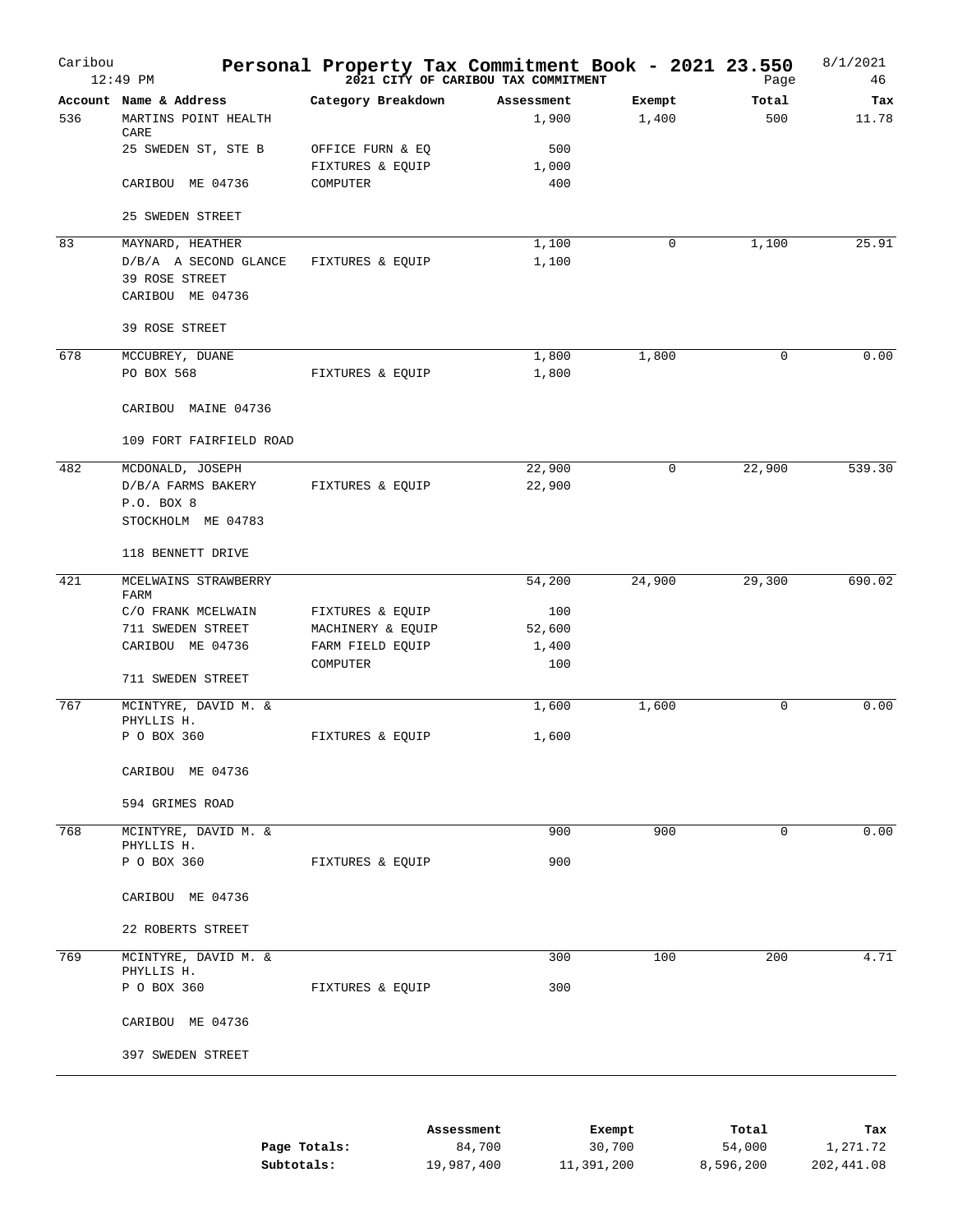| Caribou | $12:49$ PM                                |                                      | Personal Property Tax Commitment Book - 2021 23.550<br>2021 CITY OF CARIBOU TAX COMMITMENT |             | Page     | 8/1/2021<br>47 |
|---------|-------------------------------------------|--------------------------------------|--------------------------------------------------------------------------------------------|-------------|----------|----------------|
|         | Account Name & Address                    | Category Breakdown                   | Assessment                                                                                 | Exempt      | Total    | Tax            |
| 770     | MCINTYRE, DAVID M. &                      |                                      | 600                                                                                        | 600         | $\Omega$ | 0.00           |
|         | PHYLLIS H.                                |                                      |                                                                                            |             |          |                |
|         | P O BOX 360                               | FIXTURES & EQUIP                     | 600                                                                                        |             |          |                |
|         | CARIBOU ME 04736                          |                                      |                                                                                            |             |          |                |
|         | 6 JACOBS AVENUE                           |                                      |                                                                                            |             |          |                |
| 820     | MCKEEN, STEPH                             |                                      | 2,500                                                                                      | $\mathbf 0$ | 2,500    | 58.88          |
|         | DBA: VITALITY+                            | FIXTURES & EQUIP                     | 2,500                                                                                      |             |          |                |
|         | 61 COLLINS STREET                         |                                      |                                                                                            |             |          |                |
|         | CARIBOU ME 04736                          |                                      |                                                                                            |             |          |                |
|         | 3 CENTER STREET                           |                                      |                                                                                            |             |          |                |
| 831     | MICHAUD, EDWARD                           |                                      | 3,500                                                                                      | $\mathbf 0$ | 3,500    | 82.43          |
|         | DBA: WEASEL'S WICKED                      | MACHINERY & EQUIP                    | 3,500                                                                                      |             |          |                |
|         | GOOD BBQ                                  |                                      |                                                                                            |             |          |                |
|         | 409 MAIN STREET<br>CARIBOU ME 04736       |                                      |                                                                                            |             |          |                |
|         |                                           |                                      |                                                                                            |             |          |                |
|         | 409 MAIN STREET                           |                                      |                                                                                            |             |          |                |
| 539     | MICHAUD, SCOTT                            |                                      | 7,800                                                                                      | 1,400       | 6,400    | 150.72         |
|         | DBA: MICHAUD & MICHAUD                    | OFFICE FURN & EQ                     | 700                                                                                        |             |          |                |
|         | TRUCKING<br>409 MAIN STREET               | FIXTURES & EQUIP                     | 200                                                                                        |             |          |                |
|         | CARIBOU ME 04736                          | MACHINERY & EQUIP                    | 6,900                                                                                      |             |          |                |
|         | 399 MAIN STREET                           |                                      |                                                                                            |             |          |                |
|         |                                           |                                      |                                                                                            |             |          |                |
| 235     | MILL PARK                                 |                                      | 6,000                                                                                      | 4,000       | 2,000    | 47.10          |
|         | C/O<br>RLW MANAGEMENT<br>33 LYNDON STREET | FIXTURES & EQUIP                     | 6,000                                                                                      |             |          |                |
|         | CARIBOU ME 04736                          |                                      |                                                                                            |             |          |                |
|         |                                           |                                      |                                                                                            |             |          |                |
|         | 10 CARIBOU STREET                         |                                      |                                                                                            |             |          |                |
| 700     | MOCKLER FUNERAL HOME                      |                                      | 200                                                                                        | $\mathbf 0$ | 200      | 4.71           |
|         | INC<br>24 RESERVOIR ST                    | FIXTURES & EQUIP                     | 200                                                                                        |             |          |                |
|         |                                           |                                      |                                                                                            |             |          |                |
|         | CARIBOU ME 04736                          |                                      |                                                                                            |             |          |                |
|         | 22 RESERVOIR STREET                       |                                      |                                                                                            |             |          |                |
|         |                                           |                                      |                                                                                            |             |          |                |
| 236     | MOCKLER, JAMES                            |                                      | 18,500                                                                                     | 3,600       | 14,900   | 350.90         |
|         | P.O. BOX 27                               | OFFICE FURN & EQ<br>FIXTURES & EQUIP | 500<br>12,800                                                                              |             |          |                |
|         | CARIBOU ME 04736                          | MACHINERY & EQUIP                    | 4,700                                                                                      |             |          |                |
|         |                                           | COMPUTER                             | 500                                                                                        |             |          |                |
|         | 24 RESERVOIR STREET                       |                                      |                                                                                            |             |          |                |
| 540     | MONICAS SCANDANAVIAN                      |                                      | 5,500                                                                                      | 0           | 5,500    | 129.53         |
|         | IMPORTS INC                               |                                      |                                                                                            |             |          |                |
|         | 176 SWEDEN STREET                         | OFFICE FURN & EQ                     | 100                                                                                        |             |          |                |
|         | CARIBOU ME 04736                          | FIXTURES & EQUIP<br>COMPUTER         | 5,300<br>100                                                                               |             |          |                |
|         |                                           |                                      |                                                                                            |             |          |                |
|         | 176 SWEDEN STREET                         |                                      |                                                                                            |             |          |                |
|         |                                           |                                      |                                                                                            |             |          |                |
|         |                                           |                                      | Assessment                                                                                 | Exempt      | Total    | Tax            |
|         |                                           | Page Totals:                         | 44,600                                                                                     | 9,600       | 35,000   | 824.27         |

|              | ----------------- | ---------- |           |              |
|--------------|-------------------|------------|-----------|--------------|
| Page Totals: | 44,600            | 9,600      | 35,000    | 824.27       |
| Subtotals:   | 20,032,000        | 11,400,800 | 8,631,200 | 203, 265. 35 |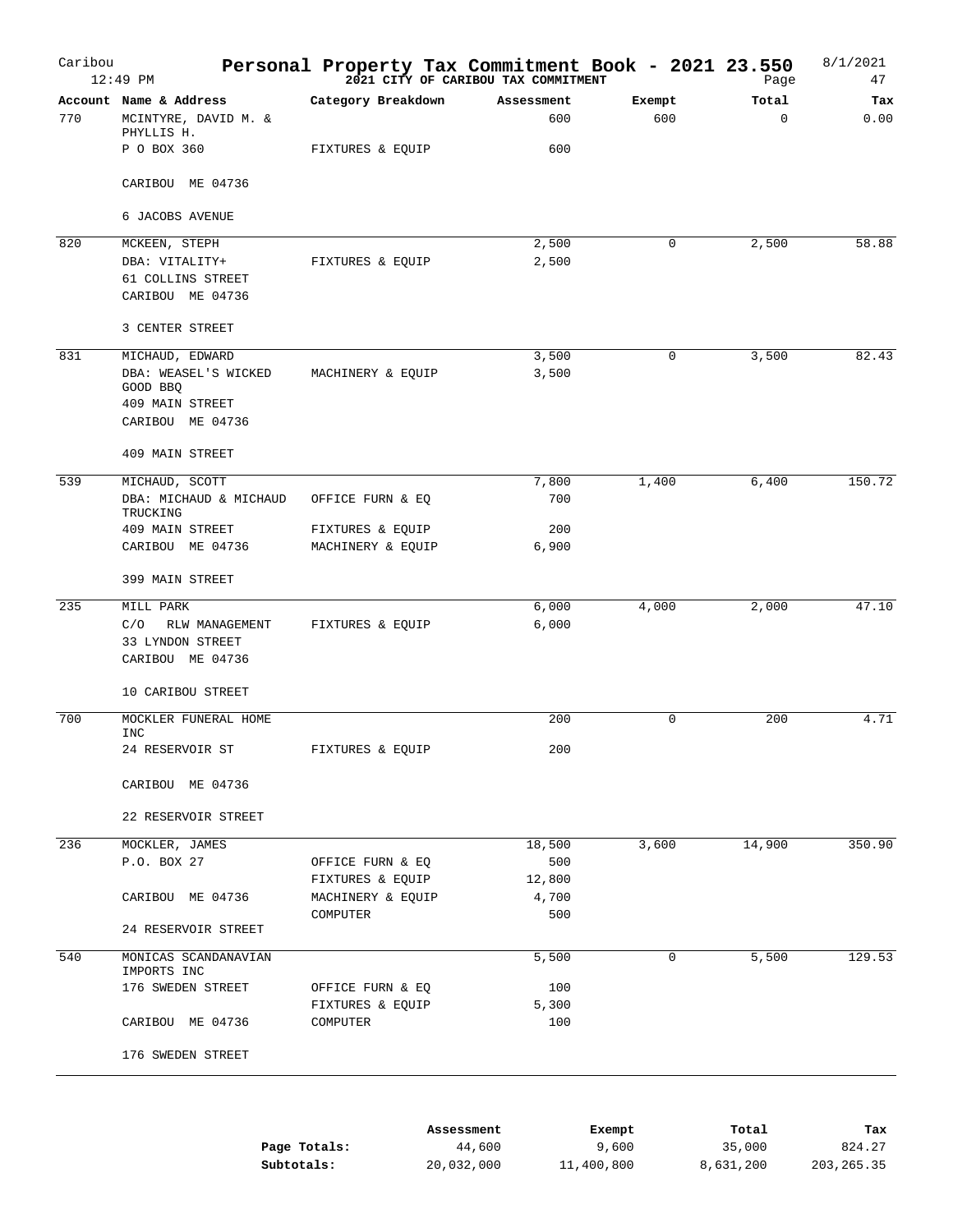| Caribou | $12:49$ PM                         | Personal Property Tax Commitment Book - 2021 23.550 | 2021 CITY OF CARIBOU TAX COMMITMENT |         | Page        | 8/1/2021<br>48 |
|---------|------------------------------------|-----------------------------------------------------|-------------------------------------|---------|-------------|----------------|
|         | Account Name & Address             | Category Breakdown                                  | Assessment                          | Exempt  | Total       | Tax            |
| 493     | MORIN, PAUL G                      |                                                     | 1,200                               | 200     | 1,000       | 23.55          |
|         | 1066 ALBAIR ROAD                   | MACHINERY & EQUIP                                   | 1,200                               |         |             |                |
|         | CARIBOU ME 04736                   |                                                     |                                     |         |             |                |
|         | 1066 ALBAIR ROAD                   |                                                     |                                     |         |             |                |
| 490     | MORRELL, DANA                      |                                                     | 282,200                             | 166,200 | 116,000     | 2,731.80       |
|         | P.O. BOX 176                       | MACHINERY & EQUIP                                   | 281,900                             |         |             |                |
|         |                                    | COMPUTER                                            | 300                                 |         |             |                |
|         | CARIBOU ME 04736                   |                                                     |                                     |         |             |                |
|         | 234 BOG ROAD                       |                                                     |                                     |         |             |                |
| 239     | MORRILL, JOHN                      |                                                     | 175,200                             | 153,000 | 22,200      | 522.81         |
|         | 11 CHARLES STREET                  | OFFICE FURN & EQ                                    | 200                                 |         |             |                |
|         |                                    | FIXTURES & EQUIP                                    | 2,600                               |         |             |                |
|         | CARIBOU ME 04736                   | MACHINERY & EQUIP                                   | 172,400                             |         |             |                |
|         | 15 SKYWAY DRIVE                    |                                                     |                                     |         |             |                |
| 757     | MORRISSETTE, HAROLD                |                                                     | 1,100                               | 1,100   | $\mathbf 0$ | 0.00           |
|         | 20 ASH STREET                      | FIXTURES & EQUIP                                    | 1,100                               |         |             |                |
|         | LONDONDERRY NH 03053               |                                                     |                                     |         |             |                |
|         | 545 MAIN STREET                    |                                                     |                                     |         |             |                |
| 758     | MORTGAGE MENDERS, LLC              |                                                     | 3,700                               | 3,700   | $\mathbf 0$ | 0.00           |
|         | 5207 STONERIDGE COURT              | FIXTURES & EQUIP                                    | 3,700                               |         |             |                |
|         | ROSENBERG TX 77471                 |                                                     |                                     |         |             |                |
|         | 565 MAIN STREET                    |                                                     |                                     |         |             |                |
| 242     | MURCHISON, DONNA                   |                                                     | 33,300                              | 23,500  | 9,800       | 230.79         |
|         | P.O. BOX 456                       | FIXTURES & EQUIP                                    | 30,600                              |         |             |                |
|         |                                    | MACHINERY & EQUIP                                   | 1,600                               |         |             |                |
|         | CARIBOU ME 04736                   | COMPUTER                                            | 1,100                               |         |             |                |
|         | 357 MAIN STREET                    |                                                     |                                     |         |             |                |
| 505     | MURPHY, SHELLY                     |                                                     | 3,300                               | 1,500   | 1,800       | 42.39          |
|         | THE OFFICE OF SHELLY<br>MURPHY PNP | OFFICE FURN & EQ                                    | 1,100                               |         |             |                |
|         | 7 HATCH DRIVE, SUITE<br>245        | FIXTURES & EQUIP                                    | 1,300                               |         |             |                |
|         | CARIBOU ME 04736                   | COMPUTER                                            | 900                                 |         |             |                |
|         | 7 HATCH DRIVE                      |                                                     |                                     |         |             |                |
| 243     | MUZAK, LLC                         |                                                     | 400                                 | 300     | 100         | 2.36           |
|         | ATTN: TAX DEPT                     | MACHINERY & EQUIP                                   | 400                                 |         |             |                |
|         | 3318 LAKEMONT BLVD.                |                                                     |                                     |         |             |                |
|         | FORT MILL SC 29708                 |                                                     |                                     |         |             |                |
|         | VARIOUS                            |                                                     |                                     |         |             |                |
|         |                                    |                                                     |                                     |         |             |                |

|              | Assessment | Exempt     | Total     | Tax        |
|--------------|------------|------------|-----------|------------|
| Page Totals: | 500,400    | 349,500    | 150,900   | 3,553.70   |
| Subtotals:   | 20,532,400 | 11,750,300 | 8,782,100 | 206,819.05 |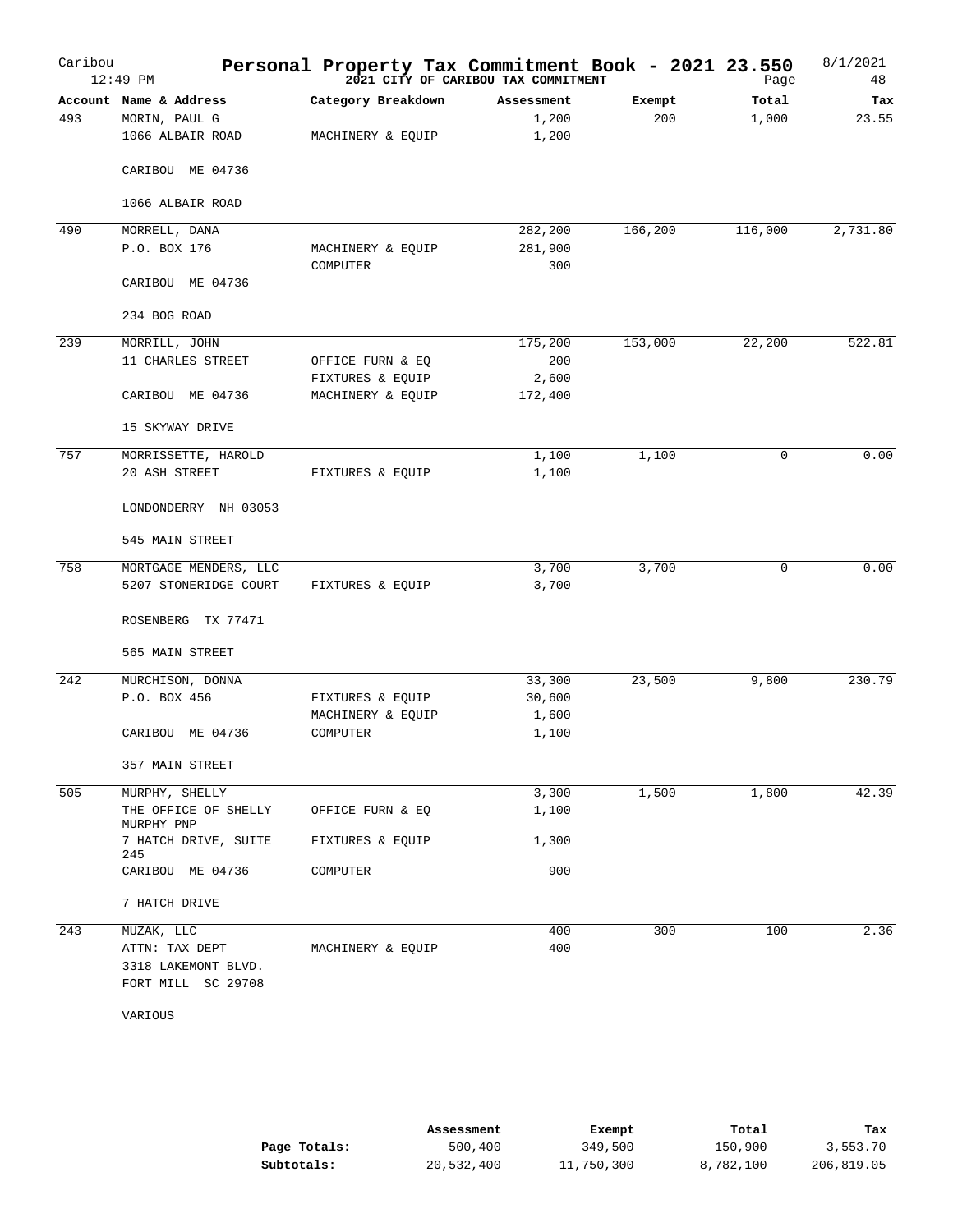| Caribou | $12:49$ PM             | Personal Property Tax Commitment Book - 2021 23.550 | 2021 CITY OF CARIBOU TAX COMMITMENT |        | Page   | 8/1/2021<br>49 |
|---------|------------------------|-----------------------------------------------------|-------------------------------------|--------|--------|----------------|
|         | Account Name & Address | Category Breakdown                                  | Assessment                          | Exempt | Total  | Tax            |
| 241     | MWC FOOD, INC.         |                                                     | 21,200                              |        | 21,200 | 499.26         |
|         | C/O MARK CAREY         | OFFICE FURN & EO                                    | 500                                 |        |        |                |
|         | 137 BENNETT DRIVE      | FIXTURES & EOUIP                                    | 19,600                              |        |        |                |
|         | ME 04736<br>CARIBOU    | COMPUTER                                            | 1,100                               |        |        |                |
|         | BENNETT DRIVE<br>137   |                                                     |                                     |        |        |                |

|              | Assessment | Exempt     | Total     | Tax        |
|--------------|------------|------------|-----------|------------|
| Page Totals: | 21,200     |            | 21,200    | 499.26     |
| Subtotals:   | 20,553,600 | 11,750,300 | 8,803,300 | 207,318.31 |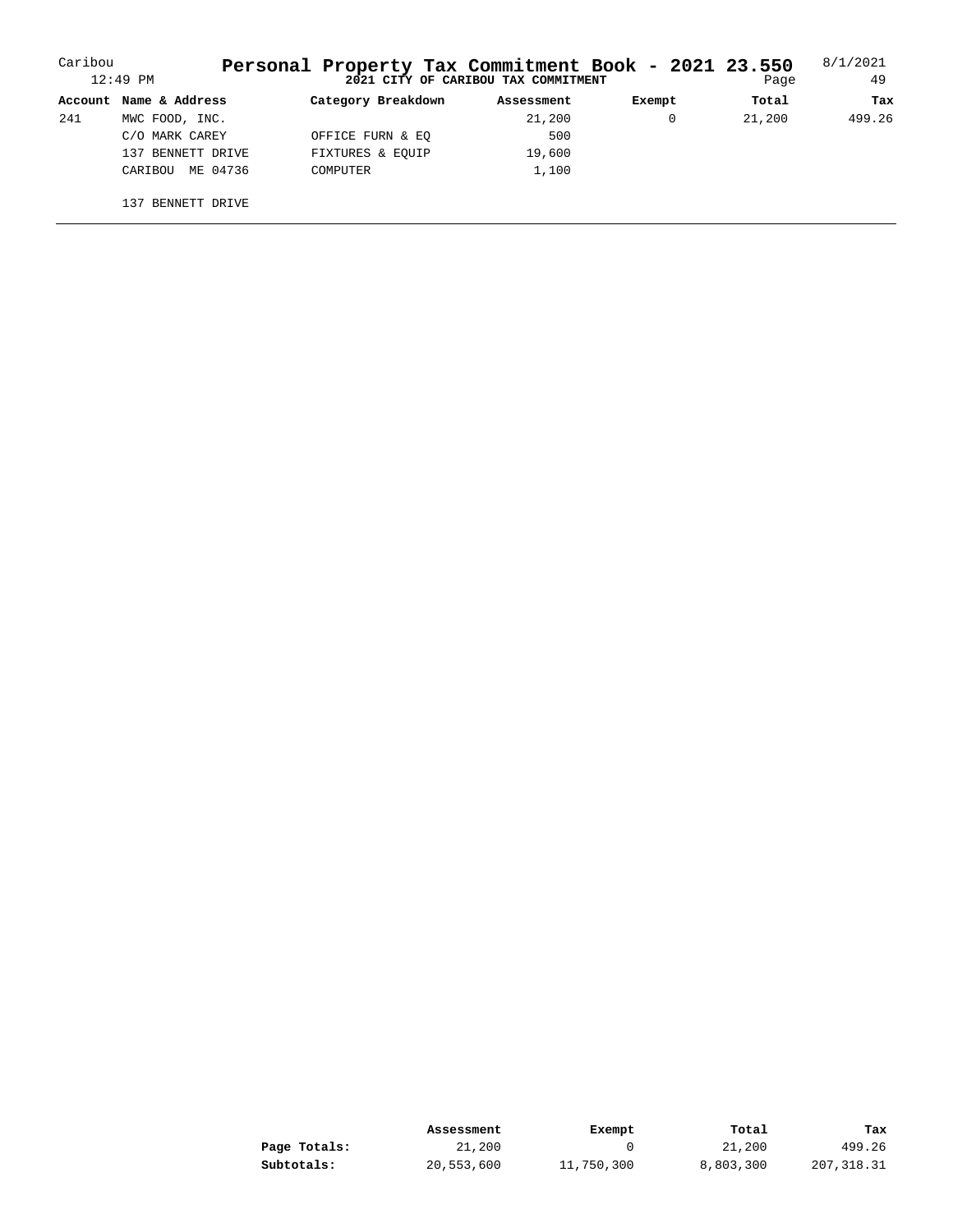| Caribou | $12:49$ PM                         | Personal Property Tax Commitment Book - 2021 23.550 | 2021 CITY OF CARIBOU TAX COMMITMENT |        | Page     | 8/1/2021<br>50 |
|---------|------------------------------------|-----------------------------------------------------|-------------------------------------|--------|----------|----------------|
|         | Account Name & Address             | Category Breakdown                                  | Assessment                          | Exempt | Total    | Tax            |
| 355     | N & V PROPERTIES, LLC              |                                                     | 2,900                               | 1,900  | 1,000    | 23.55          |
|         | 33 LYNDON STREET                   | FIXTURES & EQUIP                                    | 2,900                               |        |          |                |
|         | CARIBOU ME 04736                   |                                                     |                                     |        |          |                |
|         | 515 MAIN STREET                    |                                                     |                                     |        |          |                |
| 244     | NADEAU, MARK                       |                                                     | 8,900                               | 1,600  | 7,300    | 171.92         |
|         | D/B/A MARK'S TOWING<br>SERV.       | OFFICE FURN & EQ                                    | 300                                 |        |          |                |
|         | 508 ACCESS HIGHWAY                 | FIXTURES & EQUIP                                    | 800                                 |        |          |                |
|         | CARIBOU ME 04736                   | MACHINERY & EQUIP                                   | 7,800                               |        |          |                |
|         | 508 ACCESS HIGHWAY                 |                                                     |                                     |        |          |                |
| 583     | NEW DAY COUNSELING                 |                                                     | 1,900                               | 700    | 1,200    | 28.26          |
|         | 20 OLD VAN BUREN ROAD              | OFFICE FURN & EQ                                    | 900                                 |        |          |                |
|         |                                    | FIXTURES & EQUIP                                    | 400                                 |        |          |                |
|         | CARIBOU ME 04736                   | COMPUTER                                            | 600                                 |        |          |                |
|         | 20 OLD VAN BUREN ROAD              |                                                     |                                     |        |          |                |
| 543     | NEWLAND, RICHARD                   |                                                     | 9,700                               | 8,500  | 1,200    | 28.26          |
|         | 128 PLANTE ROAD                    | OFFICE FURN & EQ                                    | 300                                 |        |          |                |
|         |                                    |                                                     | 9,200                               |        |          |                |
|         | CARIBOU ME 04736                   | MACHINERY & EQUIP<br>COMPUTER                       | 200                                 |        |          |                |
|         | 128 PLANTE ROAD                    |                                                     |                                     |        |          |                |
| 245     | NOBLE, CAROLYN JOYCE               |                                                     | 31,700                              | 3,100  | 28,600   | 673.53         |
|         | P.O. BOX 188                       | OFFICE FURN & EQ                                    | 900                                 |        |          |                |
|         |                                    | FIXTURES & EQUIP                                    | 1,500                               |        |          |                |
|         | CARIBOU ME 04736                   | MACHINERY & EQUIP                                   | 28,800                              |        |          |                |
|         |                                    | COMPUTER                                            | 500                                 |        |          |                |
|         | 317 WASHBURN STREET                |                                                     |                                     |        |          |                |
| 679     | NOBLE, CAROLYN JOYCE               |                                                     | 200                                 | 200    | $\Omega$ | 0.00           |
|         | P.O. BOX 188                       | FIXTURES & EQUIP                                    | 200                                 |        |          |                |
|         |                                    |                                                     |                                     |        |          |                |
|         | CARIBOU ME 04736                   |                                                     |                                     |        |          |                |
|         | 317 WASHBURN STREET                |                                                     |                                     |        |          |                |
| 252     | NORTH COUNTRY ANIMAL<br>HOSPITAL   |                                                     | 43,900                              | 20,000 | 23,900   | 562.85         |
|         | ATTN: LORI BROWN                   | OFFICE FURN & EQ                                    | 1,300                               |        |          |                |
|         | P. O. BOX 240                      | FIXTURES & EQUIP                                    | 24,500                              |        |          |                |
|         | CARIBOU ME 04736                   | MACHINERY & EQUIP                                   | 12,600                              |        |          |                |
|         |                                    | COMPUTER                                            | 5,500                               |        |          |                |
|         | 156 MAIN STREET                    |                                                     |                                     |        |          |                |
| 250     | NORTH RIDGE LIMITED<br>PARTNERSHIP |                                                     | 8,000                               | 1,200  | 6,800    | 160.14         |
|         | P.O. BOX 2219                      | FIXTURES & EQUIP                                    | 8,000                               |        |          |                |
|         | BANGOR ME 04402 2219               |                                                     |                                     |        |          |                |
|         | 17 JACOBS AVENUE                   |                                                     |                                     |        |          |                |
|         |                                    |                                                     |                                     |        |          |                |

|              | Assessment | Exempt     | Total     | Tax        |
|--------------|------------|------------|-----------|------------|
| Page Totals: | 107,200    | 37,200     | 70,000    | 1,648.51   |
| Subtotals:   | 20,660,800 | 11,787,500 | 8,873,300 | 208,966.82 |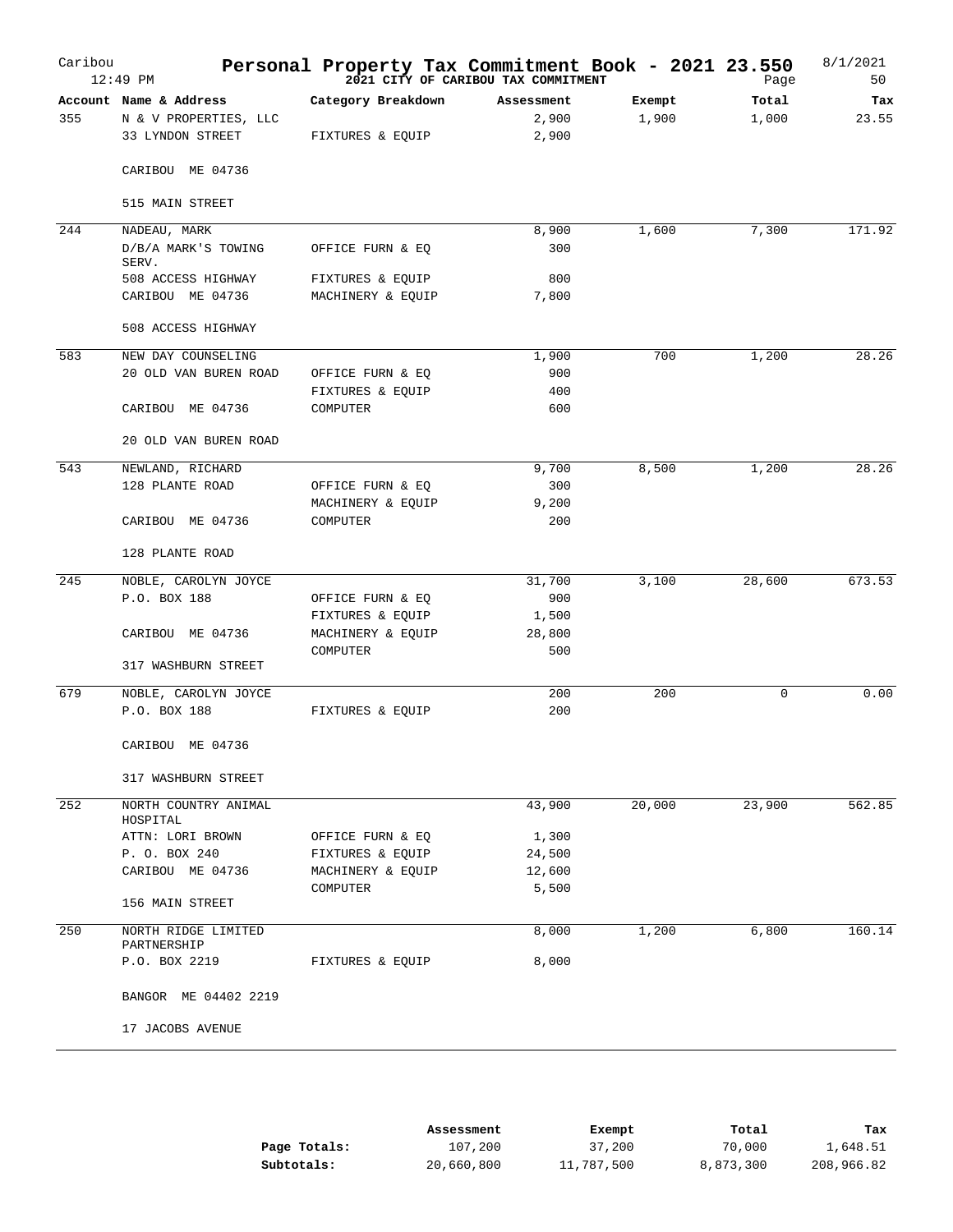| Caribou | $12:49$ PM                                                  | Personal Property Tax Commitment Book - 2021 23.550 | 2021 CITY OF CARIBOU TAX COMMITMENT |         | Page    | 8/1/2021<br>51 |
|---------|-------------------------------------------------------------|-----------------------------------------------------|-------------------------------------|---------|---------|----------------|
|         | Account Name & Address                                      | Category Breakdown                                  | Assessment                          | Exempt  | Total   | Tax            |
| 506     | NORTH STATE<br>TRANSPORTATION, LLC                          |                                                     | 5,200                               | 3,200   | 2,000   | 47.10          |
|         | P.O. BOX 667                                                | OFFICE FURN & EQ                                    | 2,000                               |         |         |                |
|         |                                                             | FIXTURES & EQUIP                                    | 800                                 |         |         |                |
|         | CARIBOU ME 04736                                            | COMPUTER                                            | 2,400                               |         |         |                |
|         | 361 YORK STREET                                             |                                                     |                                     |         |         |                |
| 216     | NORTHEAST PACKAGING<br>COMPANY                              |                                                     | 216,300                             | 60,700  | 155,600 | 3,664.38       |
|         | P.O. BOX 328                                                | OFFICE FURN & EQ                                    | 4,000                               |         |         |                |
|         |                                                             | FIXTURES & EQUIP                                    | 9,400                               |         |         |                |
|         | PRESQUE ISLE ME 04769                                       | MACHINERY & EQUIP                                   | 202,200                             |         |         |                |
|         |                                                             | COMPUTER                                            | 700                                 |         |         |                |
|         | 56 SINCOCK STREET                                           |                                                     |                                     |         |         |                |
| 247     | NORTHEASTERN SUPPLY<br>COMPANY                              |                                                     | 56,500                              | 0       | 56,500  | 1,330.58       |
|         | P.O. BOX 446                                                | OFFICE FURN & EQ                                    | 1,200                               |         |         |                |
|         |                                                             | FIXTURES & EQUIP                                    | 1,100                               |         |         |                |
|         | CARIBOU ME 04736                                            | MACHINERY & EQUIP                                   | 53,700                              |         |         |                |
|         |                                                             | COMPUTER                                            | 500                                 |         |         |                |
|         | 441 MAIN STREET                                             |                                                     |                                     |         |         |                |
| 249     | NORTHERN BROADCAST                                          |                                                     | 52,000                              | 15,400  | 36,600  | 861.93         |
|         | MINISTRIES, INC<br>P.O. BOX 600                             | OFFICE FURN & EQ                                    | 1,800                               |         |         |                |
|         |                                                             | FIXTURES & EQUIP                                    | 16,000                              |         |         |                |
|         | CARIBOU ME 04736                                            | MACHINERY & EQUIP                                   | 30,600                              |         |         |                |
|         |                                                             | COMPUTER                                            | 3,600                               |         |         |                |
|         | 670 SWEDEN STREET                                           |                                                     |                                     |         |         |                |
| 620     | NORTHERN MAINE BREWING<br>CO, LLC                           |                                                     | 210,800                             | 112,300 | 98,500  | 2,319.68       |
|         | PO BOX 275                                                  | FIXTURES & EQUIP                                    | 92,200                              |         |         |                |
|         |                                                             | MACHINERY & EQUIP                                   | 12,500                              |         |         |                |
|         | CARIBOU ME 04736                                            | MANUFACTURING                                       | 106,100                             |         |         |                |
|         | 22 MAIN STREET                                              |                                                     |                                     |         |         |                |
| 306     | NORTHERN MAINE DENTAL,<br><b>LLC</b>                        |                                                     | 309,900                             | 308,500 | 1,400   | 32.97          |
|         | ATTN: MEAGAN THOMPSON                                       | FIXTURES & EQUIP                                    | 5,500                               |         |         |                |
|         | 157 MAIN STREET                                             | MACHINERY & EQUIP                                   | 298,300                             |         |         |                |
|         | CARIBOU ME 04736                                            | COMPUTER                                            | 6,100                               |         |         |                |
|         | 157 MAIN STREET                                             |                                                     |                                     |         |         |                |
| 589     | NORTHSTAR TOWER &                                           |                                                     | 2,000                               | 500     | 1,500   | 35.33          |
|         | COMMUNICATIONS<br>178 PRESQUE ISLE STREET MACHINERY & EQUIP |                                                     | 2,000                               |         |         |                |
|         | FORT FAIRFIELD ME<br>04742                                  |                                                     |                                     |         |         |                |
|         | 271 FORT FAIRFIELD ROAD                                     |                                                     |                                     |         |         |                |

|              | Assessment | Exempt     | Total     | Tax        |
|--------------|------------|------------|-----------|------------|
| Page Totals: | 852,700    | 500,600    | 352,100   | 8,291.97   |
| Subtotals:   | 21,513,500 | 12,288,100 | 9,225,400 | 217,258.79 |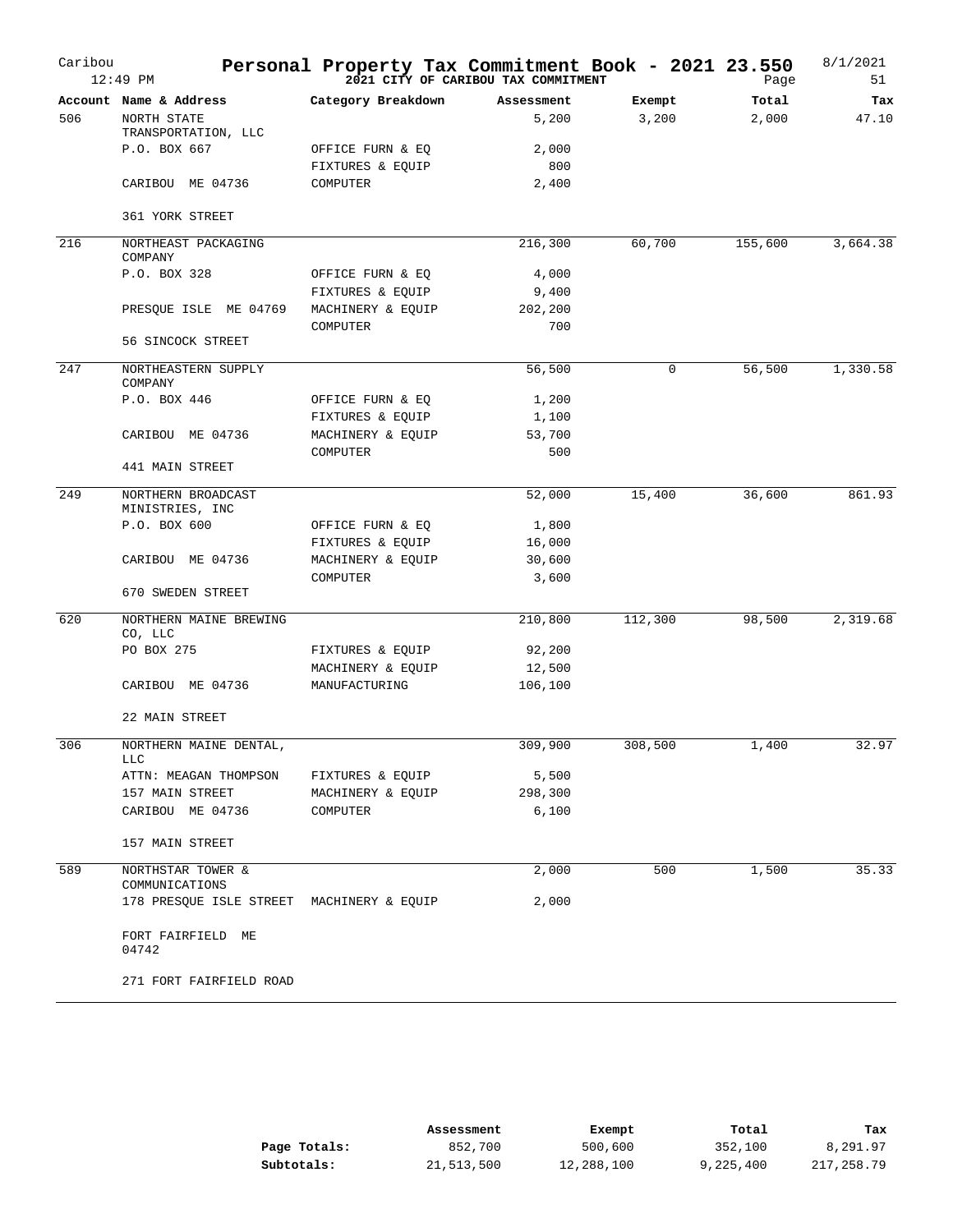| Caribou |                                         | Personal Property Tax Commitment Book - 2021 23.550 |                                     |          |        | 8/1/2021 |
|---------|-----------------------------------------|-----------------------------------------------------|-------------------------------------|----------|--------|----------|
|         | $12:49$ PM                              |                                                     | 2021 CITY OF CARIBOU TAX COMMITMENT |          | Page   | 52       |
| Account | Name & Address                          | Category Breakdown                                  | Assessment                          | Exempt   | Total  | Tax      |
| 829     | NOYES, KIMBER                           |                                                     | 600                                 | $\Omega$ | 600    | 14.13    |
|         | DBA: THE EMPTY JUG<br>REDEMPTION CENTER | FIXTURES & EQUIP                                    | 600                                 |          |        |          |
|         | PO BOX 547                              |                                                     |                                     |          |        |          |
|         | ME 04736<br>CARIBOU                     |                                                     |                                     |          |        |          |
|         | 274 SWEDEN STREET                       |                                                     |                                     |          |        |          |
| 251     | NOYES, KIMBER & CYNTHIA                 |                                                     | 10,700                              | $\Omega$ | 10,700 | 251.99   |
|         | NOYES FLOWER & PLANT<br>SHOP            | OFFICE FURN & EO                                    | 400                                 |          |        |          |
|         | P.O. BOX 547                            | FIXTURES & EOUIP                                    | 8,400                               |          |        |          |
|         | ME 04736<br>CARIBOU                     | MACHINERY & EOUIP                                   | 1,400                               |          |        |          |
|         |                                         | <b>COMPUTER</b>                                     | 500                                 |          |        |          |
|         | 11 FRANKLIN STREET                      |                                                     |                                     |          |        |          |

|              | Assessment | Exempt     | Total     | Tax        |
|--------------|------------|------------|-----------|------------|
| Page Totals: | 11,300     |            | 11,300    | 266.12     |
| Subtotals:   | 21,524,800 | 12,288,100 | 9,236,700 | 217,524.91 |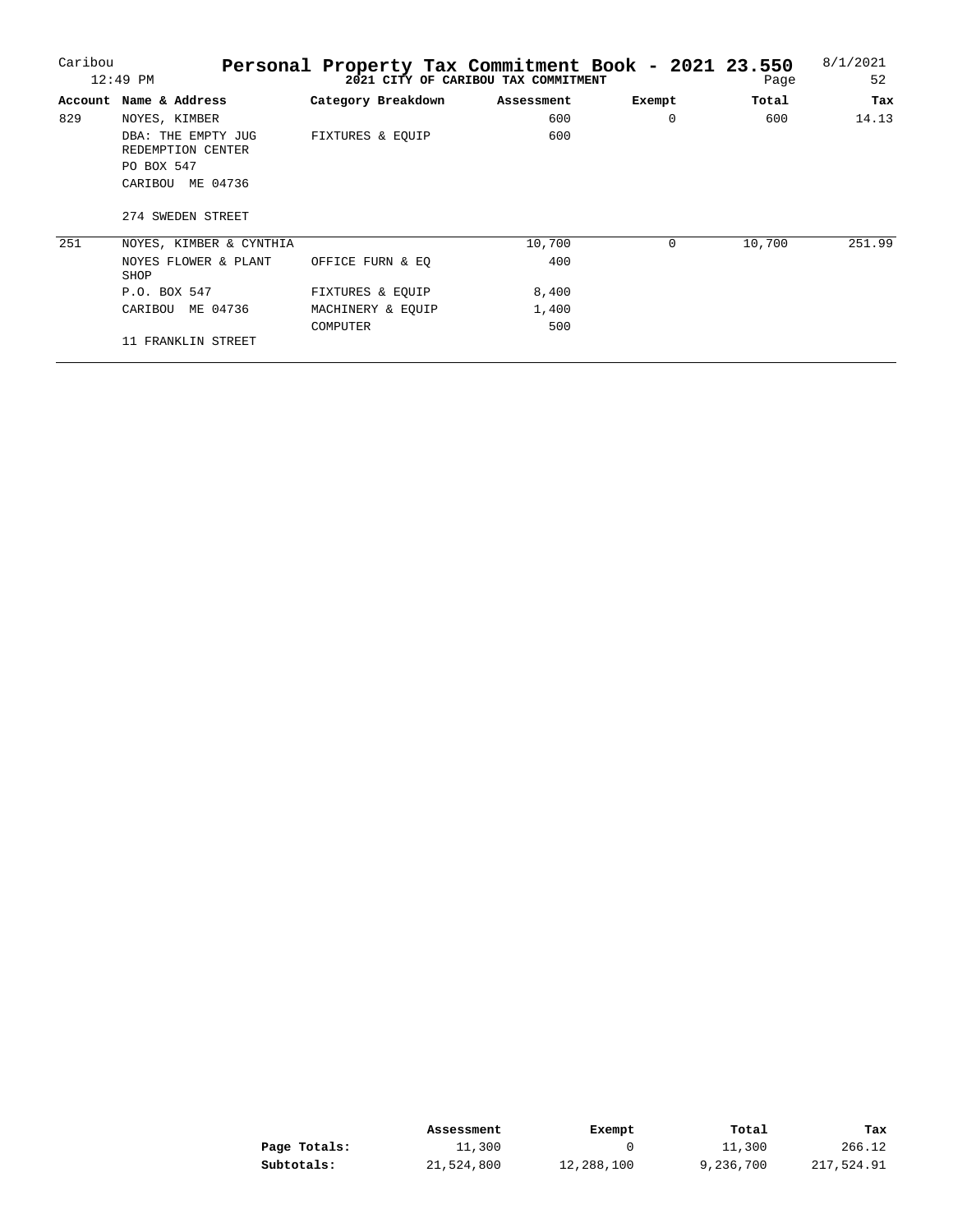| Caribou | $12:49$ PM                               |                    | Personal Property Tax Commitment Book - 2021 23.550<br>2021 CITY OF CARIBOU TAX COMMITMENT |          | Page   | 8/1/2021<br>53 |
|---------|------------------------------------------|--------------------|--------------------------------------------------------------------------------------------|----------|--------|----------------|
|         | Account Name & Address                   | Category Breakdown | Assessment                                                                                 | Exempt   | Total  | Tax            |
| 116     | 0.D.D. INC.                              |                    | 48,600                                                                                     | 27,800   | 20,800 | 489.84         |
|         | 364 EAST PRESQUE ISLE<br><b>RD</b>       | OFFICE FURN & EQ   | 1,000                                                                                      |          |        |                |
|         |                                          | FIXTURES & EQUIP   | 300                                                                                        |          |        |                |
|         | CARIBOU ME 04736                         | MACHINERY & EQUIP  | 46,600                                                                                     |          |        |                |
|         |                                          | COMPUTER           | 700                                                                                        |          |        |                |
|         | 361 EAST PRESQUE ISLE<br><b>ROAD</b>     |                    |                                                                                            |          |        |                |
| 367     | OAK LEAF SYSTEMS, INC.                   |                    | 4,300                                                                                      | 3,800    | 500    | 11.78          |
|         | ATTN: ROBERT SOWERS                      | OFFICE FURN & EQ   | 500                                                                                        |          |        |                |
|         | 128 SWEDEN STREET,<br>SUITE <sub>2</sub> | FIXTURES & EQUIP   | 300                                                                                        |          |        |                |
|         | CARIBOU ME 04736                         | COMPUTER           | 3,500                                                                                      |          |        |                |
|         | 128 SWEDEN STREET                        |                    |                                                                                            |          |        |                |
| 34      | OFFICEMAX INCORPORATED<br>#6939          |                    | 46,900                                                                                     | 3,200    | 43,700 | 1,029.14       |
|         | C/O DUCHARME, MCMILLEN<br>& ASSOC.       | OFFICE FURN & EQ   | 9,000                                                                                      |          |        |                |
|         | P.O. BOX 80615                           | FIXTURES & EQUIP   | 7,200                                                                                      |          |        |                |
|         | INDIANAPOLIS IN 46280                    | MACHINERY & EQUIP  | 30,500                                                                                     |          |        |                |
|         | 84 ACCESS HIGHWAY                        | COMPUTER           | 200                                                                                        |          |        |                |
|         |                                          |                    |                                                                                            |          |        |                |
| 484     | OUELLETTE, GRADEN                        |                    | 6,200                                                                                      | 3,000    | 3,200  | 75.36          |
|         | D/B/A GRADEN'S FRAME &<br>FINISH         | MACHINERY & EQUIP  | 6,200                                                                                      |          |        |                |
|         | 14 CLOVER STREET                         |                    |                                                                                            |          |        |                |
|         | CARIBOU ME 04736                         |                    |                                                                                            |          |        |                |
|         | 656 SWEDEN STREET                        |                    |                                                                                            |          |        |                |
| 322     | OUELLETTE, JOSH                          |                    | 15,500                                                                                     | $\Omega$ | 15,500 | 365.03         |
|         | P.O. BOX 577                             | OFFICE FURN & EQ   | 400                                                                                        |          |        |                |
|         |                                          | FIXTURES & EQUIP   | 3,800                                                                                      |          |        |                |
|         | CARIBOU ME 04736                         | MACHINERY & EQUIP  | 10,800                                                                                     |          |        |                |
|         |                                          | COMPUTER           | 500                                                                                        |          |        |                |
|         | 1140 PRESQUE ISLE ROAD                   |                    |                                                                                            |          |        |                |
| 759     | OUELLETTE, KEITH                         |                    | 400                                                                                        | 0        | 400    | 9.42           |
|         | 16 VAUGHAN STREET APT 3 FIXTURES & EQUIP |                    | 400                                                                                        |          |        |                |
|         | CARIBOU ME 04736                         |                    |                                                                                            |          |        |                |
|         | 16 VAUGHAN STREET                        |                    |                                                                                            |          |        |                |

|              | Assessment | Exempt     | Total     | Tax        |
|--------------|------------|------------|-----------|------------|
| Page Totals: | 121,900    | 37,800     | 84,100    | 1,980.57   |
| Subtotals:   | 21,646,700 | 12,325,900 | 9,320,800 | 219,505.48 |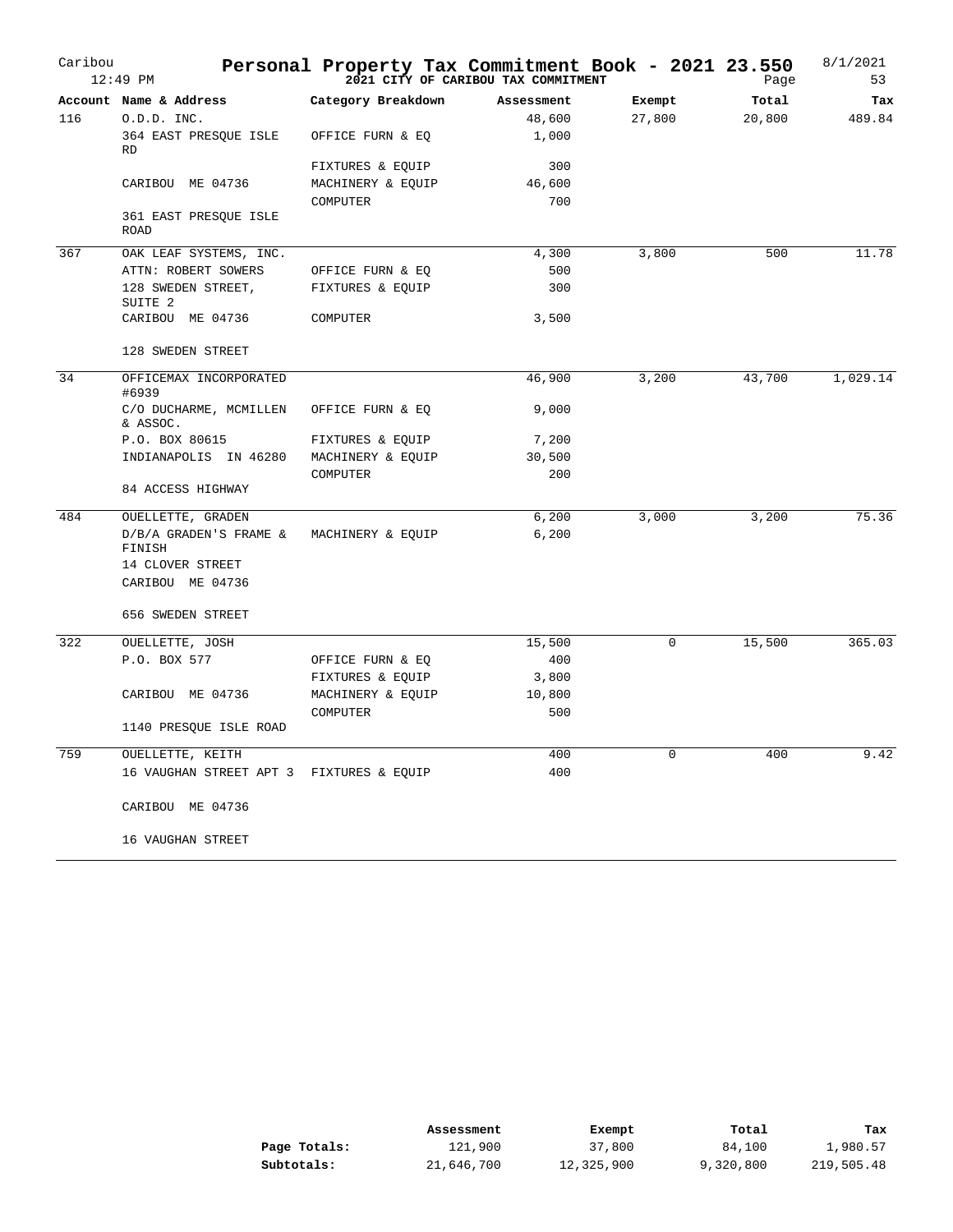| Caribou | $12:49$ PM                                      | Personal Property Tax Commitment Book - 2021 23.550<br><sup>2021</sup> <sup>2021</sup> CITY OF CARIBOU TAX COMMITMENT |            |             | Page        | 8/1/2021<br>54 |
|---------|-------------------------------------------------|-----------------------------------------------------------------------------------------------------------------------|------------|-------------|-------------|----------------|
|         | Account Name & Address                          | Category Breakdown                                                                                                    | Assessment | Exempt      | Total       | Tax            |
| 256     | PACK, EARL                                      |                                                                                                                       | 700        | 400         | 300         | 7.07           |
|         | 587 SWEDEN STREET                               | OFFICE FURN & EQ                                                                                                      | 200        |             |             |                |
|         |                                                 | FIXTURES & EQUIP                                                                                                      | 300        |             |             |                |
|         | CARIBOU ME 04736                                | COMPUTER                                                                                                              | 200        |             |             |                |
|         | 587 SWEDEN STREET                               |                                                                                                                       |            |             |             |                |
| 610     | PATHWAYS HEALTH AND<br>COMM SUPPORT LLC         |                                                                                                                       | 6,700      | 5,200       | 1,500       | 35.33          |
|         | C/O CORPORATE OFFICE                            | OFFICE FURN & EQ                                                                                                      | 1,300      |             |             |                |
|         | 10304 SPOTSYLVANIA AVE,<br>STE 300              | FIXTURES & EQUIP                                                                                                      | 700        |             |             |                |
|         | FREDERICKSBURG VA<br>22408                      | COMPUTER                                                                                                              | 4,700      |             |             |                |
|         | 128 SWEDEN STREET                               |                                                                                                                       |            |             |             |                |
| 584     | PELLETIER, PROPERTY                             |                                                                                                                       | 125,900    | 125,900     | $\mathbf 0$ | 0.00           |
|         | SERVICES, LLC<br>137 BENNETT DRIVE,<br>SUITE #2 | MACHINERY & EQUIP                                                                                                     | 125,900    |             |             |                |
|         | CARIBOU ME 04736                                |                                                                                                                       |            |             |             |                |
|         | 137 BENNETT DRIVE                               |                                                                                                                       |            |             |             |                |
| 452     | PERREAULT, ANNE<br><b>GUERRETTE</b>             |                                                                                                                       | 1,200      | 0           | 1,200       | 28.26          |
|         | P. O. BOX 127                                   | OFFICE FURN & EQ                                                                                                      | 500        |             |             |                |
|         |                                                 | FIXTURES & EQUIP                                                                                                      | 700        |             |             |                |
|         | CARIBOU ME 04736                                |                                                                                                                       |            |             |             |                |
|         | 805 MAIN STREET                                 |                                                                                                                       |            |             |             |                |
| 317     | PERREAULT, BRENT                                |                                                                                                                       | 12,900     | $\mathbf 0$ | 12,900      | 303.80         |
|         | DBA: ARB SERVICES                               | FIXTURES & EQUIP                                                                                                      | 400        |             |             |                |
|         | 549 MAIN STREET                                 | MACHINERY & EQUIP                                                                                                     | 12,500     |             |             |                |
|         | CARIBOU ME 04736                                |                                                                                                                       |            |             |             |                |
|         | 549 MAIN STREET                                 |                                                                                                                       |            |             |             |                |
| 760     | PHILBROOK, MARCUS &<br>VONDA                    |                                                                                                                       | 600        | 0           | 600         | 14.13          |
|         | 93 DUDLEY STREET                                | FIXTURES & EQUIP                                                                                                      | 600        |             |             |                |
|         | PRESQUE ISLE ME 04769                           |                                                                                                                       |            |             |             |                |
|         | 12 GROVE STREET                                 |                                                                                                                       |            |             |             |                |
| 645     | PHOENIX DIRECT CARE,<br>PLLC                    |                                                                                                                       | 2,600      | 1,800       | 800         | 18.84          |
|         | 14 SWEDEN STREET, SUITE OFFICE FURN & EQ<br>203 |                                                                                                                       | 100        |             |             |                |
|         |                                                 | FIXTURES & EQUIP                                                                                                      | 1,900      |             |             |                |
|         | CARIBOU ME 04736                                | COMPUTER                                                                                                              | 600        |             |             |                |
|         | 14 SWEDEN STREET                                |                                                                                                                       |            |             |             |                |

|              | Assessment | Exempt     | Total     | Tax        |
|--------------|------------|------------|-----------|------------|
| Page Totals: | 150,600    | 133,300    | 17,300    | 407.43     |
| Subtotals:   | 21,797,300 | 12,459,200 | 9,338,100 | 219,912.91 |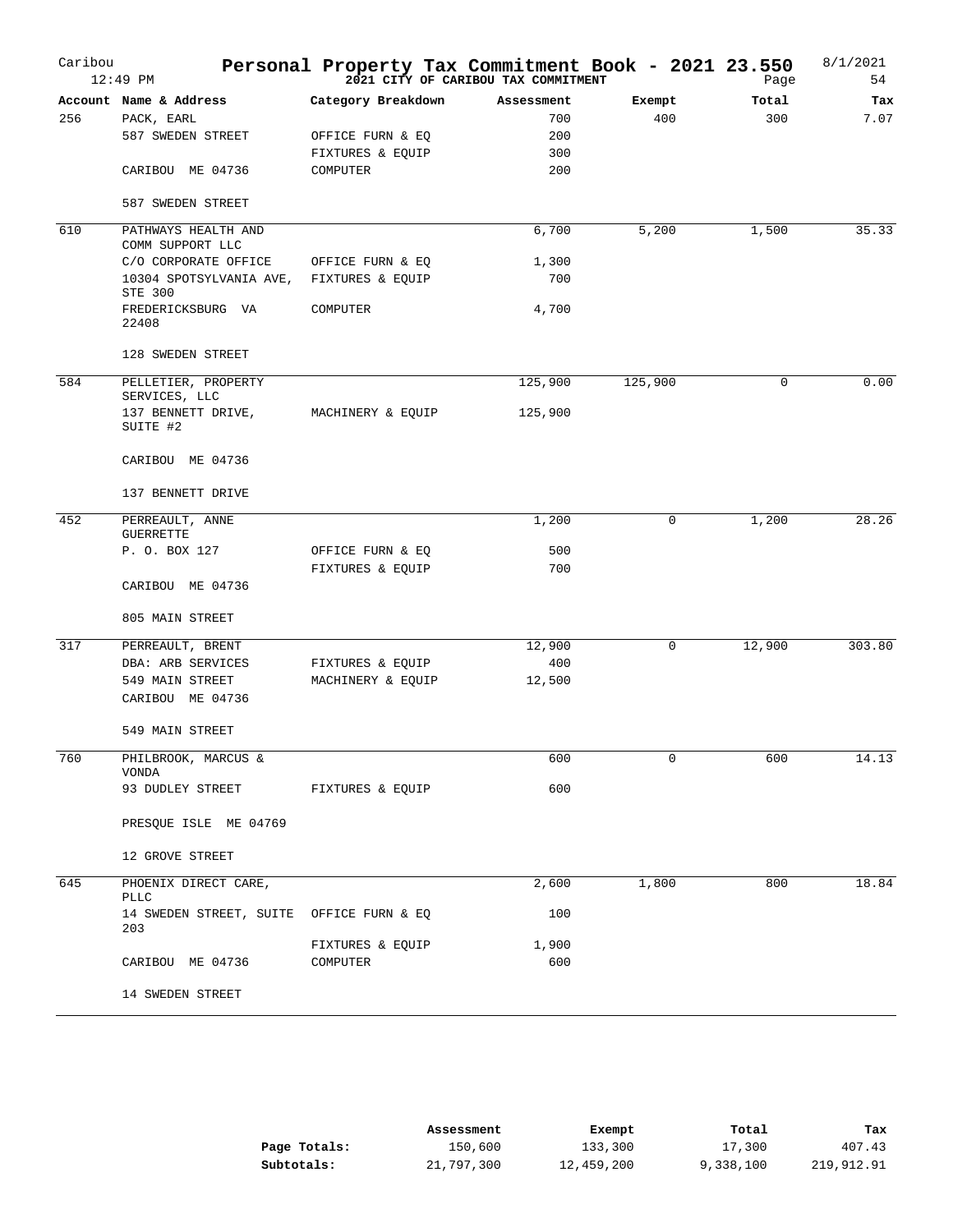| Caribou | $12:49$ PM                                                 | Personal Property Tax Commitment Book - 2021 23.550 | 2021 CITY OF CARIBOU TAX COMMITMENT |        | Page   | 8/1/2021<br>55 |
|---------|------------------------------------------------------------|-----------------------------------------------------|-------------------------------------|--------|--------|----------------|
|         | Account Name & Address                                     | Category Breakdown                                  | Assessment                          | Exempt | Total  | Tax            |
| 545     | PIERCE, KELLEY & PAULA                                     |                                                     | 2,700                               | 0      | 2,700  | 63.59          |
|         | 1295 VAN BUREN ROAD                                        | OFFICE FURN & EQ                                    | 800                                 |        |        |                |
|         |                                                            | FIXTURES & EQUIP                                    | 100                                 |        |        |                |
|         | CARIBOU ME 04736                                           | MACHINERY & EQUIP                                   | 1,500                               |        |        |                |
|         |                                                            |                                                     | 300                                 |        |        |                |
|         | 1295 VAN BUREN ROAD                                        | COMPUTER                                            |                                     |        |        |                |
| 448     | PIKE, R SCOTT                                              |                                                     | 3,000                               | 0      | 3,000  | 70.65          |
|         | P.O. BOX 664                                               |                                                     | 700                                 |        |        |                |
|         |                                                            | OFFICE FURN & EQ                                    |                                     |        |        |                |
|         |                                                            | FIXTURES & EQUIP                                    | 1,100                               |        |        |                |
|         | CARIBOU ME 04736                                           | MACHINERY & EQUIP                                   | 1,100                               |        |        |                |
|         | 1182 PRESQUE ISLE ROAD                                     | COMPUTER                                            | 100                                 |        |        |                |
|         |                                                            |                                                     |                                     |        |        |                |
| 255     | PITNEY BOWES GLOBAL<br>FIN.SERVICE                         |                                                     | 14,100                              | 13,300 | 800    | 18.84          |
|         | DBA: PITNEY BOWES<br><b>GLOBAL FINANCE</b>                 | FIXTURES & EQUIP                                    | 14,100                              |        |        |                |
|         | 5310 CYPRESS CENTER<br>DRIVE                               |                                                     |                                     |        |        |                |
|         | SUITE 110                                                  |                                                     |                                     |        |        |                |
|         | TAMPA FL 33609                                             |                                                     |                                     |        |        |                |
|         | VARIOUS                                                    |                                                     |                                     |        |        |                |
| 264     | PITNEY BOWES INC.                                          |                                                     | 1,500                               | 1,300  | 200    | 4.71           |
|         | 5310 CYPRESS CENTER DR. FIXTURES & EQUIP<br><b>STE 100</b> |                                                     | 1,500                               |        |        |                |
|         | TAMPA FL 33609                                             |                                                     |                                     |        |        |                |
|         | VARIOUS                                                    |                                                     |                                     |        |        |                |
| 266     | PLOURDE & PLOURDE INC.                                     |                                                     | 32,700                              | 0      | 32,700 | 770.09         |
|         | 11 LAURETTE STREET                                         | OFFICE FURN & EQ                                    | 1,100                               |        |        |                |
|         |                                                            | FIXTURES & EQUIP                                    | 8,000                               |        |        |                |
|         | CARIBOU ME 04736                                           |                                                     |                                     |        |        |                |
|         |                                                            | MACHINERY & EQUIP                                   | 20,800                              |        |        |                |
|         | 11 LAURETTE STREET                                         | COMPUTER                                            | 2,800                               |        |        |                |
|         |                                                            |                                                     |                                     |        |        |                |
| 265     | PLOURDE FURNITURE CO.                                      |                                                     | 19,500                              | 0      | 19,500 | 459.23         |
|         | 150 BENNETT DRIVE                                          | OFFICE FURN & EQ                                    | 1,400                               |        |        |                |
|         |                                                            | FIXTURES & EQUIP                                    | 3,800                               |        |        |                |
|         | CARIBOU ME 04736                                           | MACHINERY & EQUIP                                   | 13,700                              |        |        |                |
|         |                                                            | COMPUTER                                            | 600                                 |        |        |                |
|         | 150 BENNETT DRIVE                                          |                                                     |                                     |        |        |                |
| 850     | PNC EQUIPMENT FINANCE                                      |                                                     | 60,700                              | 60,700 | 0      | 0.00           |
|         | ATTN: TAX DEPARTMENT                                       | MACHINERY & EQUIP                                   | 60,700                              |        |        |                |
|         | 995 DALTON AVENUE                                          |                                                     |                                     |        |        |                |
|         | $(B2-YB71-04-1)$                                           |                                                     |                                     |        |        |                |
|         | CINCINNATI OH 45203                                        |                                                     |                                     |        |        |                |
|         | 1078 PRESQUE ISLE ROAD                                     |                                                     |                                     |        |        |                |
|         |                                                            |                                                     |                                     |        |        |                |
| 472     | PORTLAND CELLULAR                                          |                                                     | 8,700                               | 0      | 8,700  | 204.89         |
|         | D/B/A VERIZON WIRELESS<br>PROPERTY TAX DEPT /P.O.          | MACHINERY & EQUIP                                   | 8,700                               |        |        |                |
|         | BOX 635<br>BASKING RIDGE NJ 07920                          |                                                     |                                     |        |        |                |
|         | 271 FORT FAIRFIELD ROAD                                    |                                                     |                                     |        |        |                |
|         |                                                            |                                                     |                                     |        |        |                |
|         |                                                            |                                                     |                                     |        |        |                |
|         |                                                            |                                                     | Assessment                          | Exempt | Total  | Tax            |

|              | ------------- | --------   | -------   | ----       |
|--------------|---------------|------------|-----------|------------|
| Page Totals: | 142,900       | 75,300     | 67,600    | 1,592.00   |
| Subtotals:   | 21,940,200    | 12,534,500 | 9,405,700 | 221,504.91 |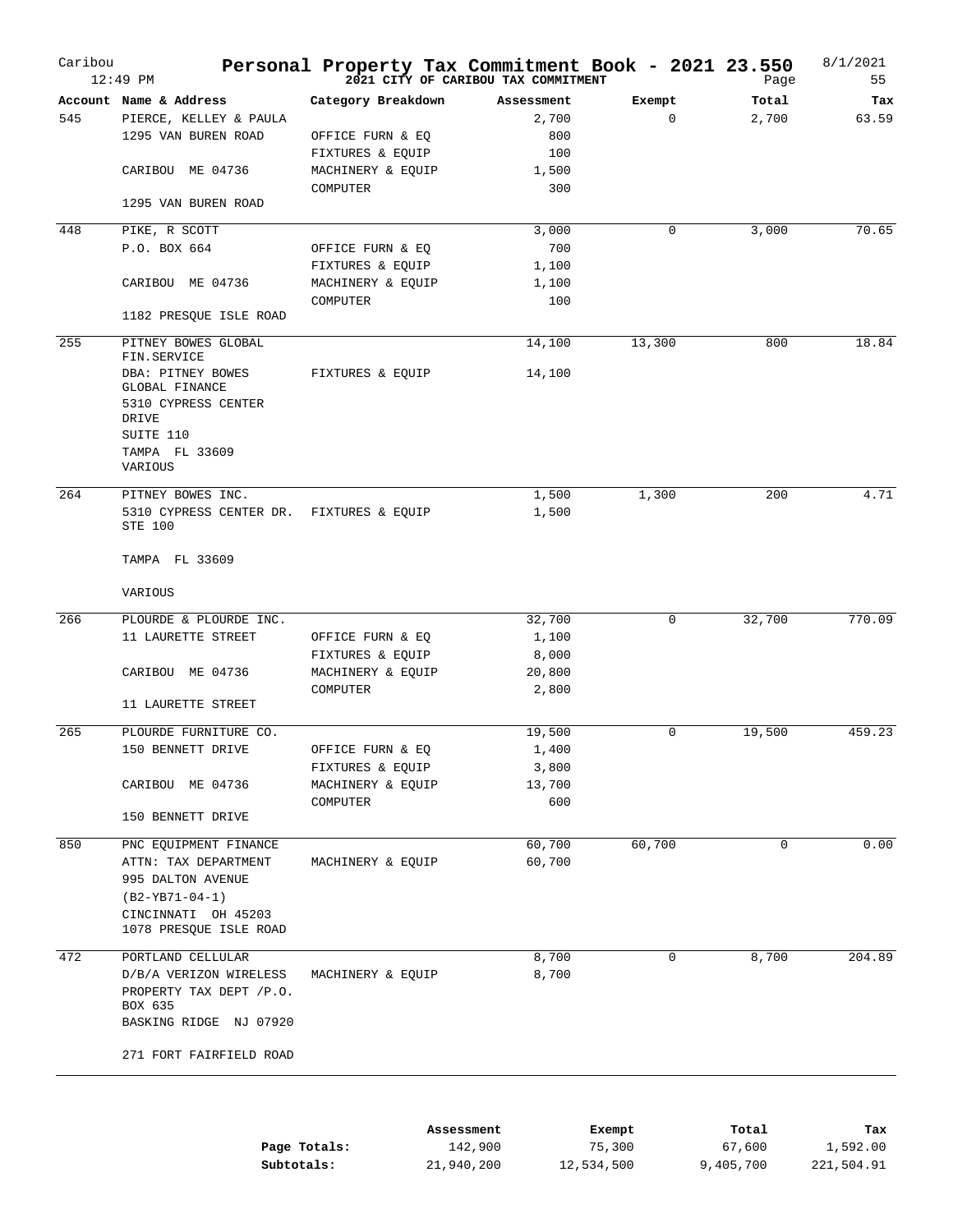| Caribou | $12:49$ PM                        | Personal Property Tax Commitment Book - 2021 23.550 | 2021 CITY OF CARIBOU TAX COMMITMENT |           | Page   | 8/1/2021<br>56 |
|---------|-----------------------------------|-----------------------------------------------------|-------------------------------------|-----------|--------|----------------|
|         | Account Name & Address            | Category Breakdown                                  | Assessment                          | Exempt    | Total  | Tax            |
| 131     | PORVAIR FILTRATION<br>GROUP, INC  |                                                     | 1,392,800                           | 1,294,300 | 98,500 | 2,319.68       |
|         | C/O ZACH BARRETT                  | OFFICE FURN & EQ                                    | 5,400                               |           |        |                |
|         | 301 BUSINESS LANE                 | FIXTURES & EQUIP                                    | 12,600                              |           |        |                |
|         | ASHLAND VA 23005                  | MACHINERY & EQUIP                                   | 1,374,100                           |           |        |                |
|         |                                   | COMPUTER                                            | 700                                 |           |        |                |
|         | 15 ARMCO AVENUE                   |                                                     |                                     |           |        |                |
| 270     | POWERS ROOFING AND<br>SHEET METAL |                                                     | 18,900                              | 600       | 18,300 | 430.97         |
|         | P.O. BOX 450                      | OFFICE FURN & EQ                                    | 900                                 |           |        |                |
|         |                                   | FIXTURES & EQUIP                                    | 1,000                               |           |        |                |
|         | CARIBOU ME 04736                  | MACHINERY & EQUIP                                   | 16,400                              |           |        |                |
|         |                                   | COMPUTER                                            | 600                                 |           |        |                |
|         | 7 RAILROAD STREET                 |                                                     |                                     |           |        |                |
| 447     | PRECISION LAWN<br>SERVICES, INC   |                                                     | 26,800                              | 26,400    | 400    | 9.42           |
|         | C/O BENJAMIN WILLEY               | OFFICE FURN & EQ                                    | 200                                 |           |        |                |
|         | 33 LYNDON STREET                  | MACHINERY & EQUIP                                   | 26,400                              |           |        |                |
|         | CARIBOU ME 04736                  | <b>COMPUTER</b>                                     | 200                                 |           |        |                |
|         | 33 LYNDON STREET                  |                                                     |                                     |           |        |                |
| 134     | PREISSLER, ANTHONY                |                                                     | 60,700                              | 49,400    | 11,300 | 266.12         |
|         | DBA: FAMILY DENTAL CARE           | OFFICE FURN & EQ                                    | 400                                 |           |        |                |
|         | 1 BIRDSEYE AVENUE                 | FIXTURES & EQUIP                                    | 7,400                               |           |        |                |
|         | CARIBOU ME 04736                  | MACHINERY & EQUIP                                   | 50,100                              |           |        |                |
|         |                                   | COMPUTER                                            | 2,800                               |           |        |                |
|         | 1 BIRDSEYE AVENUE                 |                                                     |                                     |           |        |                |

|              | Assessment | Exempt     | Total     | Tax        |
|--------------|------------|------------|-----------|------------|
| Page Totals: | 1,499,200  | 1,370,700  | 128,500   | 3,026.19   |
| Subtotals:   | 23,439,400 | 13,905,200 | 9,534,200 | 224,531.10 |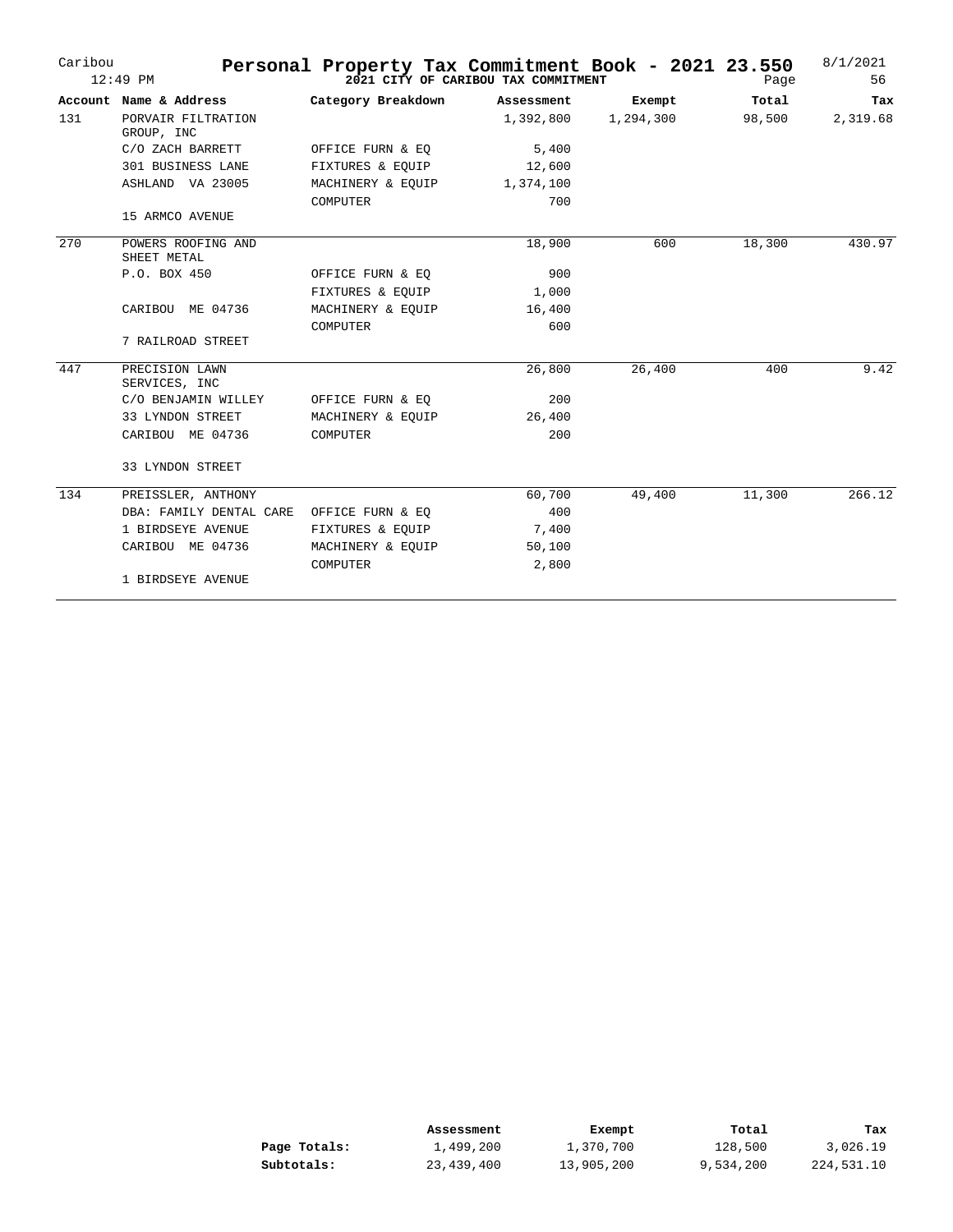| Caribou | $12:49$ PM                           | Personal Property Tax Commitment Book - 2021 23.550 | 2021 CITY OF CARIBOU TAX COMMITMENT |          | Page     | 8/1/2021<br>57 |
|---------|--------------------------------------|-----------------------------------------------------|-------------------------------------|----------|----------|----------------|
|         | Account Name & Address               | Category Breakdown                                  | Assessment                          | Exempt   | Total    | Tax            |
| 847     | OLT CONSUMER LEASE<br>SERVICES, INC. |                                                     | $\mathbf 0$                         | $\Omega$ | $\Omega$ | 0.00           |
|         | C/O RYAN PTS DEPT. 807               |                                                     |                                     |          |          |                |
|         | PO BOX 460049                        |                                                     |                                     |          |          |                |
|         | HOUSTON TX 77056                     |                                                     |                                     |          |          |                |
|         | VARIOUS                              |                                                     |                                     |          |          |                |
| 581     | QUADIENT LEASING USA,<br>INC.        |                                                     | 2,800                               | 1,300    | 1,500    | 35.33          |
|         | ATTN: TAX DEPARTMENT                 | FIXTURES & EOUIP                                    | 2,800                               |          |          |                |
|         | 478 WHEELERS FARMS ROAD              |                                                     |                                     |          |          |                |
|         | MILFORD CT 06461                     |                                                     |                                     |          |          |                |
|         | <b>30 SKYWAY DRIVE</b>               |                                                     |                                     |          |          |                |
| 162     | QUADIENT, INC.                       |                                                     | 1,200                               | 1,000    | 200      | 4.71           |
|         | ATTN: TAX DEPARTMENT<br>3rd FLOOR    | FIXTURES & EOUIP                                    | 1,200                               |          |          |                |
|         | 478 WHEELERS FARMS ROAD              |                                                     |                                     |          |          |                |
|         | MILFORD CT 06461                     |                                                     |                                     |          |          |                |
|         | VARIOUS                              |                                                     |                                     |          |          |                |

|              | Assessment | Exempt     | Total     | Tax        |
|--------------|------------|------------|-----------|------------|
| Page Totals: | 4,000      | 2,300      | 1,700     | 40.04      |
| Subtotals:   | 23,443,400 | 13,907,500 | 9,535,900 | 224,571.14 |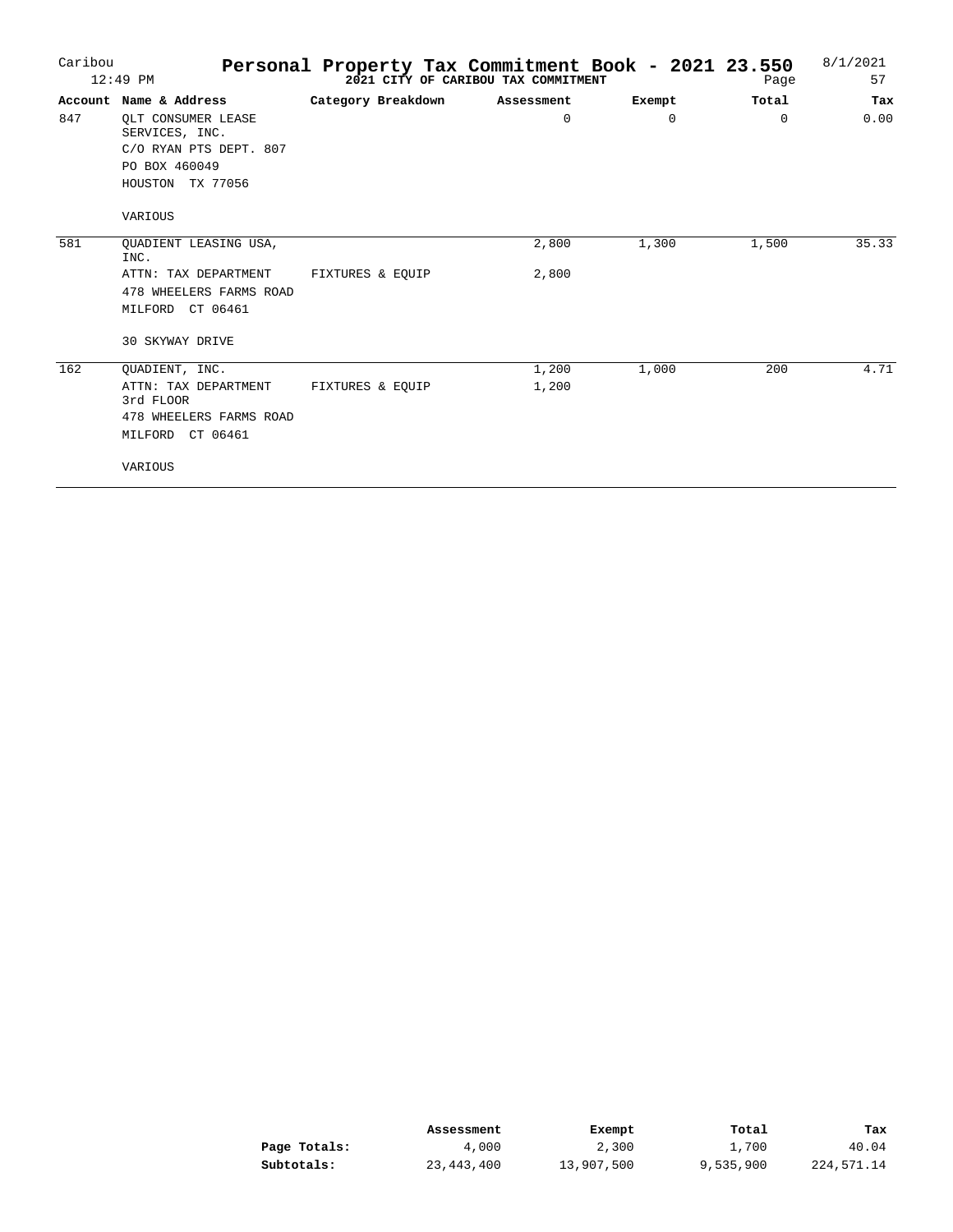| Caribou | $12:49$ PM              | Personal Property Tax Commitment Book - 2021 23.550 | 2021 CITY OF CARIBOU TAX COMMITMENT |             | Page    | 8/1/2021<br>58 |
|---------|-------------------------|-----------------------------------------------------|-------------------------------------|-------------|---------|----------------|
|         | Account Name & Address  | Category Breakdown                                  | Assessment                          | Exempt      | Total   | Tax            |
| 278     | R.H. FOSTER ENERGY      |                                                     | 507,000                             | $\mathbf 0$ | 507,000 | 11,939.85      |
|         | C/O ACCOUNTING DEPT.    | OFFICE FURN & EQ                                    | 600                                 |             |         |                |
|         | P.O. BOX 161            | FIXTURES & EQUIP                                    | 59,100                              |             |         |                |
|         | HAMPDEN ME 04444        | MACHINERY & EQUIP                                   | 446,200                             |             |         |                |
|         | 117 BENNETT DRIVE       | COMPUTER                                            | 1,100                               |             |         |                |
| 333     | R.L. TODD & SON, INC.   |                                                     | 18,500                              | 2,600       | 15,900  | 374.45         |
|         | 414 MAIN STREET         | OFFICE FURN & EQ                                    | 1,700                               |             |         |                |
|         |                         | FIXTURES & EQUIP                                    | 1,400                               |             |         |                |
|         | CARIBOU ME 04736        | MACHINERY & EQUIP                                   | 14,300                              |             |         |                |
|         |                         | COMPUTER                                            | 1,100                               |             |         |                |
|         | 414 MAIN STREET         |                                                     |                                     |             |         |                |
| 281     | R.L.W. MANAGEMENT, INC. |                                                     | 9,300                               | 7,900       | 1,400   | 32.97          |
|         | "PROJECT ACCOUNT"       | OFFICE FURN & EQ                                    | 900                                 |             |         |                |
|         | 33 LYNDON STREET        | FIXTURES & EQUIP                                    | 400                                 |             |         |                |
|         | CARIBOU ME 04736        | MACHINERY & EQUIP                                   | 7,500                               |             |         |                |
|         |                         | COMPUTER                                            | 500                                 |             |         |                |
|         | 33 LYNDON STREET        |                                                     |                                     |             |         |                |
| 570     | R.L.W. MANAGEMENT, INC. |                                                     | 1,600                               | 900         | 700     | 16.49          |
|         | "OFFICE ACCOUNT"        | OFFICE FURN & EQ                                    | 500                                 |             |         |                |
|         | 33 LYNDON STREET        | FIXTURES & EQUIP                                    | 200                                 |             |         |                |
|         | CARIBOU ME 04736        | MACHINERY & EQUIP                                   | 800                                 |             |         |                |
|         | 33 LYNDON STREET        | COMPUTER                                            | 100                                 |             |         |                |
|         |                         |                                                     |                                     |             |         |                |
| 761     | RAGONA, ROBERT P        |                                                     | 400                                 | $\mathbf 0$ | 400     | 9.42           |
|         | 165 SOUTHWOOD DRIVE     | FIXTURES & EQUIP                                    | 400                                 |             |         |                |
|         | SAN FRANCISCO CA 94112  |                                                     |                                     |             |         |                |
|         | 16 COURT STREET         |                                                     |                                     |             |         |                |
| 290     | RAYMOND, GARY           |                                                     | 12,600                              | $\mathbf 0$ | 12,600  | 296.73         |
|         | 574 SWEDEN STREET       | OFFICE FURN & EQ                                    | 1,300                               |             |         |                |
|         |                         | FIXTURES & EQUIP                                    | 1,200                               |             |         |                |
|         | CARIBOU ME 04736        | MACHINERY & EQUIP                                   | 9,800                               |             |         |                |
|         |                         | COMPUTER                                            | 300                                 |             |         |                |
|         | 1121 PRESQUE ISLE ROAD  |                                                     |                                     |             |         |                |
| 549     | RAYMOND, JOHN           |                                                     | 10,000                              | 0           | 10,000  | 235.50         |
|         | 570 SWEDEN STREET       | OFFICE FURN & EQ                                    | 400                                 |             |         |                |
|         |                         | FIXTURES & EQUIP                                    | 2,700                               |             |         |                |
|         | CARIBOU ME 04736        | MACHINERY & EQUIP                                   | 6,000                               |             |         |                |
|         |                         | COMPUTER                                            | 900                                 |             |         |                |
|         | 570 SWEDEN STREET       |                                                     |                                     |             |         |                |
| 607     | REDBOX AUTOMATED        |                                                     | 3,700                               | 0           | 3,700   | 87.14          |
|         | RETAIL, LLC             |                                                     |                                     |             |         |                |
|         | PO BOX 72210            | FIXTURES & EQUIP                                    | 300                                 |             |         |                |
|         | AZ 85050<br>PHOENIX     | MACHINERY & EQUIP                                   | 3,400                               |             |         |                |
|         |                         |                                                     |                                     |             |         |                |
|         | 114 HIGH STREET         |                                                     |                                     |             |         |                |

|              | Assessment | Exempt     | Total      | Tax        |
|--------------|------------|------------|------------|------------|
| Page Totals: | 563,100    | 11,400     | 551,700    | 12,992.55  |
| Subtotals:   | 24,006,500 | 13,918,900 | 10,087,600 | 237,563.69 |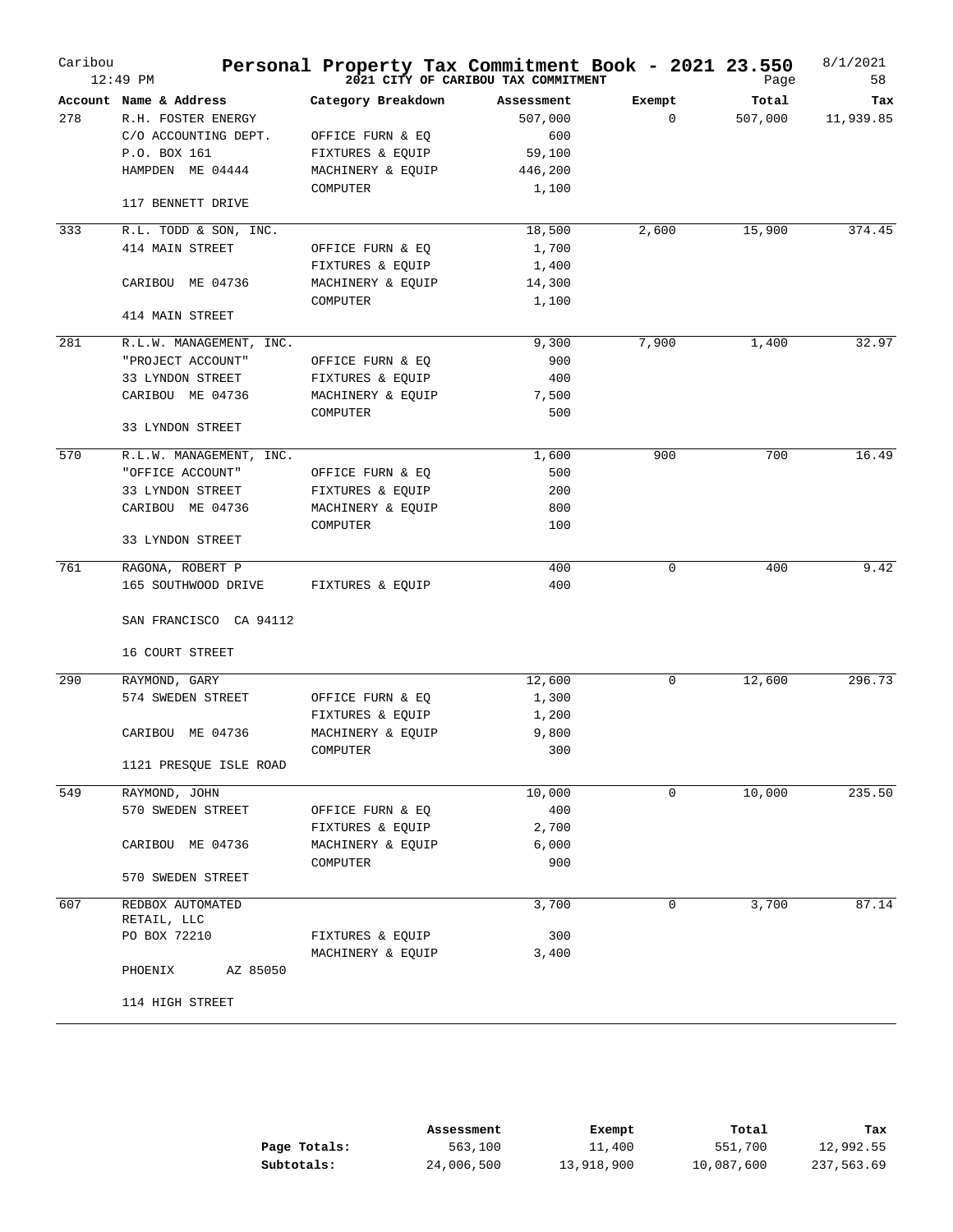| Caribou | 12:49 PM                | Personal Property Tax Commitment Book - 2021 23.550 | 2021 CITY OF CARIBOU TAX COMMITMENT |        | Page     | 8/1/2021<br>59 |
|---------|-------------------------|-----------------------------------------------------|-------------------------------------|--------|----------|----------------|
|         | Account Name & Address  | Category Breakdown                                  | Assessment                          | Exempt | Total    | Tax            |
| 550     | RENE'S MASONRY          |                                                     | 2,400                               | 2,400  | $\Omega$ | 0.00           |
|         | 252 BELANGER ROAD       | MACHINERY & EQUIP                                   | 2,400                               |        |          |                |
|         | CARIBOU ME 04736        |                                                     |                                     |        |          |                |
|         | 252 BELANGER ROAD       |                                                     |                                     |        |          |                |
| 279     | RICHARDS, CHRIS         |                                                     | 42,100                              | 0      | 42,100   | 991.46         |
|         | 5 CAROLINE AVE          | OFFICE FURN & EQ                                    | 100                                 |        |          |                |
|         |                         | FIXTURES & EQUIP                                    | 30,600                              |        |          |                |
|         | CARIBOU ME 04736        | MACHINERY & EQUIP                                   | 11,200                              |        |          |                |
|         |                         | COMPUTER                                            | 200                                 |        |          |                |
|         | 6 CARROLL STREET        |                                                     |                                     |        |          |                |
| 683     | RICHARDS, STEPHEN D     |                                                     | 700                                 | 500    | 200      | 4.71           |
|         | PO BOX 891              | FIXTURES & EQUIP                                    | 700                                 |        |          |                |
|         |                         |                                                     |                                     |        |          |                |
|         | CARIBOU ME 04736        |                                                     |                                     |        |          |                |
|         | 25 YORK STREET          |                                                     |                                     |        |          |                |
| 684     | RICHARDS, STEPHEN D     |                                                     | 5,100                               | 5,100  | 0        | 0.00           |
|         | PO BOX 891              | FIXTURES & EQUIP                                    | 5,100                               |        |          |                |
|         | CARIBOU ME 04736        |                                                     |                                     |        |          |                |
|         | 10 SINCOCK STREET       |                                                     |                                     |        |          |                |
| 642     | RICHARDSON, DERRELL     |                                                     | 74,700                              | 71,000 | 3,700    | 87.14          |
|         | 9 BOG ROAD              | OFFICE FURN & EQ                                    | 100                                 |        |          |                |
|         |                         | FIXTURES & EQUIP                                    | 4,900                               |        |          |                |
|         | CARIBOU ME 04736        | MACHINERY & EQUIP                                   | 69,600                              |        |          |                |
|         |                         | COMPUTER                                            | 100                                 |        |          |                |
|         | 9 BOG ROAD              |                                                     |                                     |        |          |                |
| 802     | RICHARDSON, DERRELL     |                                                     | 4,300                               | 0      | 4,300    | 101.27         |
|         | 9 BOG ROAD              | OFFICE FURN & EQ                                    | 200                                 |        |          |                |
|         |                         | FIXTURES & EQUIP                                    | 4,100                               |        |          |                |
|         | CARIBOU ME 04736        |                                                     |                                     |        |          |                |
|         | 27 BOG ROAD             |                                                     |                                     |        |          |                |
| 502     | RICOH USA, INC.         |                                                     | 6,100                               | 6,100  | 0        | 0.00           |
|         | PO BOX 3850             | FIXTURES & EQUIP                                    | 4,200                               |        |          |                |
|         |                         | COMPUTER                                            | 1,900                               |        |          |                |
|         | MANCHESTER NH 03105     |                                                     |                                     |        |          |                |
|         | VARIOUS                 |                                                     |                                     |        |          |                |
| 486     | RIDENOUR, THOMAS &      |                                                     | 5,400                               | 1,900  | 3,500    | 82.43          |
|         | KELLY                   |                                                     |                                     |        |          |                |
|         | D/B/A HOME FARM KENNELS | FIXTURES & EQUIP                                    | 2,400                               |        |          |                |
|         | 186 OLD WASHBURN ROAD   | MACHINERY & EQUIP                                   | 2,900                               |        |          |                |
|         | CARIBOU ME 04736        | COMPUTER                                            | 100                                 |        |          |                |
|         | 186 OLD WASHBURN ROAD   |                                                     |                                     |        |          |                |

|              | Assessment | Exempt     | Total      | Tax        |
|--------------|------------|------------|------------|------------|
| Page Totals: | 140,800    | 87,000     | 53,800     | 1,267.01   |
| Subtotals:   | 24,147,300 | 14,005,900 | 10,141,400 | 238,830.70 |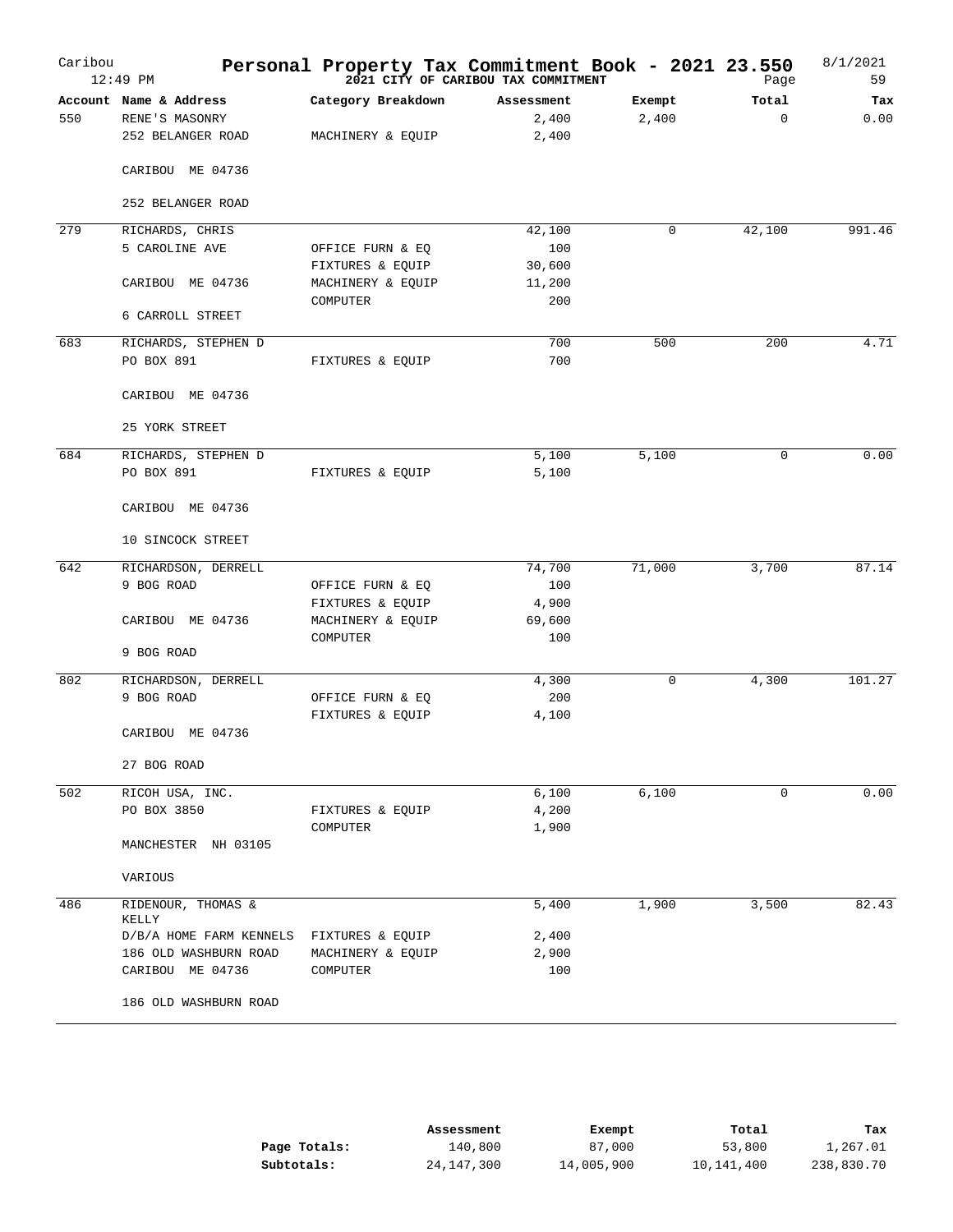| Caribou | $12:49$ PM                                              | Personal Property Tax Commitment Book - 2021 23.550 | 2021 CITY OF CARIBOU TAX COMMITMENT |                 | Page           | 8/1/2021<br>60 |
|---------|---------------------------------------------------------|-----------------------------------------------------|-------------------------------------|-----------------|----------------|----------------|
| 658     | Account Name & Address<br>RIPLEY, DAVID &               | Category Breakdown                                  | Assessment<br>15,100                | Exempt<br>5,300 | Total<br>9,800 | Tax<br>230.79  |
|         | KIMBERLEY<br>DBA: OVERHEAD DOOR<br>COMPANY OF AROOSTOOK | OFFICE FURN & EQ                                    | 500                                 |                 |                |                |
|         | 320 BOWLES ROAD                                         | FIXTURES & EQUIP                                    | 500                                 |                 |                |                |
|         | CARIBOU ME 04736                                        | MACHINERY & EQUIP                                   | 13,600                              |                 |                |                |
|         | 320 BOWLES ROAD                                         | COMPUTER                                            | 500                                 |                 |                |                |
|         |                                                         |                                                     |                                     |                 |                |                |
| 701     | RIVARD, GINETTE M                                       |                                                     | 1,400                               | 1,400           | 0              | 0.00           |
|         | PO BOX 128                                              | FIXTURES & EQUIP                                    | 1,400                               |                 |                |                |
|         | CARIBOU ME 04736                                        |                                                     |                                     |                 |                |                |
|         | 26 FORT STREET                                          |                                                     |                                     |                 |                |                |
| 693     | ROGESKI, STEV B                                         |                                                     | 200                                 | $\mathbf 0$     | 200            | 4.71           |
|         | 519 N. CARIBOU ROAD                                     | FIXTURES & EQUIP                                    | 200                                 |                 |                |                |
|         | FORT FAIRFIELD ME<br>04742                              |                                                     |                                     |                 |                |                |
|         | 795 MAIN STREET                                         |                                                     |                                     |                 |                |                |
| 552     | ROLLINS TRANSPORT LLC                                   |                                                     | 11,500                              | 2,300           | 9,200          | 216.66         |
|         | 232 NOYES ROAD                                          | OFFICE FURN & EQ                                    | 1,400                               |                 |                |                |
|         |                                                         | FIXTURES & EQUIP                                    | 800                                 |                 |                |                |
|         | LIMESTONE ME 04750                                      | MACHINERY & EQUIP                                   | 8,600                               |                 |                |                |
|         | 947 ACCESS HIGHWAY                                      | COMPUTER                                            | 700                                 |                 |                |                |
| 553     | ROSSIGNOL, GARY                                         |                                                     | 1,700                               | 0               | 1,700          | 40.04          |
|         | 47 SINCOCK STREET                                       | MACHINERY & EQUIP<br>COMPUTER                       | 1,500<br>200                        |                 |                |                |
|         | CARIBOU ME 04736                                        |                                                     |                                     |                 |                |                |
|         | 47 SINCOCK STREET                                       |                                                     |                                     |                 |                |                |
| 662     | ROSSIGNOL, JORDYN                                       |                                                     | 8,200                               | 5,000           | 3,200          | 75.36          |
|         | 60 SWEDEN STREET                                        | OFFICE FURN & EQ                                    | 100                                 |                 |                |                |
|         |                                                         | FIXTURES & EQUIP                                    | 7,500                               |                 |                |                |
|         | CARIBOU ME 04736                                        | COMPUTER                                            | 600                                 |                 |                |                |
|         | 60 SWEDEN STREET                                        |                                                     |                                     |                 |                |                |
| 842     | ROY, ALEX                                               |                                                     | 20,000                              | 20,000          | $\mathbf 0$    | 0.00           |
|         | DBA: ROY BOY'S TRUCK<br>WORKS                           | MACHINERY & EQUIP                                   | 20,000                              |                 |                |                |
|         | 63 RIVER ROAD                                           |                                                     |                                     |                 |                |                |
|         | CARIBOU ME 04736                                        |                                                     |                                     |                 |                |                |
|         | 63 RIVER ROAD                                           |                                                     |                                     |                 |                |                |
| 669     | ROY, ERNEST P. JR &<br>CYNTHIA                          |                                                     | 1,800                               | 1,800           | 0              | 0.00           |
|         | 354 ACCESS HIGHWAY                                      | FIXTURES & EQUIP                                    | 1,800                               |                 |                |                |
|         | CARIBOU ME 04736                                        |                                                     |                                     |                 |                |                |
|         | 354 ACCESS HIGHWAY                                      |                                                     |                                     |                 |                |                |
|         |                                                         |                                                     |                                     |                 |                |                |
|         |                                                         |                                                     |                                     |                 |                |                |
|         |                                                         | Assessment                                          |                                     | Exempt          | Total          | Tax            |

|              | ASSessment | LXEIIDL    | TOLAT      | rax        |
|--------------|------------|------------|------------|------------|
| Page Totals: | 59,900     | 35,800     | 24,100     | 567.56     |
| Subtotals:   | 24,207,200 | 14,041,700 | 10,165,500 | 239,398.26 |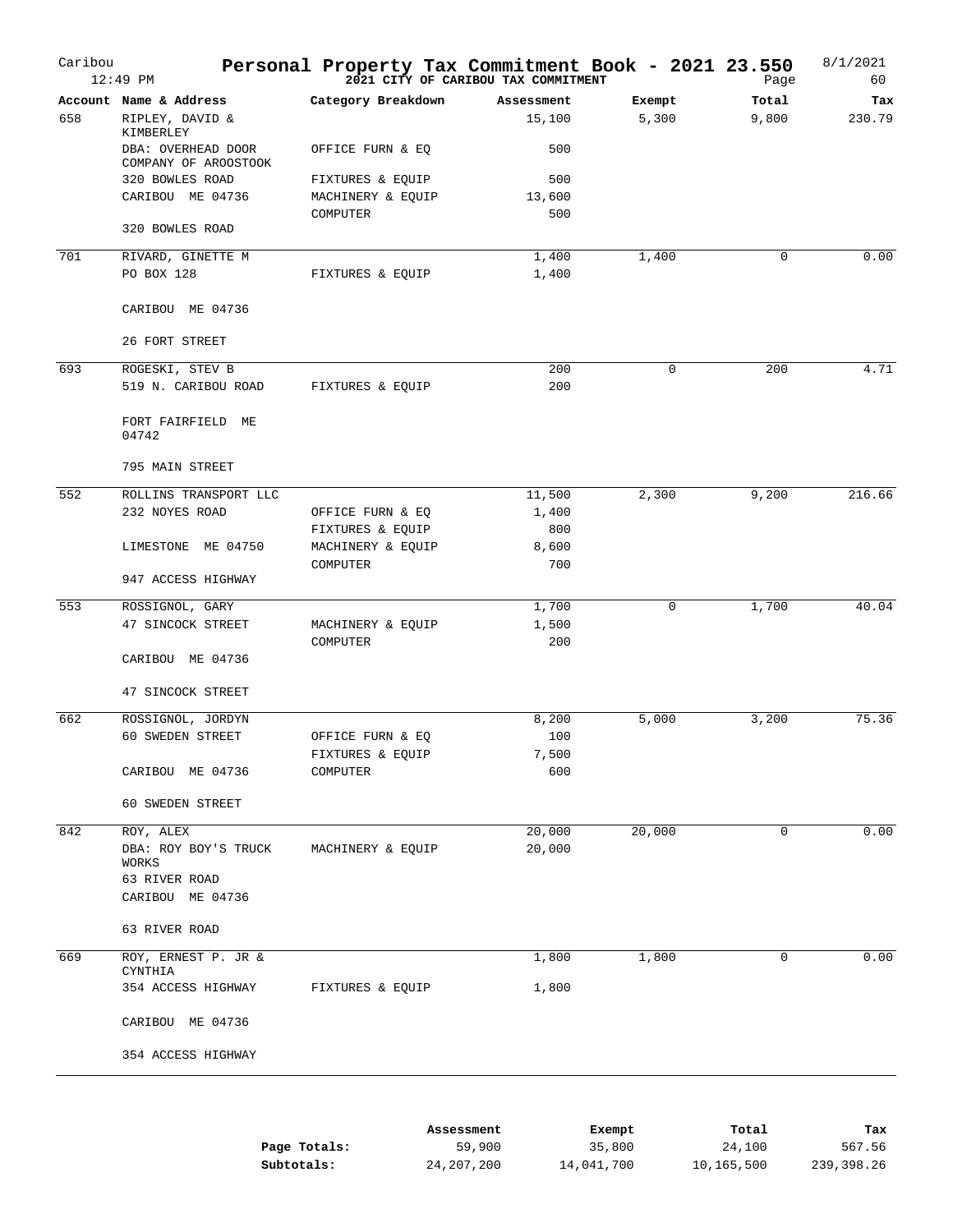| Caribou | $12:49$ PM                   | Personal Property Tax Commitment Book - 2021 23.550 | 2021 CITY OF CARIBOU TAX COMMITMENT |        | Page     | 8/1/2021<br>61 |
|---------|------------------------------|-----------------------------------------------------|-------------------------------------|--------|----------|----------------|
|         |                              |                                                     |                                     |        |          |                |
|         | Account Name & Address       | Category Breakdown                                  | Assessment                          | Exempt | Total    | Tax            |
| 691     | ROYALL, INC.                 |                                                     | 4,000                               | 4,000  | $\Omega$ | 0.00           |
|         | 20 FORT STREET               | FIXTURES & EQUIP                                    | 4,000                               |        |          |                |
|         | CARIBOU ME 04736             |                                                     |                                     |        |          |                |
|         | 20 FORT STREET               |                                                     |                                     |        |          |                |
| 692     | ROYALL, INC.                 |                                                     | 600                                 | 600    | 0        | 0.00           |
|         | 20 FORT STREET               | FIXTURES & EOUIP                                    | 600                                 |        |          |                |
|         | CARIBOU ME 04736             |                                                     |                                     |        |          |                |
|         | 42 GLENN STREET              |                                                     |                                     |        |          |                |
| 289     | RUSSELL, TODD                |                                                     | 7,600                               | 2,400  | 5,200    | 122.46         |
|         | RUSSELL-CLOWES INS<br>AGENCY | OFFICE FURN & EO                                    | 3,500                               |        |          |                |
|         | P.O. BOX 56                  | FIXTURES & EOUIP                                    | 1,600                               |        |          |                |
|         | CARIBOU ME 04736             | COMPUTER                                            | 2,500                               |        |          |                |
|         | 118 BENNETT DRIVE            |                                                     |                                     |        |          |                |

|              | Assessment   | Exempt     | Total      | Tax        |
|--------------|--------------|------------|------------|------------|
| Page Totals: | 12,200       | 7,000      | 5,200      | 122.46     |
| Subtotals:   | 24, 219, 400 | 14,048,700 | 10,170,700 | 239,520.72 |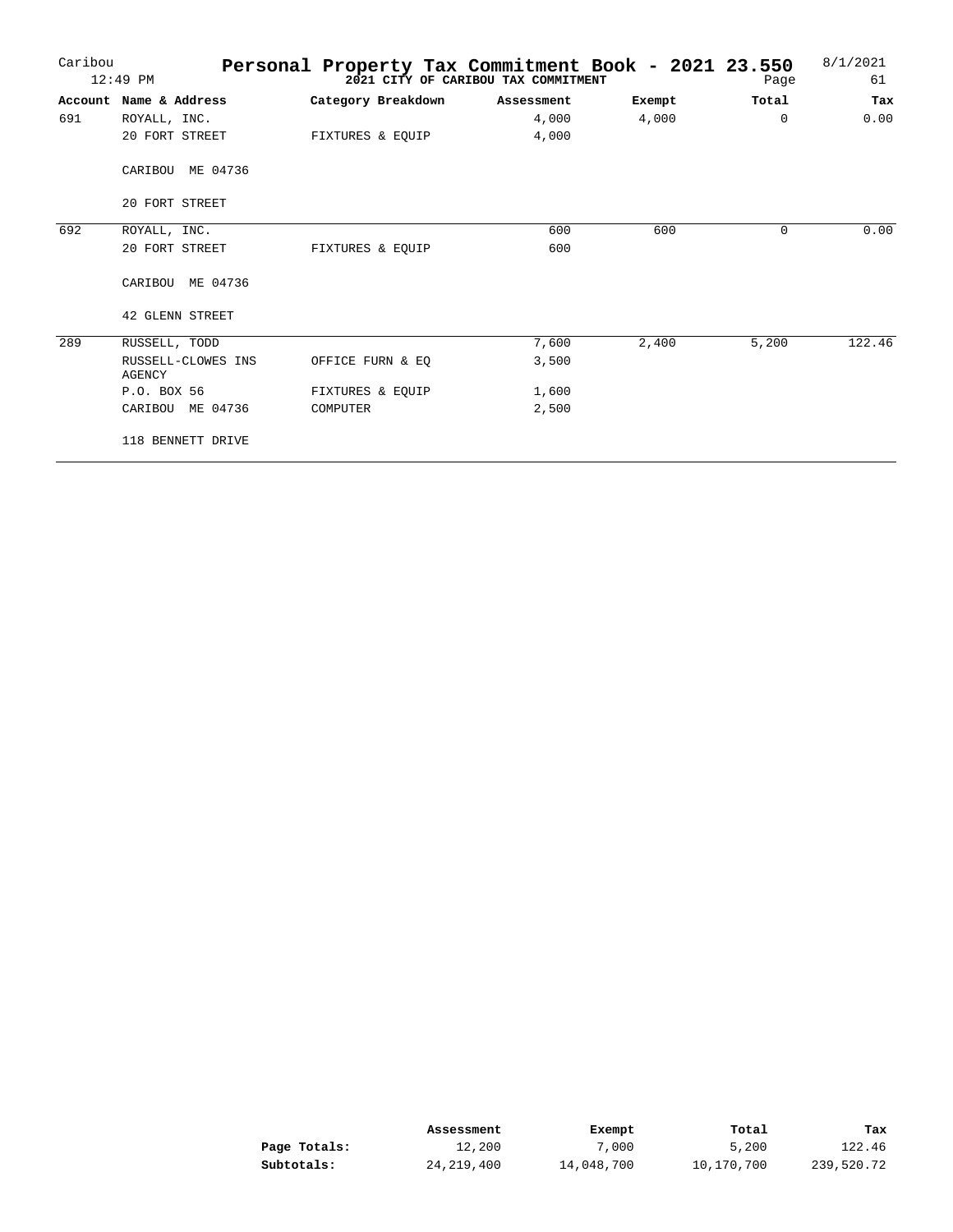| Caribou | $12:49$ PM                             | Personal Property Tax Commitment Book - 2021 23.550<br>2021 23:550 Page 2021 CITY OF CARIBOU TAX COMMITMENT |            |              |        | Page        | 8/1/2021<br>62 |
|---------|----------------------------------------|-------------------------------------------------------------------------------------------------------------|------------|--------------|--------|-------------|----------------|
|         | Account Name & Address                 | Category Breakdown                                                                                          |            | Assessment   | Exempt | Total       | Tax            |
| 680     | S & B FOX PROPERTIES,<br><b>LLC</b>    |                                                                                                             |            | 1,200        | 1,200  | $\mathbf 0$ | 0.00           |
|         | P.O. BOX 668                           | FIXTURES & EQUIP                                                                                            |            | 1,200        |        |             |                |
|         | PRESQUE ISLE ME 04769                  |                                                                                                             |            |              |        |             |                |
|         | 9 PLEASANT STREET                      |                                                                                                             |            |              |        |             |                |
| 292     | SAFETY KLEEN SYSTEMS,<br>INC.          |                                                                                                             |            | 1,500        | 1,500  | 0           | 0.00           |
|         | ATTN: PW TAX                           | MACHINERY & EQUIP                                                                                           |            | 1,500        |        |             |                |
|         | PO BOX 9149                            |                                                                                                             |            |              |        |             |                |
|         | NORWELL MA 02061-9149                  |                                                                                                             |            |              |        |             |                |
|         | VARIOUS                                |                                                                                                             |            |              |        |             |                |
| 826     | SALCH, RAYMOND                         |                                                                                                             |            | 3,500        | 0      | 3,500       | 82.43          |
|         | DBA: PAINT BY RAY                      | MACHINERY & EQUIP                                                                                           |            | 3,500        |        |             |                |
|         | 479 MADAWASKA ROAD<br>CARIBOU ME 04736 |                                                                                                             |            |              |        |             |                |
|         |                                        |                                                                                                             |            |              |        |             |                |
|         | 479 MADAWASKA ROAD                     |                                                                                                             |            |              |        |             |                |
| 725     | SAUNDERS, RANSFORD J                   |                                                                                                             |            | 200          | 200    | 0           | 0.00           |
|         | 50 WASHBURN STREET                     | FIXTURES & EQUIP                                                                                            |            | 200          |        |             |                |
|         | CARIBOU ME 04736                       |                                                                                                             |            |              |        |             |                |
|         | 50 WASHBURN STREET                     |                                                                                                             |            |              |        |             |                |
| 294     | SCIENTIFIC GAMES                       |                                                                                                             |            | 10,700       | 0      | 10,700      | 251.99         |
|         | INTERNATIONAL, INC<br>C/O RYAN, LLC    | COMPUTER                                                                                                    |            | 10,700       |        |             |                |
|         | PO BOX 4900 - DEPT 315                 |                                                                                                             |            |              |        |             |                |
|         | SCOTTSDALE AZ 85261<br>4900            |                                                                                                             |            |              |        |             |                |
|         |                                        |                                                                                                             |            |              |        |             |                |
|         | VARIOUS                                |                                                                                                             |            |              |        |             |                |
| 722     | SCOTT, MARILEE                         |                                                                                                             |            | 1,000        | 1,000  | $\mathbf 0$ | 0.00           |
|         | DBA: BETHESDA PROJECT<br>FITNESS       | FIXTURES & EQUIP                                                                                            |            | 1,000        |        |             |                |
|         | 515 MAIN STREET                        |                                                                                                             |            |              |        |             |                |
|         | CARIBOU ME 04736                       |                                                                                                             |            |              |        |             |                |
|         | 515 MAIN STREET                        |                                                                                                             |            |              |        |             |                |
| 507     | SCOTT, MEGHNN B                        |                                                                                                             |            | 800          | 300    | 500         | 11.78          |
|         | 137 BENNETT DRIVE                      | OFFICE FURN & EQ                                                                                            |            | 100          |        |             |                |
|         |                                        | FIXTURES & EQUIP                                                                                            |            | 700          |        |             |                |
|         | CARIBOU ME 04736                       |                                                                                                             |            |              |        |             |                |
|         | 137 BENNETT DRIVE                      |                                                                                                             |            |              |        |             |                |
| 27      | SCOTT, STEVE                           |                                                                                                             |            | 3,900        | 300    | 3,600       | 84.78          |
|         | 128 HIGH STREET                        | OFFICE FURN & EQ                                                                                            |            | 1,000        |        |             |                |
|         | CARIBOU ME 04736                       | FIXTURES & EQUIP<br>COMPUTER                                                                                |            | 2,600<br>300 |        |             |                |
|         |                                        |                                                                                                             |            |              |        |             |                |
|         | 128 HIGH STREET                        |                                                                                                             |            |              |        |             |                |
|         |                                        |                                                                                                             |            |              |        |             |                |
|         |                                        |                                                                                                             | Assessment |              | Exempt | Total       | Tax            |
|         |                                        | Page Totals:                                                                                                | 22,800     |              | 4,500  | 18,300      | 430.98         |

**Subtotals:**  $24,242,200$   $14,053,200$   $10,189,000$   $239,951.70$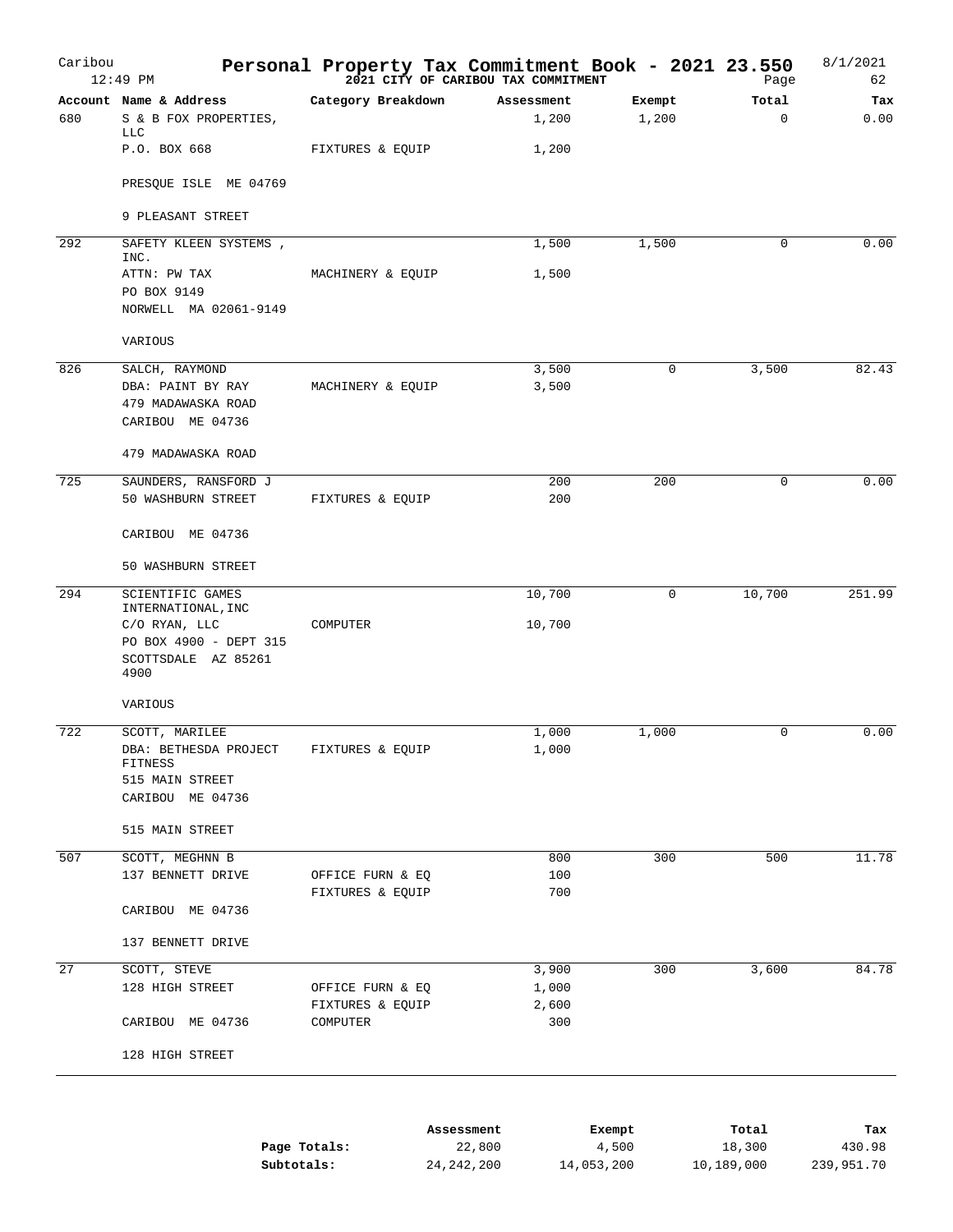| Caribou | $12:49$ PM                      | Personal Property Tax Commitment Book - 2021 23.550 | 2021 CITY OF CARIBOU TAX COMMITMENT |          |             | Page     | 8/1/2021<br>63 |
|---------|---------------------------------|-----------------------------------------------------|-------------------------------------|----------|-------------|----------|----------------|
|         | Account Name & Address          | Category Breakdown                                  | Assessment                          |          | Exempt      | Total    | Tax            |
| 296     | SHAW, ROBERT                    |                                                     |                                     | 293,700  | 87,000      | 206,700  | 4,867.79       |
|         | 91 GREEN RIDGE ROAD             | OFFICE FURN & EQ                                    |                                     | 200      |             |          |                |
|         |                                 | MACHINERY & EQUIP                                   |                                     | 293,100  |             |          |                |
|         | CARIBOU ME 04736                | COMPUTER                                            |                                     | 400      |             |          |                |
|         | 91 GREEN RIDGE ROAD             |                                                     |                                     |          |             |          |                |
| 130     | SILVER STAR ENTERPRISES         |                                                     |                                     | 4,000    | 600         | 3,400    | 80.07          |
|         | 953 FORT FAIRFIELD ROAD         | FIXTURES & EQUIP                                    |                                     | 300      |             |          |                |
|         |                                 | MACHINERY & EQUIP                                   |                                     | 3,700    |             |          |                |
|         | CARIBOU ME 04736                |                                                     |                                     |          |             |          |                |
|         | 953 FORT FAIRFIELD ROAD         |                                                     |                                     |          |             |          |                |
| 762     | SIMMONS, KEVIN B                |                                                     |                                     | 600      | $\mathbf 0$ | 600      | 14.13          |
|         | C/O DAVID M. KATZ               | FIXTURES & EQUIP                                    |                                     | 600      |             |          |                |
|         | 39 MONA ROAD                    |                                                     |                                     |          |             |          |                |
|         | PORTLAND ME 04103               |                                                     |                                     |          |             |          |                |
|         | 7 YORK STREET                   |                                                     |                                     |          |             |          |                |
| 845     | SIMMONS, KEVIN B.               |                                                     |                                     | $\Omega$ | $\Omega$    | $\Omega$ | 0.00           |
|         | 19 MAIN STREET                  |                                                     |                                     |          |             |          |                |
|         | CARIBOU ME 04736                |                                                     |                                     |          |             |          |                |
|         |                                 |                                                     |                                     |          |             |          |                |
|         | 608 MAIN STREET                 |                                                     |                                     |          |             |          |                |
| 803     | SLEEPER, JOSEPH & SONS,         |                                                     |                                     | 3,000    | 0           | 3,000    | 70.65          |
|         | INC.<br>99 LYNDON STREET        | FIXTURES & EQUIP                                    |                                     | 3,000    |             |          |                |
|         | CARIBOU ME 04736                |                                                     |                                     |          |             |          |                |
|         |                                 |                                                     |                                     |          |             |          |                |
|         | 2 MAPLE STREET                  |                                                     |                                     |          |             |          |                |
| 529     | SLEEPER, JOSEPH & SONS,<br>INC. |                                                     |                                     | 6,300    | 0           | 6,300    | 148.37         |
|         | 99 LYNDON STREET                | OFFICE FURN & EQ                                    |                                     | 1,700    |             |          |                |
|         |                                 | FIXTURES & EQUIP                                    |                                     | 3,700    |             |          |                |
|         | CARIBOU ME 04736                | MACHINERY & EQUIP                                   |                                     | 300      |             |          |                |
|         |                                 | COMPUTER                                            |                                     | 600      |             |          |                |
|         | 57 SWEDEN STREET                |                                                     |                                     |          |             |          |                |
| 304     | SLEEPER, JOSEPH M. JR.<br>&     |                                                     |                                     | 49,600   | $\mathbf 0$ | 49,600   | 1,168.08       |
|         | SLEEPERS SHOPPING               | OFFICE FURN & EQ                                    |                                     | 400      |             |          |                |
|         | CENTER                          |                                                     |                                     |          |             |          |                |
|         | 99 LYNDON STREET                | FIXTURES & EQUIP                                    |                                     | 35,700   |             |          |                |
|         | CARIBOU ME 04736                | MACHINERY & EQUIP                                   |                                     | 9,900    |             |          |                |
|         | 99 LYNDON STREET                | COMPUTER                                            |                                     | 3,600    |             |          |                |
| 305     | SMALL, CRAIG K                  |                                                     |                                     | 107,600  | 98,200      | 9,400    | 221.37         |
|         | FAMILY EYE CARE & MAVOR         | OFFICE FURN & EQ                                    |                                     | 800      |             |          |                |
|         | OPTICAL<br>16 TEAGUE STREET     | FIXTURES & EQUIP                                    |                                     | 30,200   |             |          |                |
|         | CARIBOU ME 04736                | MACHINERY & EQUIP                                   |                                     | 74,400   |             |          |                |
|         |                                 | COMPUTER                                            |                                     | 2,200    |             |          |                |
|         | 37 HERSCHEL STREET              |                                                     |                                     |          |             |          |                |
|         |                                 |                                                     |                                     |          |             |          |                |
|         |                                 |                                                     | Assessment                          |          | Exempt      | Total    | Tax            |
|         |                                 | Page Totals:                                        | 464,800                             |          | 185,800     | 279,000  | 6,570.46       |

| Page Totals: | 464,800    | 185,800    | 279,000    | 6,570.46   |
|--------------|------------|------------|------------|------------|
| Subtotals:   | 24,707,000 | 14,239,000 | 10,468,000 | 246,522.16 |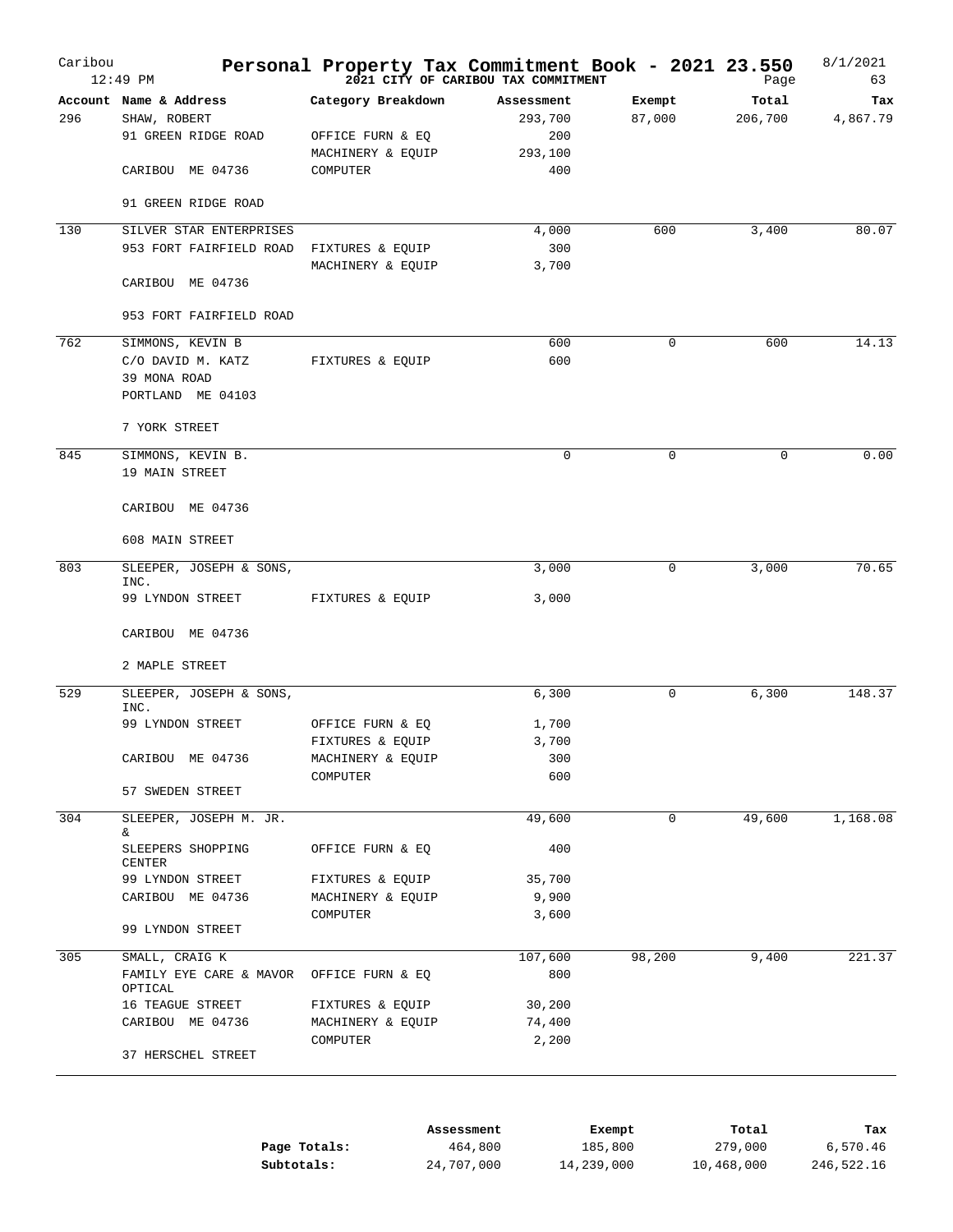| Caribou | $12:49$ PM                                                   | Personal Property Tax Commitment Book - 2021 23.550 | 2021 CITY OF CARIBOU TAX COMMITMENT |                 | Page                 | 8/1/2021<br>64 |
|---------|--------------------------------------------------------------|-----------------------------------------------------|-------------------------------------|-----------------|----------------------|----------------|
| 704     | Account Name & Address<br>SMITH, BRANDON S. &<br>JESSICA R B | Category Breakdown                                  | Assessment<br>3,200                 | Exempt<br>3,200 | Total<br>$\mathbf 0$ | Tax<br>0.00    |
|         | 260 BROWN ROAD                                               | FIXTURES & EQUIP                                    | 3,200                               |                 |                      |                |
|         | WOODLAND ME 04736                                            |                                                     |                                     |                 |                      |                |
|         | 9 KATAHDIN AVENUE                                            |                                                     |                                     |                 |                      |                |
| 706     | SMITH, BRANDON S. &                                          |                                                     | 21,000                              | 15,400          | 5,600                | 131.88         |
|         | JESSICA R B<br>260 BROWN ROAD                                | FIXTURES & EQUIP                                    | 21,000                              |                 |                      |                |
|         | WOODLAND ME 04736                                            |                                                     |                                     |                 |                      |                |
|         | 49 MAIN STREET                                               |                                                     |                                     |                 |                      |                |
| 307     | SODERBERG COMPANY, INC.                                      |                                                     | 1,402,700                           | 896,200         | 506,500              | 11,928.08      |
|         | 460 YORK STREET                                              | OFFICE FURN & EQ                                    | 6,600                               |                 |                      |                |
|         |                                                              | FIXTURES & EQUIP                                    | 9,300                               |                 |                      |                |
|         | CARIBOU ME 04736                                             | MACHINERY & EQUIP                                   | 1,385,400                           |                 |                      |                |
|         | 460 YORK STREET                                              | COMPUTER                                            | 1,400                               |                 |                      |                |
| 309     | SOLMAN & HUNTER, P.A.                                        |                                                     | 27,200                              | 5,300           | 21,900               | 515.75         |
|         | P.O. BOX 665                                                 | OFFICE FURN & EQ                                    | 10,600                              |                 |                      |                |
|         |                                                              | FIXTURES & EQUIP                                    | 13,600                              |                 |                      |                |
|         | CARIBOU ME 04736                                             | COMPUTER                                            | 3,000                               |                 |                      |                |
|         | 709 MAIN STREET                                              |                                                     |                                     |                 |                      |                |
| 95      | SOLMAN, NANCY                                                |                                                     | 11,400                              | 10,000          | 1,400                | 32.97          |
|         | 137 BENNETT DRIVE,<br>SUITE # 2                              | FIXTURES & EQUIP                                    | 11,400                              |                 |                      |                |
|         | CARIBOU ME 04736                                             |                                                     |                                     |                 |                      |                |
|         | 10 SOLMAN STREET                                             |                                                     |                                     |                 |                      |                |
| 96      | SOLMAN, NANCY                                                |                                                     | 9,000                               | 6,700           | 2,300                | 54.17          |
|         | 137 BENNETT DRIVE,<br>SUITE # 2                              | OFFICE FURN & EQ                                    | 1,900                               |                 |                      |                |
|         |                                                              | FIXTURES & EQUIP                                    | 7,100                               |                 |                      |                |
|         | CARIBOU ME 04736                                             |                                                     |                                     |                 |                      |                |
|         | 7 SOLMAN STREET                                              |                                                     |                                     |                 |                      |                |
| 310     | SOUCY, JIMMY                                                 |                                                     | 11,700                              | 2,300           | 9,400                | 221.37         |
|         | 38 ACCESS HIGHWAY                                            | OFFICE FURN & EQ                                    | 200                                 |                 |                      |                |
|         |                                                              | FIXTURES & EQUIP                                    | 400                                 |                 |                      |                |
|         | CARIBOU<br>МE<br>04736                                       | MACHINERY & EQUIP                                   | 10,900                              |                 |                      |                |
|         | 38 ACCESS HIGHWAY                                            | COMPUTER                                            | 200                                 |                 |                      |                |
| 838     | SPINNEY, GRANT                                               |                                                     | 1,000                               | 1,000           | 0                    | 0.00           |
|         | 15 VAUGHAN STREET                                            | MACHINERY & EQUIP                                   | 1,000                               |                 |                      |                |
|         | CARIBOU ME 04736                                             |                                                     |                                     |                 |                      |                |
|         | 15 VAUGHAN STREET                                            |                                                     |                                     |                 |                      |                |
|         |                                                              |                                                     |                                     |                 |                      |                |

|              | Assessment | Exempt     | Total      | Tax        |
|--------------|------------|------------|------------|------------|
| Page Totals: | 1,487,200  | 940,100    | 547,100    | 12,884.22  |
| Subtotals:   | 26,194,200 | 15,179,100 | 11,015,100 | 259,406.38 |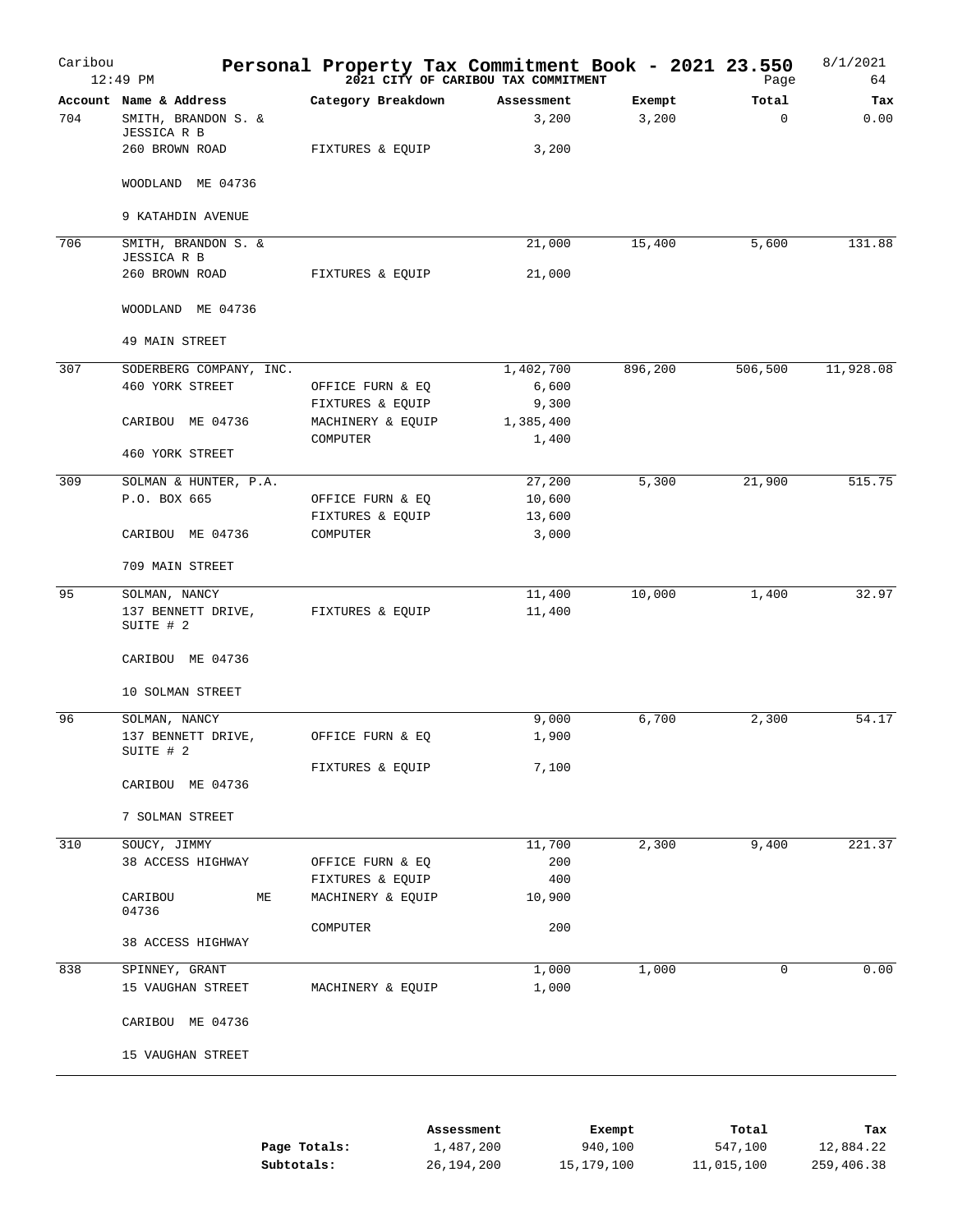| Caribou | 12:49 PM                                              | Personal Property Tax Commitment Book - 2021 23.550 | 2021 CITY OF CARIBOU TAX COMMITMENT |        | Page         | 8/1/2021<br>65 |
|---------|-------------------------------------------------------|-----------------------------------------------------|-------------------------------------|--------|--------------|----------------|
|         | Account Name & Address                                | Category Breakdown                                  | Assessment                          | Exempt | Total        | Tax            |
| 508     | ST. JEAN, JOLENE                                      |                                                     | 700                                 | 400    | 300          | 7.07           |
|         | 647 MAIN ST., APT 14A                                 | OFFICE FURN & EQ                                    | 300                                 |        |              |                |
|         |                                                       | FIXTURES & EQUIP                                    | 200                                 |        |              |                |
|         | CARIBOU ME 04736                                      | COMPUTER                                            | 200                                 |        |              |                |
|         | 647 MAIN STREET                                       |                                                     |                                     |        |              |                |
| 764     | ST. PETER GROUP, INC.<br>(THE)                        |                                                     | 2,600                               | 2,600  | $\mathbf{0}$ | 0.00           |
|         | P O BOX 254                                           | FIXTURES & EQUIP                                    | 2,600                               |        |              |                |
|         | BOLINGBROKE GA 31004                                  |                                                     |                                     |        |              |                |
|         | 8 PLANTE ROAD                                         |                                                     |                                     |        |              |                |
|         |                                                       |                                                     |                                     |        |              |                |
| 588     | ST. PETER, CRAIG                                      |                                                     | 2,200                               | 400    | 1,800        | 42.39          |
|         | D/B/A ST. PETER<br>SEATWORKS & UPHOLS                 | OFFICE FURN & EQ                                    | 100                                 |        |              |                |
|         | 352 WEST PRESQUE ISLE                                 | FIXTURES & EQUIP                                    | 1,400                               |        |              |                |
|         | ROAD<br>CARIBOU ME 04736                              | MACHINERY & EQUIP                                   | 700                                 |        |              |                |
|         |                                                       |                                                     |                                     |        |              |                |
|         | 352 WEST PRESQUE ISLE<br>ROAD                         |                                                     |                                     |        |              |                |
| 656     | ST. PETER, DERICK                                     |                                                     | 4,500                               | 4,300  | 200          | 4.71           |
|         | DBA: CREATIVE CARPENTRY MACHINERY & EQUIP<br>OF MAINE |                                                     | 4,500                               |        |              |                |
|         | 6 WATER STREET                                        |                                                     |                                     |        |              |                |
|         | CARIBOU ME 04736                                      |                                                     |                                     |        |              |                |
|         | 6 WATER STREET                                        |                                                     |                                     |        |              |                |
| 315     | ST. PETER, PATRICK &                                  |                                                     | 29,200                              | 5,900  | 23,300       | 548.72         |
|         | SONS INC.                                             |                                                     |                                     |        |              |                |
|         | P.O. BOX 746                                          | OFFICE FURN & EQ                                    | 1,700                               |        |              |                |
|         |                                                       | FIXTURES & EQUIP                                    | 2,700                               |        |              |                |
|         | CARIBOU ME 04736                                      | MACHINERY & EQUIP<br>COMPUTER                       | 23,700                              |        |              |                |
|         | 539 MAIN STREET                                       |                                                     | 1,100                               |        |              |                |
| 316     | ST. PETER, PHILLIP                                    |                                                     | 12,600                              | 1,000  | 11,600       | 273.18         |
|         | 107 THOMPSON ROAD                                     | OFFICE FURN & EQ                                    | 100                                 |        |              |                |
|         |                                                       | FIXTURES & EQUIP                                    | 500                                 |        |              |                |
|         | CARIBOU ME 04736                                      | MACHINERY & EQUIP                                   | 11,900                              |        |              |                |
|         |                                                       | COMPUTER                                            | 100                                 |        |              |                |
|         | 107 THOMPSON ROAD                                     |                                                     |                                     |        |              |                |
| 818     | ST. PETER, RICHARD                                    |                                                     | 15,000                              | 0      | 15,000       | 353.25         |
|         | DBA: DICK ST. PETER                                   | MACHINERY & EQUIP                                   | 15,000                              |        |              |                |
|         | CONSTRUCTION<br>1611 VAN BUREN ROAD                   |                                                     |                                     |        |              |                |
|         | CONNOR TOWNSHIP ME                                    |                                                     |                                     |        |              |                |
|         | 04736                                                 |                                                     |                                     |        |              |                |
|         | 142 ALBAIR ROAD                                       |                                                     |                                     |        |              |                |
| 763     | ST. PETER, RUDOLPH                                    |                                                     | 500                                 | 300    | 200          | 4.71           |
|         | 33 WASHINGTON STREET                                  | FIXTURES & EQUIP                                    | 500                                 |        |              |                |
|         | CARIBOU ME 04736                                      |                                                     |                                     |        |              |                |
|         | 33 WASHINGTON STREET                                  |                                                     |                                     |        |              |                |
|         |                                                       | Assessment                                          |                                     | Exempt | Total        | Tax            |
|         |                                                       | Page Totals:                                        | 67,300                              | 14,900 | 52,400       | 1,234.03       |
|         | Subtotals:                                            | 26, 261, 500                                        | 15,194,000                          |        | 11,067,500   | 260,640.41     |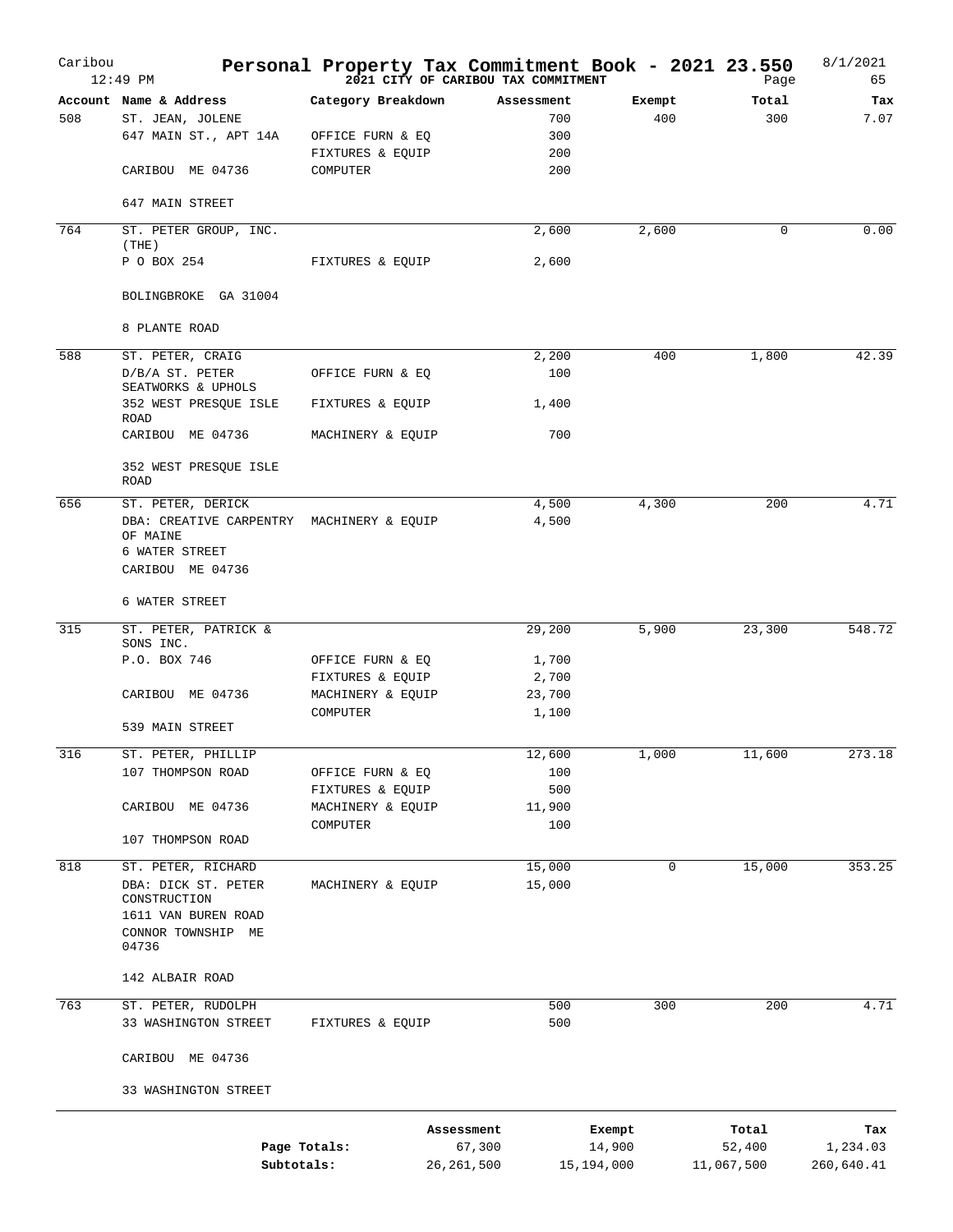| Caribou | $12:49$ PM                        |                    | Personal Property Tax Commitment Book - 2021 23.550<br>2021 CITY OF CARIBOU TAX COMMITMENT |        |   | Page        | 8/1/2021<br>66 |
|---------|-----------------------------------|--------------------|--------------------------------------------------------------------------------------------|--------|---|-------------|----------------|
|         | Account Name & Address            | Category Breakdown | Assessment                                                                                 | Exempt |   | Total       | Tax            |
| 837     | STAPLES, DEAN & DONNA             |                    | 36,900                                                                                     | 10,300 |   | 26,600      | 626.43         |
|         | DBA: STAPLES<br>CONSTRUCTION      | OFFICE FURN & EQ   | 600                                                                                        |        |   |             |                |
|         | 44 SUPERIOR DRIVE                 | FIXTURES & EQUIP   | 100                                                                                        |        |   |             |                |
|         | CARIBOU ME 04736                  | MACHINERY & EQUIP  | 35,000                                                                                     |        |   |             |                |
|         |                                   | COMPUTER           | 1,200                                                                                      |        |   |             |                |
|         | 40 GRIMES MILL ROAD               |                    |                                                                                            |        |   |             |                |
| 318     | STATE FARM MUTUAL AUTO<br>INS CO. |                    | 4,000                                                                                      | 4,000  |   | $\mathbf 0$ | 0.00           |
|         | C/O CORP TAX D2-CPTR              | FIXTURES & EQUIP   | 400                                                                                        |        |   |             |                |
|         | ONE STATE FARM PLAZA              | COMPUTER           | 3,600                                                                                      |        |   |             |                |
|         | BLOOMINGTON IL 61710              |                    |                                                                                            |        |   |             |                |
|         | 15 SWEDEN STREET                  |                    |                                                                                            |        |   |             |                |
| 836     | SULLIVAN, HEATHER                 |                    | 30,400                                                                                     | 30,400 |   | $\Omega$    | 0.00           |
|         | DBA: HONESTLY CLEAN               | MACHINERY & EQUIP  | 30,300                                                                                     |        |   |             |                |
|         | 15 COOLIDGE AVE                   | COMPUTER           | 100                                                                                        |        |   |             |                |
|         | CARIBOU ME 04736                  |                    |                                                                                            |        |   |             |                |
|         | 15 COOLIDGE AVENUE                |                    |                                                                                            |        |   |             |                |
| 556     | SUTHERLAND, DEBBIE A              |                    | 3,400                                                                                      |        | 0 | 3,400       | 80.07          |
|         | 25 SWEDEN ST, STE C               | OFFICE FURN & EQ   | 200                                                                                        |        |   |             |                |
|         |                                   | FIXTURES & EQUIP   | 2,100                                                                                      |        |   |             |                |
|         | CARIBOU ME 04736                  | MACHINERY & EQUIP  | 100                                                                                        |        |   |             |                |
|         |                                   | COMPUTER           | 1,000                                                                                      |        |   |             |                |
|         | 25 SWEDEN STREET                  |                    |                                                                                            |        |   |             |                |
| 321     | SUTHERLAND, STUART                |                    | 39,300                                                                                     | 9,100  |   | 30,200      | 711.21         |
|         | 384 MAIN STREET                   | MACHINERY & EQUIP  | 39,300                                                                                     |        |   |             |                |
|         | CARIBOU ME 04736                  |                    |                                                                                            |        |   |             |                |
|         | 384 MAIN STREET                   |                    |                                                                                            |        |   |             |                |
| 849     | SYNCHRONY FINANCIAL               |                    | 2,900                                                                                      | 2,900  |   | 0           | 0.00           |
|         | 777 LONG RIDGE ROAD               | MACHINERY & EQUIP  | 2,900                                                                                      |        |   |             |                |
|         | STAMFORD CT 06902                 |                    |                                                                                            |        |   |             |                |
|         | 425 ALBAIR ROAD                   |                    |                                                                                            |        |   |             |                |

|              | Assessment | Exempt     | Total      | Tax        |
|--------------|------------|------------|------------|------------|
| Page Totals: | 116,900    | 56,700     | 60,200     | 1,417.71   |
| Subtotals:   | 26,378,400 | 15,250,700 | 11,127,700 | 262,058.12 |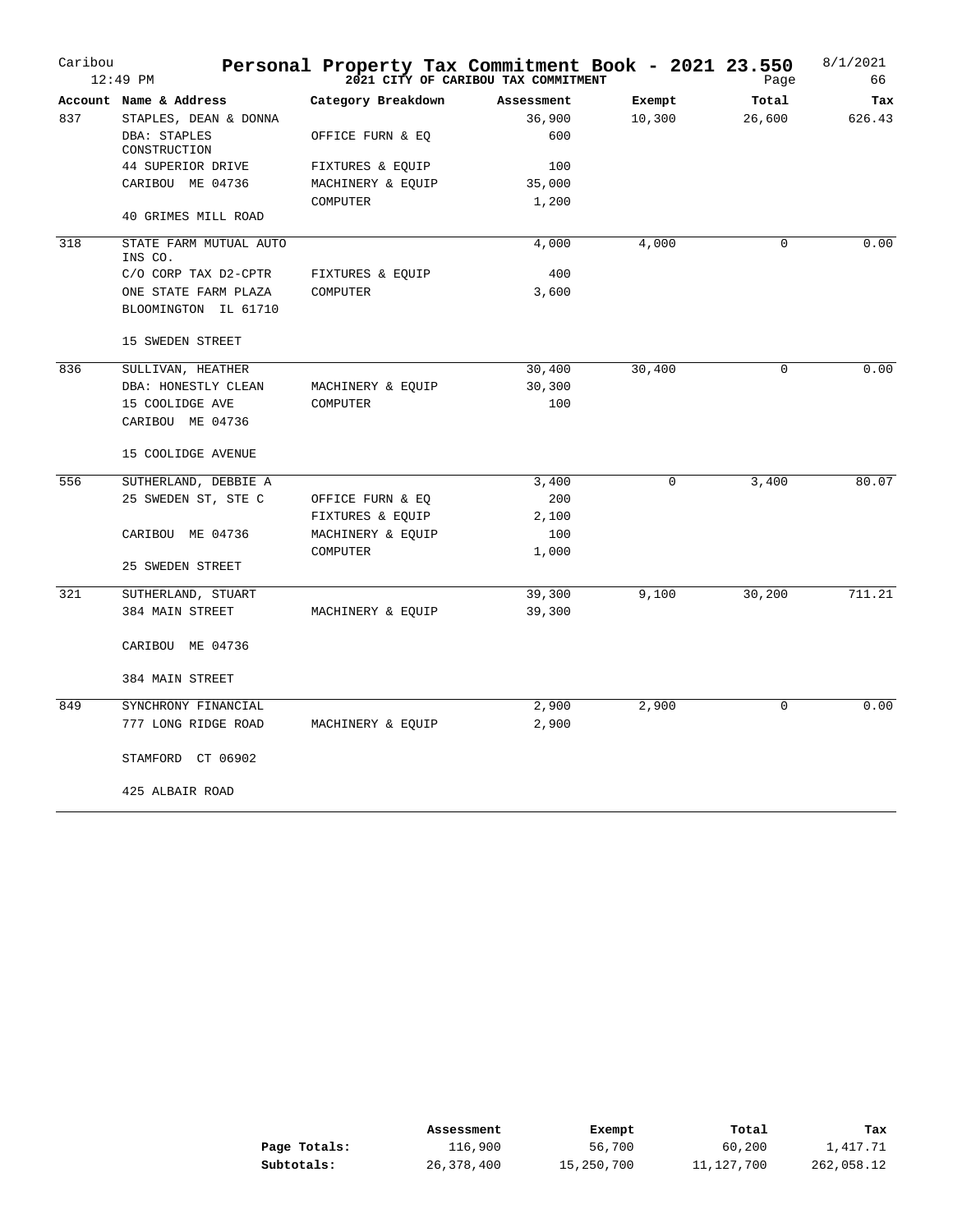| Caribou | $12:49$ PM                                                                                                             | Personal Property Tax Commitment Book - 2021 23.550                   | 2021 CITY OF CARIBOU TAX COMMITMENT             |                       | Page           | 8/1/2021<br>67 |
|---------|------------------------------------------------------------------------------------------------------------------------|-----------------------------------------------------------------------|-------------------------------------------------|-----------------------|----------------|----------------|
| 724     | Account Name & Address<br>TARR, MARK<br>DBA: TARR SEED POTATOES<br>2059 WASHBURN ROAD<br>WASHBURN ME 04786             | Category Breakdown<br>MACHINERY & EQUIP                               | Assessment<br>4,100<br>4,100                    | Exempt<br>$\mathbf 0$ | Total<br>4,100 | Tax<br>96.56   |
|         | 19 BIRDSEYE AVE                                                                                                        |                                                                       |                                                 |                       |                |                |
| 132     | TBK NORTHERN MAINE LLC<br>2149 POWELL STREET<br>SAN FRANCISCO CA 94133<br>563 ACCESS HIGHWAY                           | OFFICE FURN & EQ<br>FIXTURES & EQUIP<br>MACHINERY & EQUIP<br>COMPUTER | 1,400<br>300<br>900<br>100<br>100               | 400                   | 1,000          | 23.55          |
| 260     | TD BANK, NA<br>ATTN: BETH DITANNO<br>101 HADDONFIELD ROAD,<br>2ND FLOOR<br>CHERRY HILL<br>NJ 08002<br>14 SWEDEN STREET | OFFICE FURN & EQ<br>FIXTURES & EQUIP<br>COMPUTER                      | 135,200<br>6,500<br>37,500<br>91,200            | 107,000               | 28,200         | 664.11         |
| 84      | THE COUNTY FEDERAL<br>CREDIT UNION<br>110 CARMICHAEL STREET<br>PRESQUE ISLE ME 04769<br>82 BENNETT DRIVE               | OFFICE FURN & EQ<br>FIXTURES & EQUIP<br>MACHINERY & EQUIP<br>COMPUTER | 128,700<br>33,500<br>45,300<br>16,400<br>33,500 | 86,600                | 42,100         | 991.46         |
| 557     | THERIAULT, GREGORY<br>133 SWEDEN STREET<br>CARIBOU ME 04736<br>27 ARMCO AVENUE                                         | FIXTURES & EQUIP<br>MACHINERY & EQUIP                                 | 24,600<br>200<br>24,400                         | 1,800                 | 22,800         | 536.94         |
| 681     | THERIAULT, GREGORY J<br>133 SWEDEN STREET<br>CARIBOU ME 04736<br>17 COLLINS STREET                                     | FIXTURES & EOUIP                                                      | 600<br>600                                      | 0                     | 600            | 14.13          |
| 682     | THERIAULT, GREGORY J<br>133 SWEDEN ST<br>CARIBOU ME 04736<br><b>36 ROBERTS STREET</b>                                  | FIXTURES & EQUIP                                                      | 1,700<br>1,700                                  | 1,700                 | $\mathbf 0$    | 0.00           |
| 765     | THERIAULT, NORMAN L. &<br>LINDA M.<br>3 ELM STREET<br>#1<br>CARIBOU ME 04736<br>3 ELM STREET                           | FIXTURES & EQUIP                                                      | 1,100<br>1,100                                  | 0                     | 1,100          | 25.91          |

|              | Assessment | Exempt     | Total      | Tax        |
|--------------|------------|------------|------------|------------|
| Page Totals: | 297,400    | 197,500    | 99,900     | 2,352.66   |
| Subtotals:   | 26,675,800 | 15,448,200 | 11,227,600 | 264,410.78 |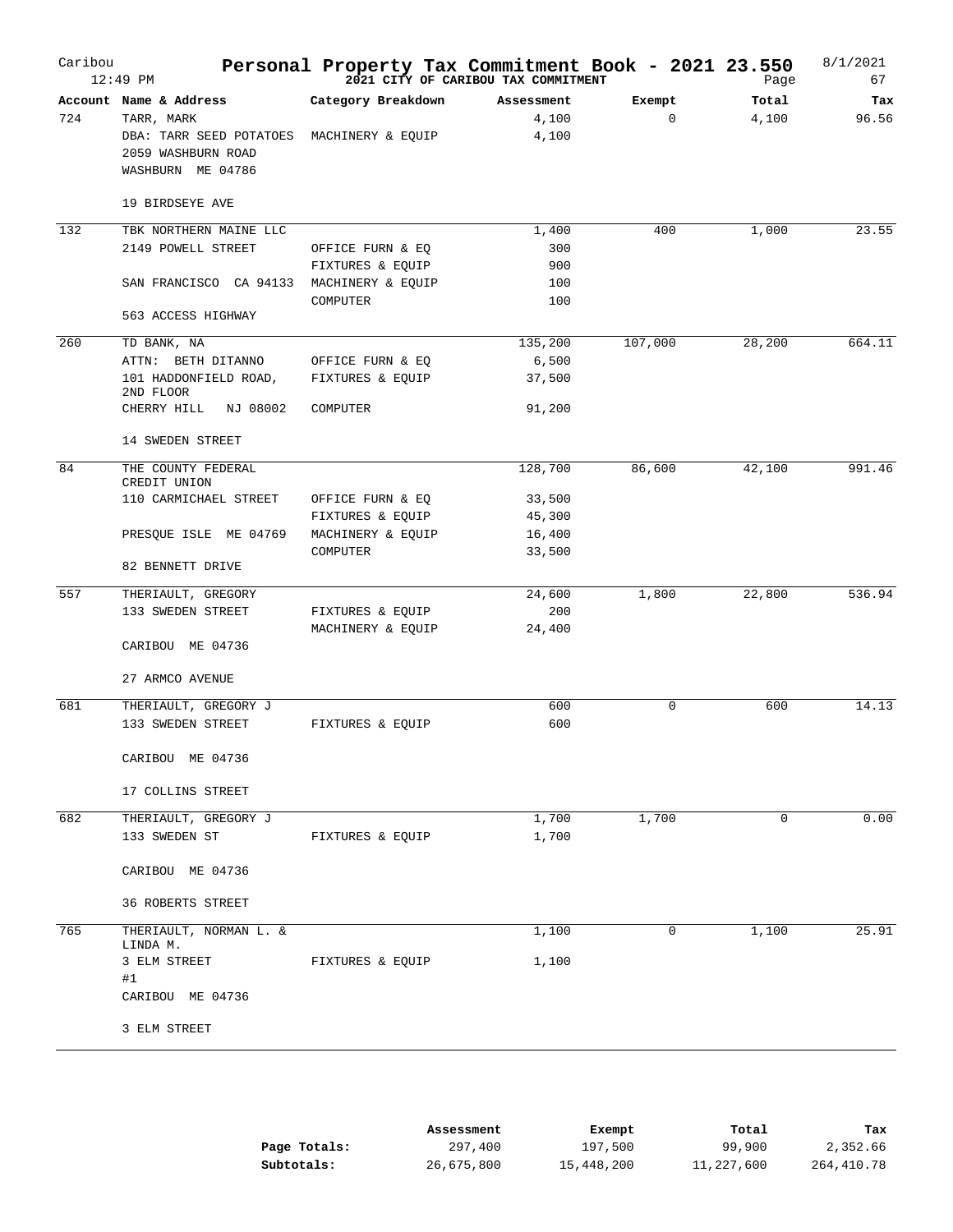| Caribou | $12:49$ PM                                                                                                                                             |                                                   | Personal Property Tax Commitment Book - 2021 23.550<br><sup>2021</sup> <sup>2021</sup> CITY OF CARIBOU TAX COMMITMENT |                 |   | Page           | 8/1/2021<br>68 |
|---------|--------------------------------------------------------------------------------------------------------------------------------------------------------|---------------------------------------------------|-----------------------------------------------------------------------------------------------------------------------|-----------------|---|----------------|----------------|
| 664     | Account Name & Address<br>THERIAULT, PAUL & JOAN<br>RIVERS BEND MOBILE HOME<br>PARK<br>339 RIVER ROAD<br>LOT # 6<br>CARIBOU ME 04736<br>333 RIVER ROAD | Category Breakdown<br>MACHINERY & EQUIP           | Assessment<br>12,100<br>12,100                                                                                        | Exempt<br>4,700 |   | Total<br>7,400 | Tax<br>174.27  |
| 328     | THERIAULT, SHANE<br>212 VAN BUREN ROAD<br>CARIBOU ME 04736<br>212 VAN BUREN ROAD                                                                       | FIXTURES & EQUIP<br>MACHINERY & EQUIP<br>COMPUTER | 240,700<br>7,000<br>230,200<br>3,500                                                                                  |                 | 0 | 240,700        | 5,668.49       |
| 804     | THOMPSON, ADAM E<br>P.O. BOX 42<br>WASHBURN ME 04786<br>188 SWEDEN STREET                                                                              | FIXTURES & EQUIP                                  | 6,000<br>6,000                                                                                                        |                 | 0 | 6,000          | 141.30         |
| 721     | TIAA COMMERCIAL<br>FINANCE, INC.<br>630 N CENTRAL EXPY, STE FIXTURES & EQUIP<br>Α.<br>PLANO TX 75074<br>14 OLD VAN BUREN ROAD                          |                                                   | 1,400<br>1,400                                                                                                        | 1,400           |   | $\mathbf 0$    | 0.00           |
| 471     | TIME WARNER CABLE<br>INTERNET LLC<br>C/O TIME WARNER CABLE<br>TAX DEPT<br>P.O. BOX 7467<br>CHARLOTTE NC 28241<br>7467<br>VARIOUS                       | MACHINERY & EQUIP<br>COMPUTER                     | 205,500<br>198,200<br>7,300                                                                                           |                 | 0 | 205,500        | 4,839.53       |
| 331     | TIME WARNER CABLE<br>NORTHEAST LLC<br>C/O TIME WARNER CABLE<br>TAX DEPT<br>P.O. BOX 7467<br>CHARLOTTE NC 28241<br>7467<br>VARIOUS                      | MACHINERY & EQUIP<br>COMPUTER                     | 1,323,400<br>1,059,500<br>263,900                                                                                     |                 | 0 | 1,323,400      | 31,166.07      |
| 462     | TIMEPAYMENT CORP<br>1600 DISTRICT AVENUE<br>SUITE #200<br>BURLINGTON MA 01803<br>VARIOUS                                                               | COMPUTER                                          | 2,500<br>2,500                                                                                                        |                 | 0 | 2,500          | 58.88          |

|              | Assessment | Exempt     | Total      | Tax        |
|--------------|------------|------------|------------|------------|
| Page Totals: | 1,791,600  | 6,100      | 1,785,500  | 42,048.54  |
| Subtotals:   | 28,467,400 | 15,454,300 | 13,013,100 | 306,459.32 |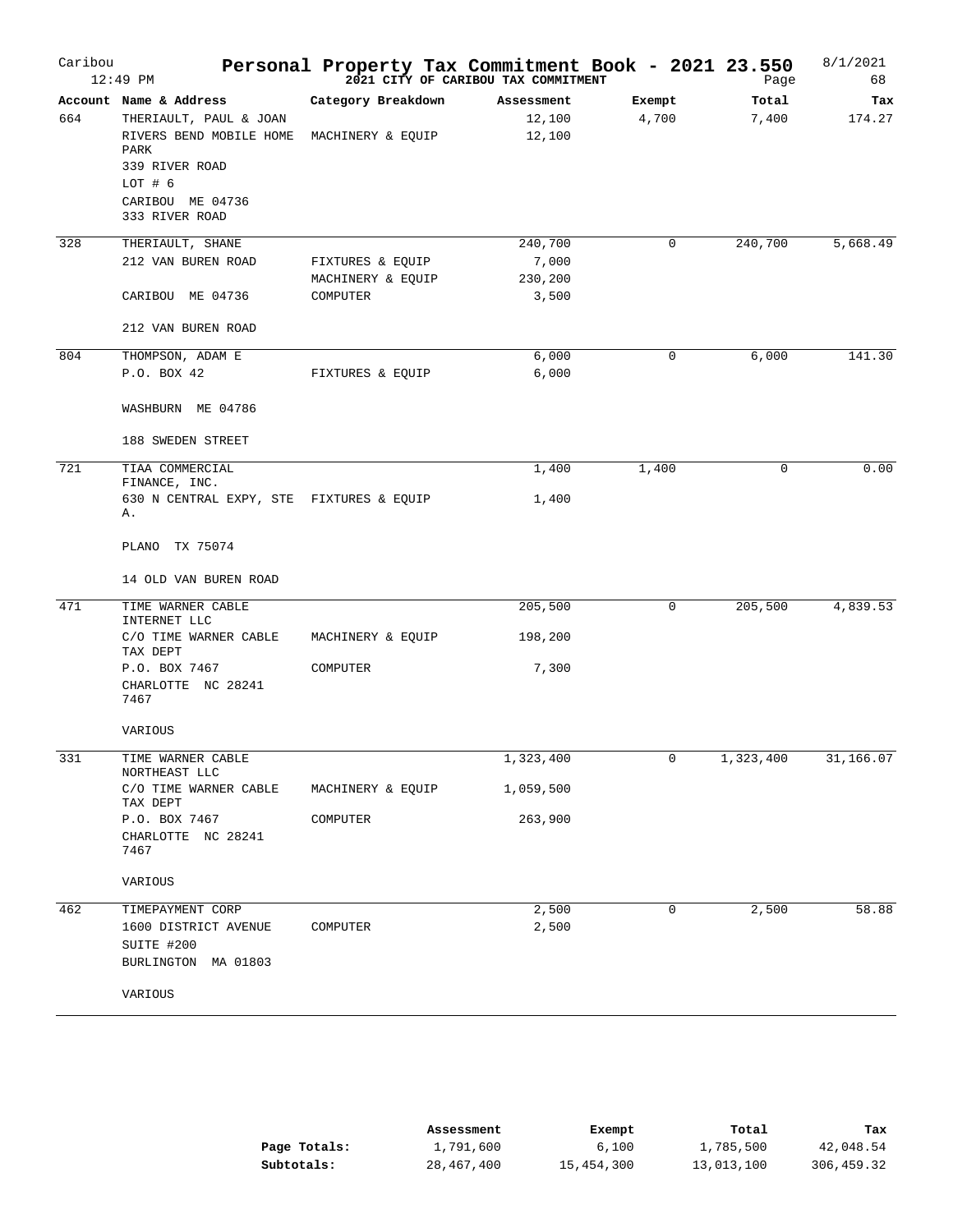| Caribou | 12:49 PM               |                    | Personal Property Tax Commitment Book - 2021 23.550<br>2021 CITY OF CARIBOU TAX COMMITMENT |             | Page     | 8/1/2021<br>69 |
|---------|------------------------|--------------------|--------------------------------------------------------------------------------------------|-------------|----------|----------------|
|         | Account Name & Address | Category Breakdown | Assessment                                                                                 | Exempt      | Total    | Tax            |
| 766     | TODD, NANCY            |                    | 900                                                                                        | 500         | 400      | 9.42           |
|         | 27A PARK STREET        | FIXTURES & EQUIP   | 900                                                                                        |             |          |                |
|         | CARIBOU ME 04736       |                    |                                                                                            |             |          |                |
|         | 27 PARK STREET         |                    |                                                                                            |             |          |                |
| 351     | TOWNVIEW ESTATES, LLC  |                    | 7,300                                                                                      | 4,400       | 2,900    | 68.30          |
|         | 33 LYNDON STREET       | FIXTURES & EQUIP   | 7,300                                                                                      |             |          |                |
|         | CARIBOU ME 04736       |                    |                                                                                            |             |          |                |
|         | 712 MAIN STREET        |                    |                                                                                            |             |          |                |
| 660     | TOYOTA INDUSTRIES COMM |                    | 18,000                                                                                     | 18,000      | $\Omega$ | 0.00           |
|         | FINANCE, INC           |                    |                                                                                            |             |          |                |
|         | PO BOX 80615           | MACHINERY & EQUIP  | 18,000                                                                                     |             |          |                |
|         | INDIANAPOLIS IN 46280  |                    |                                                                                            |             |          |                |
|         | 1140 PRESQUE ISLE ROAD |                    |                                                                                            |             |          |                |
| 561     | TROYCO LLC             |                    | 123,500                                                                                    | $\mathbf 0$ | 123,500  | 2,908.43       |
|         | 109 BENNETT DRIVE      | FIXTURES & EQUIP   | 123,500                                                                                    |             |          |                |
|         | CARIBOU ME 04736       |                    |                                                                                            |             |          |                |
|         | 109 BENNETT DRIVE      |                    |                                                                                            |             |          |                |
| 644     | TRUDEL, LEO            |                    | 6,300                                                                                      | $\Omega$    | 6,300    | 148.37         |
|         | P O BOX 351            | OFFICE FURN & EQ   | 600                                                                                        |             |          |                |
|         |                        | FIXTURES & EQUIP   | 4,700                                                                                      |             |          |                |
|         | CARIBOU ME 04736       | COMPUTER           | 1,000                                                                                      |             |          |                |
|         | 1137 PRESQUE ISLE ROAD |                    |                                                                                            |             |          |                |

|              | Assessment | Exempt     | Total      | Tax        |
|--------------|------------|------------|------------|------------|
| Page Totals: | 156,000    | 22,900     | 133,100    | 3,134.52   |
| Subtotals:   | 28,623,400 | 15,477,200 | 13,146,200 | 309,593.84 |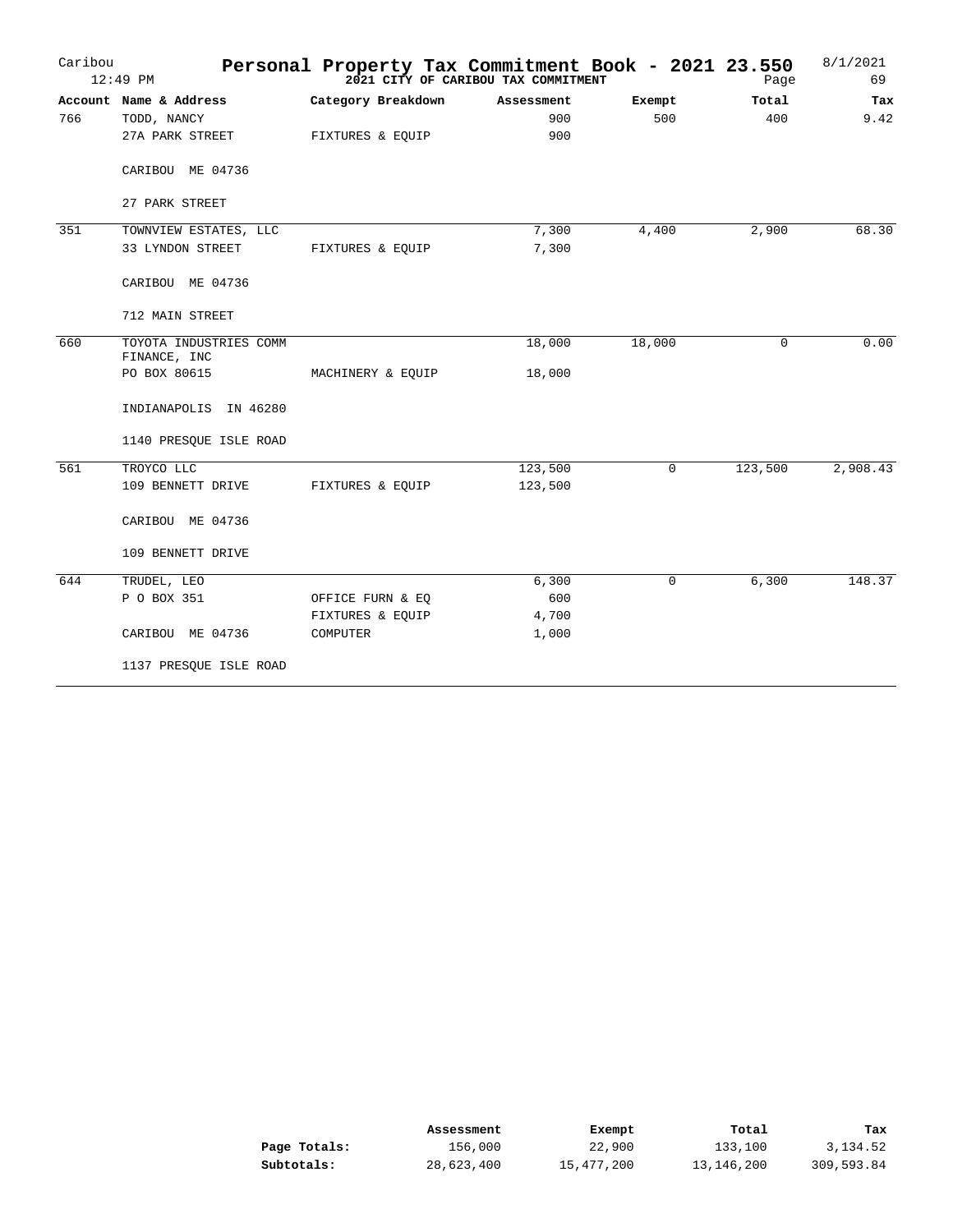| Caribou | $12:49$ PM                                           | Personal Property Tax Commitment Book - 2021 23.550 | 2021 CITY OF CARIBOU TAX COMMITMENT |             | Page     | 8/1/2021<br>70 |
|---------|------------------------------------------------------|-----------------------------------------------------|-------------------------------------|-------------|----------|----------------|
|         | Account Name & Address                               | Category Breakdown                                  | Assessment                          | Exempt      | Total    | Tax            |
| 587     | U.S. BANK NATIONAL<br>ASSOCIATION                    |                                                     | 3,000                               | 3,000       | $\Omega$ | 0.00           |
|         | 1310 MADRID STREET<br>SUITE 100<br>MARSHALL MN 56258 | FIXTURES & EOUIP                                    | 3,000                               |             |          |                |
|         | VARIOUS (AMHC)                                       |                                                     |                                     |             |          |                |
| 641     | UNIFIED MERCHANT<br><b>SERVICES</b>                  |                                                     | $\mathbf 0$                         | $\mathbf 0$ | 0        | 0.00           |
|         | PO BOX 4900                                          |                                                     |                                     |             |          |                |
|         | SCOTTSDALE AZ 85261                                  |                                                     |                                     |             |          |                |
|         | 15 SWEDEN STREET                                     |                                                     |                                     |             |          |                |
| 192     | UNITED INSURANCE                                     |                                                     | 14,600                              | 10,900      | 3,700    | 87.14          |
|         | 101 A HIGH STREET                                    | OFFICE FURN & EQ                                    | 2,700                               |             |          |                |
|         |                                                      | FIXTURES & EQUIP                                    | 4,200                               |             |          |                |
|         | CARIBOU<br>ME 04736                                  | COMPUTER                                            | 7,700                               |             |          |                |
|         | 101 HIGH STREET                                      |                                                     |                                     |             |          |                |

|              | Assessment | Exempt     | Total      | Tax        |
|--------------|------------|------------|------------|------------|
| Page Totals: | 17,600     | 13,900     | 3,700      | 87.14      |
| Subtotals:   | 28,641,000 | 15,491,100 | 13,149,900 | 309,680.98 |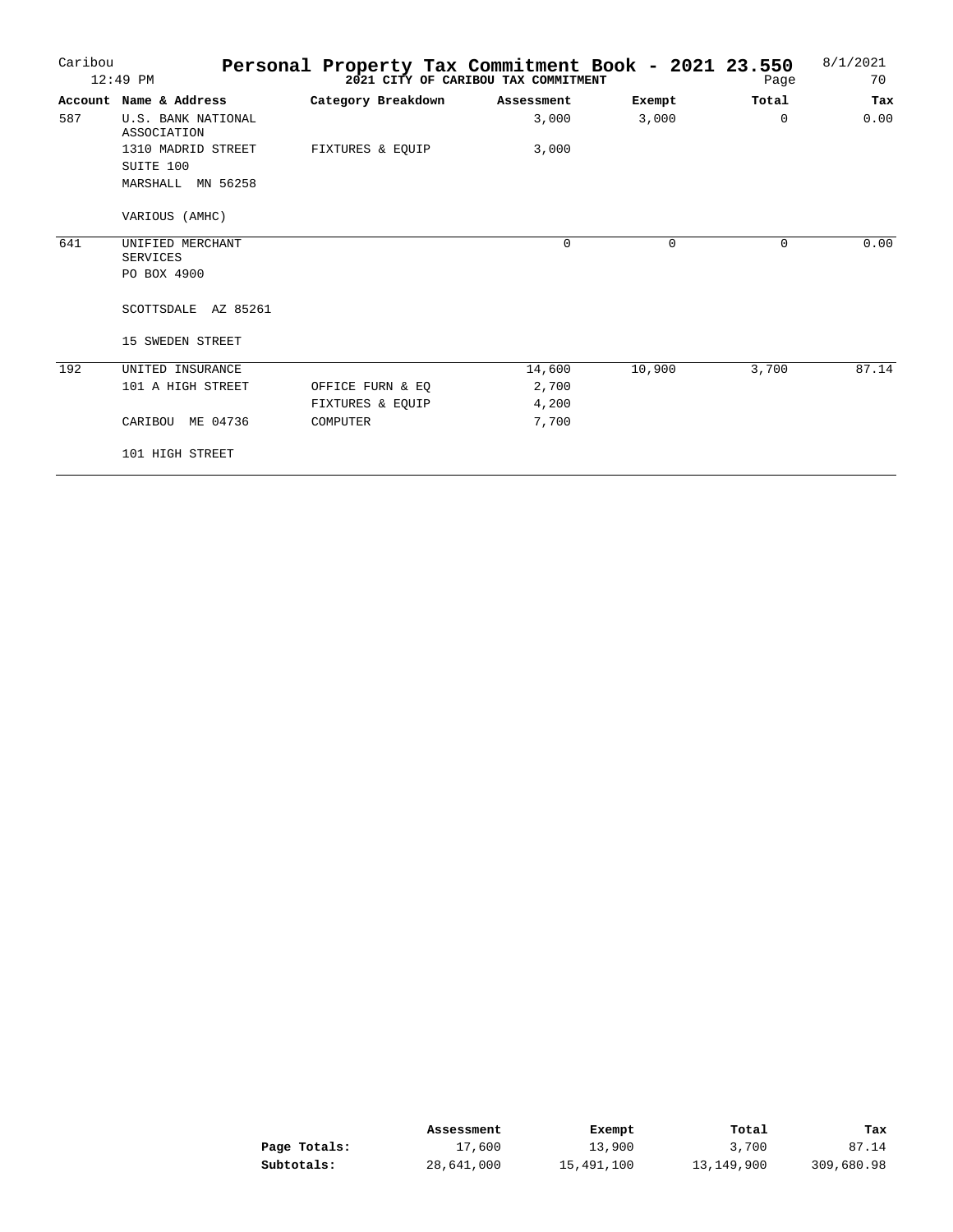| Caribou | $12:49$ PM                         | Personal Property Tax Commitment Book - 2021 23.550 | 2021 CITY OF CARIBOU TAX COMMITMENT |          | Page  | 8/1/2021<br>71 |
|---------|------------------------------------|-----------------------------------------------------|-------------------------------------|----------|-------|----------------|
| Account | Name & Address                     | Category Breakdown                                  | Assessment                          | Exempt   | Total | Tax            |
| 562     | VAUGHN REALTY, INC.                |                                                     | 1,000                               | $\Omega$ | 1,000 | 23.55          |
|         | P.O. BOX 1036                      | OFFICE FURN & EO                                    | 400                                 |          |       |                |
|         |                                    | FIXTURES & EOUIP                                    | 300                                 |          |       |                |
|         | ME 04736<br>CARIBOU                | COMPUTER                                            | 300                                 |          |       |                |
|         | 7 HATCH DRIVE                      |                                                     |                                     |          |       |                |
| 717     | VERIZON CONNECT FLEET<br>USA, INC. |                                                     | 6,700                               | $\Omega$ | 6,700 | 157.79         |
|         | C/O DUFF & PHELPS, LLC             | COMPUTER                                            | 6,700                               |          |       |                |
|         | PO BOX 2749                        |                                                     |                                     |          |       |                |
|         | ADDISON TX 75001                   |                                                     |                                     |          |       |                |
|         | 271 FORT FAIRFIELD ROAD            |                                                     |                                     |          |       |                |
| 338     | VIOLETTE, BRIAN                    |                                                     | 500                                 | $\Omega$ | 500   | 11.78          |
|         | 197 MAIN STREET                    | OFFICE FURN & EQ                                    | 100                                 |          |       |                |
|         |                                    | FIXTURES & EOUIP                                    | 200                                 |          |       |                |
|         | ME 04736<br>CARIBOU                | MACHINERY & EOUIP                                   | 200                                 |          |       |                |
|         | 197 MAIN STREET                    |                                                     |                                     |          |       |                |

|              | Assessment | Exempt     | Total      | Tax        |
|--------------|------------|------------|------------|------------|
| Page Totals: | 8,200      |            | 8,200      | 193.12     |
| Subtotals:   | 28,649,200 | 15,491,100 | 13,158,100 | 309,874.10 |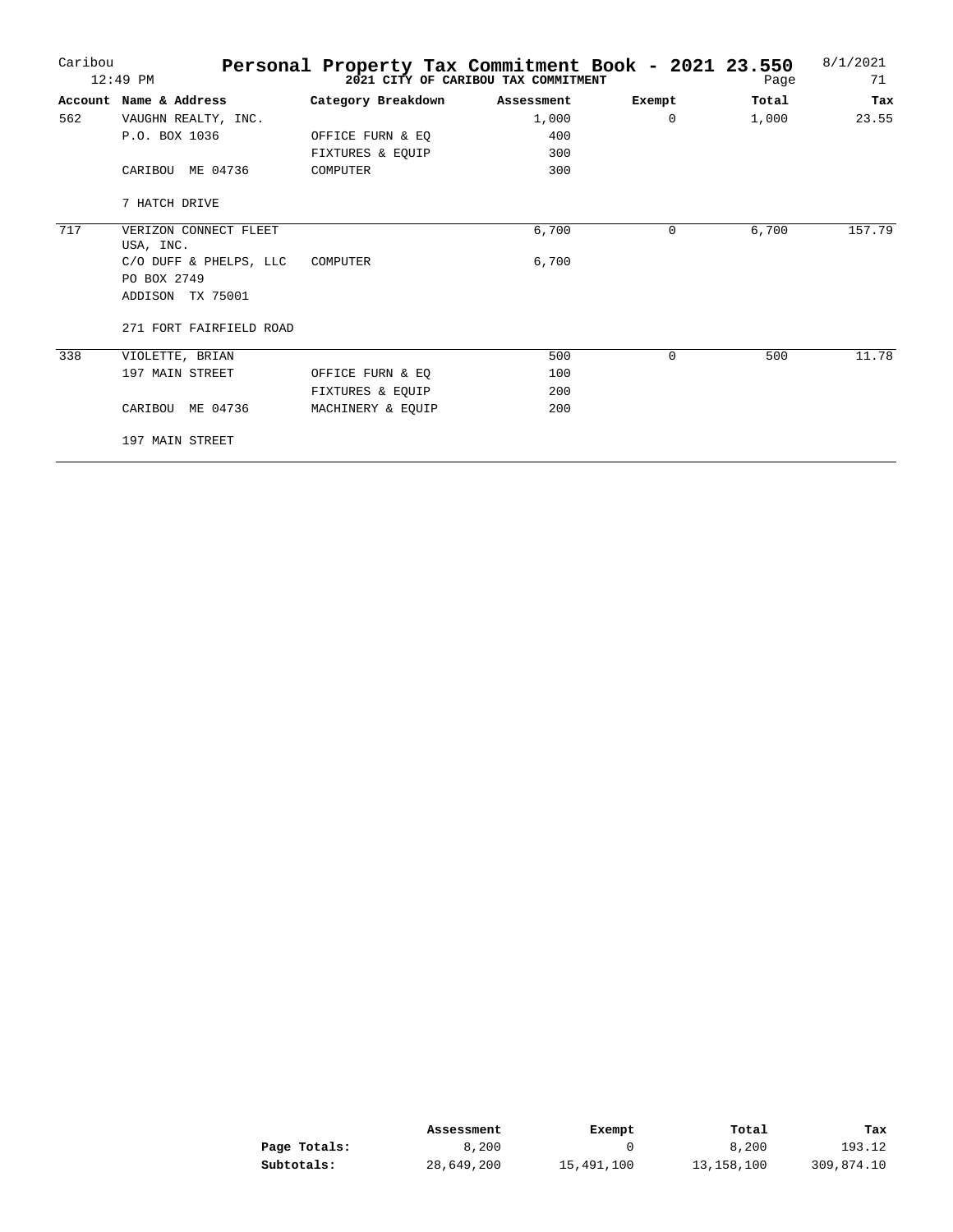| Caribou | $12:49$ PM                              | Personal Property Tax Commitment Book - 2021 23.550 | 2021 CITY OF CARIBOU TAX COMMITMENT |             | Page        | 8/1/2021<br>72 |
|---------|-----------------------------------------|-----------------------------------------------------|-------------------------------------|-------------|-------------|----------------|
|         | Account Name & Address                  | Category Breakdown                                  | Assessment                          | Exempt      | Total       | Tax            |
| 653     | WALGREEN EASTERN CO INC                 |                                                     | 173,300                             | $\mathbf 0$ | 173,300     | 4,081.22       |
|         | DBA: WALGREEN #18248                    | FIXTURES & EQUIP                                    | 115,100                             |             |             |                |
|         | 300 WILMONT ROAD                        | COMPUTER                                            | 58,200                              |             |             |                |
|         | 3RD FLOOR/MS3301                        |                                                     |                                     |             |             |                |
|         | DEERFIELD IL 60015<br>112 BENNETT DRIVE |                                                     |                                     |             |             |                |
| 812     | WALKER, TED                             |                                                     | 41,000                              | 41,000      | 0           | 0.00           |
|         | 19 HARVEST ROAD                         | FIXTURES & EQUIP                                    | 4,300                               |             |             |                |
|         |                                         | MACHINERY & EQUIP                                   | 36,700                              |             |             |                |
|         | CARIBOU ME 04736                        |                                                     |                                     |             |             |                |
|         | 416 VAN BUREN ROAD                      |                                                     |                                     |             |             |                |
| 284     | WARDWELL SERVICE, INC.                  |                                                     | 15,000                              | 0           | 15,000      | 353.25         |
|         | 55 HERSCHEL STREET                      | OFFICE FURN & EQ                                    | 300                                 |             |             |                |
|         |                                         | FIXTURES & EQUIP                                    | 1,600                               |             |             |                |
|         | CARIBOU ME 04736                        | MACHINERY & EQUIP                                   | 13,100                              |             |             |                |
|         | 55 HERSCHEL STREET                      |                                                     |                                     |             |             |                |
| 485     | WAYPORT, INC                            |                                                     | 300                                 | $\mathbf 0$ | 300         | 7.07           |
|         | ATTN: PROPERTY TAX DEPT                 | COMPUTER                                            | 300                                 |             |             |                |
|         | 1010 PINE, 9E-L-01                      |                                                     |                                     |             |             |                |
|         | ST. LOUIS<br>MI 63101                   |                                                     |                                     |             |             |                |
|         | 127 BENNETT DRIVE                       |                                                     |                                     |             |             |                |
| 344     | WEBB, F.W.                              |                                                     | 39,500                              | 0           | 39,500      | 930.23         |
|         | ATTN: LUANN FALLON                      | FIXTURES & EQUIP                                    | 15,400                              |             |             |                |
|         | 160 MIDDLESEX TURNPIKE                  | MACHINERY & EQUIP                                   | 18,500                              |             |             |                |
|         | BEDFORD MA 01730                        | COMPUTER                                            | 5,600                               |             |             |                |
|         | 420 MAIN STREET                         |                                                     |                                     |             |             |                |
| 345     | WELLS FARGO FINANCIAL                   |                                                     | 242,900                             | 242,900     | $\mathbf 0$ | 0.00           |
|         | LEASING, INC                            |                                                     |                                     |             |             |                |
|         | 800 WALNUT STREET<br>MAC: F0005-041     | MACHINERY & EQUIP                                   | 242,900                             |             |             |                |
|         | DES MOINES IA 50309                     |                                                     |                                     |             |             |                |
|         | 3636                                    |                                                     |                                     |             |             |                |
|         | 44 MAIN SIDING ROAD                     |                                                     |                                     |             |             |                |
| 395     | WELLS FARGO VENDOR                      |                                                     | 33,900                              | 33,900      | 0           | 0.00           |
|         | FINANC SERV LLC                         |                                                     |                                     |             |             |                |
|         | FKA: GE CAPITAL INFO                    | FIXTURES & EQUIP                                    | 33,900                              |             |             |                |
|         | TECH SOL<br>P.O. BOX 35715              |                                                     |                                     |             |             |                |
|         | BILLINGS MT 59107                       |                                                     |                                     |             |             |                |
|         | VARIOUS                                 |                                                     |                                     |             |             |                |
| 805     | WESSON, BRUCE E                         |                                                     | 3,000                               | 0           | 3,000       | 70.65          |
|         | 2423 DUSTIN CIRCLE                      | FIXTURES & EQUIP                                    | 3,000                               |             |             |                |
|         |                                         |                                                     |                                     |             |             |                |
|         | SPRING HILL FL 34608                    |                                                     |                                     |             |             |                |
|         | 20 SINCOCK STREET                       |                                                     |                                     |             |             |                |
|         |                                         |                                                     |                                     |             |             |                |
|         |                                         |                                                     |                                     |             |             |                |

|              | Assessment | Exempt     | Total      | Тах        |
|--------------|------------|------------|------------|------------|
| Page Totals: | 548,900    | 317,800    | 231,100    | 5,442.42   |
| Subtotals:   | 29,198,100 | 15,808,900 | 13,389,200 | 315,316.52 |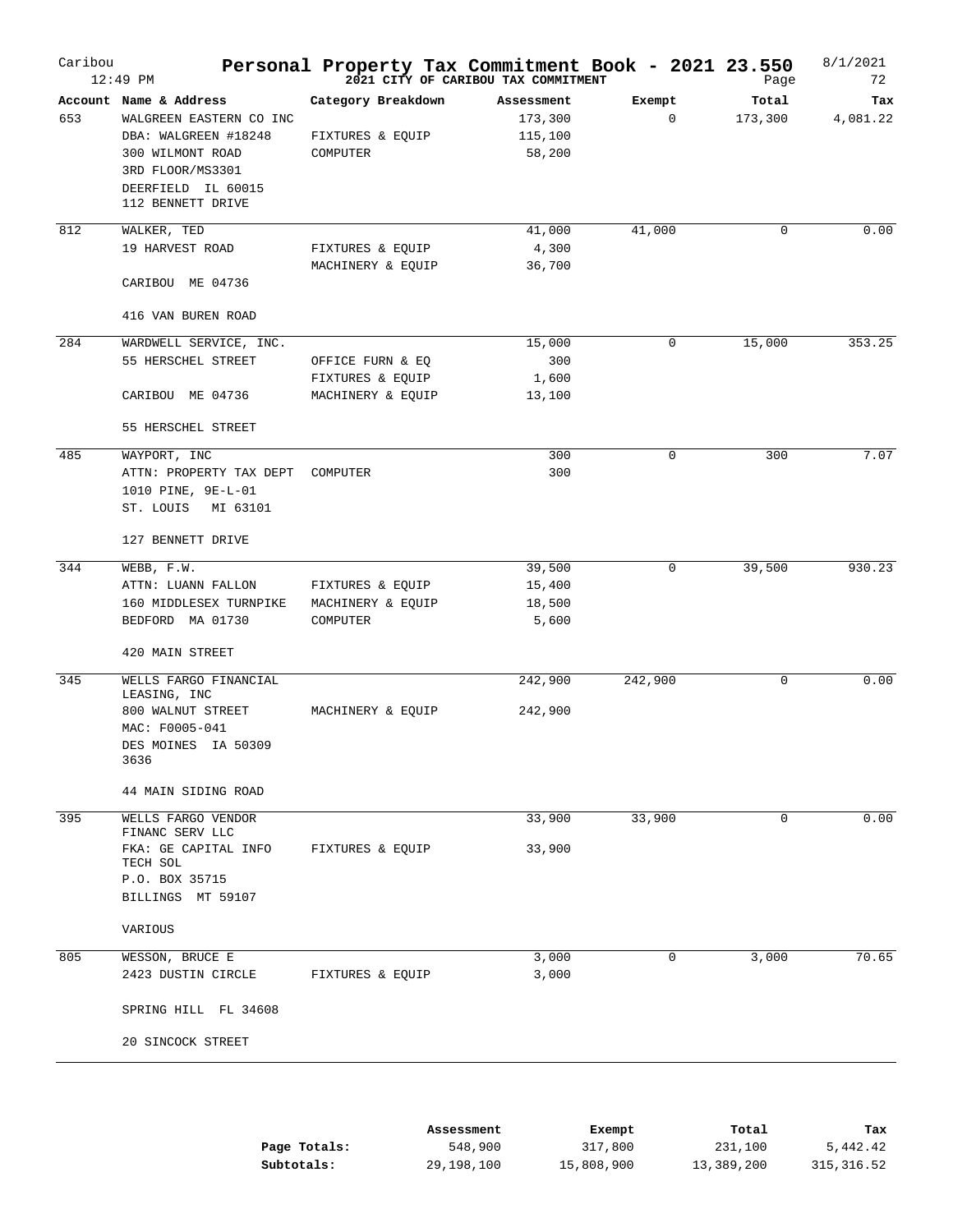| Caribou | 12:49 PM                                       | Personal Property Tax Commitment Book - 2021 23.550 | 2021 CITY OF CARIBOU TAX COMMITMENT |             | Page  | 8/1/2021<br>73 |
|---------|------------------------------------------------|-----------------------------------------------------|-------------------------------------|-------------|-------|----------------|
|         | Account Name & Address                         | Category Breakdown                                  | Assessment                          | Exempt      | Total | Tax            |
| 473     | WESTERN UNION FINANCIAL<br>SERV, INC.          |                                                     | 300                                 | $\mathbf 0$ | 300   | 7.07           |
|         | PROPERTY TAX - HQ11<br>7001 E. BELLEVIEW AVE,  | COMPUTER                                            | 300                                 |             |       |                |
|         | STE 680                                        |                                                     |                                     |             |       |                |
|         | DENVER CO 80237                                |                                                     |                                     |             |       |                |
|         | VARIOUS                                        |                                                     |                                     |             |       |                |
| 346     | WILLARD, T.W.                                  |                                                     | 6,100                               | 0           | 6,100 | 143.66         |
|         | C/O REGINALD THIBODEAU<br>65 COLBY SIDING ROAD | OFFICE FURN & EQ                                    | 300                                 |             |       |                |
|         | WOODLAND ME 04736                              | FIXTURES & EQUIP<br>MACHINERY & EQUIP               | 1,700<br>3,500                      |             |       |                |
|         |                                                | COMPUTER                                            | 600                                 |             |       |                |
|         | 862 SWEDEN STREET                              |                                                     |                                     |             |       |                |
| 777     | WILLEY RENTALS, LLC                            |                                                     | 800                                 | 100         | 700   | 16.49          |
|         | 33 LYNDON STREET                               | FIXTURES & EQUIP                                    | 800                                 |             |       |                |
|         | CARIBOU ME 04736                               |                                                     |                                     |             |       |                |
|         | 7 MYRTLE STREET                                |                                                     |                                     |             |       |                |
| 778     | WILLEY RENTALS, LLC                            |                                                     | 2,500                               | 300         | 2,200 | 51.81          |
|         | 33 LYNDON STREET                               | FIXTURES & EQUIP                                    | 2,500                               |             |       |                |
|         | CARIBOU ME 04736                               |                                                     |                                     |             |       |                |
|         | 7 PARK STREET                                  |                                                     |                                     |             |       |                |
| 779     | WILLEY RENTALS, LLC                            |                                                     | 1,700                               | 1,500       | 200   | 4.71           |
|         | 33 LYNDON STREET                               | FIXTURES & EQUIP                                    | 1,700                               |             |       |                |
|         | CARIBOU ME 04736                               |                                                     |                                     |             |       |                |
|         | 569 MAIN STREET                                |                                                     |                                     |             |       |                |
| 776     | WILLEY, BENJAMIN M &<br>ASHLEY                 |                                                     | 400                                 | 300         | 100   | 2.36           |
|         | 18 THOMAS AVENUE                               | FIXTURES & EQUIP                                    | 400                                 |             |       |                |
|         | CARIBOU ME 04736                               |                                                     |                                     |             |       |                |
|         | 11 PAGE AVENUE                                 |                                                     |                                     |             |       |                |
| 348     | WILLEY, P.L.<br>PROPERTIES, INC.               |                                                     | 8,600                               | 5,100       | 3,500 | 82.43          |
|         | D/B/A HILLTOP ESTATES                          | FIXTURES & EQUIP                                    | 8,600                               |             |       |                |
|         | 33 LYNDON STREET                               |                                                     |                                     |             |       |                |
|         | CARIBOU ME 04736                               |                                                     |                                     |             |       |                |
|         | 360 ACCESS HIGHWAY                             |                                                     |                                     |             |       |                |
| 353     | WILLEY, P.L.                                   |                                                     | 3,600                               | 2,000       | 1,600 | 37.68          |
|         | PROPERTIES, INC.<br>C/O RLW MANAGEMENT         | FIXTURES & EQUIP                                    | 3,600                               |             |       |                |
|         | 33 LYNDON STREET                               |                                                     |                                     |             |       |                |
|         | CARIBOU ME 04736                               |                                                     |                                     |             |       |                |
|         | 286 MAIN STREET                                |                                                     |                                     |             |       |                |
|         |                                                |                                                     |                                     |             |       |                |
|         |                                                |                                                     | Assessment                          | Exempt      | Total | Tax            |

|              | ASSESSMENT   | <b>LACINUL</b> | TOLAT      | ⊥a∧        |
|--------------|--------------|----------------|------------|------------|
| Page Totals: | 24,000       | 9,300          | 14,700     | 346.21     |
| Subtotals:   | 29, 222, 100 | 15,818,200     | 13,403,900 | 315,662.73 |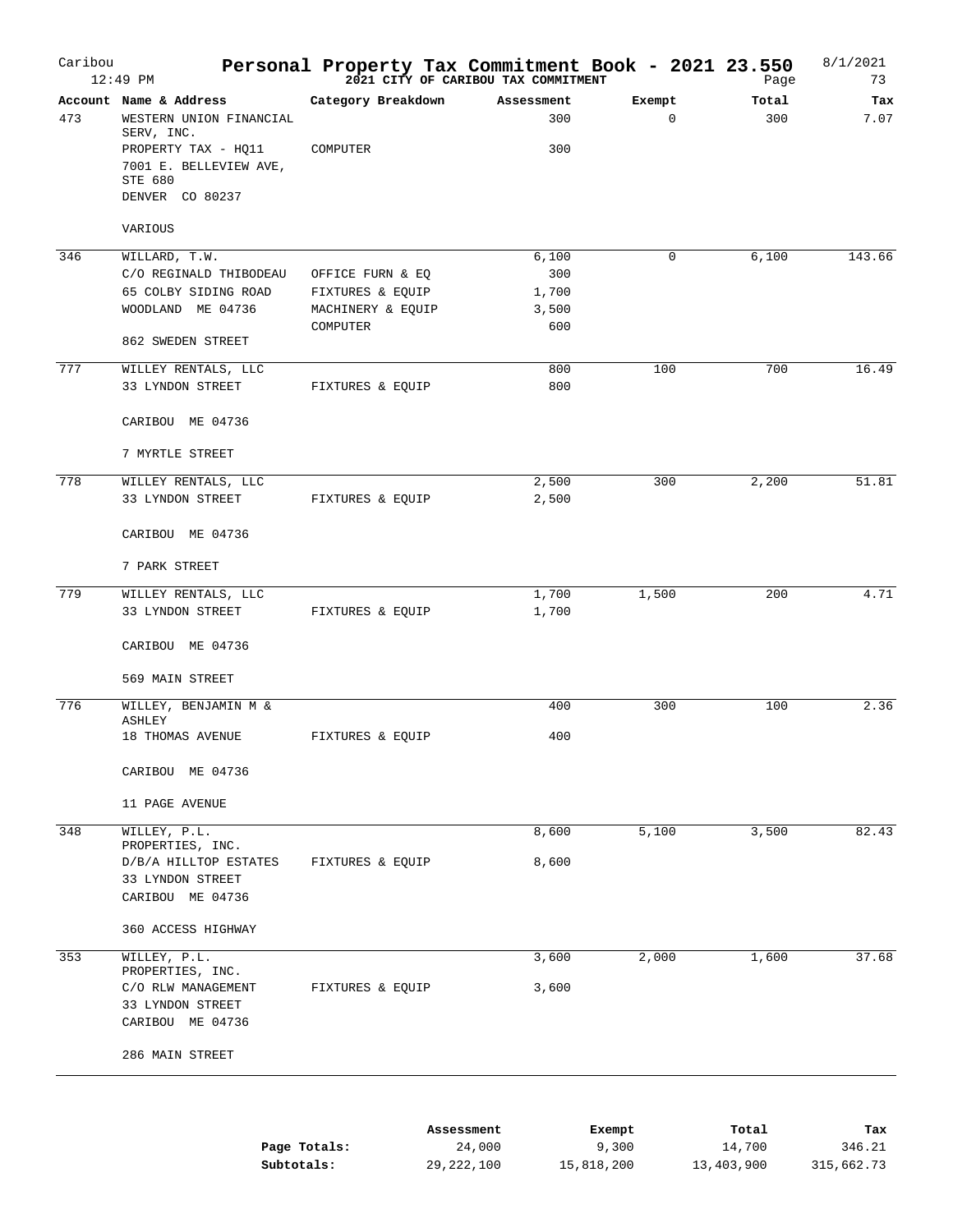| Caribou | $12:49$ PM                       |                    | Personal Property Tax Commitment Book - 2021 23.550<br>2021 CITY OF CARIBOU TAX COMMITMENT |        | Page  | 8/1/2021<br>74 |
|---------|----------------------------------|--------------------|--------------------------------------------------------------------------------------------|--------|-------|----------------|
|         | Account Name & Address           | Category Breakdown | Assessment                                                                                 | Exempt | Total | Tax            |
| 354     | WILLEY, P.L.<br>PROPERTIES, INC. |                    | 1,700                                                                                      | 800    | 900   | 21.20          |
|         | C/O RLW MANAGEMENT               | FIXTURES & EQUIP   | 1,700                                                                                      |        |       |                |
|         | 33 LYNDON STREET                 |                    |                                                                                            |        |       |                |
|         | CARIBOU ME 04736                 |                    |                                                                                            |        |       |                |
|         | 13 PLEASANT STREET               |                    |                                                                                            |        |       |                |
| 350     | WILLEY, PHILIP L                 |                    | 11,400                                                                                     | 9,900  | 1,500 | 35.33          |
|         | C/O RLW MANAGEMENT               | FIXTURES & EQUIP   | 11,400                                                                                     |        |       |                |
|         | 33 LYNDON STREET                 |                    |                                                                                            |        |       |                |
|         | CARIBOU ME 04736                 |                    |                                                                                            |        |       |                |
|         | 302 SWEDEN STREET                |                    |                                                                                            |        |       |                |
| 586     | WILLEY, RICKY L                  |                    | 800                                                                                        | 0      | 800   | 18.84          |
|         | 33 LYNDON ST                     | FIXTURES & EQUIP   | 800                                                                                        |        |       |                |
|         | CARIBOU ME 04736                 |                    |                                                                                            |        |       |                |
|         | 105 WASHBURN STREET              |                    |                                                                                            |        |       |                |
| 357     | WILLIAMS, KARLYN                 |                    | 11,700                                                                                     | 6,500  | 5,200 | 122.46         |
|         | P.O. BOX 314                     | OFFICE FURN & EQ   | 300                                                                                        |        |       |                |
|         |                                  | FIXTURES & EQUIP   | 11,300                                                                                     |        |       |                |
|         | CARIBOU ME 04736                 | COMPUTER           | 100                                                                                        |        |       |                |
|         | 3 WATER STREET                   |                    |                                                                                            |        |       |                |
| 670     | WOODS, JANET J                   |                    | 100                                                                                        | 100    | 0     | 0.00           |
|         | 27 ELMWOOD AVENUE                | FIXTURES & EQUIP   | 100                                                                                        |        |       |                |
|         | CARIBOU ME 04736                 |                    |                                                                                            |        |       |                |
|         | 27 ELMWOOD AVENUE                |                    |                                                                                            |        |       |                |

|              | Assessment | Exempt     | Total      | тах        |
|--------------|------------|------------|------------|------------|
| Page Totals: | 25,700     | 17,300     | 8,400      | 197.83     |
| Subtotals:   | 29,247,800 | 15,835,500 | 13,412,300 | 315,860.56 |